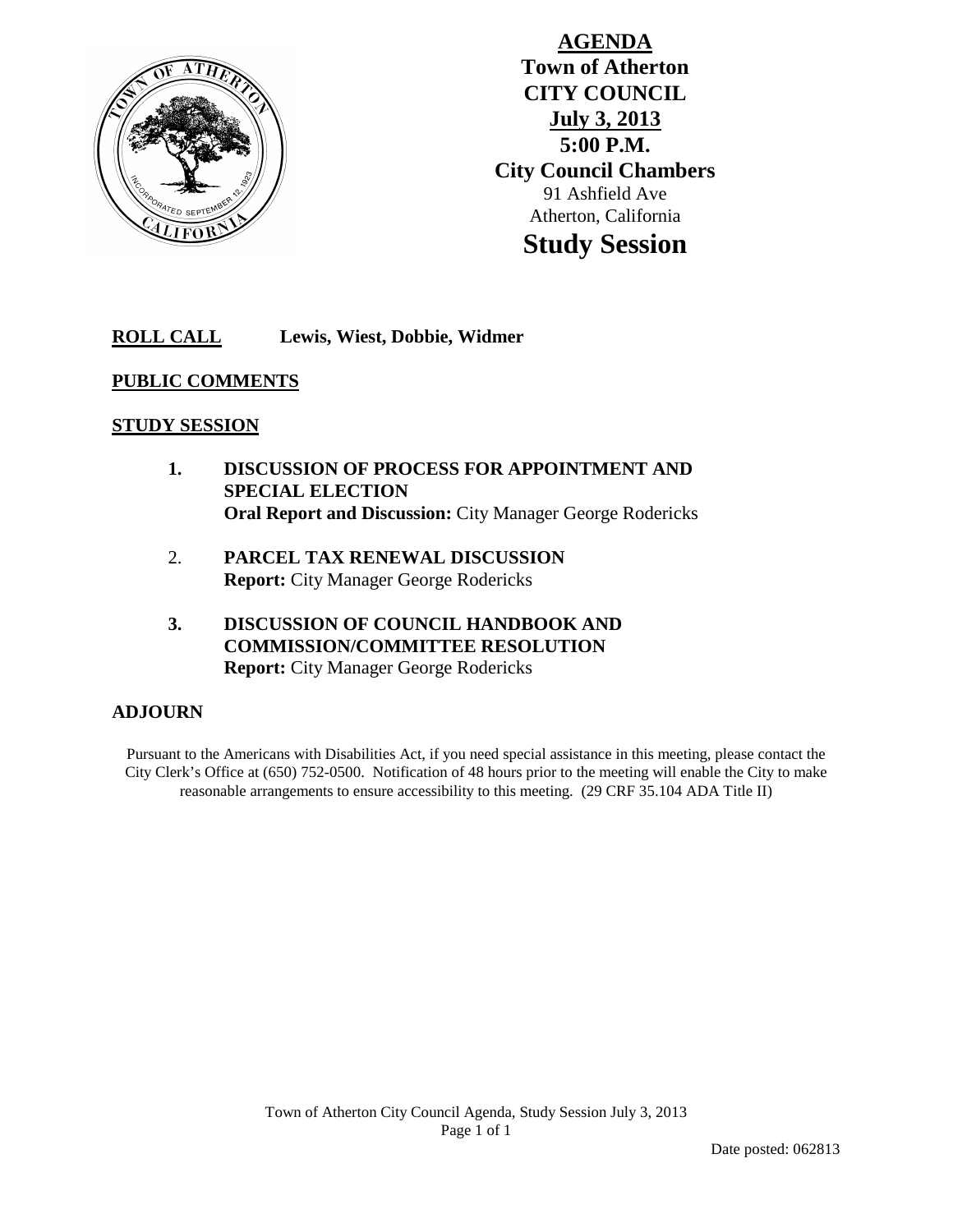

**Item 2 Town of Atherton**

# CITY COUNCIL STAFF REPORT – STUDY SESSION

TO: HONORABLE MAYOR AND CITY COUNCIL

FROM: GEORGE RODERICKS, CITY MANAGER

DATE: JULY 17, 2013

SUBJECT: PARCEL TAX RENEWAL – 2013/14

## **RECOMMENDATION**

Review and Discuss.

## **BACKGROUND**

In 2009 residents approved Ordinance No. 581 assessing a Special Parcel Tax to provide funding for police and emergency service and for repair and maintenance of streets and storm drains for four (4) years. The Parcel Tax expires in 2014 and provides the Town with approximately \$1.86 million in revenue, per year.

## **FINDINGS**

Pursuant to Council Resolution, the FY 2013-14 Budget allocates sixty percent (60%) of the revenue to police services (\$1,116,000) and forty percent (40%) to the capital improvement program (\$744,000).

Levy rates, by Ordinance, for the Parcel Tax are as follows:

| <b>Parcel Tax Levy Rates</b>                               |       |  |
|------------------------------------------------------------|-------|--|
| Category                                                   | Rate  |  |
| For each dwelling on a parcel less than $\frac{1}{4}$ acre | \$450 |  |
| For each unimproved parcel less than 1/4 acre              | \$225 |  |
| For each dwelling on a parcel greater than $\frac{1}{4}$   |       |  |
| acre but less than $\frac{1}{2}$ acre                      |       |  |
| For each unimproved parcel greater than 1/4                |       |  |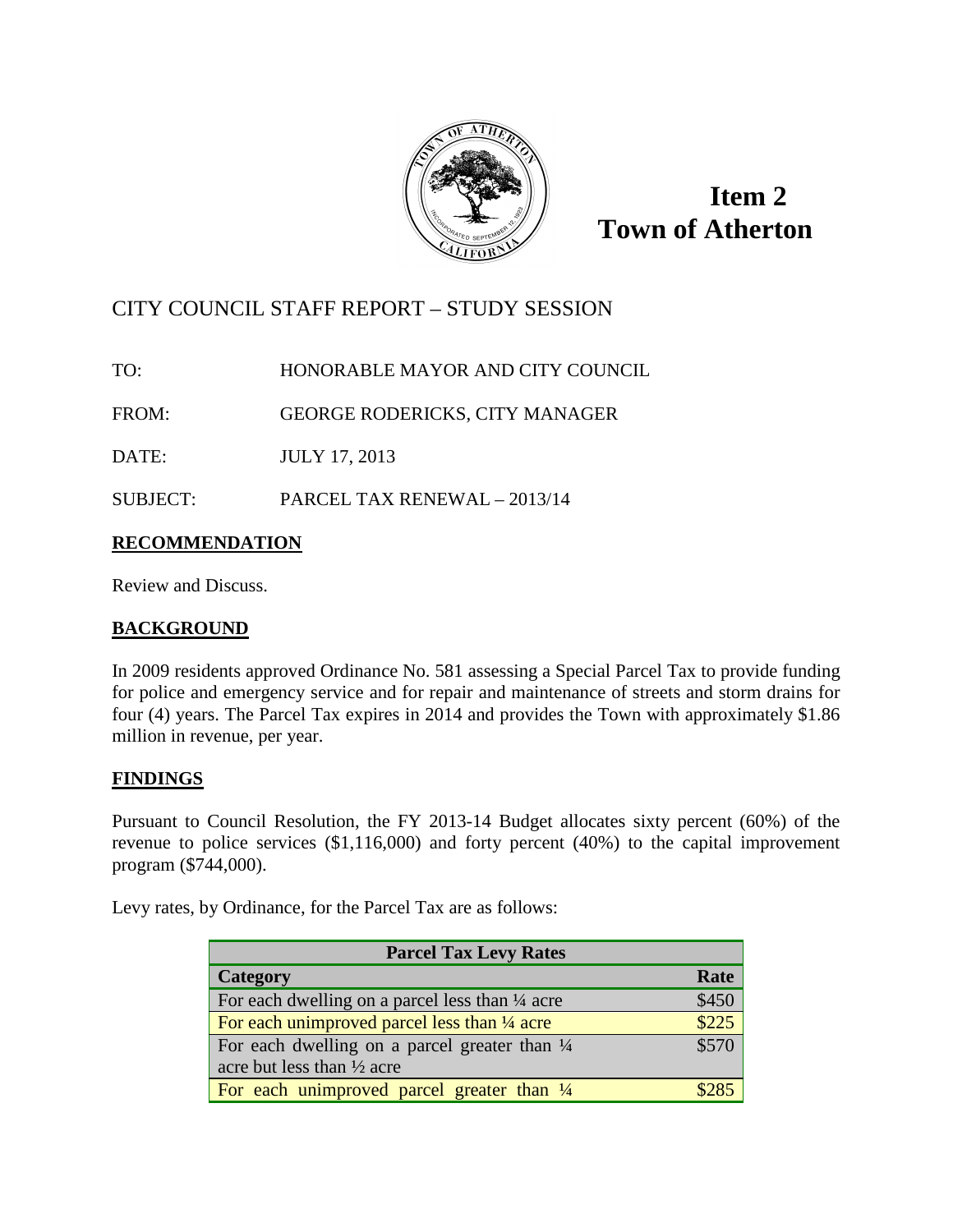| <b>Parcel Tax Levy Rates</b>                             |          |  |
|----------------------------------------------------------|----------|--|
| Category                                                 | Rate     |  |
| acre but less than $\frac{1}{2}$ acre                    |          |  |
| For a dwelling on a parcel with an area of $\frac{1}{2}$ | \$750    |  |
| acre but less than 2 acres                               |          |  |
| For each unimproved parcel with an area of $\frac{1}{2}$ | \$375    |  |
| acre but less than 2 acres                               |          |  |
| For each dwelling on a parcel with an area of 2          | \$960    |  |
| acres or more                                            |          |  |
| For each unimproved parcel with an area of 2             | \$480    |  |
| acres or more.                                           |          |  |
| For each private club                                    | \$10,000 |  |
| For each parcel available for tax owned by a             | \$450    |  |
| utility which serves Atherton area                       |          |  |
| For each parcel available for tax owned by a             | \$750    |  |
| utility which does not directly serve the                |          |  |
| Atherton area                                            |          |  |

In 2009, the Measure Statements read as follows:

*"To continue providing funding to maintain neighborhood police patrols and the Town's ability to respond to emergencies, repairing and maintaining streets, and repairing and constructing storm drains, shall an ordinance be adopted to continue the existing Town of Atherton Special Parcel Tax for four years?"*

*"To permit the Town to spend the proceeds of a special parcel tax approved by Atherton voters, shall an ordinance be adopted increasing the appropriations limit for four years?"*

The companion measure statement must be included to allow the Town to increase its GANN limit (Article XIIIB of the State Constitution) so that it can spend the proceeds of the tax.

In order to place the Parcel Tax Renewal on the November 2013 ballot, the Council must call the election by August 9, 2013. If, from the discussion this evening, the consensus of the Council is to move the measure along in the November 2013 election, staff will return to the Council at an upcoming meeting with a staff report, ordinance, and measure statements.

Staff recommends that this evening, the Council discuss the following:

- Moving ahead with the Parcel Tax Renewal in November 2013;
- Allocation of the Parcel Tax to Police Services and Capital Projects;
- Other issues related to expenditure of funds or collection amounts.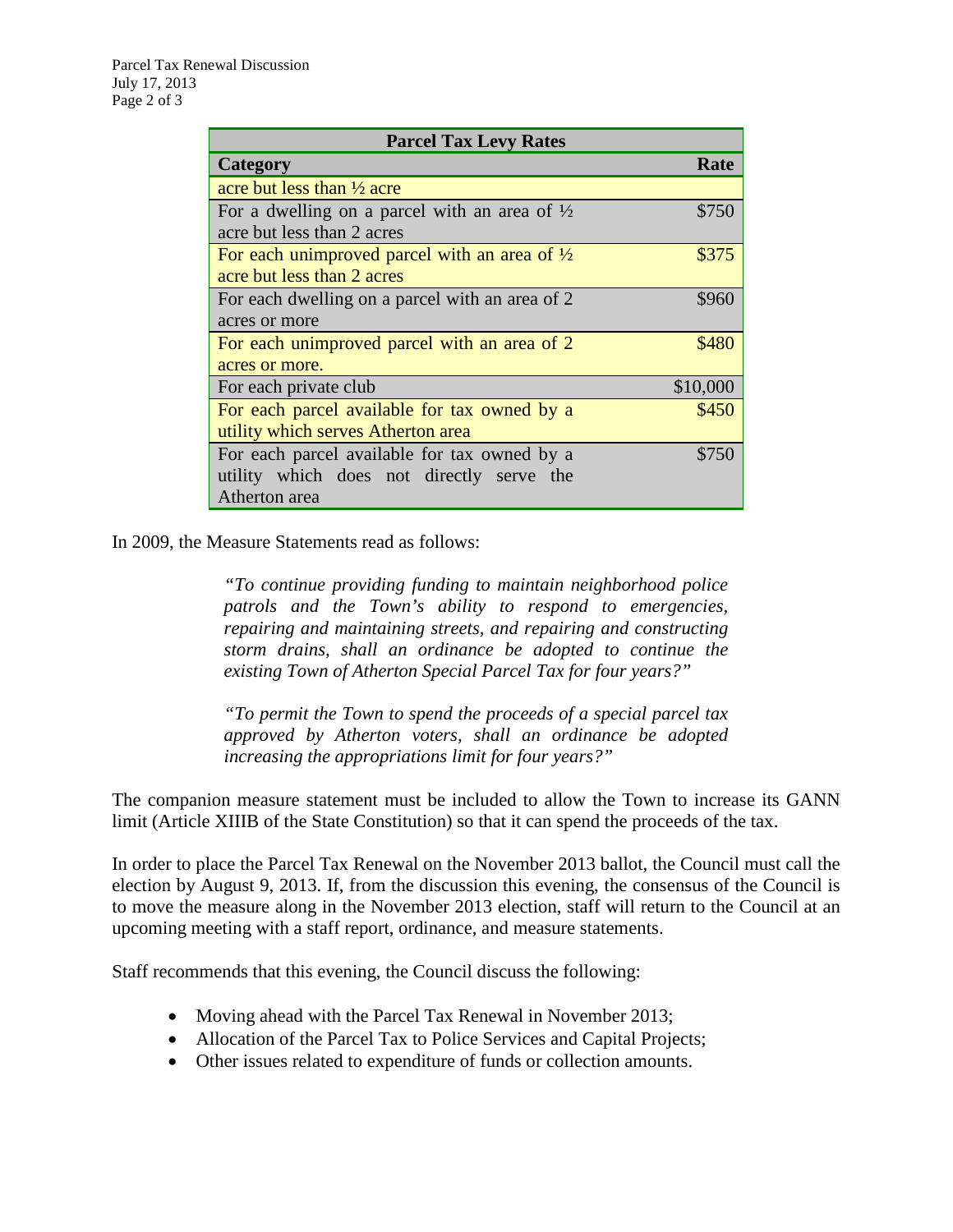## Some Alternatives for Discussion

- 1. Move ahead with the Parcel Tax Renewal in November 2013 or June 2014 at its current rate;
- 2. Move ahead with a selected election date, but suggest modification to the rate or number of years collected;
- 3. Move ahead with a selected election date at a particular rate, but suggest/discuss modification in the authorized allocation amounts;
- 4. Decide not to move ahead with the Parcel Tax Renewal.

## **FISCAL IMPACT**

Discussion only.

## **ATTACHMENTS**

Included for your reference are the staff reports and ordinance from the 2009 measure.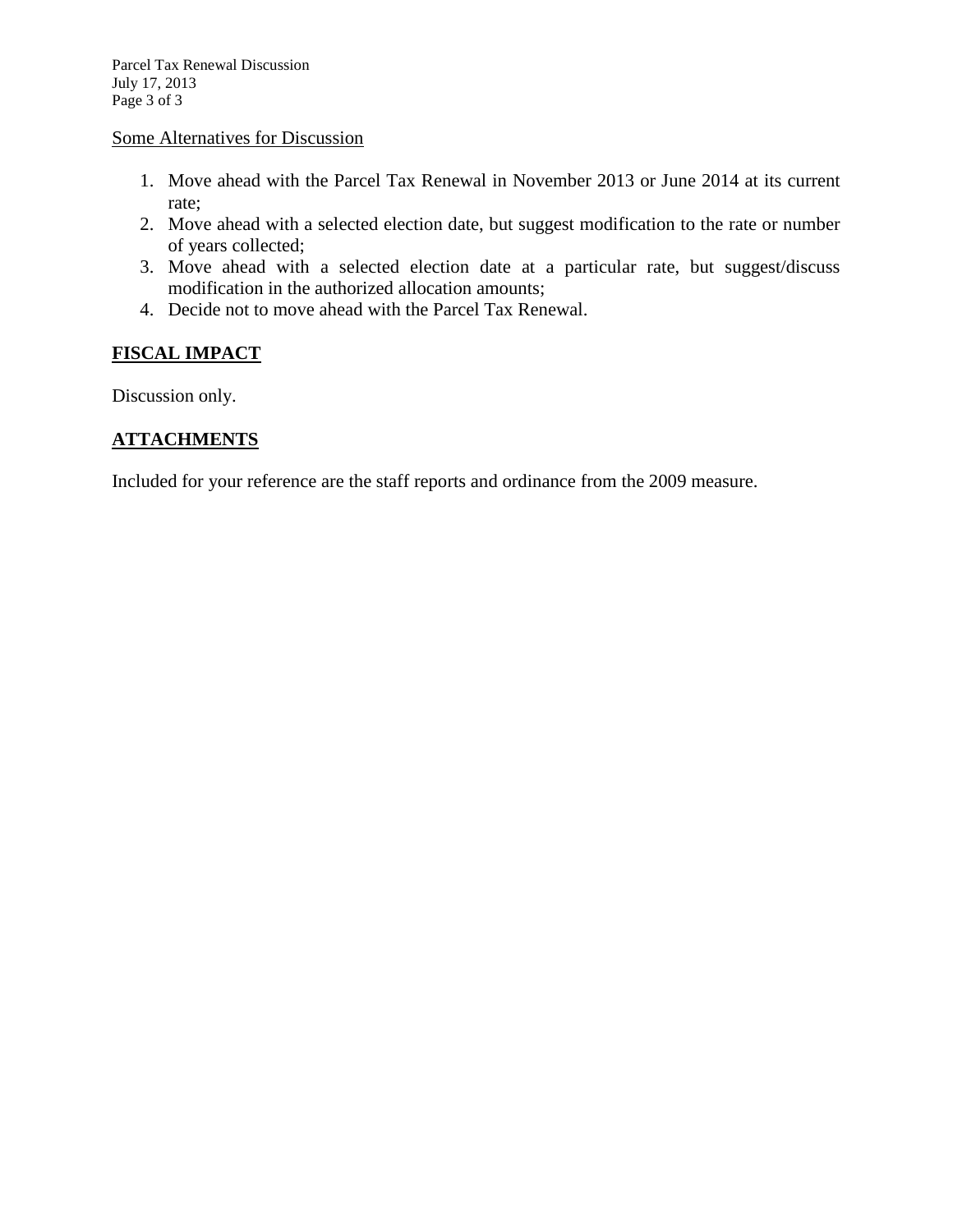

# **Town of Atherton**

# **CITY COUNCIL STAFF REPORT**

- **TO: HONORABLE MAYOR AND CITY COUNCIL**
- **FROM: JEROME D. GRUBER, CITY MANAGER**
- **DATE: FOR THE MEETING OF JULY 15, 2009**
- **SUBJECT: AN ORDINANCE OF THE TOWN OF ATHERTON CALLING AN ELECTION TO SUBMIT TO THE VOTERS TWO ORDINANCES PROVIDING FOR (1) RENEWAL OF THE PARCEL TAX FOR AN ADDITIONAL FOUR YEARS AND (2) INCREASING THE APPROPRIATION LIMIT TO PERMIT SPENDING THE PROCEEDS OF THE PARCEL TAX FOR THE SAME PERIOD.**

## **RECOMMENDATION:**

That the Council hold a public hearing and adopt the following ordinance:

AN ORDINANCE OF THE TOWN OF ATHERTON CALLING AN ELECTION TO SUBMIT TO THE VOTERS (1) AN ORDINANCE AUTHORIZING THE RENEWAL OF THE PARCEL TAX FOR AN ADDITIONAL FOUR YEARS AND (2) AN ORDINANCE OF INCREASING THE APPROPRIATIONS LIMIT FOR THE SAME PERIOD

## **BACKGROUND:**

In 2005 the voters of the Town of Atherton adopted Ordinance 555 by a two-thirds vote, adopting a parcel tax for five fiscal years. The last fiscal year that the parcel tax will be in effect is the 2009-2010 fiscal year. The parcel tax is a significant portion of the Town's total revenue, making possible the funding of the police department at its current levels as well as certain capital improvements. After reviewing the Town's budget and the survey information provided by Godbe Research on the preferences of Atherton residents, the Council directed Staff to place on its July agenda the ordinances and resolutions necessary to place before the voters an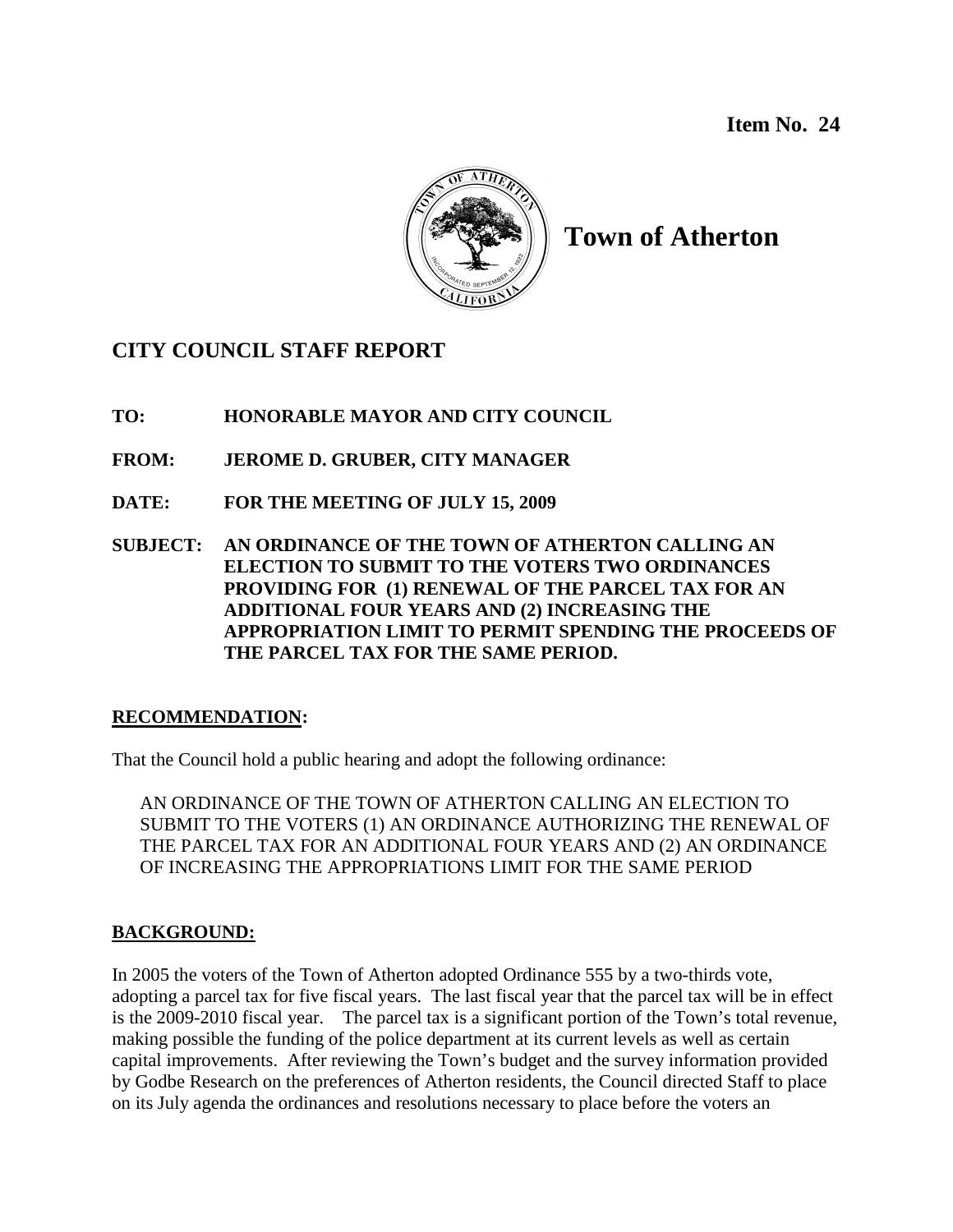extension of that parcel tax and an associated increase in the Town's appropriations limit (also known as the Gann limit.) The measures would go before the voters at a special municipal election consolidated with other San Mateo County elections on November 3, 2009.

The proposed ordinance would not increase the real property taxes of any Atherton property owner; it would maintain the parcel tax at its existing level. For the town to spend the proceeds of a parcel tax, the voters also need to approve an increase in the Town's appropriation limit. Under Article XIIIB of the California Constitution, the voters can raise the appropriation limit for no more than four years at a time. The attached ordinances therefore provide for a four (4) year extension of the parcel tax and a four (4) year increase in the appropriations limit.

Ordinance 555, adopted by the voters on February 16, 2005, increased the appropriation limit by one and one-half times the parcel tax levy. Because the Town revenues rely heavily on property related taxes, staff is seeking City Council direction on whether the limit should be equal to the tax levy (as currently drafted), or at one and one-half times the levy, which was the earlier practice.

## Effective Date of Ordinance

The ordinance before the council placing these measures on the ballot is effective immediately upon passage by the Council. The ordinance extending the parcel tax would go into effect upon approval by two-thirds of those voting in Atherton's November election. The tax would be collected for fiscal years 2010-2011 through 2013-2014. The increase of the appropriations limit requires a simple majority of the voters; it would be effective for the same fiscal years as the parcel tax.

## Next Steps

If the Council adopts the attached ordinance, the next step will be to pass associated resolutions establishing certain election procedures. These resolutions are the subject of a separate report on tonight's agenda.

## **ALTERNATIVES:**

- 1. Pass the ordinances as proposed.
- 2. Modify the first proposed ordinance by changing the tax rates or the number of years the taxes will be collected.
- 3. Modify the second proposed ordinance (second measure) to increase the appropriation limit from "by the amount of money levied under a voter-approved parcel tax" to "by one and one-half times the amount of money levied under a voter approved parcel tax."
- 4. Decide not to ask the voters to approve a parcel tax or increase in the appropriations limit at the November election.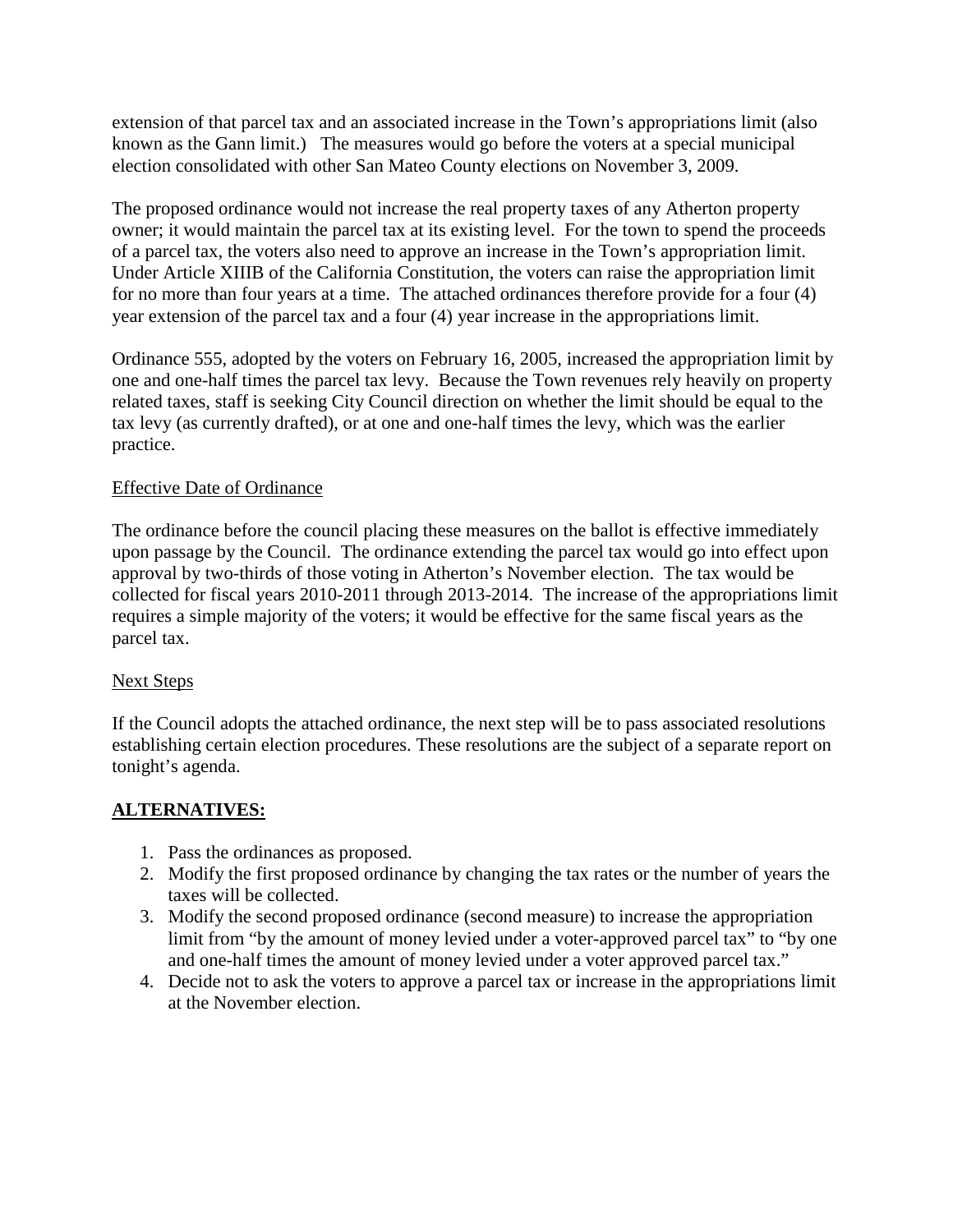Prepared by:

/s/ *Jerome D. Gruber*

\_\_\_\_\_\_\_\_\_\_\_\_\_\_\_\_\_\_\_\_\_\_\_\_

Jerome D. Gruber City Manager

Attachments: Ordinance Placing Measures Before the Voters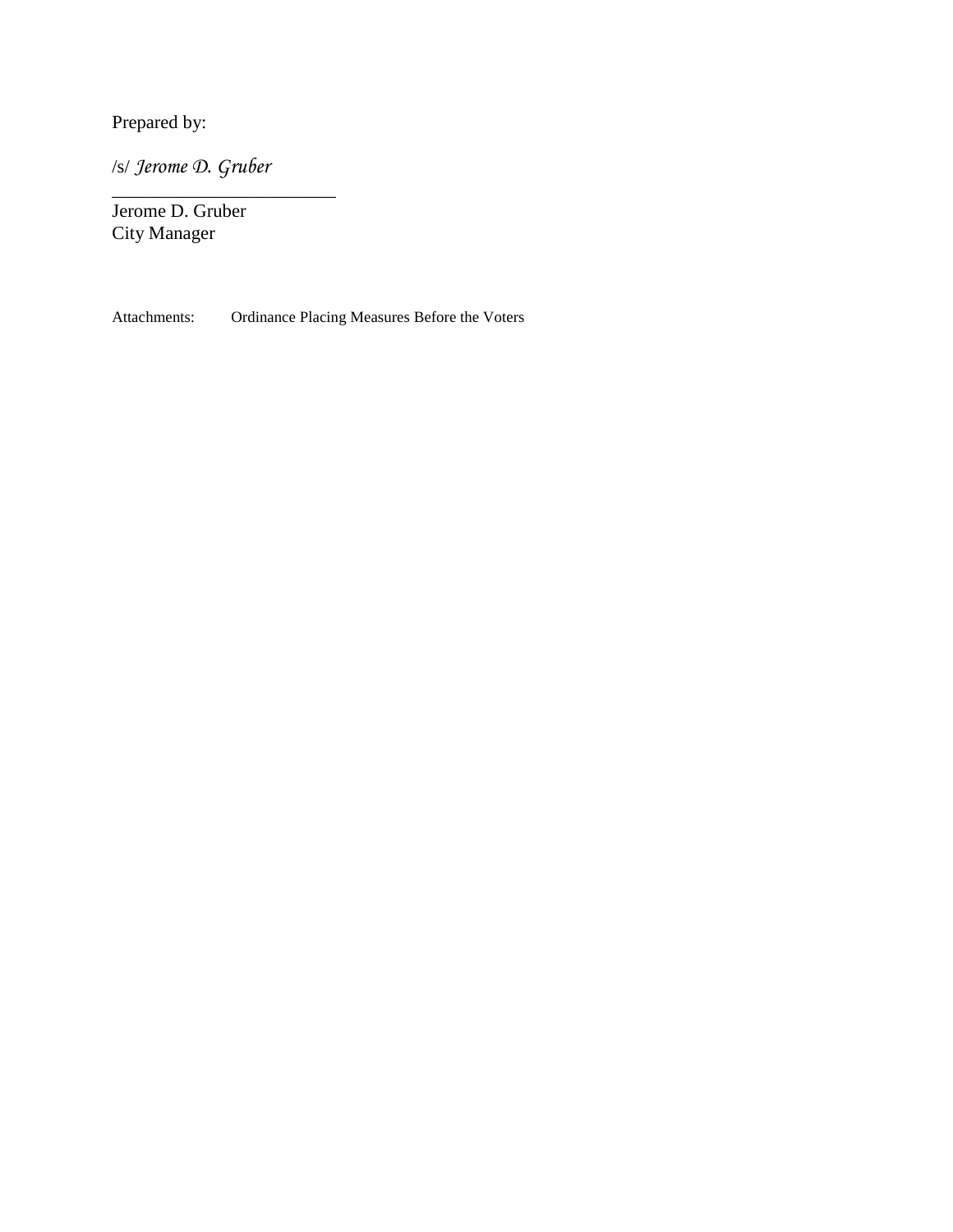## **ORDINANCE NO. 581**

## **AN ORDINANCE OF THE TOWN OF ATHERTON CALLING A SPECIAL MUNICIPAL ELECTION TO SUBMIT TO THE VOTERS (1) AN ORDINANCE AUTHORIZING THE RENEWAL OF THE PARCEL TAX FOR AN ADDITIONAL FOUR YEARS AND (2) AN ORDINANCE INCREASING THE APPROPRIATION LIMIT TO PERMIT SPENDING THE PROCEEDS OF THE PARCEL TAX FOR THE SAME PERIOD**

The City Council of the Town of Atherton does hereby ordain as follows:

**SECTION 1.** ELECTION CALLED. The City Council of the Town of Atherton submits the following ordinances to the voters of the Town of Atherton at a Special Election to be held on Tuesday, November 3, 2009.

**SECTION 2.** FULL TEXT OF THE FIRST MEASURE. The complete text of the first proposed ordinance shall be:

## **"AN ORDINANCE OF THE TOWN OF ATHERTON AUTHORIZING THE RENEWAL OF A SPECIAL TAX TO CONTINUE TO PROVIDE FUNDING FOR TOWN POLICE AND EMERGENCY SERVICES, INCLUDING MAINTAINING NEIGHBORHOOD POLICE PATROLS AND THE TOWN'S ABILITY TO RESPOND TO EMERGENCIES, REPAIRING AND MAINTAINING STREETS, AND REPAIRING AND CONSTRUCTING STORM DRAINS, FOR FOUR YEARS**

The people of the Town of Atherton do ordain as follows:

SECTION 1. AUTHORITY TO ADOPT MEASURE. This ordinance and the tax authorized herein are adopted pursuant to the provisions of the California Constitution, Articles XIIIA §4 and XIIIC §2, and pursuant to Sections 50075 and following and 53722 of the California Government Code.

SECTION 2. AUTHORIZATION TO LEVY SPECIAL TAX. If, for any fiscal year commencing on or after July 1, 2010, the City Council shall determine that certain police, emergency response services, street repair and maintenance, and drainage facility repair and maintenance are necessary for the public good, welfare, and safety, and that the cost of providing such services will exceed the amount of funds generated through other revenue and income, and/or if capital improvements are required, the cost of which exceeds the amount of funds generated through other revenues and receipts, then it may levy a special tax for such fiscal year on each parcel of property within the Town in the manner provided herein. This special tax shall be in addition to the annual tax rate allowed by law.

SECTION 3. DETERMINATION OF AMOUNT TO BE RAISED. Each year following adoption of the Town's annual budget, the City Council will determine the total amount of expenditures necessary to provide adequate levels of the municipal services identified in Section 2 above and capital improvements and deduct therefrom the projected revenue to be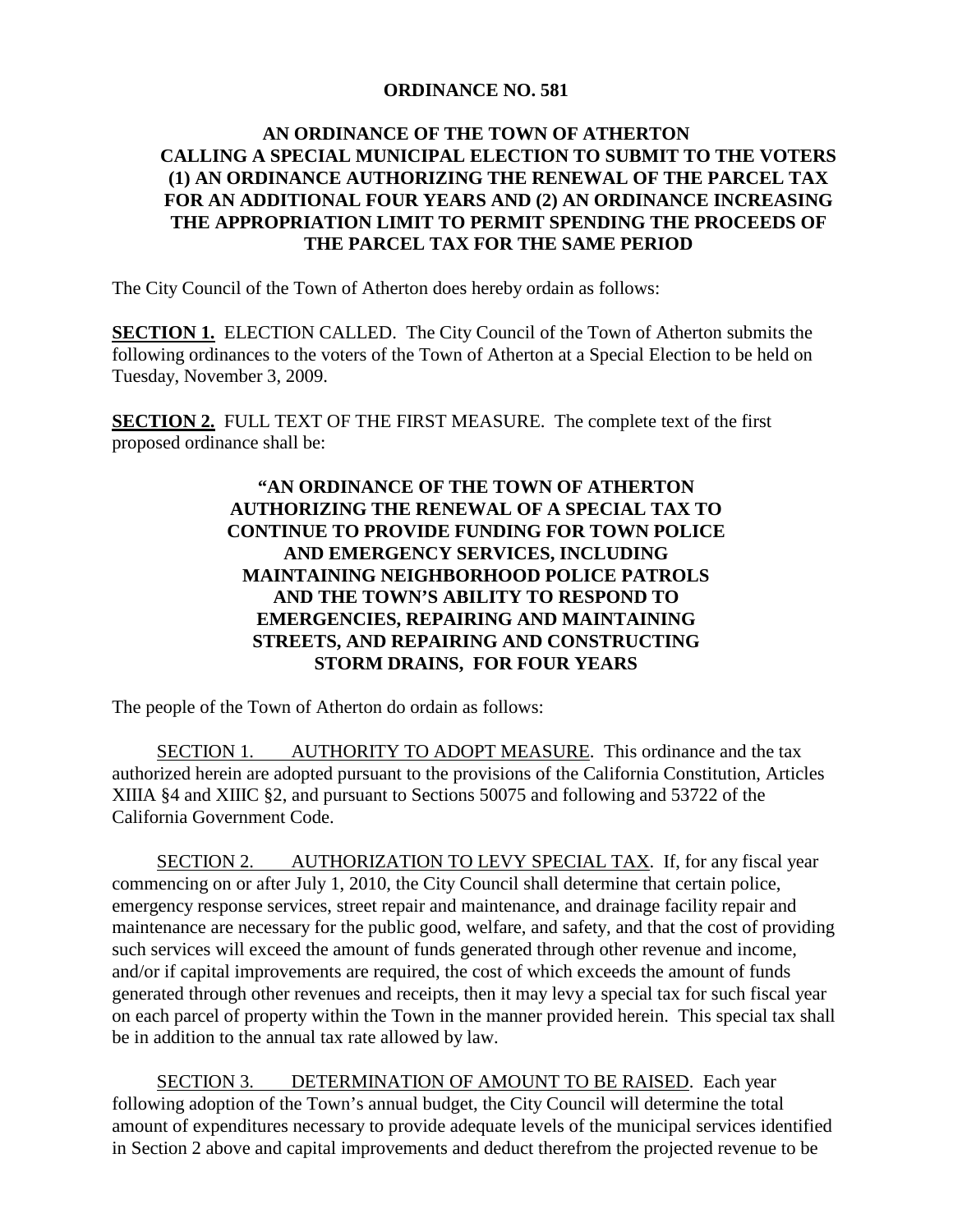gathered from sources other than this special tax. The difference, if any, shall be the maximum amount of funds to be derived from the tax authorized by this ordinance for such year.

SECTION 4. MAXIMUM TAX RATE/METHOD OF ASSESSMENT. After determining the amount of tax to be raised under Section 3, the City Council shall apportion said amount among the parcels of real property within the Town not exempted by law as follows:

|                                                           | <b>MAXIMUM TAX IN GIVEN YEAR</b>                                                                                    |         |         |         |         |
|-----------------------------------------------------------|---------------------------------------------------------------------------------------------------------------------|---------|---------|---------|---------|
|                                                           |                                                                                                                     | 2010-11 | 2011-12 | 2012-13 | 2013-14 |
| 1.                                                        | For each dwelling on a parcel with<br>an area of less than 1/4 acre:                                                | 450     | 450     | 450     | 450     |
| 2.                                                        | For each unimproved parcel with<br>an area of less than 1/4 acre:                                                   | 225     | 225     | 225     | 225     |
| 3.                                                        | For each dwelling on a parcel with<br>an area of 1/4 acre or more, but<br>less than $\frac{1}{2}$ acre:             | 570     | 570     | 570     | 570     |
| 4.                                                        | For each unimproved parcel with<br>an area of 1/4 acre or more, but<br>less than $\frac{1}{2}$ acre:                | 285     | 285     | 285     | 285     |
| 5.                                                        | For each dwelling on a parcel with<br>an area of 1/2 acre or more, but<br>less than 2 acres:                        | 750     | 750     | 750     | 750     |
| 6.                                                        | For each unimproved parcel with<br>an area of 1/2 acre or more, but<br>less than 2 acres:                           | 375     | 375     | 375     | 375     |
| 7.                                                        | For each dwelling on a parcel with<br>an area of 2 acres or more:                                                   | 960     | 960     | 960     | 960     |
| 8.                                                        | For each unimproved parcel with<br>an area of 2 acres or more:                                                      | 480     | 480     | 480     | 480     |
| 9.                                                        | For each private club:                                                                                              | 10,000  | 10,000  | 10,000  | 10,000  |
| 10.                                                       | For each parcel available for tax<br>owned by a utility which serves the<br>Atherton community:                     | 450     | 450     | 450     | 450     |
| 11.                                                       | For each parcel available for tax<br>owned by a utility which does not<br>directly serve the Atherton<br>community: | 750     | 750     | 750     | 750     |
|                                                           |                                                                                                                     |         |         |         |         |
| Ordinance No. 581<br>Adopted July 15, 2009<br>Page 2 of 5 |                                                                                                                     |         |         |         |         |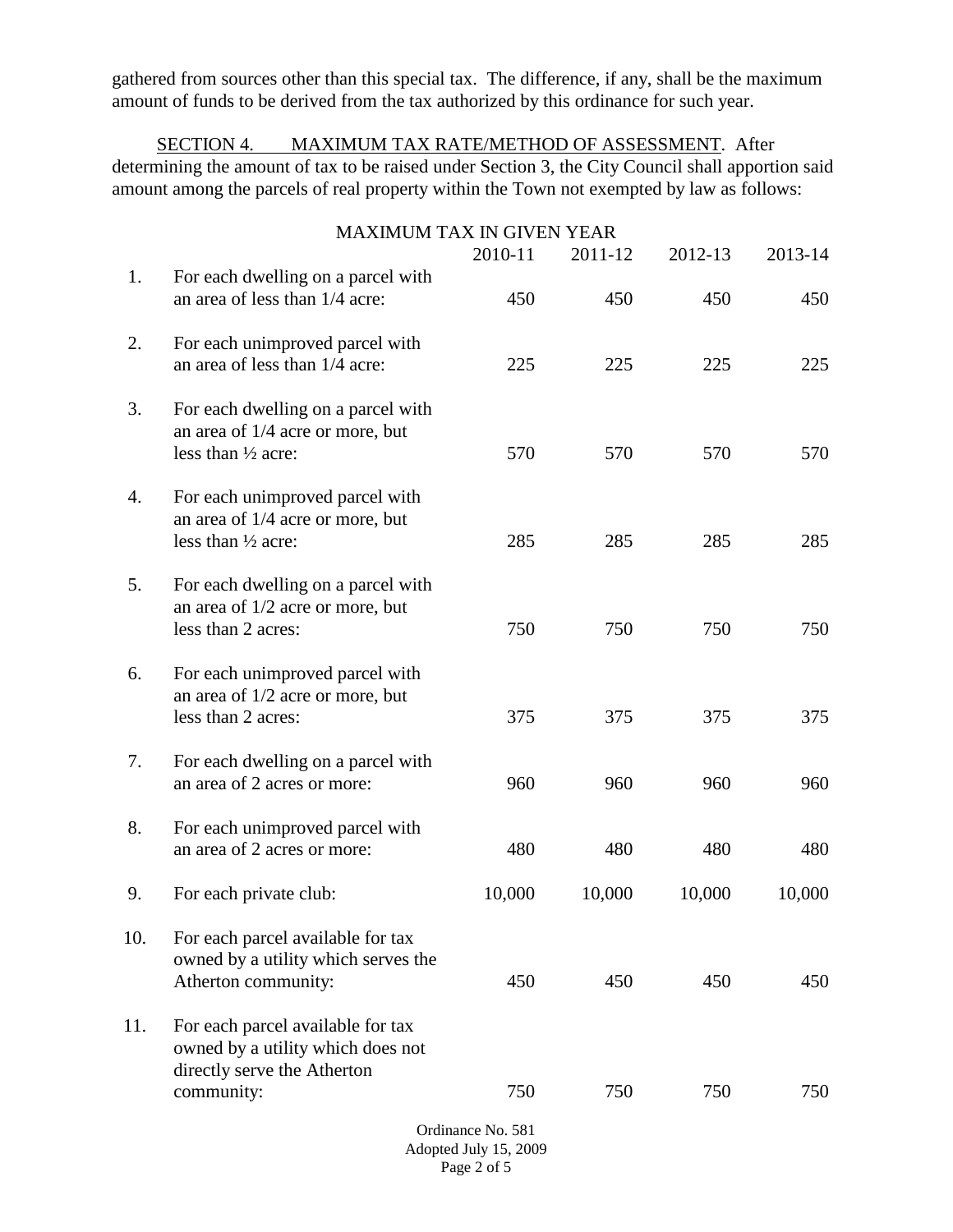The records of the San Mateo County Assessor, as of each year, shall determine whether or not any particular lot is unimproved for purposes of this ordinance.

SECTION 5. HEARING, TAX LIEN AND INCLUSION IN CITY TAXES. Prior to levying a special tax under this ordinance in any fiscal year, the City Council shall conduct a public hearing on the proposed tax. Such hearing shall be conducted after the City Council has adopted an annual budget for that year. Notice of such hearing shall be posted in at least three public places within the Town of Atherton at least fifteen days prior to the hearing. All of the information and material which the City Council intends to consider at such hearing and the amount of tax to be raised shall be made available to the public by being on file in the office of the City Clerk for at least fifteen days prior to said hearing. Following said hearing, the City Council may adopt a resolution fixing the amount of tax to be raised which shall not exceed the amount contained in the material on file in the Clerk's office. Any tax levied under this ordinance shall become a lien upon the properties against which it is assessed and collectible in the manner provided by applicable law and by the levying resolution.

SECTION 6. COLLECTION. The City Council may elect to have any special tax authorized under this Chapter either collected by the Town or, in the alternative, by the Tax Collector of San Mateo County. If the services of the Tax Collector of the County of San Mateo are elected, the special tax may only be included on the annual tax bill sent out by such Tax Collector. A certified copy of the resolution electing to use the service of the Tax Collector of San Mateo County shall be filed with said Tax Collector prior to September 1st of the fiscal year for which the tax is assessed and shall include a list of all parcels of real property to be taxed and the amount of each parcel.

SECTION 7. FUNDING AND EXPENDING PROCEEDS. Proceeds of any tax levied under this ordinance shall be deposited in a Special Fund and expended only for the purposes stated in this ordinance.

SECTION 8. SEVERABILITY. If any provision of this ordinance or the application thereof to any person or circumstances is held invalid, such invalidity shall not affect any other provision or applications, and to this end the provisions of this ordinance are declared to be severable.

SECTION 9. DURATION AMENDMENT OR REPEAL. The authorization to levy a tax under this ordinance shall commence with the Fiscal Year 2010-2011, beginning July 1, 2010 and shall continue through and including June 30, 2014.

This ordinance shall be adopted if approved as an initiative measure by two-thirds of the voters voting at a Special Election to be held on November 3, 2009, and go into effect ten (10) days after the City Council has, by resolution, declared that such initiative measure was approved by two-thirds of the voters voting thereon."

> Ordinance No. 581 Adopted July 15, 2009 Page 3 of 5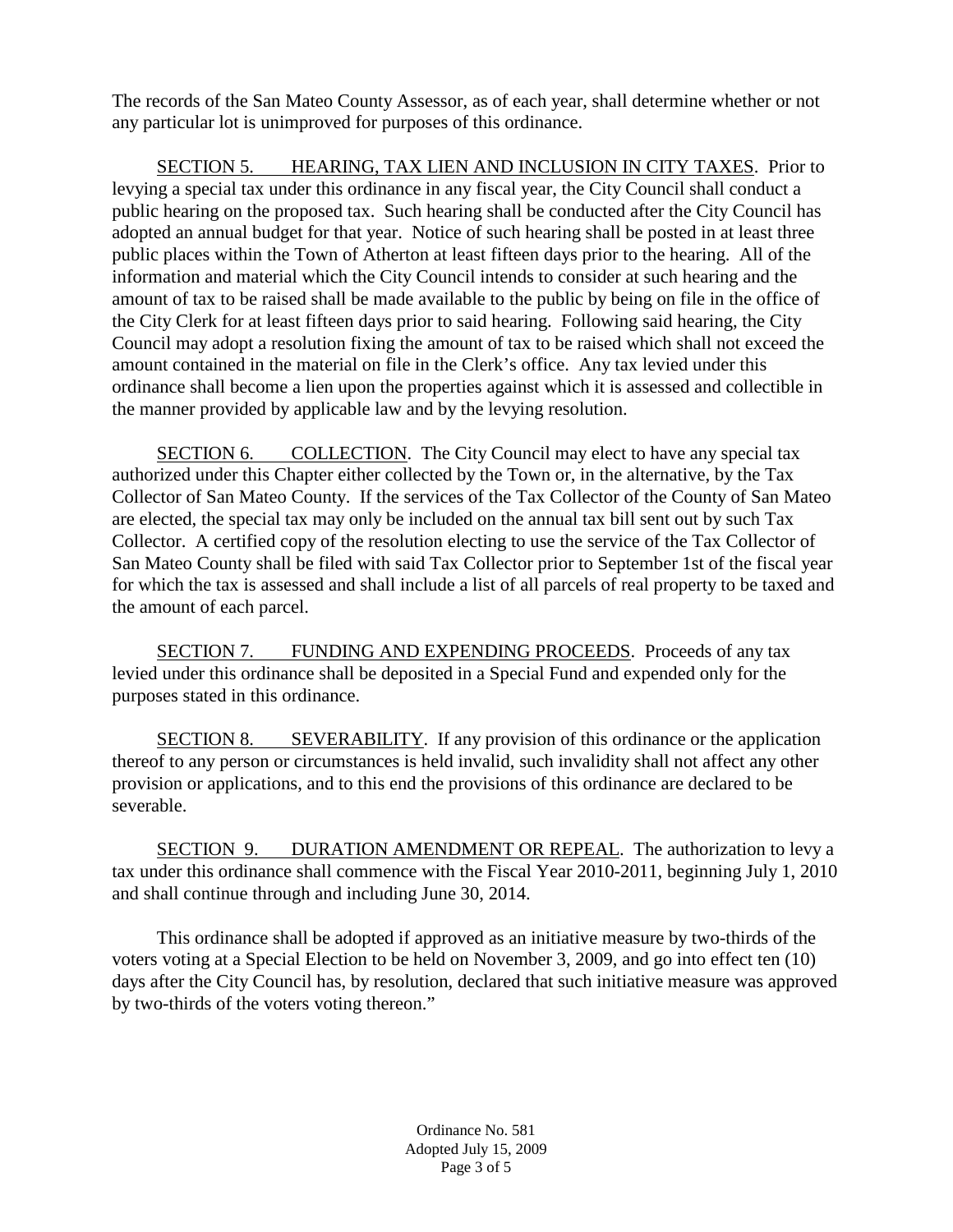## **SECTION 3**. FULL TEXT OF THE SECOND MEASURE

## **AN ORDINANCE OF THE TOWN OF ATHERTON INCREASING THE APPROPRIATION LIMIT FOR FOUR YEARS TO PERMIT SPENDING OF THE PROCEEDS OF A VOTER-APPROVED PARCEL TAX.**

The people of the Town of Atherton do ordain as follows:

SECTION 1. AUTHORITY TO ADOPT MEASURE. This ordinance and the tax authorized herein are adopted pursuant to the provisions of the California Constitution, Article XIIIB,

SECTION 2. INCREASE IN APPROPRIATIONS LIMIT. Pursuant to Article XIIIB of the California Constitution, the appropriations limit for the Town of Atherton will be increased for four fiscal years, commencing with the 2010-2011 fiscal year, by the amount of money levied under a voter-approved parcel tax.

This ordinance shall be adopted if approved as an initiative measure by a majority of the voters voting at a Special Election to be held on November 3, 2009, and go into effect ten (10) days after the City Council has, by resolution, declared that such initiative measure was approved by a majority of the voters voting thereon."

**SECTION 4.** CONDENSED STATEMENT OF MEASURES. The manner in which the two proposed measures shall appear on the ballot shall be:

| "To continue providing funding to maintain<br>neighborhood police patrols and the Town's ability to<br>respond to emergencies, repairing and maintaining<br>streets, and repairing and constructing storm drains,<br>shall an ordinance be adopted to continue the existing<br>Town of Atherton Special Parcel Tax for four years?" | 7 E.S<br>NO |
|-------------------------------------------------------------------------------------------------------------------------------------------------------------------------------------------------------------------------------------------------------------------------------------------------------------------------------------|-------------|
| "To permit the Town to spend the proceeds of a<br>special parcel tax approved by Atherton voters, shall                                                                                                                                                                                                                             | YES         |
| an ordinance be adopted increasing the appropriations<br>limit for four years?                                                                                                                                                                                                                                                      | NC          |

**SECTION 5**. PUBLICATION. This ordinance shall be posted in at least three public places within the Town of Atherton, and shall become effective immediately upon its passage and approval. The City Clerk is authorized and directed to give notice of election in accordance with Chapter 2 (commencing with section 12100) of Division 12 of the California Elections Code.

> Ordinance No. 581 Adopted July 15, 2009 Page 4 of 5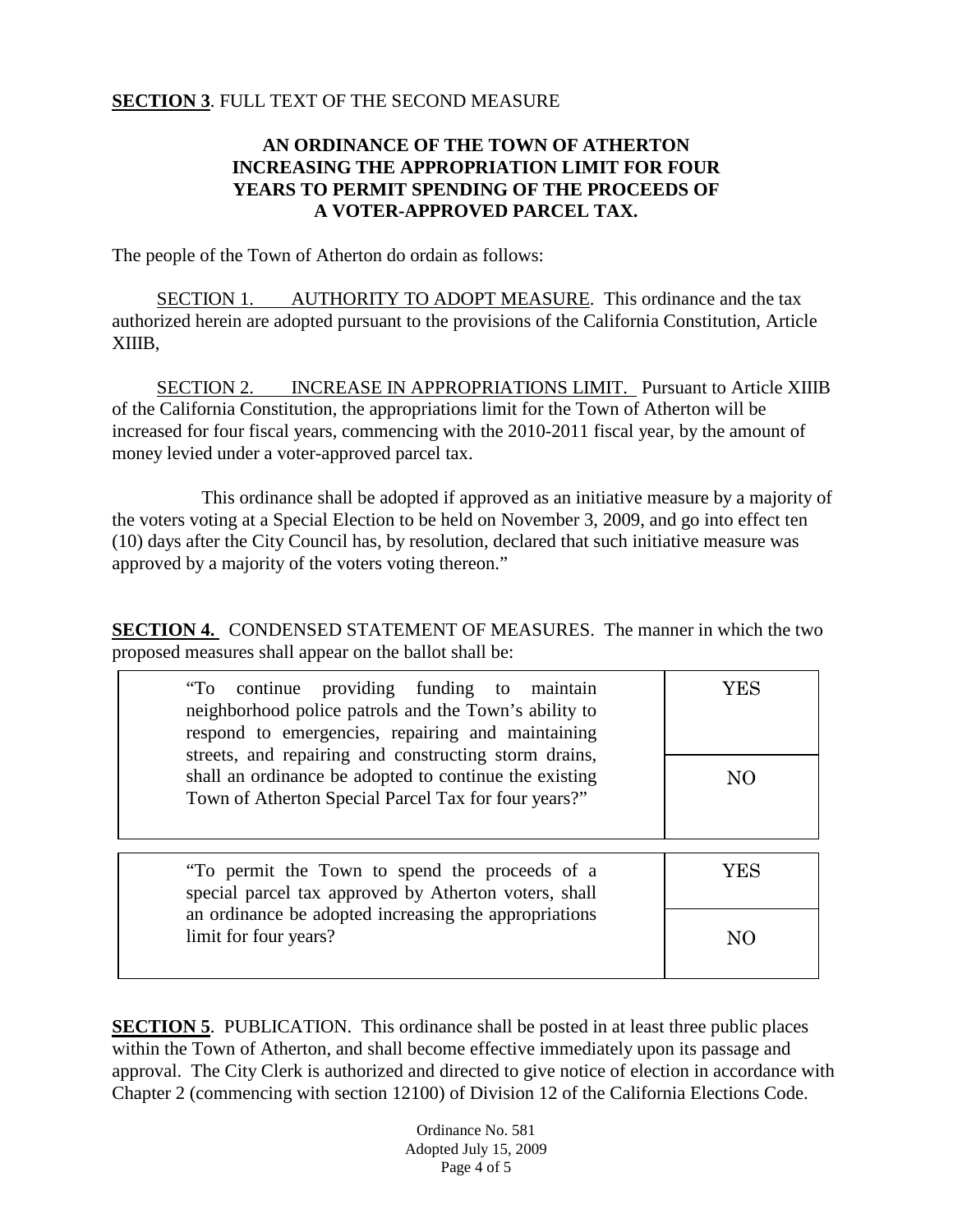**SECTION 6.** CONSOLIDATION. Due to the economics involved, the public interest would best be served by consolidating such Special Election with any other elections to be held on Tuesday, November 3, 2009 and by contracting with the County of San Mateo for election services. The Town of Atherton does hereby request the Board of Supervisors of the County of San Mateo to consolidate said Special Election with any other election to be held on November 3, 2009. The City Manager is hereby authorized and directed to enter into a contract with the Chief Elections Official of the County of San Mateo for the purpose of providing election services in connection with said Special Election.

**SECTION 7.** SEVERABILITY. If any provision of this ordinance or the application thereof to any person or circumstances is held invalid, such invalidity shall not affect any other provision or application, and to this end the provisions of the ordinance are declared to be severable.

**SECTION 8**. EFFECTIVE DATE. This ordinance calling an election shall become effective immediately upon its adoption by the City Council of the Town of Atherton.

\* \* \* \* \* \* \* \* \* \* \* \* \* \* \* \*

*I hereby certify that the foregoing ordinance was adopted at a regular meeting of the City Council of the Town of Atherton held on July 15, 2009, by the following roll call vote:*

| AYES:           | Councilmembers: |
|-----------------|-----------------|
| NOES:           | Councilmembers: |
| <b>ABSTAIN:</b> | Councilmembers: |
| <b>ABSENT:</b>  | Councilmembers: |

\_\_\_\_\_\_\_\_\_\_\_\_\_\_\_\_\_\_\_\_\_\_\_\_\_\_\_ Jerry Carlson, Mayor Town of Atherton

ATTEST:

\_\_\_\_\_\_\_\_\_\_\_\_\_\_\_\_\_\_\_\_\_\_\_\_\_\_\_\_\_\_\_ Theresa DellaSanta, Deputy City Clerk

\_\_\_\_\_\_\_\_\_\_\_\_\_\_\_\_\_\_\_\_\_\_\_\_\_\_\_\_\_\_\_

APPROVED AS TO FORM:

Wynne Furth, City Attorney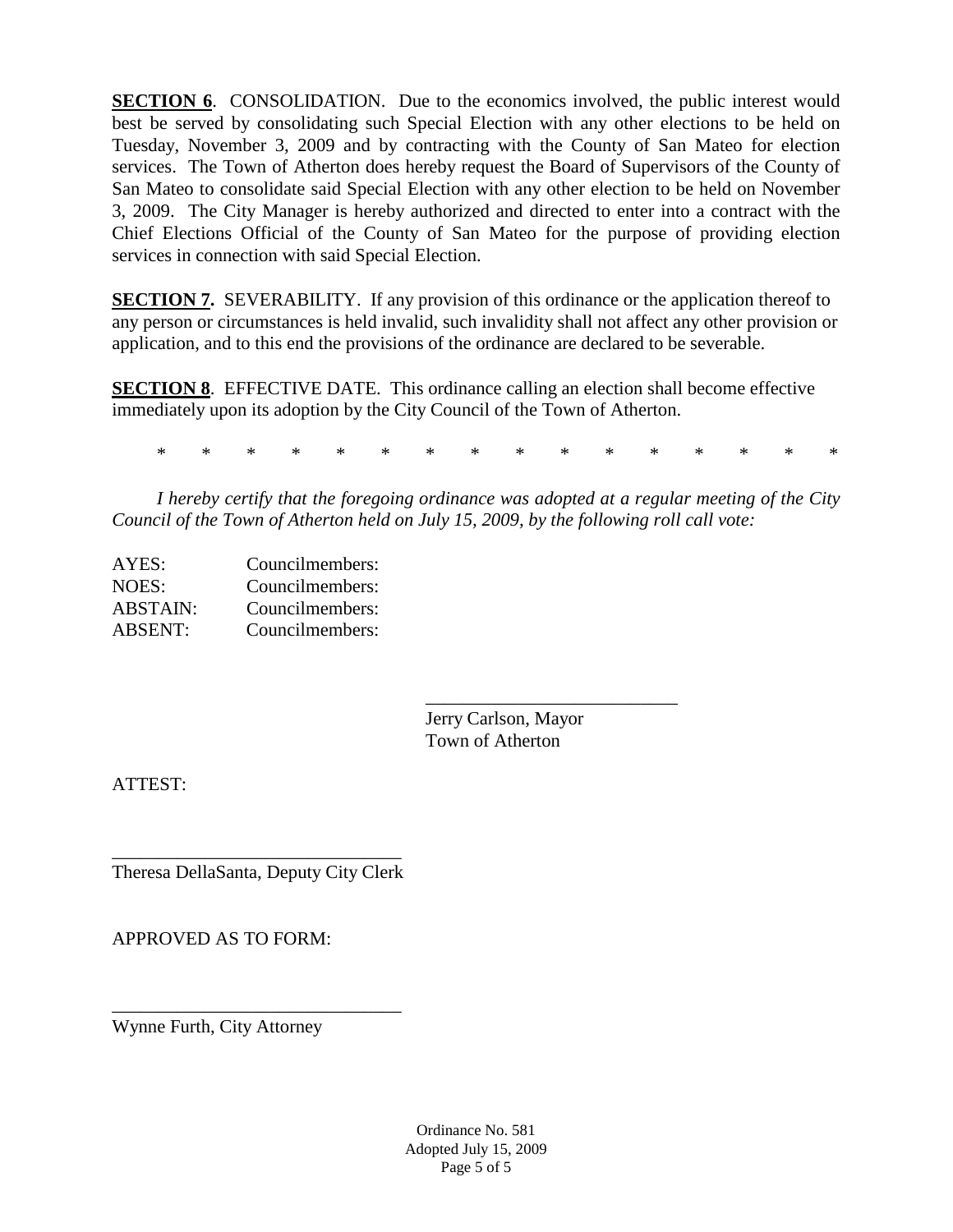**Item No. 3**



# **Town of Atherton**

## **CITY COUNCIL STAFF REPORT – STUDY SESSION**

## **TO: HONORABLE MAYOR AND CITY COUNCIL**

- **FROM: GEORGE RODERICKS, CITY MANAGER THERESA DELLASANTA, CITY CLERK**
- **DATE: JULY 3, 2013**

## **SUBJECT: CITY COUNCIL HANDBOOK, CODE OF CONDUCT, RESOLUTION GOVERNING COMMITTEES AND COMMISSIONS**

## **RECOMMENDATION:**

Review and Discuss the City Council handbook and Resolution governing Committees and Commissions.

## **BACKGROUND:**

## Resolution Governing Committees and Commissions

Resolution No. 13-08 governing Committees and Commissions has been revised to reflect the following changes:

Section 2.

- Clarifications on the agenda preparation process
- Websites

Section 3.

- Clarification of City Council Members as liaisons instead of voting members of Commissions or Committees
- Change selection of Chair to July (after annual appointments are complete)
- Prohibit Council Members from serving as Chair/Vice Chair consistent with the role as liaisons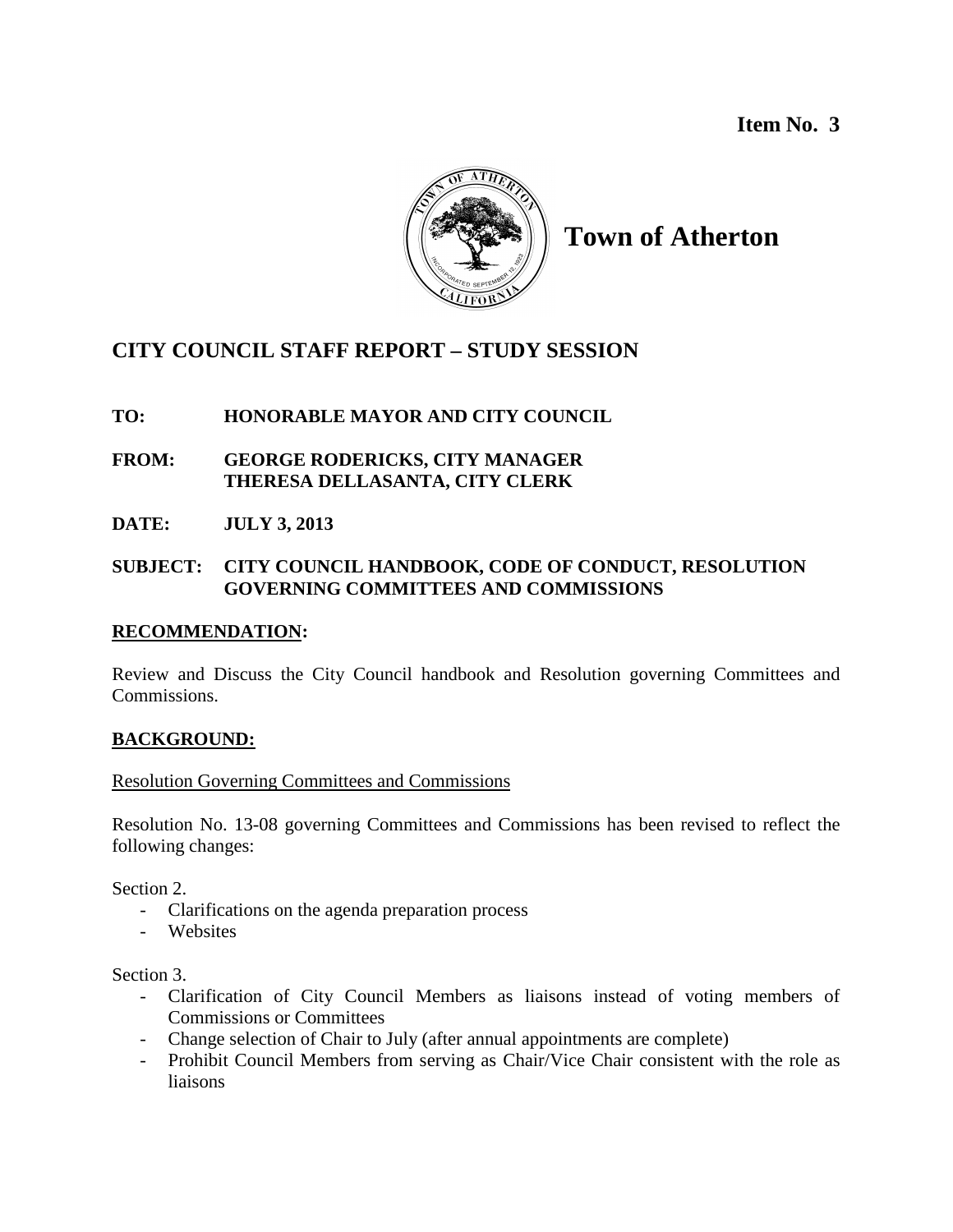Section 5.2.

- Community Center Advisory Committee (CCAC) requests that City Council approve their name change to Civic Center Advisory Committee (CCAC)

A tracked version of the resolution is included and identifies the changes mentioned above.

## Council Handbook

Staff developed a City Council Handbook for current members of City Council and new and future members of City Council. The handbook has been prepared to provide a convenient source of information about the functions and activities of City Council. It is intended to assist Council Members in carrying out their roles, as well as to provide useful information to prospective Council Members and other interested citizens.

The handbook incorporates information pertaining to the Ralph M. Brown Act, the City Council Code of Conduct, and Conflict-of-Interest Code information. The following documents will be attached as appendices:

- A. City Council Rules of Procedure
- B. Rosenburg's Rules of Order
- C. iPad Policy
- D. Purchasing Policy
- E. Fee Wavier Policy
- F. Resolution Governing Committees and Commissions

The City Council Rules of Procedure still need to be updated via the City Attorney. Once updated, they will be included under Appendix A. They are attached for reference only tonight.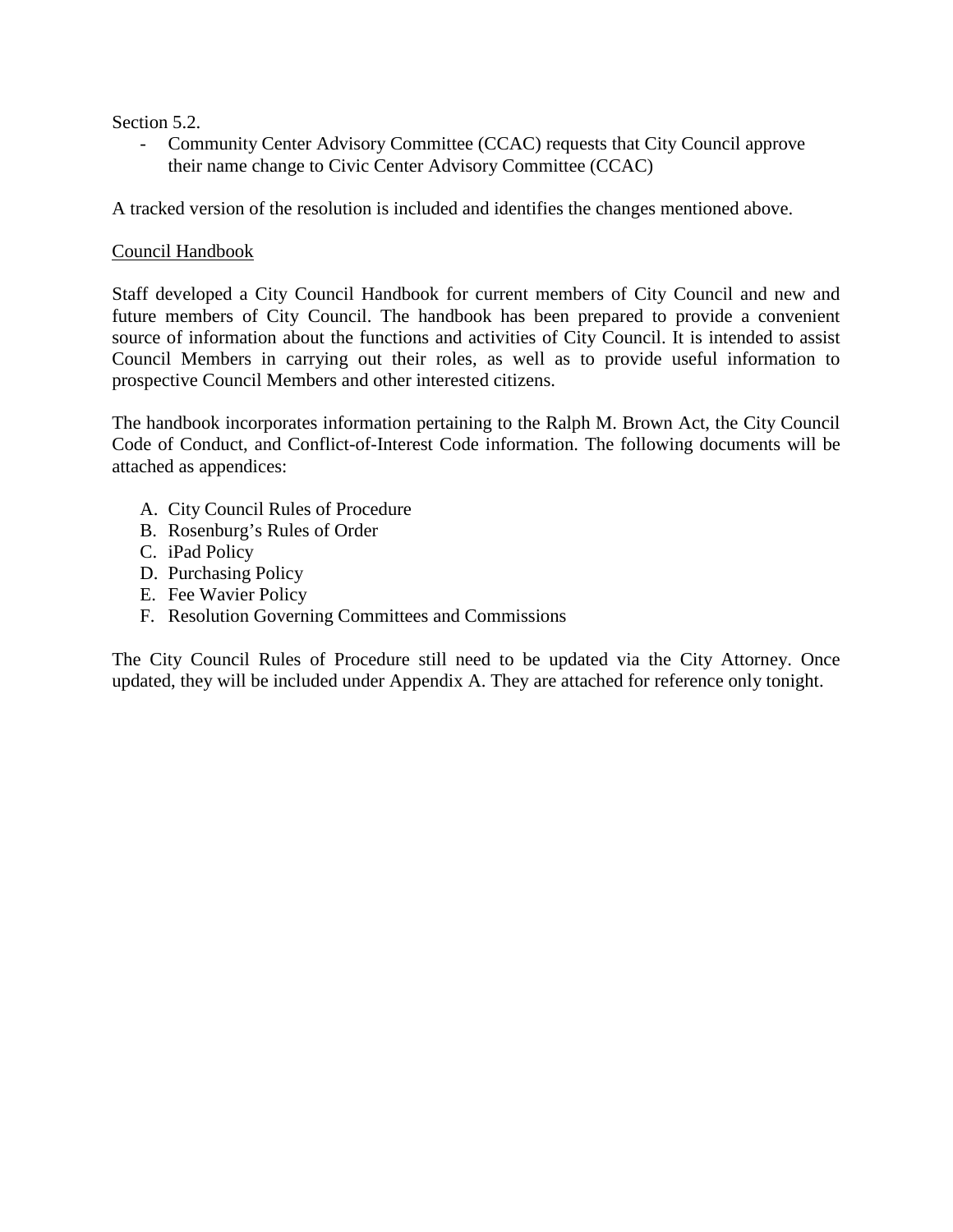### **RESOLUTION 13-08 RESCINDS RESOLUTION 12-16 A Resolution of the City Council of the Town of Atherton Establishing and Governing Town Committees and Commissions** Revised: August 15, 2012 February 12, 2013 April 17, 2013

July 3, 2013

The City Council of the Town of Atherton hereby resolves as follows:

#### Section 1. Establishment of Committees.

The following committees and commissions are established for the Town of Atherton:

- 1. Audit/Finance Committee<br>2. Community Center Advise
- 2. Community Center Advisory Committee<br>3. Environmental Programs Committee
- 3. Environmental Programs Committee
- 4. Park and Recreation Commission
- 5. Rail Committee
- 6. Transportation Committee

#### **Section 2.** Committee and Commission Principles and Rules of Procedure

Principles: All committees and commissions shall follow the City Council Rules of Procedure, the Atherton Municipal Code and the provisions of the California Open Public Meeting Law (Brown Act).

The responsibility and accountability for all work necessary to efficiently and cost effectively carry out the advisory functions of each committee/commission shall rest exclusively with the Chairman or Council Member assigned to the committee.

A Town Department is assigned to each Committee. Each Department Manager is responsible for providing the necessary staff (in the most cost effective manner) to prepare for, and attend committee/commission meetings. This includes but is not limited to creating an agenda and agenda packet, taking minutes and conducting follow up from meetings.

Commission/Committee Agenda Preparation: The agenda shall be prepared in accordance with the following guidelines.

One of the following methods may be applied for placing an item on a Committee/Commission agenda:

- 1. Council: A majority vote of the Council may direct staff to add an item to a Committee or Commission agenda.
- 2. City Manager: The City Manager may receive requests for agenda items from the public, staff, a committee member or a Council Member. The City Manager will review the request with the Committee Chair. The City Manager shall have sole discretion to refer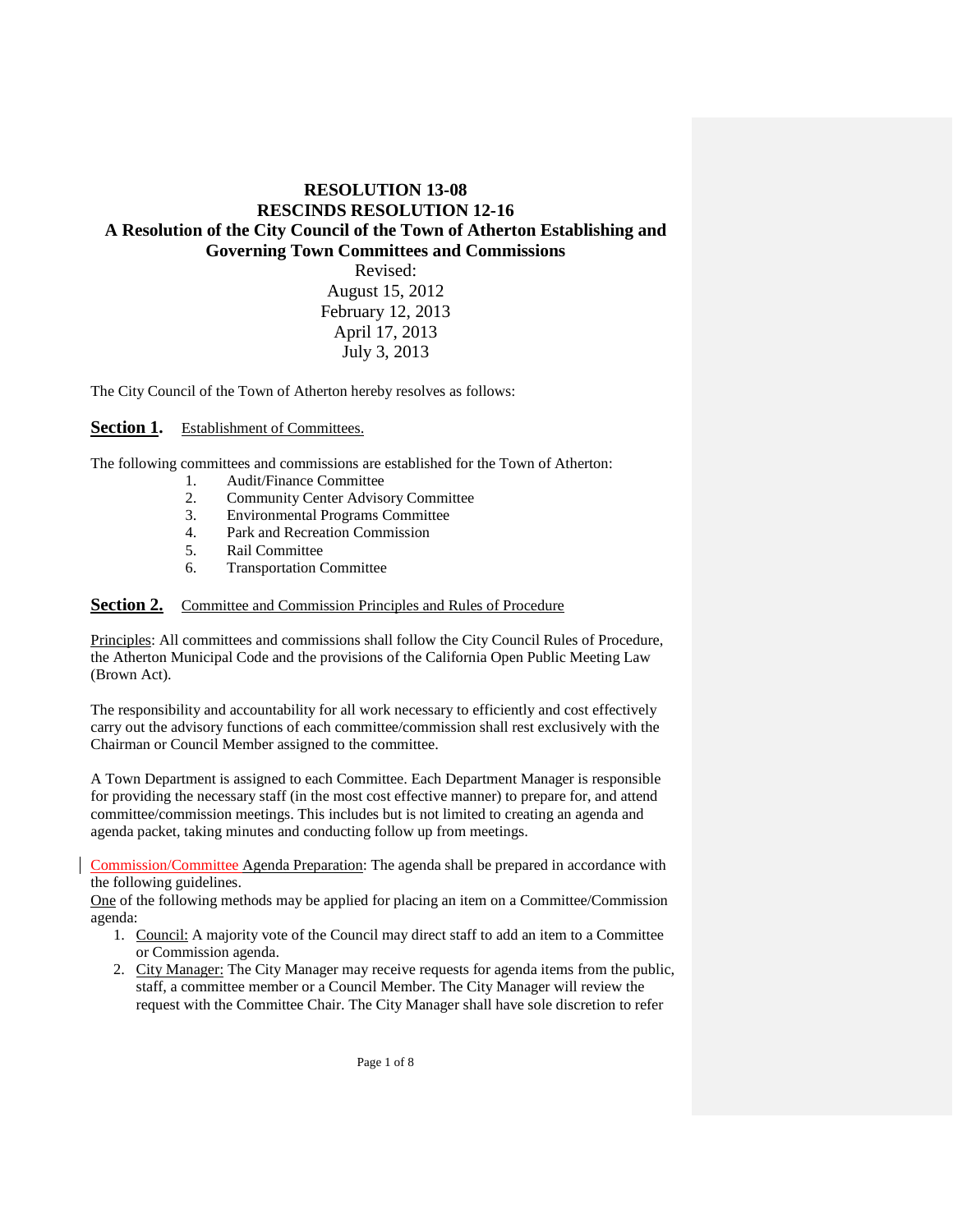the Committee request to place an item on an agenda to the Citythe City Council at the next available meeting, or schedule the item for the Committee agenda.

- Staff and Committees: There may be a need for routine agenda items which may arise out of committee meeting discussions<sub>5</sub>; and are requested and agreed on by a majority of the Committee; or *items* created from staff follow up of previous *Committee and/or staff* meetings. The City Manager shall place the item on the Council agenda within the next two regular meetings. If it is going to take longer, staff shall acknowledge that to the Committee Chair. These items may be added to the agenda following an agenda preparation meeting between the Committee/Commission Chair and staff liaison.
- 4.3.Colleagues' Memorandum: If at least two committee members prepare a colleagues' memo, the City Managerstaff liaison shall place the item on the Committee's agenda under the a Future Agenda Items Section. A colleague's memo is a written request, no more than two pages in length, presenting an item to be added to the following Agenda. The item can be added to the next Agenda by a majority vote of the Committee.

#### Committee/Commission Procedures for placing items on Council agenda:

1. Committee/Commission Action: Any formal recommendation to Council taken by a Committee/Commission shall be placed on a City Council agenda within the next two regular meetings.

The City Clerk has overall responsibility for posting committee/commission agendas.

Advocate: Members of committees and commissions are encouraged to advocate positions to the City Council on matters under the purview of their committee or commission. Otherwise, no committee or commission or any of its members shall represent itself or themselves as speaking on behalf of the Town, City Council, and/or committee or commission without prior approval of the City Council. Statements of previously approved City Council policy may be made without additional City Council approval. When there is a question a committee/commission member shall consult the City Attorney for advice. Members of committees or commissions may attend meetings of other committees or commissions and the City Council; however, members shall not present opinions of their own committee or commission at such meeting unless the position is previously approved by their committee. A quorum of a committee or commission may attend such a meeting, but they may not discuss among themselves Town business, including making comments that would amount to a discussion of the matter under consideration by a quorum of their own committee or commission.

Educational Materials: Committees and commissions may provide approved educational materials to the public regarding the functions and actions of the committee or commission, but shall not engage in advocating to the public any particular position which is contrary to City Council policy. Any educational materials sent to the public shall be approved by the City Manager, and shall follow the Towns procurement process. It shall be the City Manager's discretion on whether or not the educational materials need Council approval beforehand.

Meetings: Changes in the dates or time of meetings from the established schedule may be made by majority vote of the committee or commission

**Formatted:** List Paragraph, Numbered + Level: 1 + Numbering Style: 1, 2, 3, … + Start at: 1 + Alignment: Left + Aligned at: 0.25" + Indent at: 0.5"

**Formatted:** Font: Times New Roman, 12 pt **Formatted:** List Paragraph

Page 2 of 8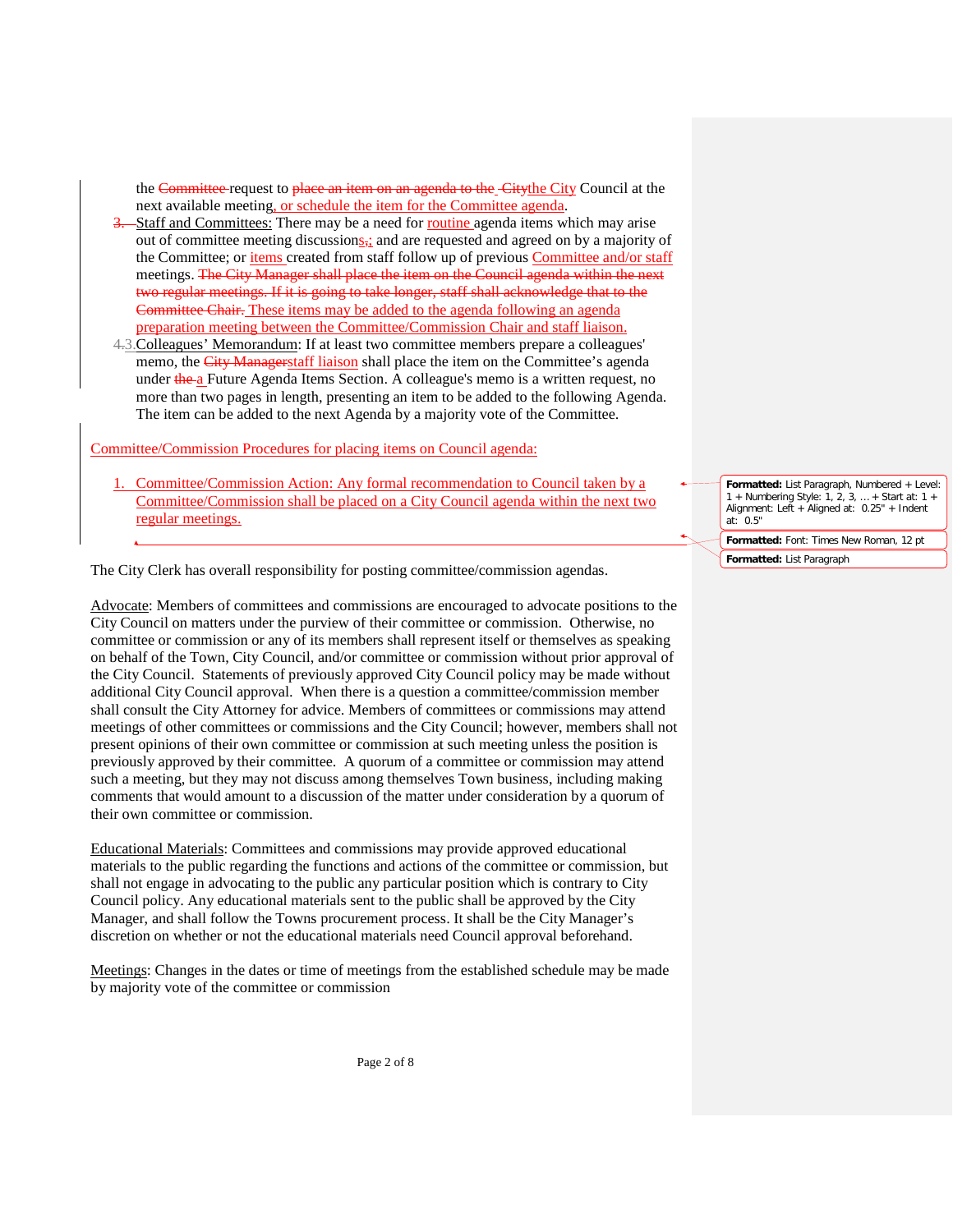Minutes: All committees and commissions shall prepare action minutes. *Action* minutes shall be presented to the City Clerk within 7 days following the meeting or as soon as feasible if there is a reason not to produce them within that timeframe. Finalized minutes should be sent electronically to the City Clerk for posting, *after* the Committee has approved them. The City Clerk will share appropriate information received from the minutes with the City Manager and City Council.

Reports: An annual report shall be created and approved by the Committee and provided to the City Manager, City Clerk and City Council of committee and commission activities for the preceding year.

Special Meetings: The Chair or a majority of the Committee may call a special meeting at any time in accordance with the Brown Act.

Website: Any website created  $\frac{1}{2}$  by a Committee by the Town must be approved by the City Manager and monitored by the appropriate staff in terms of discourseshould be incorporated in the Town's website. Websites need to be developed in accordance with the "advocate" section of this resolution.

#### **Section 3:** Appointment of Voting Members to Committees and Commissions.

Appointment: Members other than City Council Members shall be appointed following recruitment process set forth by the City Clerk and approved by the City Council. All appointed members shall be registered voters in the Town. Members shall serve at the pleasure of the City Council, or until the expiration of their terms set out below. Vacancies in any committee or commission arising from any reason, including expiration of term, shall be filled by temporary appointment of the City Council, or by annual recruitment. The Committee Chairperson or staff assigned shall notify the City Clerk of resignations and vacancies. Each Committee which cannot fill at least 50% of its seats shall be postponed until the Town can recruit at least a quorum (50%+1). During that time, Council shall continually recruit qualified individuals and town staff shall continue to advertise periodically.

Term expiration dates shall end on June  $30<sup>th</sup>$ . Appointed committee/commission members shall serve no more than two full consecutive terms on the committee or commission to which they are appointed. A member may be reappointed to the committee or commission following a minimum two (2) year hiatus. However, if a seat is vacant and no one applies, City Council may grant an exemption.

City Council representatives and any alternates on committees are selected by the Mayor and approved by the City Council to serve a one (1) year term. Appointed City Council Members and City Council Member Alternates shall serve as liaisons to Committees and Commissions; but shall not serve as voting members to Committees and Commissions. Alternates will participate on committees in the absence of the appointed Council Members.

Members who intend to be absent from a meeting shall alert the chairperson and/or staff person assigned. The Chairperson shall state during the meeting, under roll call whether the member is excused (notification was given) or absent (no notification was given). Unexcused absences of members, other than City Council Members, from two or more consecutively scheduled

**Formatted:** Not Highlight

Page 3 of 8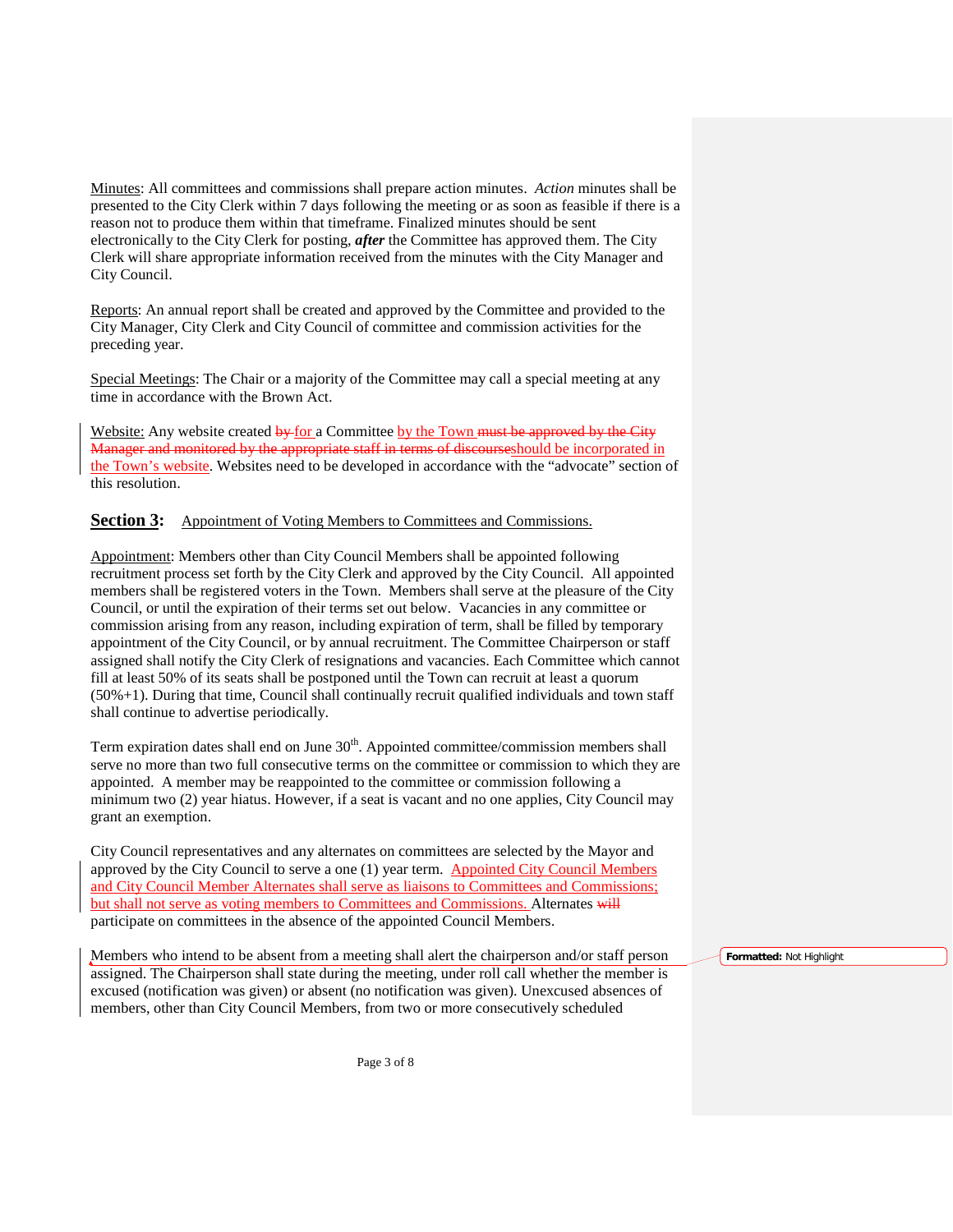meetings shall result in the automatic vacation of the member's office. The staff person assigned to the Committee shall work with the Chairperson to alert the City Clerk of consecutive absences. The City Clerk shall alert the City Manager who shall decide how to inform City Council. City Council has the authority to override this rule based on the information received.

Chairperson and Staff: Each committee or commission shall have a Chairperson. The Committee shall select its Chair on an annual basis in FebruaryJuly. Council Members shall not serve as Chair or Vice Chair of Committees. The Department assigned to the committee shall have the authority to appoint staff member(s) to serve Town committees and commissions. Any requests by a committee or commission for staff work, information, or assistance from Town staff shall be made to the City Manager.

#### **Section 4:** Funding for Committees and Commissions.

In the event funding for committees or commissions is desired, a budget shall be prepared and presented to the City Council for review and approval as part of the Town's regular budget process. The committee/commission shall follow the guidelines set forth by the purchasing policy approved by City Council through Ordinance 595 and any expenditure policies developed and approved by the City Council. No Committee member shall use his or her own personal credit card. For items under \$150 a committee member may request a cash advance and then come back to the Town with itemized receipts. For items over \$150, a committee member shall complete a check request from the Town or have the Town purchase the goods/services.

**Section 5:** Committees and Commissions Composition, Powers and Duties.

#### **1. Audit/Finance Committee**

The Audit/Finance Committee shall have the following powers and duties:

- a. Act in an advisory capacity and make recommendations to the City Council upon request in all matters pertaining to Town finances;
- b. Consult with the City Manager on matters pertaining to the budget, capital spending plan and the long range financial plan for the Town;
- c. Act in an advisory capacity and make recommendations to the City Council upon request in all matters pertaining to the Town's annual audit;
- d. Provide oversight of the annual audit and present and explain the audit to the City Council with recommendations as to acceptance;
- e. Advise City Council regarding appointment of outside auditors for annual audit;
- f. Review proposed audit scope with outside auditors prior to commencement of annual audit.

The Audit/Finance Committee shall have the following composition and terms:

Consists of two (2) Council Members and five (5) appointed, qualified resident members. Two terms shall be for one year and three terms shall be for two (2) years. Thereafter terms shall be for two (2) years ending on June 30th. The committee meets on an as needed basis typically in the Council Chambers or the Town Administrative Conference room. Pursuant to Council action on June 20, 2012 the Committee shall establish a regular schedule of meetings.

The Finance Department is assigned overall responsibility of the Audit/Finance Committee.

#### **2. Community Civic Center Advisory Committee (CCAC)**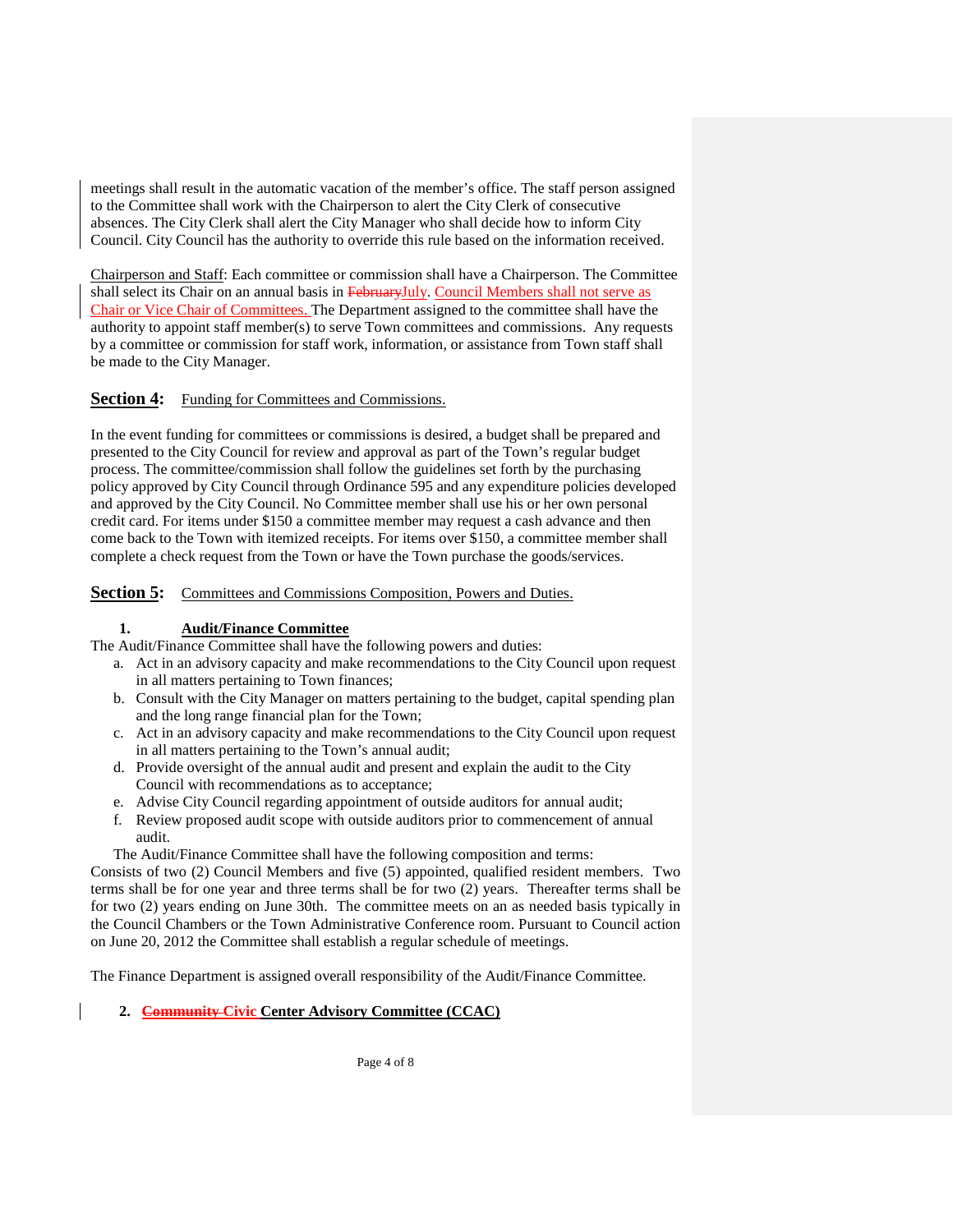The Community Civic Center Advisory Committee (CCAC) shall have the following powers and duties:

- a. Assist staff in the development of a master planning process to determine the key issues that need to be addressed by the community as well as a process for keeping the community at large informed and involved.
- b. Work with staff to solicit feedback through tools such as surveys, community gatherings, and workshops to disseminate information regarding the key issues and questions involved in the development of a Master Plan for the proposed new Community Civic Center.
- c. Engage in public outreach to solicit substantive feedback and opinions on the Master Plan and the Community Civic Center project and provide Council with a summary of findings for consideration. Support staff with updates for the Town website and periodic updates for residents.
- d. The CCAC may form Ad Hoc Subcommittees and/or host community workshops to involve a broader base of residents for the purposes of information gathering on specific issues, thus creating more community involvement and more in-depth visioning.
- e. Once the Council adopts a Master Plan, the CCAC will continue to work with staff to coordinate public outreach and collect resident input during the design phase of the Community Center project.
- f. Assist in discussion about the short-term improvements needed for the Library and Town Center facilities.

The Community Civic Center Advisory Committee consists of up to seven (7) members including two Council members. The Committee is setup for specific purposes listed above and when the purposes are accomplished the Committee will disband. The Community Civic Center Project consists of the Town's Administrative Offices, Police Department, Public Works, Building and Planning Departments, Council Chambers, Library, community meeting rooms and associated outdoor facilities. The Committee meets on an as needed basis typically in theon the second Monday of each month at 4:30 p.m. in the Council Chambers or the Town Administrative Conference Room.

#### **3. Environmental Programs Committee.**

The Environmental Programs Committee shall have the following powers and duties:

- a. Act in an advisory capacity and make recommendations (programmatic and legislative) to the City Council upon request on all matters pertaining to the Town's natural and built environment and the Town's regional role and responsibilities as one of the communities on the San Francisco Bay Peninsula.
- b. Create pro-active community engagement programs for residents, commercial and public enterprises active within the Town's jurisdiction for presentation to and consideration and approval by, the City Council.

The Environmental Programs Committee consists of up to twelve (12) members including two (2) Council Members and ten (10) residents of the Town. The term of office shall be as follows: Appointed members shall be appointed to four-year terms. Thereafter, each term of office shall be four (4) years. The committee meets quarterly on the first Wednesday of the month at 10:00 a.m. in the Conference Room of the Town Administrative Offices unless a special meeting in compliance with the provisions of the Brown Act is called by the committee chair.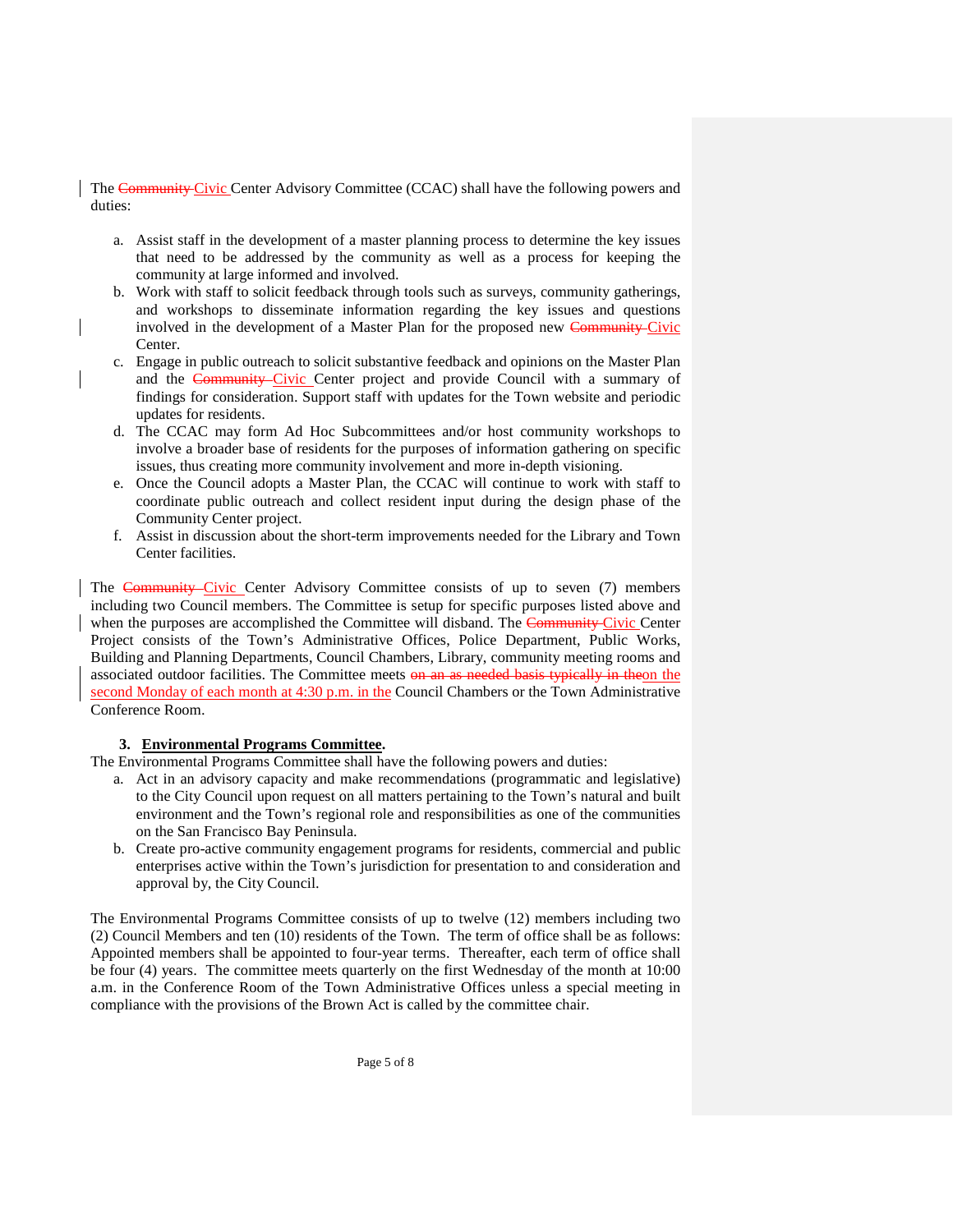The Planning Department is assigned overall responsibility of the Environmental Programs Committee.

#### **4. Park and Recreation Commission.**

The Park and Recreation Commission shall have the following powers and duties:

- a. Act in an advisory capacity and make recommendations to the City Council upon request in all matters pertaining to parks and public recreation and to cooperate with other governmental agencies and public and private groups in the advancement of park and recreation planning and programming;
- b. Develop and maintain a master plan for park**s** within the Town and, annually, in the month of April, present a report to the City Council.
- c. Review the annual budget for parks and recreation during the process of its preparation and make recommendations with respect thereto to the City Council. This includes recommendations regarding the setting of fees.The budget should contain estimates and recommendations for such long-term capital outlay projects as may be necessary to provide for orderly development of park and recreation areas, buildings and facilities;
- d. Study and make recommendations on the acquisition and development of recreation areas, activities and facilities such as playgrounds, buildings, parks, open space and other centers of recreation;
- e. Assist Town staff in the planning of recreation programs for the community.

The Park and Recreation Commission consists of seven (7) appointed members. One member shall be a representative of the Holbrook-Palmer Park Foundation. One member shall be a representative of the Atherton Dames. Each of the foregoing representatives shall serve a term of two (2) years. Terms shall be staggered so that the term of office for two (2) members shall be four (4) years, and the term of office for the remaining members shall be four (4) years. Thereafter, each term of office shall be four (4) years. The Park and Recreation Commission meets on the first Wednesday of each month at 6:30 p.m. in Holbrook-Palmer Park unless a special meeting in compliance with the provisions of the Brown Act is called by the committee chair.

The Public Works Department is assigned overall responsibility of the Park & Recreation Commission.

#### **5. Rail Committee.**

The Atherton Rail Committee shall have the following powers and duties:

- a. Act in an advisory capacity to the City Council on all matters pertaining to High Speed Rail (HSR), the Rail Corridor and Caltrain.
- b. With the assistance of appropriate Town staff, research and address specific impacts HSR and other rail infrastructure and services may have on the Rail Corridor and the Town.
- c. Perform active outreach and cooperative efforts with groups and organizations opposing HSR.
- d. Rail Committee members are authorized to act as spokespersons to articulate and advocate the Town's Rail Related Policy Positions as they pertain to rail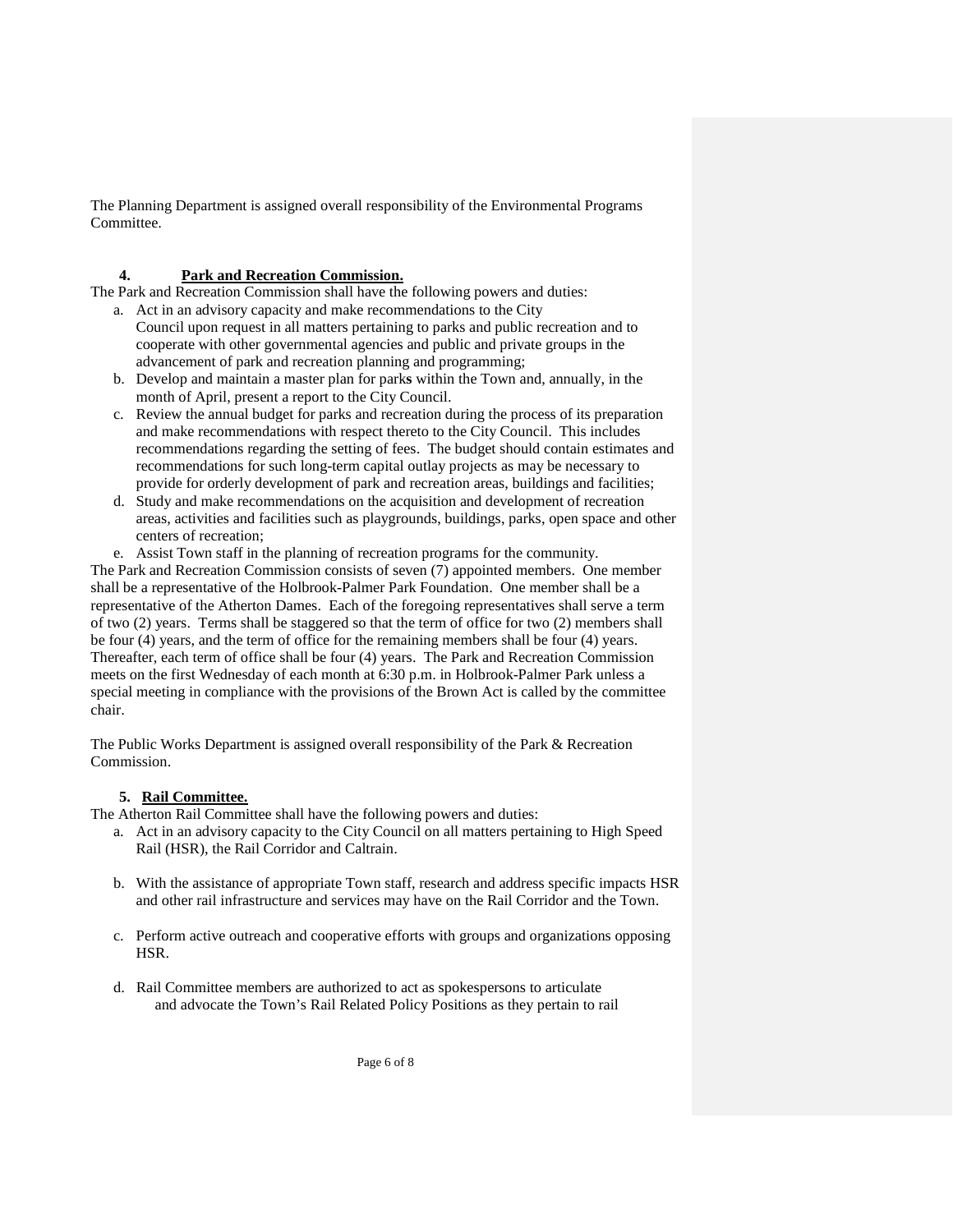committee matters to legislatures, HSR and Caltrain board of directors, regional organizations, press and other interested parties.

The Atherton Rail Committee shall have the following composition and terms: Consists of twelve (12) members including two (2) Council Members and up to ten (10) appointed members. There are no term expirations for Rail Committee members. The committee meets on the first Tuesday of every other month at 6:00 p.m. in the Council Chambers. There are no term expirations.

Additionally, by action of approval of this Resolution the City Council approves Exhibit A titled, "Rail Related Policy Positions."

The Public Works Department is assigned overall authority of the Rail Committee.

#### **6. Transportation Committee.**

The Transportation Committee shall have the following powers and duties:

a. Act in an advisory capacity and make recommendations to the City Council upon request in all matters pertaining to transportation within the Town.

The Transportation Committee consists of seven (7) members including two (2) Council Members and five (5) appointed members. The term of office shall be four (4) years. The committee meets on the second Tuesday of every other month at 6:00 p.m. in the Council Chambers unless a special meeting in compliance with the provisions of the Brown Act is called by the committee chair.

The Police Department shall have overall responsibility of the Transportation Committee. The Chief of Police will coordinate with the Public Works Department when public works staff is needed.

#### **Section 6.** Advice.

Appointed members of committees and commissions are encouraged to seek advice from Town staff when they are uncertain of the foregoing rules.

This Resolution shall be effective immediately upon adoption. All previous resolutions governing Town committees and commissions including Resolution No. 10-13 and 12-16 are hereby superseded and rescinded on June 20, 2012July 17, 2013.

*I hereby certify that the foregoing Resolution was duly and regularly passed and adopted by the City Council of the Town of Atherton at a regular meeting thereof held on the*  $127$ *th day of FebruaryJuly, 2013, by the following vote.*

*AYES:* 5 *Council Members:* Lewis, Carlson, Dobbie, Widmer, Wiest *NOES:* 0 *Council Members: ABSENT: Council Members: ABSTAIN: Council Members:*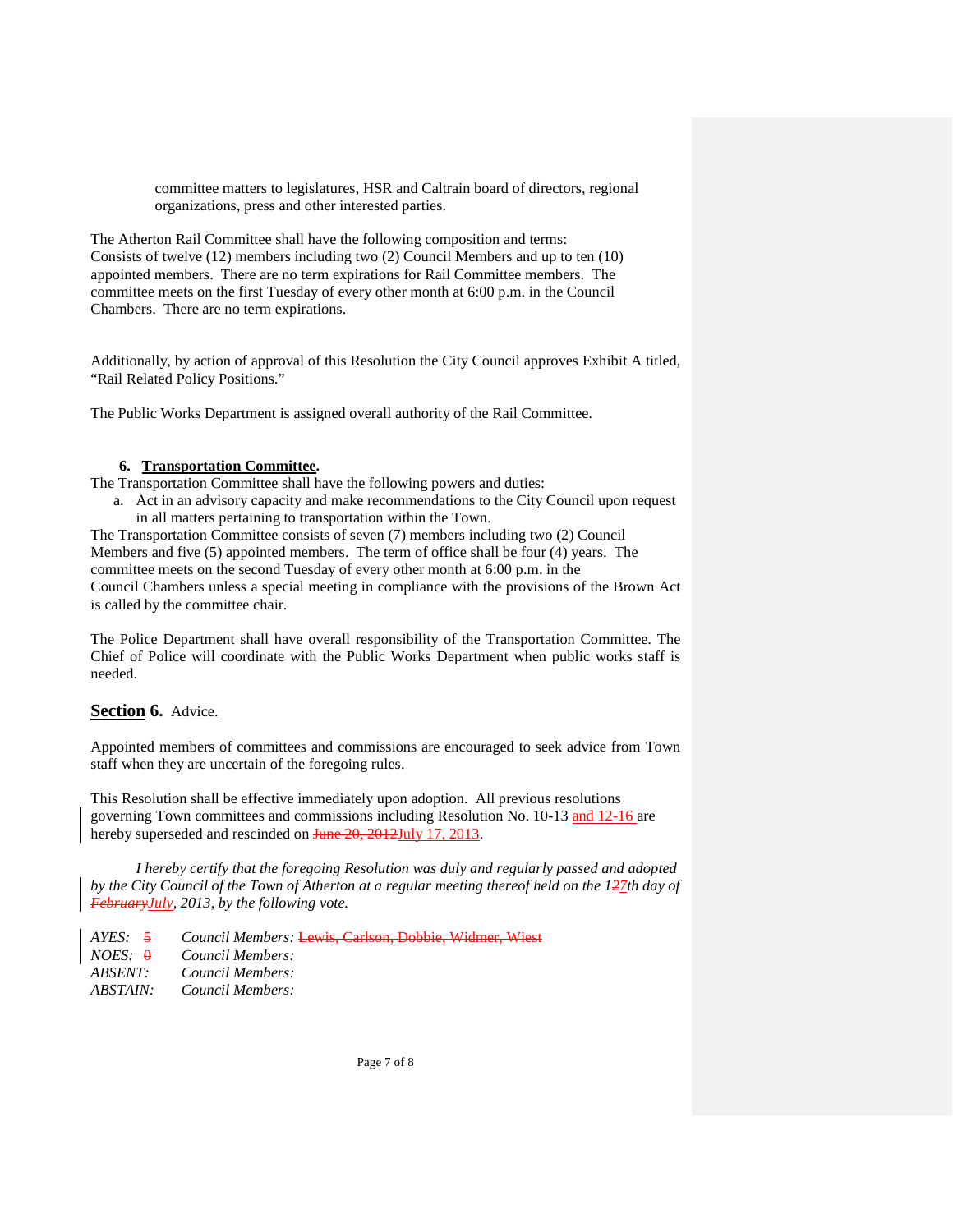\_\_\_\_\_\_\_\_\_\_\_\_\_\_\_\_\_\_\_\_\_\_\_\_\_\_\_\_\_\_\_\_\_ Elizabeth Lewis, **MAYOR** Mayor Town of Atherton

ATTEST:

 $\overline{\phantom{a}}$ 

\_\_\_\_\_\_\_\_\_\_\_\_\_\_\_\_\_\_\_\_\_\_\_\_\_\_\_\_ Theresa DellaSanta, City Clerk

APPROVED AS TO FORM:

\_\_\_\_\_\_\_\_\_\_\_\_\_\_\_\_\_\_\_\_\_\_\_\_\_\_\_ William B. Conners, City Attorney

Page 8 of 8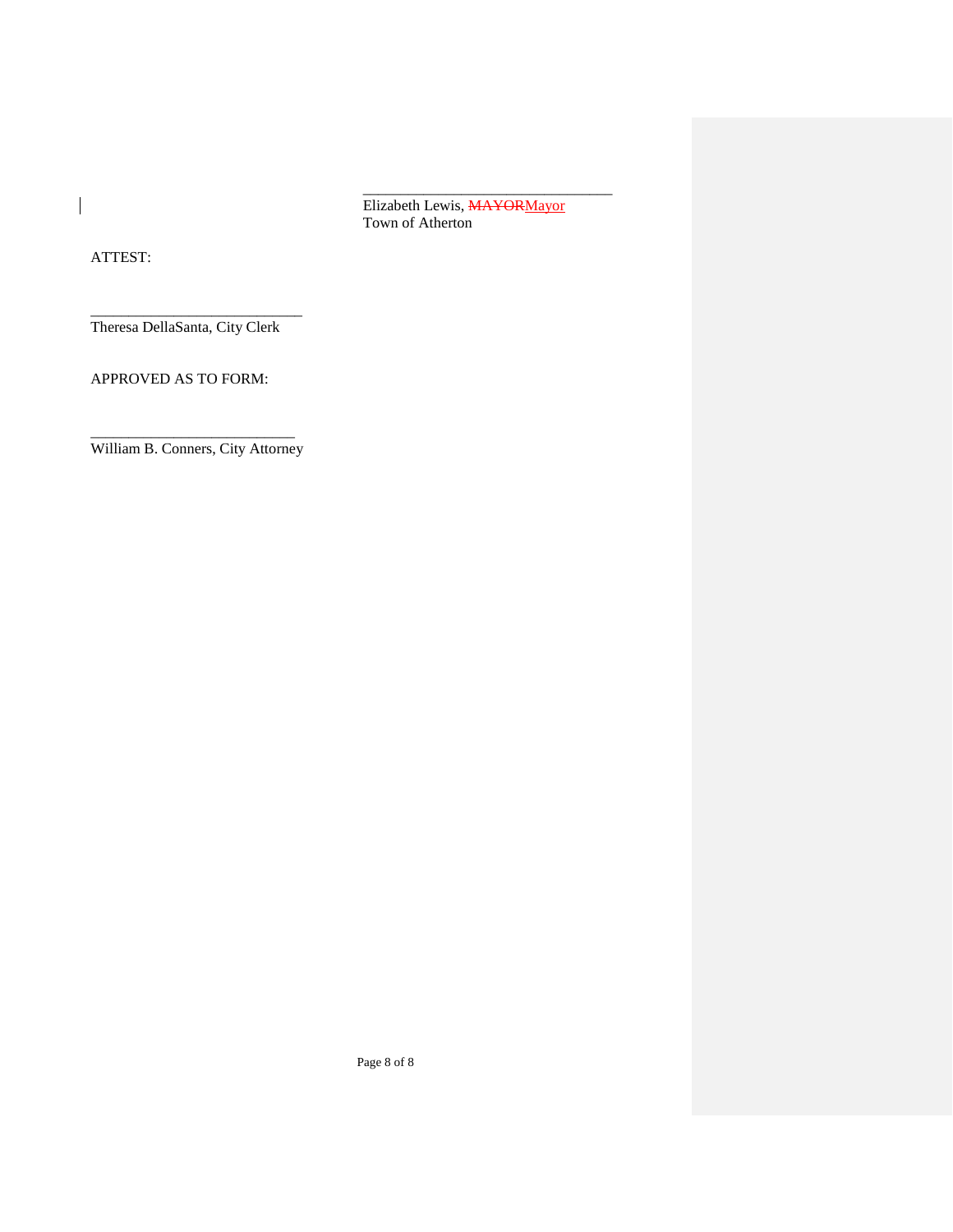# **TOWN OF ATHERTON**

# **A HANDBOOK FOR MEMBERS OF THE CITY COUNCIL**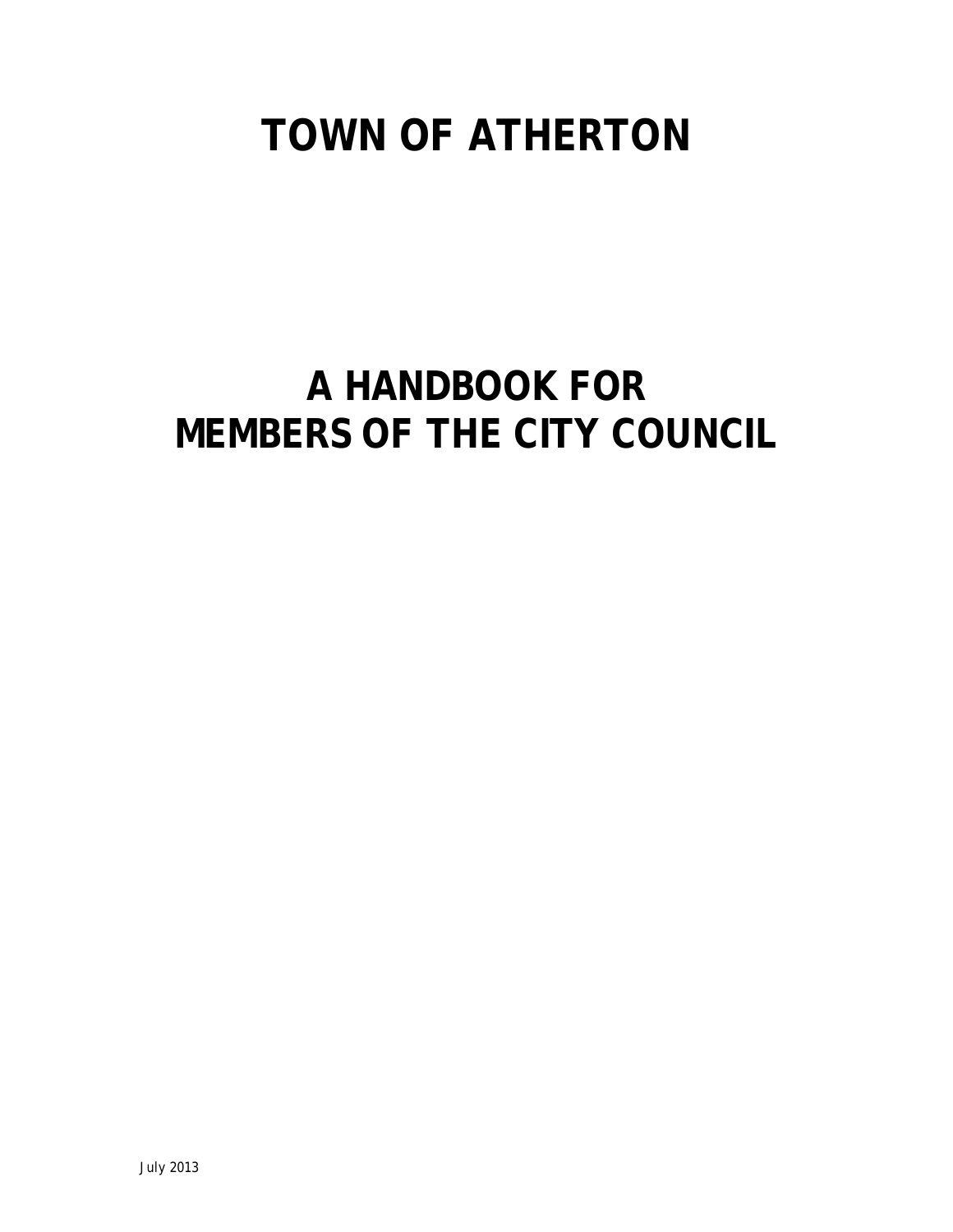## **TABLE OF CONTENTS**

| 1. | Introduction                                                                                                                                                                                                                                                                                                                                                                                                                                   | 3                                                                          |
|----|------------------------------------------------------------------------------------------------------------------------------------------------------------------------------------------------------------------------------------------------------------------------------------------------------------------------------------------------------------------------------------------------------------------------------------------------|----------------------------------------------------------------------------|
| 2. | <b>General Information</b>                                                                                                                                                                                                                                                                                                                                                                                                                     |                                                                            |
|    | 2.1<br>Geography and Demographics<br>2.2<br>The History of Atherton<br>2.3<br>The General Plan<br>2.4<br>The Municipal Code                                                                                                                                                                                                                                                                                                                    | 4<br>4<br>5<br>5                                                           |
| 3. | The Structure of the Town Government                                                                                                                                                                                                                                                                                                                                                                                                           |                                                                            |
|    | 3.1<br>The City Council<br>3.2<br><b>City Council Meetings</b><br>3.3<br><b>Election of Councilmembers</b><br>3.4<br>Subcommittees<br>3.5<br>Vacancies<br>3.6<br>Election of Mayor and Mayor Pro Tempore<br>3.7<br>Mayor<br>3.8<br>Mayor Pro Tempore<br>3.9 Presiding Officer<br>3.10 The City Manager<br>3.11 The City Attorney<br>3.12 The City Clerk<br>3.13 The Town Engineer                                                              | 6<br>6<br>6<br>7<br>7<br>7<br>7<br>8<br>8<br>8<br>8<br>8<br>9              |
| 4. | <b>Volunteer Positions</b>                                                                                                                                                                                                                                                                                                                                                                                                                     |                                                                            |
|    | 4.1<br>Commissions, Boards, and Committees<br>4.2 Qualifications and Appointments to Office<br>4.3 City Council Liaisons<br>4.4 The Planning Commission<br>4.5 The Art Committee<br>4.6 Audit Committee<br>4.7 Building Facilities Committee<br>4.8<br><b>Environmental Programs Committee</b><br>4.9 Finance Committee<br>4.10 Rail Committee<br>4.11 Tree Committee<br>4.12 Park and Recreation Commission<br>4.13 Transportation Commission | 10<br>10<br>12<br>12<br>13<br>13<br>13<br>14<br>14<br>14<br>14<br>14<br>15 |
| 5. | <b>General Rules of Office</b>                                                                                                                                                                                                                                                                                                                                                                                                                 |                                                                            |
|    | 5.1<br>Code of Ethics and Conduct<br>5.2 Conflict of Interest<br>5.3 Statement of Economic Interest<br>5.4 Relations with Town Staff<br>5.5<br><b>Orientation for New Members</b><br>5.6 Meeting Attendance<br>5.7 Resignation                                                                                                                                                                                                                 | 16<br>19<br>19<br>19<br>20<br>20<br>20                                     |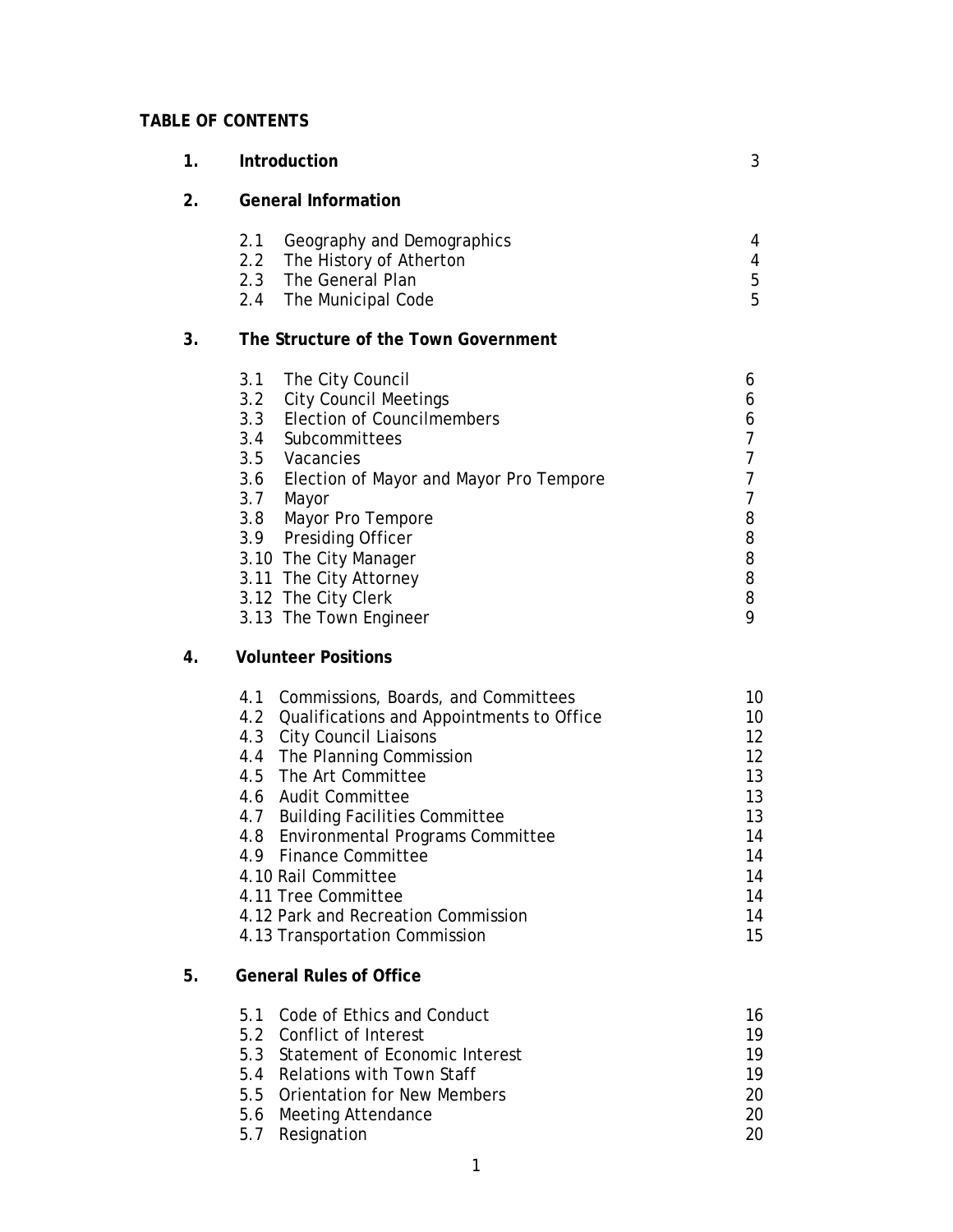| 5.8 Compensation                                                                                |    |
|-------------------------------------------------------------------------------------------------|----|
| 5.9 Benefits/Insurance/Immunity                                                                 | 20 |
| 5.10 Travel Expenses                                                                            | 20 |
| 5.11 Authority of Councilmembers                                                                | 21 |
| 5.12 Use of E-mail                                                                              | 21 |
| 5.13 Membership on Other Town Advisory Bodies                                                   |    |
| 5.14 Assignment to Outside Committees, Agencies, and<br>Organizations and as Committee Liaisons |    |

## **6. Operating Procedures**

|    | 6.1 Ralph M. Brown Act                                   | 22 |
|----|----------------------------------------------------------|----|
|    | 6.2 Limitations Upon Official Action of the City Council | 22 |
|    | 6.3 Tort and Constitutional Rights Liability             | 23 |
|    | 6.4 Environmental Impact                                 | 23 |
|    | <b>Regular Meeting Procedures</b><br>6.5                 | 23 |
|    | Adjourned Regular Meetings<br>6.6                        | 24 |
|    | 6.7 Closed Session Meetings                              | 24 |
|    | 6.8 Special Meetings                                     | 24 |
|    | 6.9 Study Session Meetings                               | 24 |
|    | 6.10 Standard Order of Proceedings                       | 25 |
|    | 6.11 Motions                                             | 25 |
|    | 6.12 Resolutions                                         | 26 |
|    | 6.13 Ordinances                                          | 26 |
|    | 6.14 Effective Date of Ordinances                        | 27 |
|    | 6.15 Publication of Ordinances                           | 27 |
|    | 6.16 Quorum Requirements                                 | 27 |
|    | 6.17 Minutes                                             | 27 |
|    | 6.18 Agendas and Agenda Packets                          | 28 |
|    | 6.19 Actions Limited to Posted Agenda                    | 28 |
|    | 6.20 Communications                                      | 28 |
|    | 6.21 Public Hearings                                     | 28 |
|    | 6.22 Consent Calendar                                    | 29 |
|    | 6.23 Voting Procedures                                   | 29 |
| 7. | Conclusion                                               | 30 |

## **8. Appendix**

- A City Council Rules of Procedures
- B Rosenburg's Rules of Order
- C- iPad Policy
- D- Purchasing Policy
- E Fee Waiver Policy
- F Resolution Governing Committees and Commissions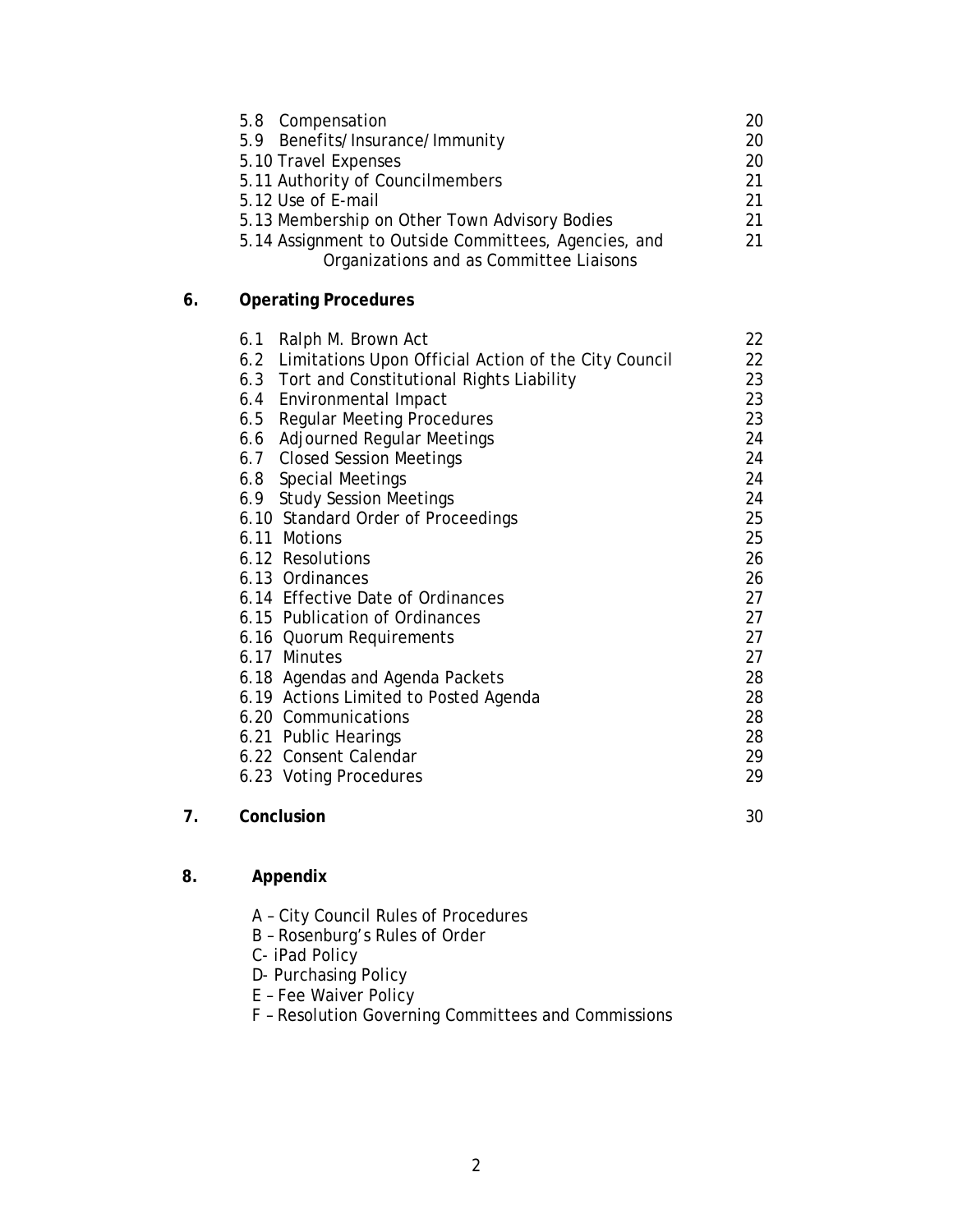## **1. INTRODUCTION**

Congratulations on your election to office! You have an exciting and very important job ahead of you. As a City Councilmember you are in a key position of leadership in dealing with the many challenges facing the Town of Atherton. Towns and cities perform many of the functions which are of most immediate concern to citizens. These include essential services public safety, sewer and storm drainage, and capital improvement projects.

As City Councilmember's, you share an authority which lends you great influence over the determination of the quality of life of your fellow citizens. The community looks to the City Council to help protect it against a host of natural, social and economic challenges; as well as for providing an attractive and healthy place to live. To fulfill these responsibilities, the City Council enacts local laws, sets policies that direct Town programs and establishes budget priorities.

This handbook has been prepared to provide a convenient source of information about the functions and activities of the City Council. It is intended to assist Councilmembers in carrying out their roles, as well as to provide useful information to prospective Councilmembers and other interested citizens.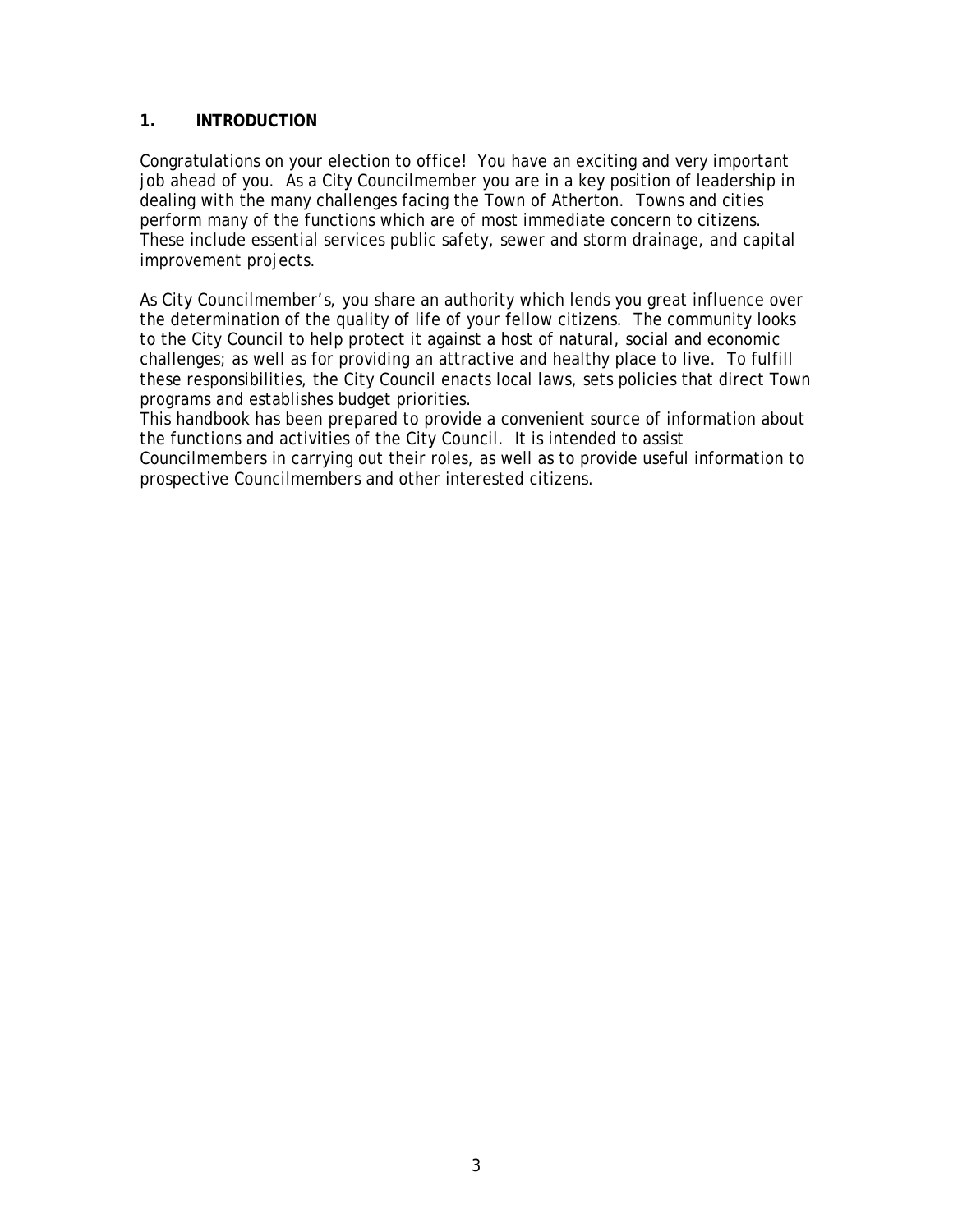## **2. GENERAL INFORMATION**

## **2.1 Geography and Demographics**

Atherton is a small, rural, and residential community, with no commercial or industrial land-use base. Native live oaks, white oaks, bays, redwoods, cedars, pines and other ornamental trees cover the six square miles of town.

Atherton's population is 6,995 according to the 2011 census. In October 2012, there were 5,052 registered voters and approximately 2,500 households. The median age is 48.2 years.

## **2.2 The History of Atherton**

In 1866, Atherton was known as Fair Oaks, and was a [flag stop](http://en.wikipedia.org/wiki/Flag_stop) on the California Coast for the Southern Pacific Railroad between [San Francisco](http://en.wikipedia.org/wiki/San_Francisco,_California) and [San Jose](http://en.wikipedia.org/wiki/San_Jose,_California) for the convenience of the owners of large estates living north of [Menlo Park.](http://en.wikipedia.org/wiki/Menlo_Park,_California) The entire area was called Menlo Park. It was part of the [Rancho de las Pulgas,](http://en.wikipedia.org/wiki/Rancho_de_las_Pulgas) which is now southern [San Mateo County.](http://en.wikipedia.org/wiki/San_Mateo_County,_California)

In 1923, Menlo Park wanted to incorporate its lands to include Fair Oaks. During a meeting of the representatives of the two communities, the Fair Oaks property owners maintained their community as a strictly residential area and they would incorporate independently. Both groups rushed to Sacramento but the Fair Oaks committee arrived first. It was at that time they realized that they could not keep the name Fair Oaks, as it was already the name of a town near Sacramento. It was decided to honor Faxon Dean Atherton who had been one of the first property owners in the south peninsula and name the Town for him. Atherton was incorporated on September 12, 1923.

[Faxon D. Atherton,](http://en.wikipedia.org/wiki/Faxon_Atherton) originally from Massachusetts, had spent several years as a trader in tallow, hides and merchandise. His friend and business associate, Thomas Lark had written to him about the opportunities, for family and business, on the San Francisco peninsula. Atherton purchased over 600 acres in 1860. His home, "Valparaiso Park", was built several years later.

With the development of the railroad, other San Franciscans established summer homes further south. The dirt roads were usually treacherous in the winter and the families would only visit May through September.

The Mayor of San Francisco, Thomas H. Selby, purchased over 400 acres and called his estate "Almendral". John T. Doyle, an attorney, also built a home off Middlefield Road, "Ringwood". [James C. Flood,](http://en.wikipedia.org/wiki/James_C._Flood) owner of "Linden Towers" is now known as Lindenwood. The Joseph A Donohoe estate was "Holmgrove" and is now the site of Menlo Atherton High School. James Thomas Watkins' home was "Fair Oaks" which stands today on Alejandra Avenue, after being moved twice.

Edward E. Eyre reigned as first Mayor and in 1928, the residents voted to build a Town Hall, which is still in use today. The early residents sought to build a Town that would be divided into large parcels and would not contain businesses. During the 1920s and 1930s a few of the large land holdings were subdivided, including James Floods' estate in 1938. In the 1940s and 1950s over eighty subdivisions were recorded bringing the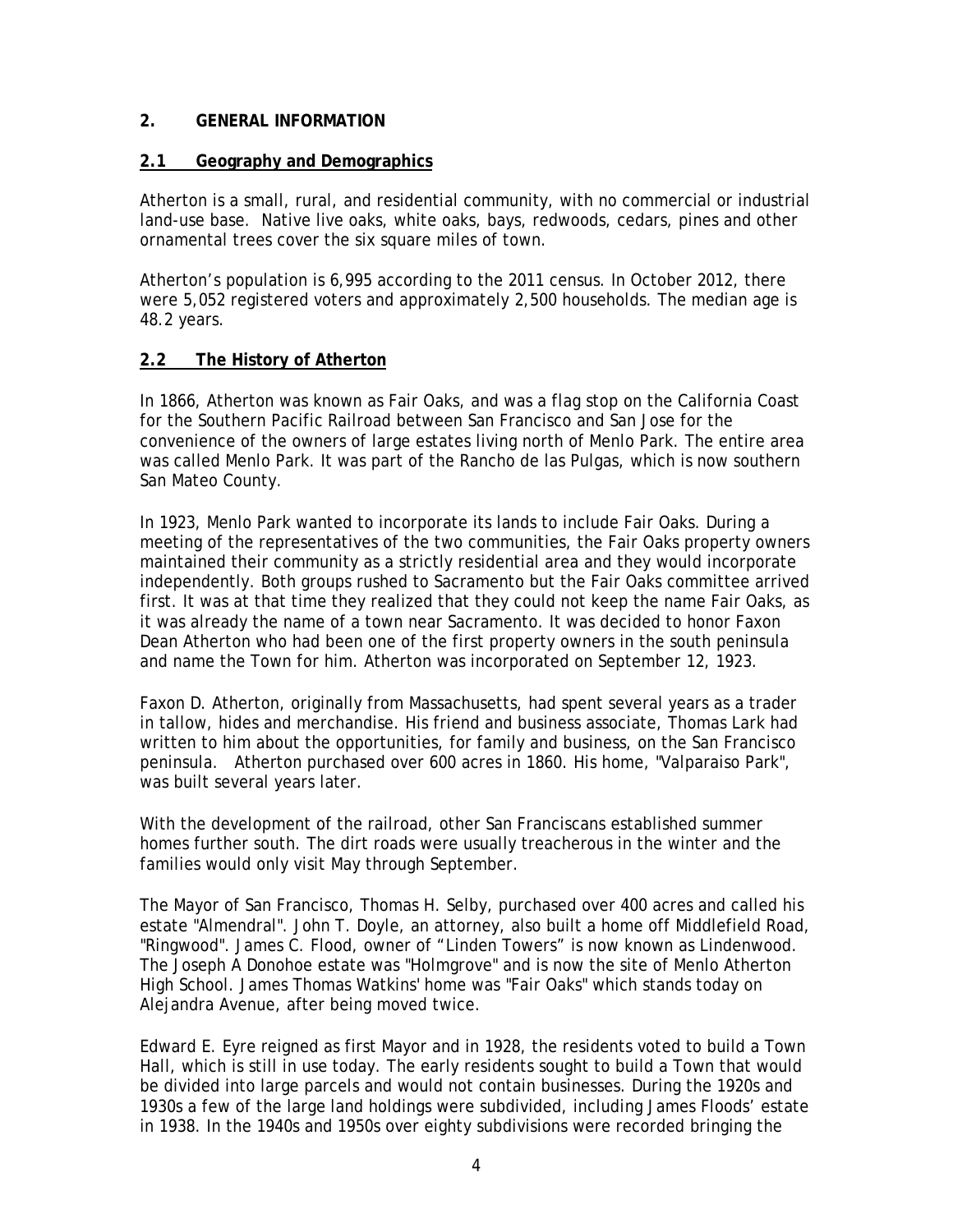era of large estates to a close. Atherton is still a "plain of oaks". Native live oaks, white oaks, bays, redwoods, cedars, pines and other ornamental trees cover the six square miles of town. There are approximately 50 miles of roads. Ms. Olive Holbrook-Palmer left Holbrook-Palmer Park, a 22 acre parcel, to the Town in 1958. It is an open, tree-covered park, which offers recreational programs and has facilities for functions.

## **2.3 The General Plan**

The General Plan guides the future development of the Town, describes the desired character and quality of the community, sets forth the goals that govern the Town, and states the policies that the Town government will follow to achieve those goals. The Plan's primary goals are to preserve and enhance Atherton as a scenic, rural residential community, to conserve the natural environment and its open space, to protect people and their property from exposure to hazards, to assure access to utility services, to abate noise, to manage and maintain the Town's system of roads, trails, and paths. A copy of the Plan is on file with the City Clerk and on the Town's website (http://www.ci.atherton.ca.us), and interested parties are encouraged to peruse it.

## **2.4 The Municipal Code**

The Atherton Municipal Code is the systematized collection of regulatory, penal, and administrative laws of general application. The City Council modifies the Municipal Code by introducing and adopting ordinances in public meetings (see Chapter 1). The Municipal Code serves as the basic law of the Town. The Municipal Code is available for review from the City Clerk and is also on the Town's website.

## **3. THE STRUCTURE OF TOWN GOVERNMENT**

Atherton is a general law city operating under a council-manager form of government. This provides the Town with policy direction from the City Council and professional administration and policy implementation through the City Manager. Approximately 80% of the towns and cities in California operate under general law, which means they are organized pursuant to state law concerning town government structure contained in the State of California's Government Code.

The general law system of municipal government provides that the Town has no powers except those it receives under a constitutional or statutory grant of authority. The powers so granted are enumerated in Article XI of the California Constitution, which provides two kinds of powers for general law towns. These kinds of powers are the power to regulate people's actions (known as regulatory power) and the power to provide services for the benefit of the Town's inhabitants (known as commercial power).

## **3.1 The City Council**

The City Council is the legislative body of the Town of Atherton, with all the regulatory and corporate powers provided under California state law. The City Council provides the policy direction that guides the operation of the Town, adopts ordinances and resolutions that constitute the local laws of the Town, and sets the Town's priorities through the adoption of an annual budget and the provision of direction to the City Manager. The City Council represents the Town's residents through these actions and through the conveyance of constituent requests and concerns to the Town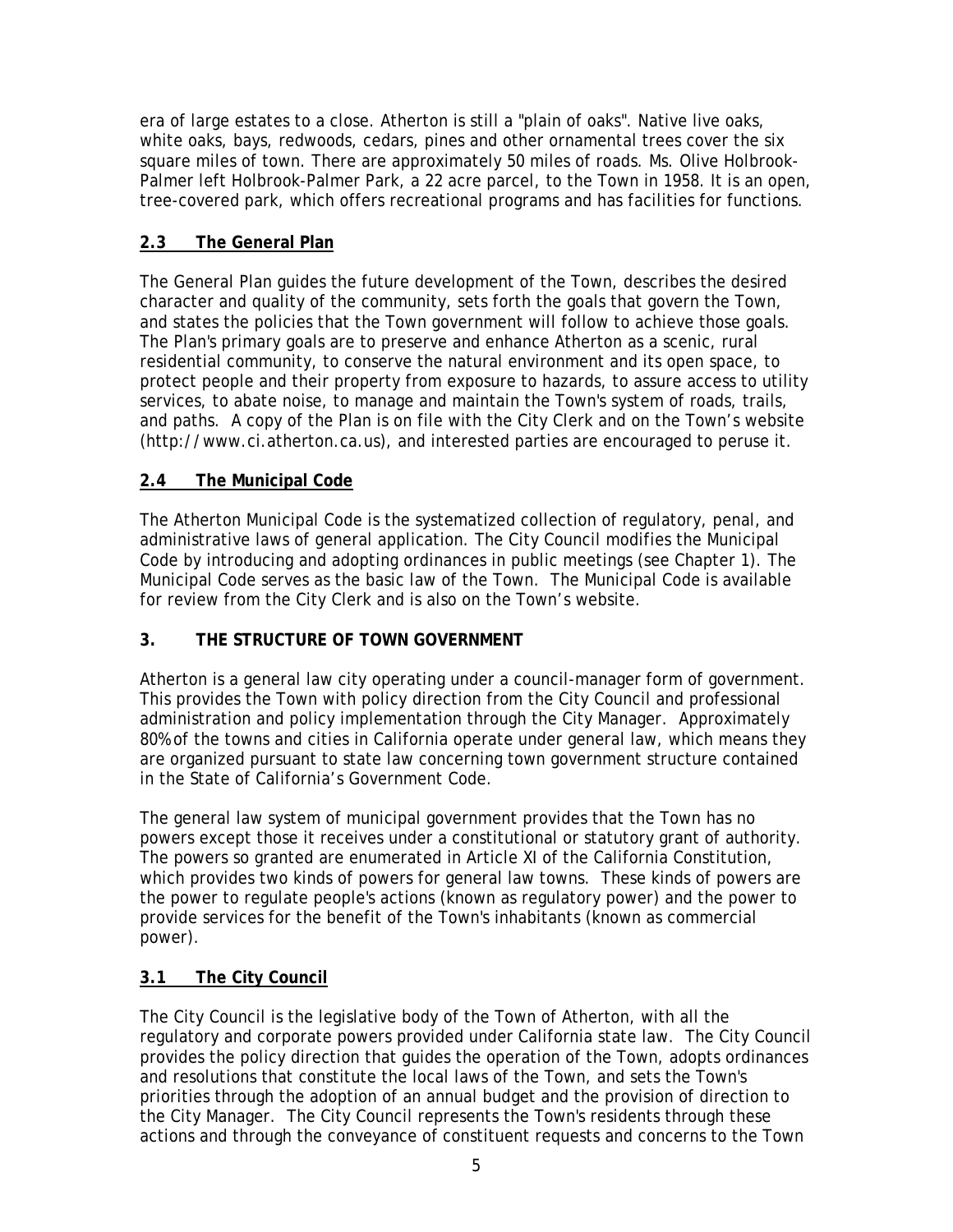staff. The City Council also appoints members to its advisory committees and commissions.

## **3.2 City Council Meetings**

The regular meetings of the City Council are held on the third Wednesday of each month at 7:00 p.m. The regular meeting place of the City Council is 94 Ashfield Road, Atherton, California.

## **3.3 Election of Councilmembers**

The five members of the City Council are elected at-large to four year terms. Elections occur in November of even-numbered years and the terms are staggered so that no more than three City Council seats are up for election at any one time. New City Councilmembers are sworn in at the first regular meeting after election results are available for canvas, which is usually the December meeting.

## **3.4 Subcommittees**

The Mayor may create and appoint members to standing subcommittees of the City Council with the approval of the Council for the purpose of studying specific issues in more detail and reporting back to the Council with data and recommendations, or ad hoc subcommittees for limited specific purposes without Council approval. All standing subcommittees are subject to the provisions of the Brown Act, while ad hoc subcommittees are not.

## **3.5 Vacancies**

Vacancies occasionally occur as a result of death, resignation or the departure of a Councilmember from the Town. When a person has ceased to be a resident of the Town, that person's office immediately becomes vacant. The City Council must appoint a replacement or call for a special election within sixty days of the occurrence of the vacancy. The special election shall be held on the date of the next regularly established election (provided by State law) or the next regularly established general municipal election to be held throughout the Town. In either case, the special election may not be held less than 114 days from the call of the special election.

## **3.6 Election of Mayor and Vice Mayor**

The Mayor and Vice Mayor are elected from among the Councilmembers by a majority vote of the members of the Council. They serve for a one-year period and at the pleasure of the Council. They may be relieved of their duties by a majority vote of the City Council taken at a duly noticed Council meeting.

## **3.7 Mayor**

The Mayor presides at the City Council meetings and represents the Town as the official head of the Council on public and ceremonial occasions. Other than administrative duties set forth in the Municipal Code, the Mayor and Vice Mayor shall have no additional powers or authority different from other members of the City Council. The principal qualification for the position of Mayor is the ability to effectively preside at meetings. This requires tact, courtesy, and familiarity with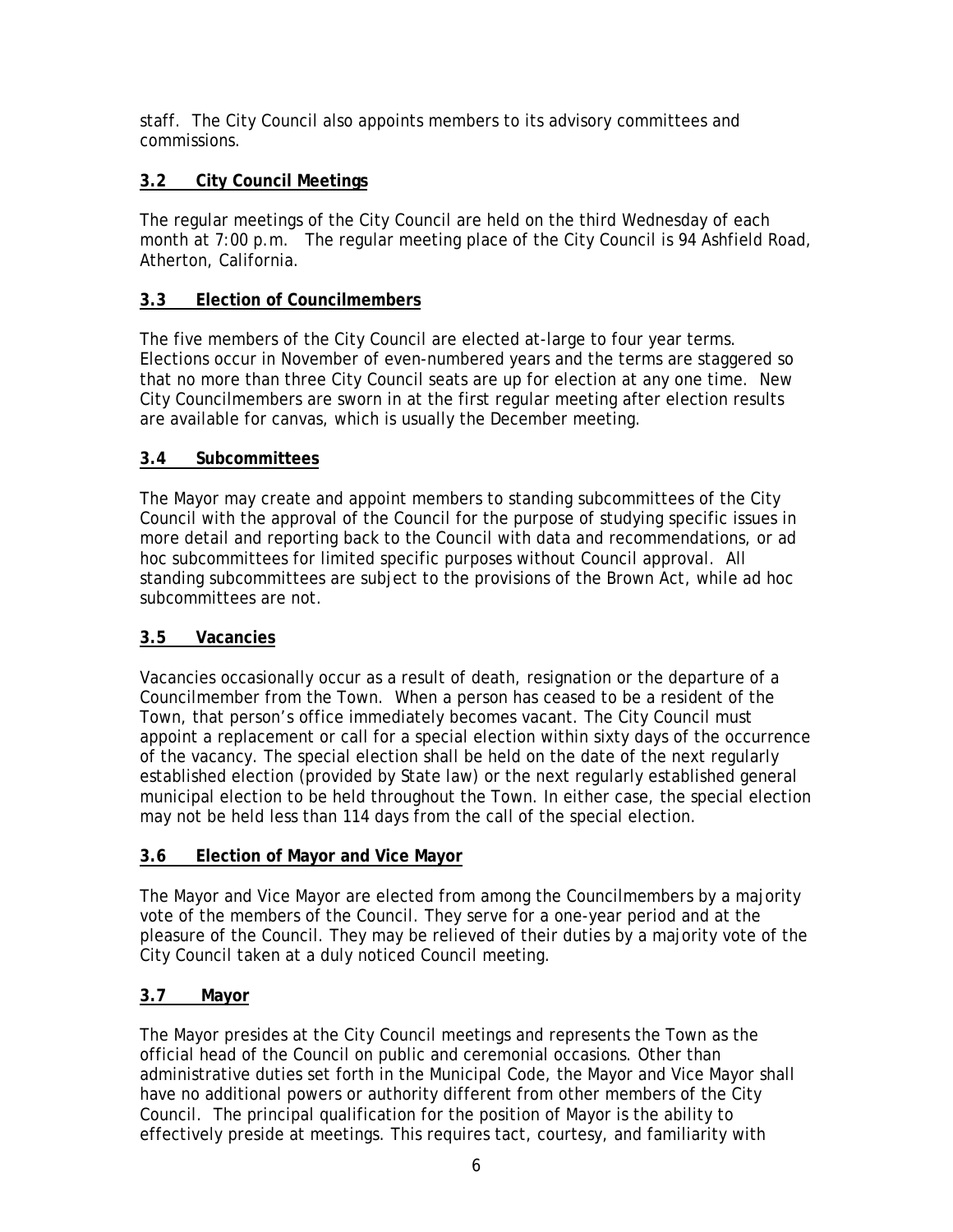parliamentary procedures. The responsibility of the Mayor is to direct the discussion and deliberation of the matters at hand. The Mayor should encourage the input of ideas, clarify ideas, and restate motions in order that all members understand the item on which they are voting. It is the Mayor's responsibility to ensure that the Council is operating within the confines of all applicable rules and regulations. Since the Mayor must preside over meetings, he or she must maintain a certain degree of impartiality and be sure to allow all views on an issue to be expressed. However, the Mayor may also participate in debate, expressing his or her own views, and may make or second motions.

## **3.8 Vice Mayor**

The Vice Mayor acts in the Mayor's absence.

## **3.9 Presiding Officer**

In the absence of both the Mayor and the Vice Mayor, the Councilmembers shall elect a temporary Presiding Officer by majority vote.

## **3.10 City Manager**

The City Manager is appointed by the City Council and is responsible to the City Council as a whole, not to individual Councilmembers. The City Manager serves as the chief executive of the Town, administering its day-to-day affairs. The Manager's responsibilities include enforcement of the Town's laws; preparation and submission of the annual budget to the City Council for approval; hiring, discipline, and dismissal of staff; direction and organization of staff in the execution of Council policies; provision of information and recommendations to the Council; and investigation of complaints concerning the Town's administration. The City Manager attends all meetings of the Council and has the right to take part in all discussions of the Council, but has no vote.

## **3.11 City Attorney**

The City Attorney is appointed by the City Council. The City Attorney acts as legal advisor to the City Council, City Manager, the various Town departments, and all Town commissions, committees and boards. The City Attorney prepares and approves for legality all proposed Town ordinances, resolutions, contracts and other legal documents. The Attorney also represents the Town in litigation and prosecutes violations of the Municipal Code.

## **3.12 City Clerk**

The City Clerk is appointed by the City Manager. The Clerk serves as the Secretary to the City Council at meetings, performs the official recordation of City Council actions, and composes the minutes. The Clerk administers and organizes all municipal elections and coordinates the filing of Political Reform Act conflict of interest statements. The Clerk also manages the Town's records and is responsible for the care and custody of all official records and documents of the Town. Those records include all Town deeds, contracts, leases, ordinances, resolutions, minutes, and the Municipal Code. The Clerk publishes public notices and ordinances as required by law and assists staff and the public in researching information contained in the Town's official records. The Clerk is responsible for ensuring timely responses to Public Records Act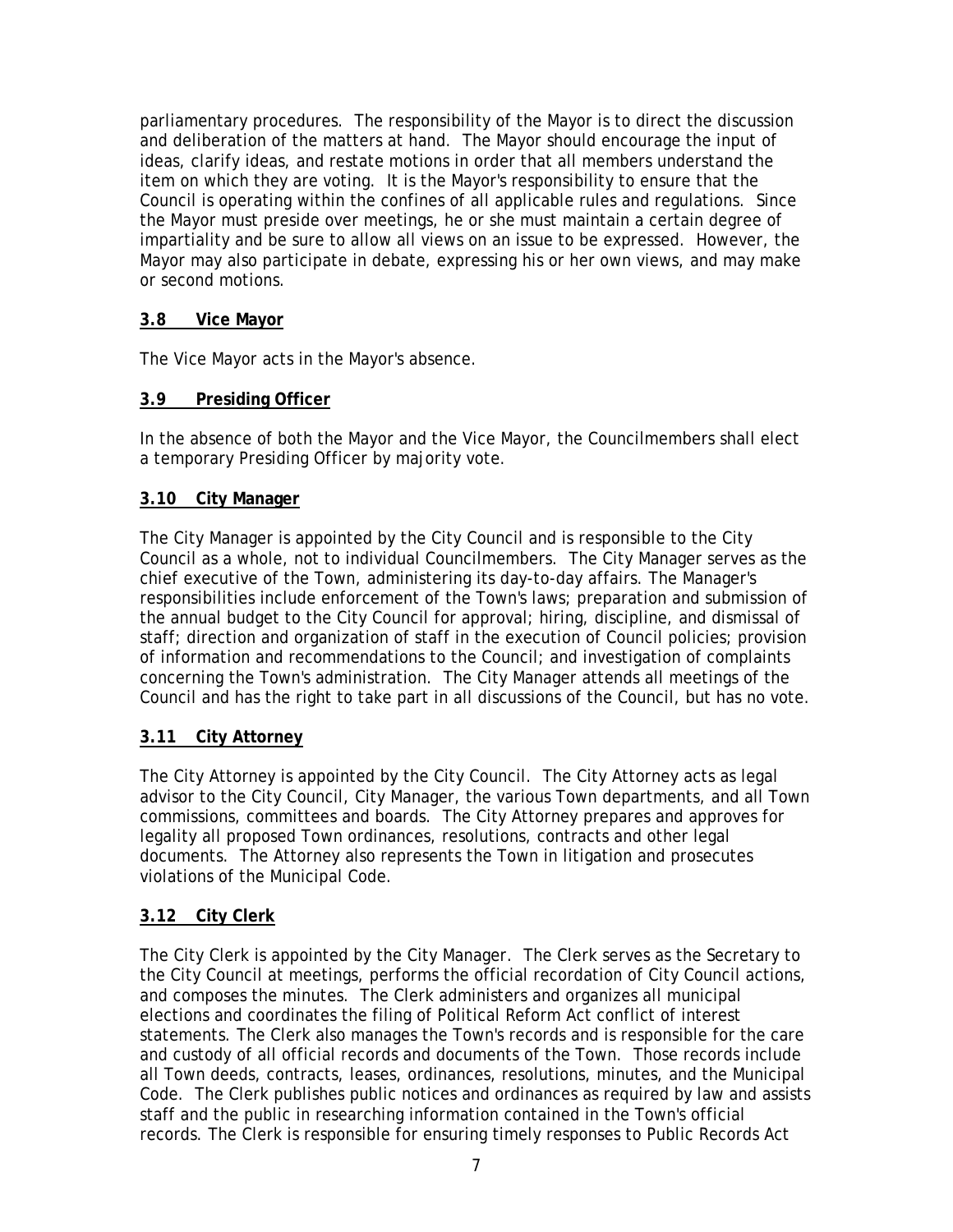## requests.

## **4. VOLUNTEER POSITIONS**

The voluntary participation of Atherton's citizens in the operation of the Town government is critical to the City Council's and the Town staff's success in serving the community. The City Council has established several commissions and committees composed mainly of volunteers. Volunteers to specific commissions or committees are appointed by the City Council and charged with the responsibilities of gathering, synthesizing, and analyzing the information relevant to their areas of responsibility and providing the City Council and Town staff with advice and recommendations. The Council and staff rely on this advice for the development and execution of Town policies. Citizen involvement is the hallmark of Atherton government, and the Town encourages all residents to participate.

## **4.1 Commissions, and Committees**

A resolution governing committees and commissions has been adopted by City Council and is periodically updated. The resolution includes principles and rules of procedures, appointment and funding information, and powers and duties of each active committee and commission. The Planning Commission is established by Atherton Municipal Code Chapter 2.36 and the California Government Code.

A list of citizen advisory bodies can be found on the Town's website by accessing the Town Roster of Committees and Commissions and is set forth in Resolution No. 13-08 or successor which establishes and governs Town Committees and Commissions. All citizen advisory bodies are subject to the provisions of the Brown Act**.** These bodies are charged with the following responsibilities:

- Advise the City Council and the City Manager on matters within their area of responsibility and interest, as prescribed by the City Council and its ordinances and resolutions.
- Help focus attention on specific issues and problems within their scope of responsibilities and recommend actions and alternatives for Council consideration.
- Act as channels of communication and information between Town government and the general public, including groups with interests related to the work of the advisory bodies.
- Consider and assist in reconciling contradictory viewpoints and provide direction toward achievement of Town-wide goals.
- Encourage citizen participation in the definition and formulation of Town goals and actions for their achievement.
- Balance community desires with municipal responsibilities and resources.

## **4.2 Qualifications and Appointment to Office**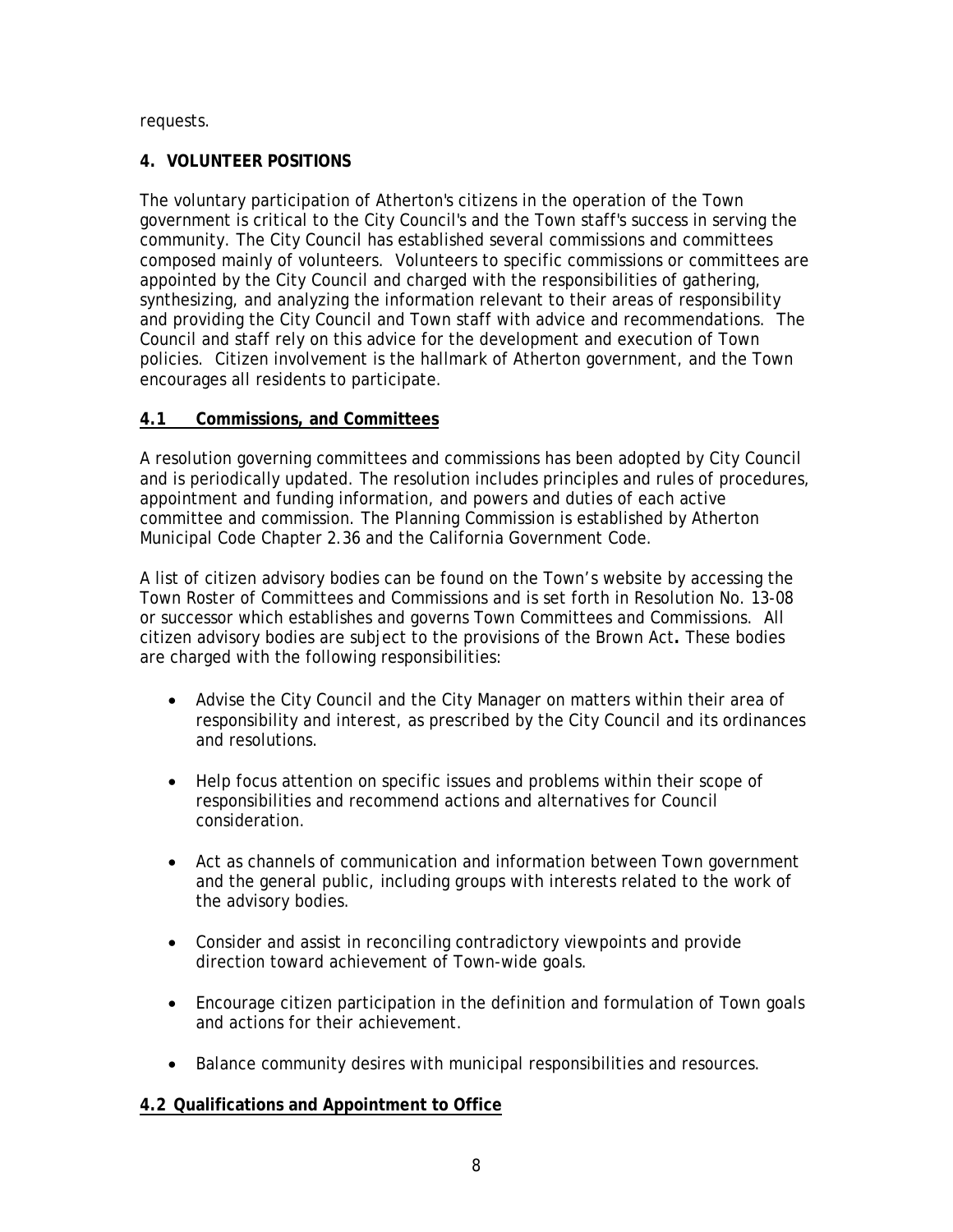Interested citizens who live within the Town of Atherton are encouraged to submit applications for positions on committees and commissions. The application form is available from the Town staff and includes space for the applicant to state the qualifications, experience, and skills which he or she can bring to the service of the Town. Applications may be submitted at any time. Completed forms are kept on file at Town Hall and may be considered by the City Council when vacancies occur. Notice of openings and requests for applications for committees and commissions are posted and published annually in "The Almanac", Town website, through e-mail blasts and, if timely, in "The Athertonian". Regular appointments to all bodies are made by the City Council in June of each year at a duly noticed meeting of the City Council. Requests for applications for candidates to fill unexpected vacancies, which occur from time to time, can be solicited when the vacancies arise, or during annual solicitation which typically begins 2-3 months before term expirations. The members of committees and commissions are appointed by simple majority vote of the City Council.

When making commission and committee appointments, the City Council will favor applicants who do not already belong to another commission or committee. The Council seeks a diversely representative body of membership for each board, commission, and committee so that there will be a broad balance of views. Rather than fill an advisory panel with people who are all dedicated to the same ideas or goals, the Council will attempt to assemble groups of applicants with a variety of interests and experience. Similarly, the Council will attempt to select members from across the Town's geographically diverse make-up. For all of the Town's citizen advisory bodies, the City Council may decide to refrain from appointing candidate(s) if, in its judgment, the qualifications and/or experience of the candidate(s) are insufficient. When this occurs, the City Clerk will again advertise the vacant position(s) involved and the appointment process will be included on a subsequent City Council agenda.

The Town is grateful for the service of members of a committee or commission, recognizing that the service to the community is voluntary. Even so, it is important to understand the legal requirements that apply to the role because failure to comply may result in stiff penalties. Committee/commission representatives: the City Clerk, the City Attorney, or the City Manager are available to assist with any questions. Their job is to ensure that representatives are able to do the job freely and without apprehension.

An updated list of volunteer committee members is included in the Town Roster, available at the front desk in Town Hall and on the Towns website. It also includes the latest information on the regular meetings days and times for the committees, as well as the approved committee sizes.

## **4.3 City Council Liaisons**

Each of the Town's advisory committees is assigned a City Councilmember to serve as Liaison between the Council and the committee (excluding the Planning Commission and the Park & Recreation Commission). The Mayor makes these appointments in January of each new calendar year.

It is the Liaison's responsibility to attend each meeting of the committee to which he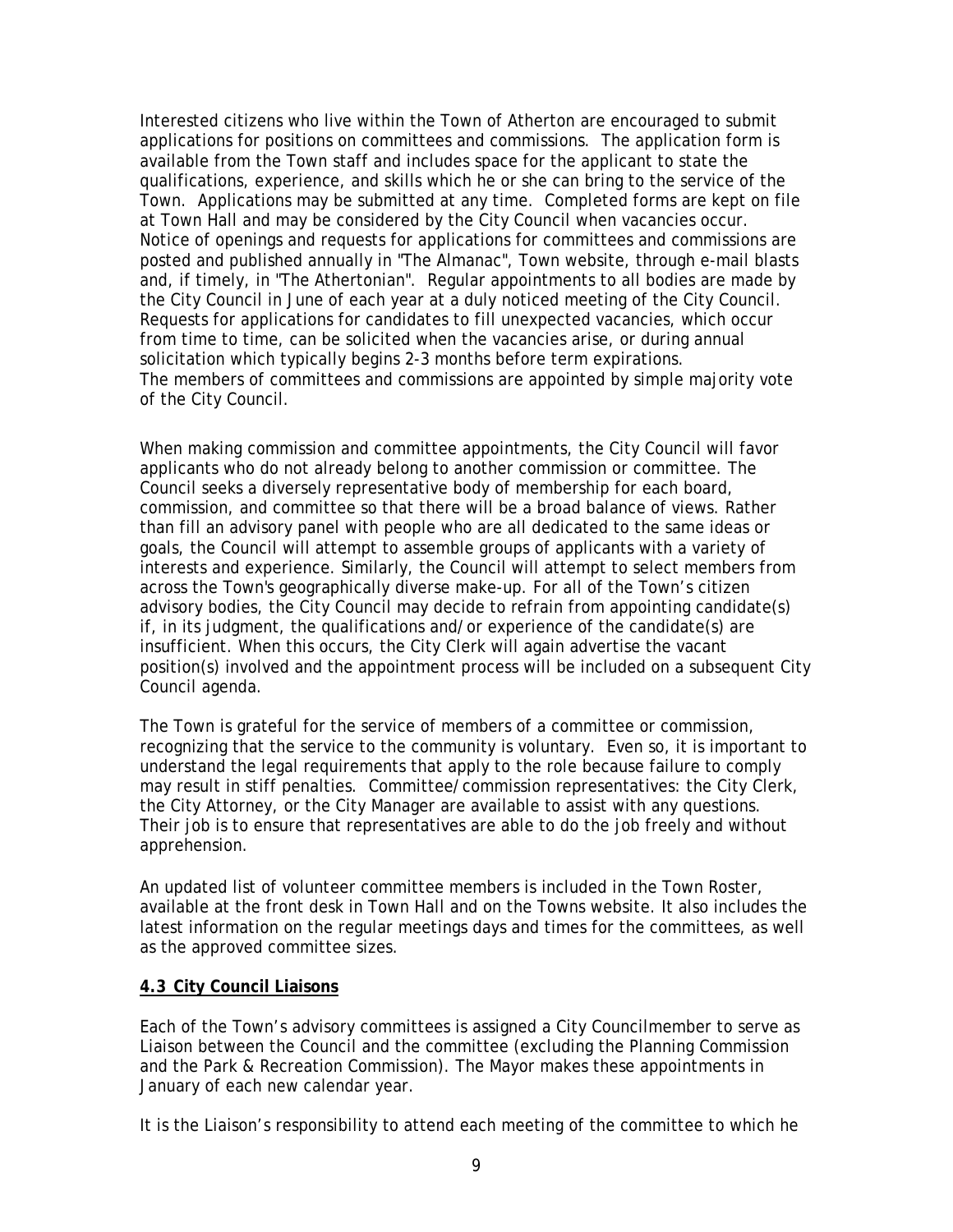or she is assigned and to provide general guidance, as needed, to the committee as it moves through its meeting agenda. The primary role of the Liaison is to ensure the committee's compliance with the Brown Act and to provide information regarding City Council policy as it pertains to the work of the committee. It is not the role of the Liaison to advocate on behalf of or against items before the committee or to endorse positions or directions that the committee may be considering. If a Council Liaison is unsure how to advise his or her committee, he or she should consult with the City Manager. The Liaison should also report any operational problem his or her committee may be facing at the earliest opportunity so that staff can intervene and provide the needed assistance through the committee chair.

## **5. GENERAL RULES OF OFFICE**

## **5.1 Code of Ethics and Conduct**

Public officers owe an undivided duty to the public they serve and are not permitted to place themselves in a position that will subject them to conflicting duties or expose them to the temptation of acting in any manner other than the best interest of the public. Town officers may not, under any circumstances, use their official position to their own benefit or for the benefit of anyone except the Town itself, nor may they represent the Town in any transaction in which they are personally interested in obtaining an advantage.

Below is the Town of Atherton's approved Code of Conduct – Policy No. 2.1

# **PREAMBLE**

The citizens of Atherton are entitled to have fair, ethical and accountable local government which has earned the public's full confidence for integrity. In keeping with the Town of Atherton's Commitment to Excellence, the effective functioning of democratic government therefore requires that:

• Public officials, both elected and appointed, and city employees, comply with both the letter and spirit of the laws and policies affecting the operations of government;

- Public officials, both elected and appointed, and city employees, be independent, impartial and fair in their judgment and actions;
- Public office be used for the public good, not for personal gain; and public deliberations and processes be conducted openly, unless legally confidential, in an atmosphere of respect and civility.

To this end, the Atherton City Council has adopted a Code of Conduct and Procedures for members of the .City Council, City committees and commissions and City staff to assure public confidence in the integrity of local government and its effective and fair operation.

The Code of Conduct and Procedures shall be discussed at least annually, in either a regular meeting or a study session by the Council, Commissions, Committees and staff as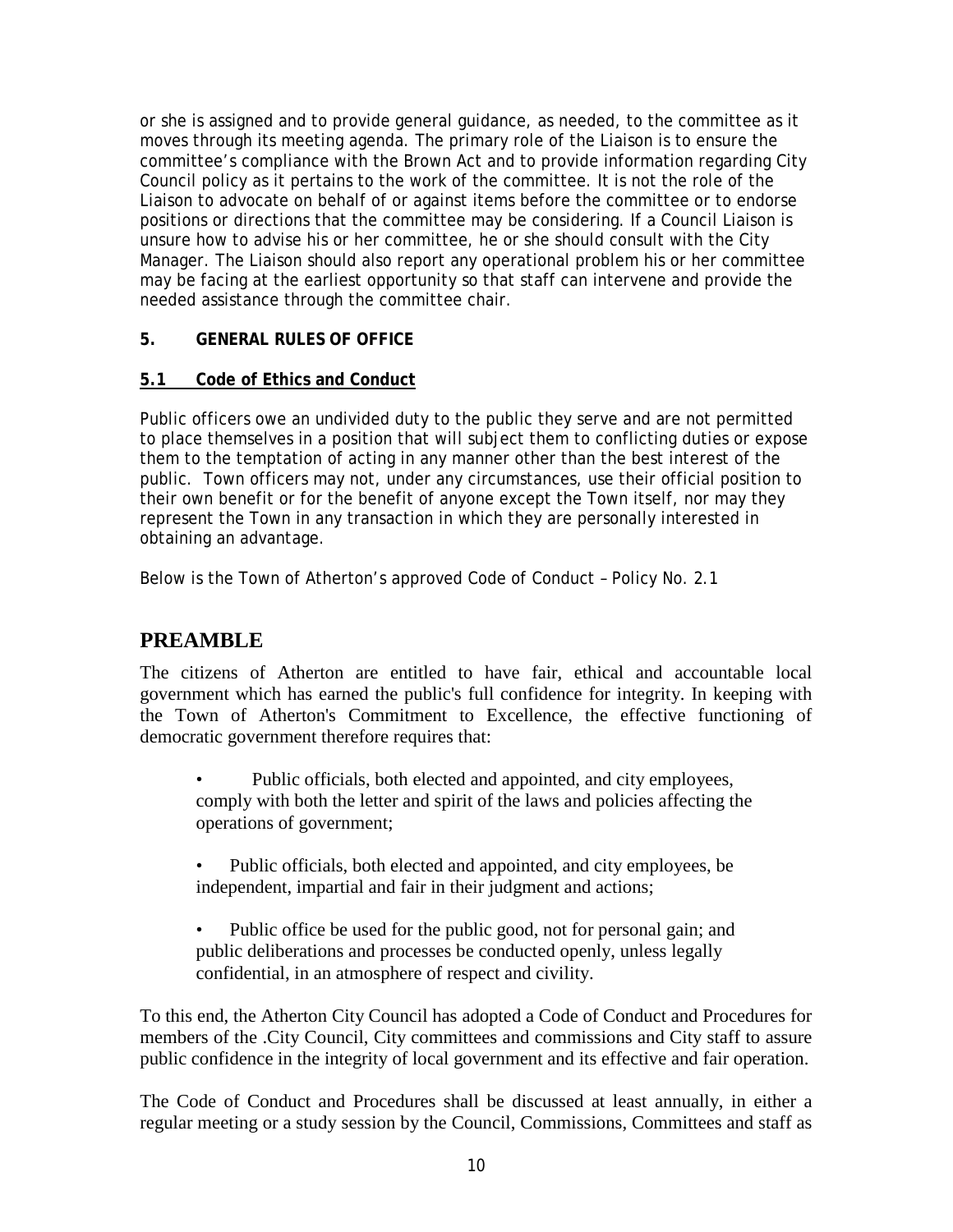an on-going means of developing a thorough understanding of the Code of Conduct and Procedures and the Brown Act.

## **RELATIONSHIP BETWEEN CITY COUNCIL AND TOWN STAFF**

Town staff members, except for the City Attorney, work for the City Manager, who in turn works for the City Council. Staff can be used by Council as a resource for routine information on ongoing projects and programs. Contacts should be channeled through the City Manager for continuity purposes. If the City Manager is absent, the request should be directed to the Acting City Manager for processing purposes. The Acting City Manager will inform the City Manager upon his/her return of the request and what action was taken.

A more formal procedure should be followed if Council needs staff support that requires more than thirty (30) minutes of a staff member's time. If a majority of the Council approves such a request, the City Manager will proceed with said request and report his/her findings back to the Council upon completion. The same procedure applies to Council requests of the City Attorney, except in instances involving personnel or sensitive issues.

# **POLICY STATEMENT**

The City Council of the Town of Atherton is committed to providing excellence in legislative leadership. In order to assist in the governing of the behavior between and among members of the City Council, Committees, Commissions and City Staff the following policy has been adopted. We will strive to observe the following Code of Conduct and Procedures.

- 100.01 The public good shall be the highest priority of the Council, Commissions, Committees, and staff of the Town of Atherton. Public office should be used for public good, not for personal gain.
- 100.02 The work of the City is a team effort. Council members, Commissions, Committees and staff shall work together in a collaborative process, assisting each other in conducting the affairs of the Town.
- 100.03 When responding to constituent requests and concerns, Council members, Commissions, Committees and staff shall be courteous, responding to individuals in a positive manner and routing their questions to the City Manager.
- 100.04 The City Council and members of the Commission, Committees and staff shall develop a working relationship with the City Manager wherein current issues, concerns and Town projects are discussed comfortably and openly.
- 100.05 The City Council and members of the Commissions and Committees shall function as a part of the whole. Action issues shall be brought to the attention of the City Council as a whole rather than to individual members selectively.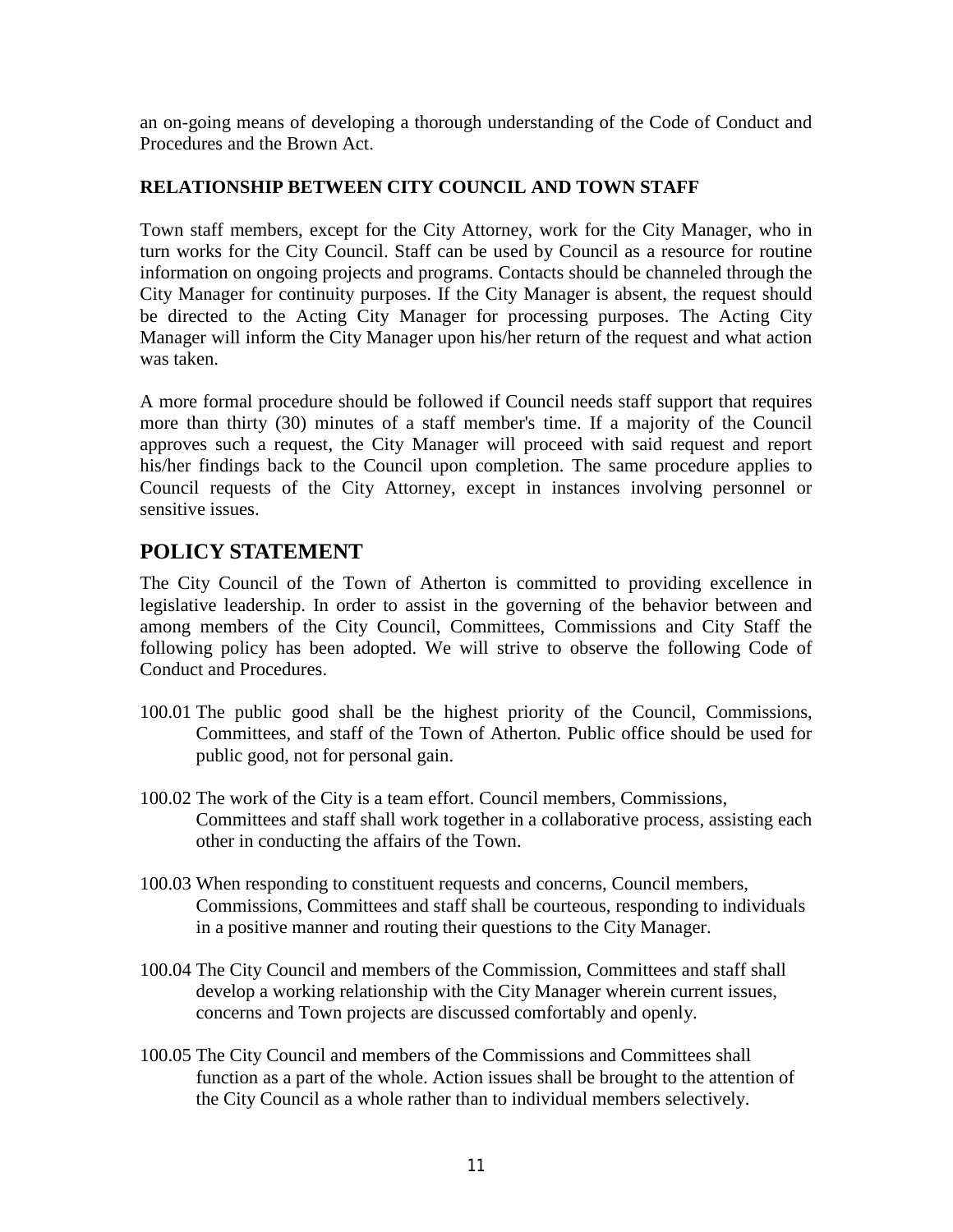- 100.06 The dignity, style, values and opinions of each member of the City Council, Commissions, Committees and staff shall be respected.
- 100.07 City Council members, Commissions, Committees and staff shall avoid doubletalk, hidden agendas, gossip, backbiting, and other negative forms of interaction.
- 100.08 City Council members, Commissions, committees and staff shall commit to focusing on issues and not personalities.
- 100.09Differing viewpoints are healthy in the decision-making process. Individuals have the right to disagree with ideas and opinions, but without being disagreeable. Once the City Council, Commissions and Committees take action, Council, Committees, Commission members, and staff shall commit to supporting said action of the majority and not create barriers to the implementation of said action.
- 100.09.05 City Council Members, Members of the Commissions, Committees and Staff shall not represent themselves as speaking on behalf of the Town and/or the City Council without prior approval of the City Council. The statements of previously approved City Council may be made without additional City Council approval.
- 100.10 Individual Council members, Committees and Commission members shall not directly criticize any City employee or contract personnel publicly. Criticism of subordinates of the City Manager shall be given to the City Manager for his/her use as appropriate.
- 100.11 Council members should not publicly criticize the City Manager or staff, but shall discuss any concerns about the City Manager and staff in a closed session of the City Council.
- 100.12 Council members shall act within the spirit and intent of the Brown Act, including but not limited to, the provisions pertaining to inter-Council member communications.
- 100.13 Council members shall maintain confidentiality on all information discussed in closed session Council meetings.
- 100.14 The City Council, Commissions and Committees will distinguish between free speech and malicious innuendo or personal, insulting, slanderous attacks and will not tolerate verbal abuse of any Council members, Commissions or Committee members, or staff, either from the floor or from each other. It is the responsibility of the Chair, and, if necessary, all the members of the Council, Commissions and Committees, to enforce and maintain decorum at meetings.
- 100.15 No public official, officer or employee of the Town shall solicit or accept any gift, gratuity, favor or anything of monetary value which might be perceived as consideration for, present or future preferential treatment or as unethical attempts to influence Town operations. Public Officials and employees are not to accept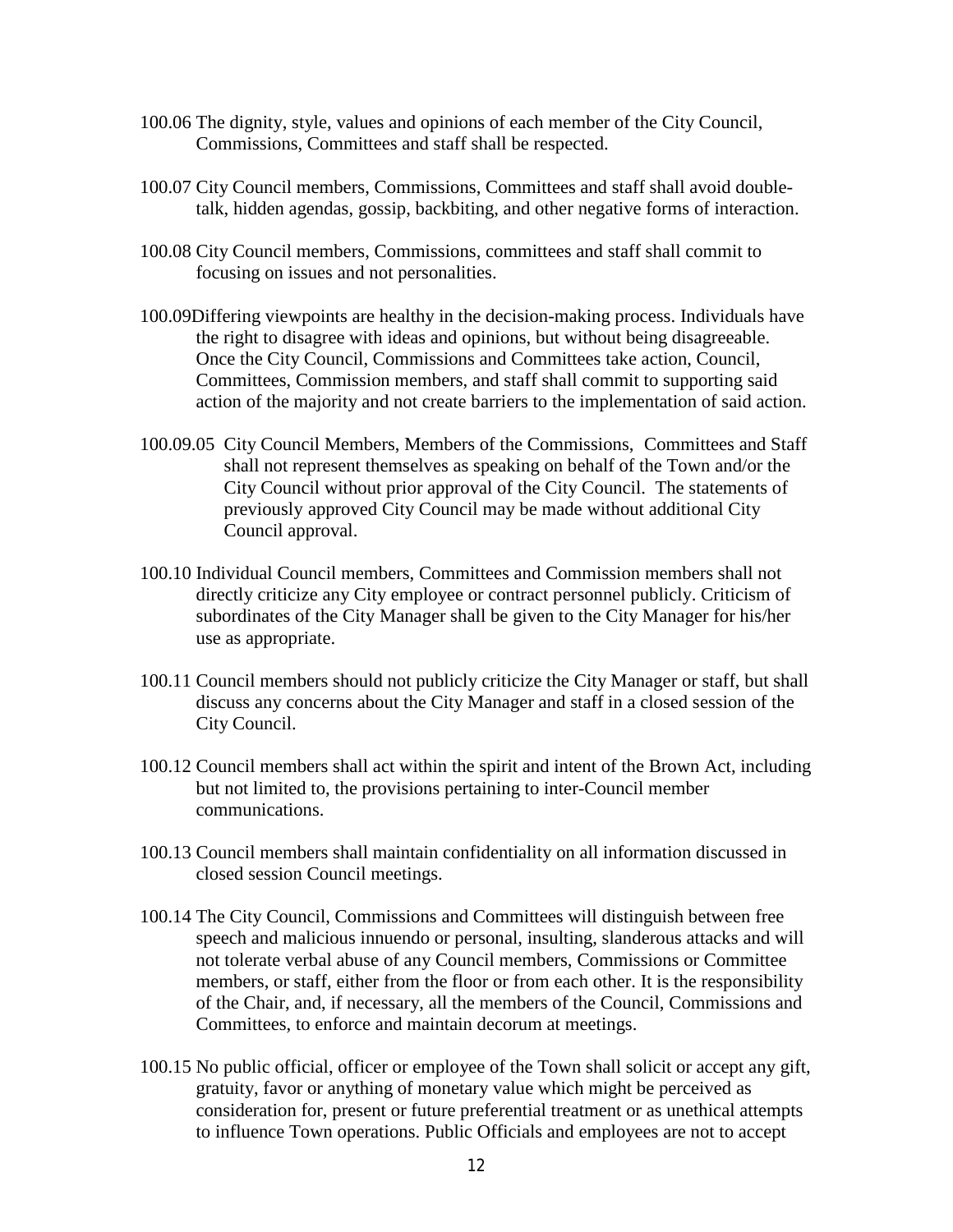any gift, gratuity, favor or anything of monetary value from any individual, company or organization doing business with the Town.

# **COUNCIL, COMMISSION, COMMITTEE, STAFF PROCEDURES**

One of the primary responsibilities of the City Council is to monitor the City's progress in attaining its goals and objectives while pursuing the Town's Mission Statement. Council, Commissions, Committee members and City Staff shall practice the following procedures:

- 100.01.a City staff members, except for the City Attorney, work for and are accountable to the City Manager, who, in turn, works for and is accountable to the City Council. City staff can be used by the City Council, Commissions and Committees as a valuable resource to provide routine information on ongoing projects and programs.
- 100.01.b Council members, Commissions and Committee members shall request information needed to supplement, upgrade or enhance their knowledge about Town projects and programs directly through the City Manager. If the City Manager is absent, the request should be directed to the Acting City Manager who will inform the City Manager upon his/her return of the request and what action was taken.
- 100.01.c A more formal procedure shall be followed if staff, support requires more than thirty (30) minutes of a staff member's time. Requests for information requiring more than thirty (30) minutes of staff time shall be placed on a regular Council meeting or study session agenda for discussion and possible approval.
- 100.01.d All complaints from residents and property owners of the Town of Atherton shall be referred directly to the City Manager. The City Manager will keep the interested Council member apprised on the resolution of the complaint.
- 100.01.e Public safety and/or hazardous issues shall be reported to the City Manager and each on-site Department Head. Emergency situations shall be dealt with immediately by staff, with notification to the City Council upon completion of the issue or with updated information as it becomes available.
- 100.01.f The City Council, Commissions, Committee members and Staff should refer all personnel issues directly to the City Manager. Clarification for policy related concerns, especially those involving personnel, legal matters, finances and programming, shall be referred directly to the City Manager.
- 100.01.g Council members, Commissions and Committee members shall direct inquiries to the City Manager when approached by Town personnel concerning specific Town policy, to ensure that the proper chain of command is followed at all times.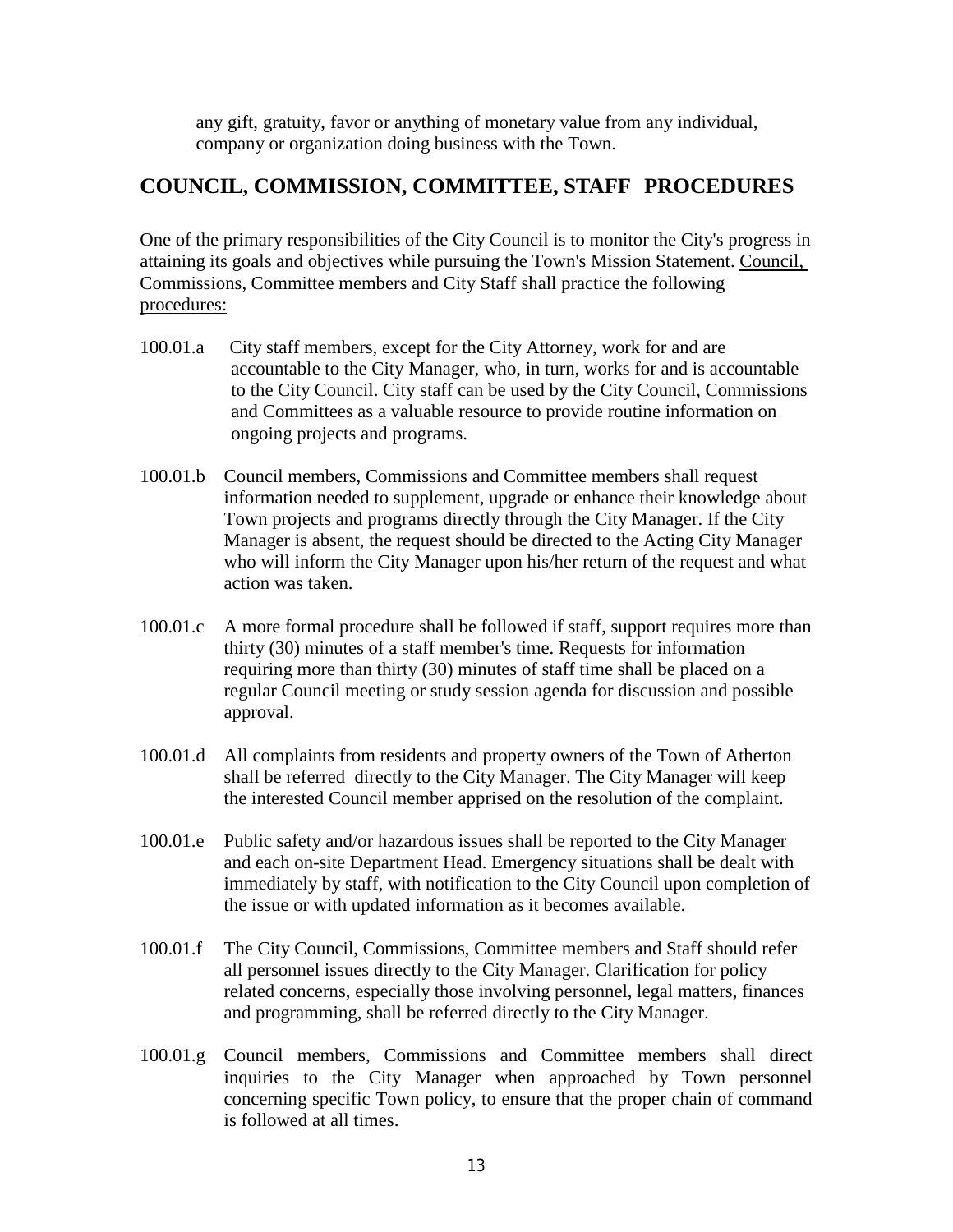100.01.h Council members, Commissions, Committee members and Staff shall not comment adversely on any Town employee with any constituent even in the event a constituent asks what he/she thinks of an employee.

### **5.2 Conflict of Interest**

In order to fulfill the Town government's undivided duty to serve the public, it is necessary for the Town's officers to diligently avoid any circumstance in which their personal and public interests or responsibilities could come into conflict, or in which Town officers could be tempted to use their positions for personal gain. State law specifically regulates several areas:

**A. Interests in Contracts:** Members of the City Council and other public officers may not make any contract with the Town in which they have a financial interest. Such contracts are void and violation may constitute a felony. (Government Code §1090)

**B. Discounted or Free Transportation Passes:** Office holders in California are strictly prohibited from accepting free passes or discounts from transportation companies. Violation of this prohibition is punishable by forfeiture of office. (California State Constitution)

**C. The Political Reform Act:** The Political Reform Act (Government Code §§87100, et seq.) forbids a public official from participating in or attempting to influence any governmental decisions or actions in which he or she has a "material financial interest". The Act defines the kinds of interests (which includes interests owned by spouses, dependent children and agents, and certain businesses and trusts) which might cause a conflict and requires public officials to disqualify themselves from decisions which could affect those interests. The Fair Political Practices Commission (FPPC) enforces the Political Reform Act.

**D. Common Law Doctrine Against Conflicts of Interest:** There is a body of common law regarding conflicts of interest which prohibits a public official from acting, or failing to even avoid the appearance of acting, in an inappropriate manner with respect to his or her interest in any matter.

# **5.3 Statement of Economic Interest**

As established in The Political Reform Act, Councilmembers must file Statements of Economic Interest upon assumption of office, on an annual basis, and when leaving office. The proper forms are supplied by the City Clerk. Members must disclose all investments, business positions, sources of income, and interests in real property which could be materially affected by the decisions made by their commission. The completed statements are kept on file by the City Clerk and are available for public inspection. Since the law permits the Fair Political Practices Commission to impose a penalty for failure to file such statements in a timely manner or correctly, elected officials should be certain the statements are complete, accurate, and submitted on time.

### **5.4 Relations with Town Staff**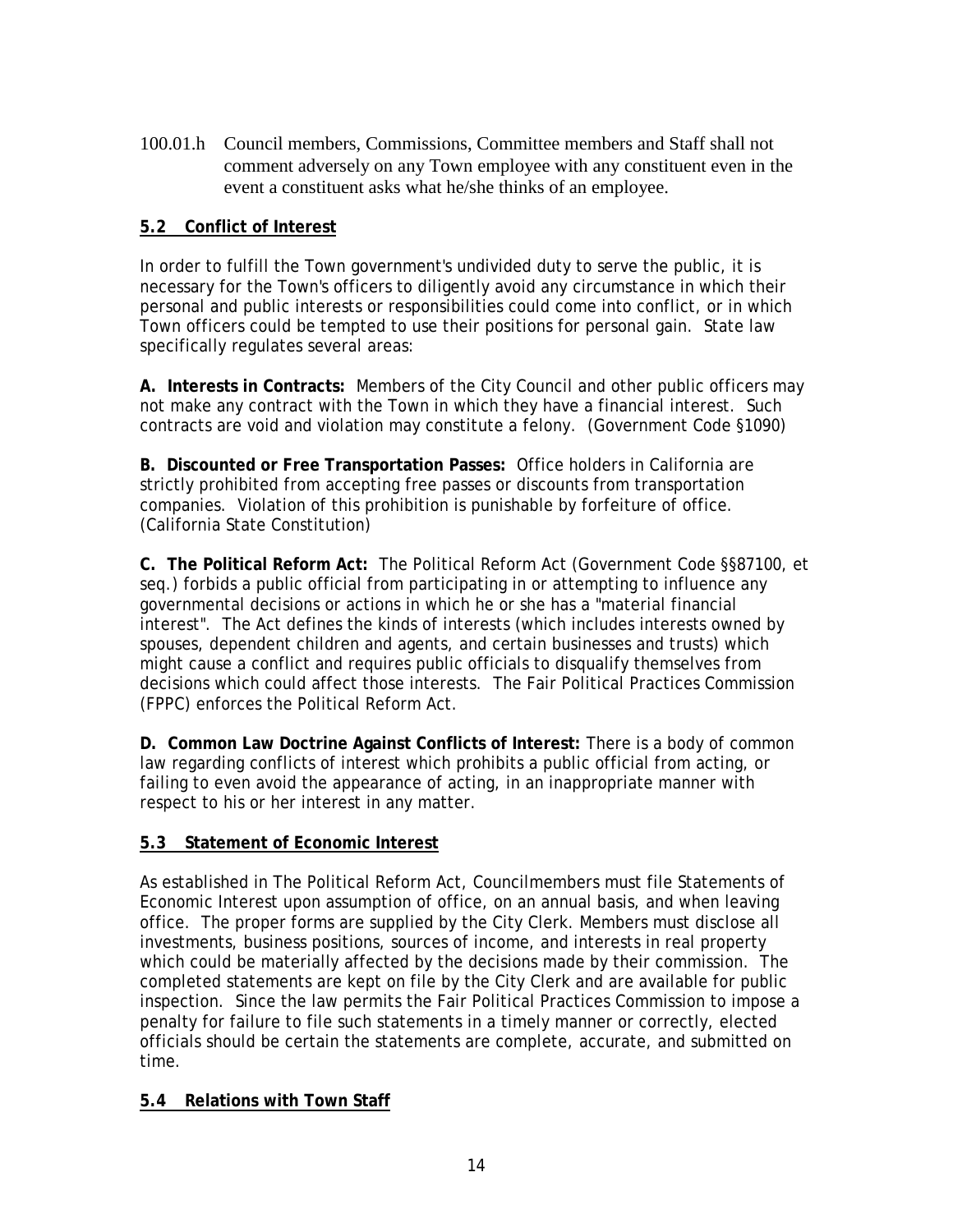The Town staff works under the direction of the City Manager. While the Council as a whole may direct the City Manger, it is not appropriate for individual Councilmembers to provide such direction or to become involved in the administrative or operational concerns of the Town departments. However, the staff will be happy to answer questions and provide whatever assistance they can when authorized to do so by the City Manager.

It is expected that a mutually respectful and professional relationship will be maintained between the staff personnel and the Councilmembers. In the event that a conflict does arise, the problem should be brought to the attention of the Mayor or the City Manager.

# **5.5 Orientation for New Members**

Shortly after election, a general orientation will be provided by the City Manager, City Attorney, and staff. This orientation is intended to acquaint newly elected Councilmembers with Town goals, the responsibilities of the office, current issues before the body, legal issues related to the position, and meeting schedules.

# **5.6 Meeting Attendance**

Government Code Section 36513 (a) If a city councilmember is absent without permission from all regular city council meetings for 60 days consecutively from the last regular meeting he or she attended, his or her office becomes vacant and shall be filled as any other vacancy. (b) Notwithstanding subdivision (a), if a city council meets monthly or less frequently than monthly and a city councilmember is absent without permission from all regular city council meetings for 70 days consecutively from the last regular meeting he or she attended, his or her office becomes vacant and shall be filled as any other vacancy.

# **5.7 Resignation**

A Councilmember resigns from office before the end of his or her term by submitting a written resignation with the City Clerk. This information will be forwarded to the City Council and the City Manager. Such notice is effective based on its terms, and need not be accepted. It may be withdrawn prior to becoming effective, but once it takes effect, it may not be withdrawn.

# **5.8 Compensation**

Service on Council is purely voluntary. None of the City Councilmembers are paid, although they may be reimbursed for expenses incurred in carrying out official Town business.

# **5.9 Benefits/Insurance/Immunity**

Councilmembers are covered by the Town's Workers' Compensation policy and, in the event of an accident while serving in an official capacity, the member will be required to file an accident report. Members are also covered under the Town's general liability insurance policy for actions taken in the course and scope of their duties. The Tort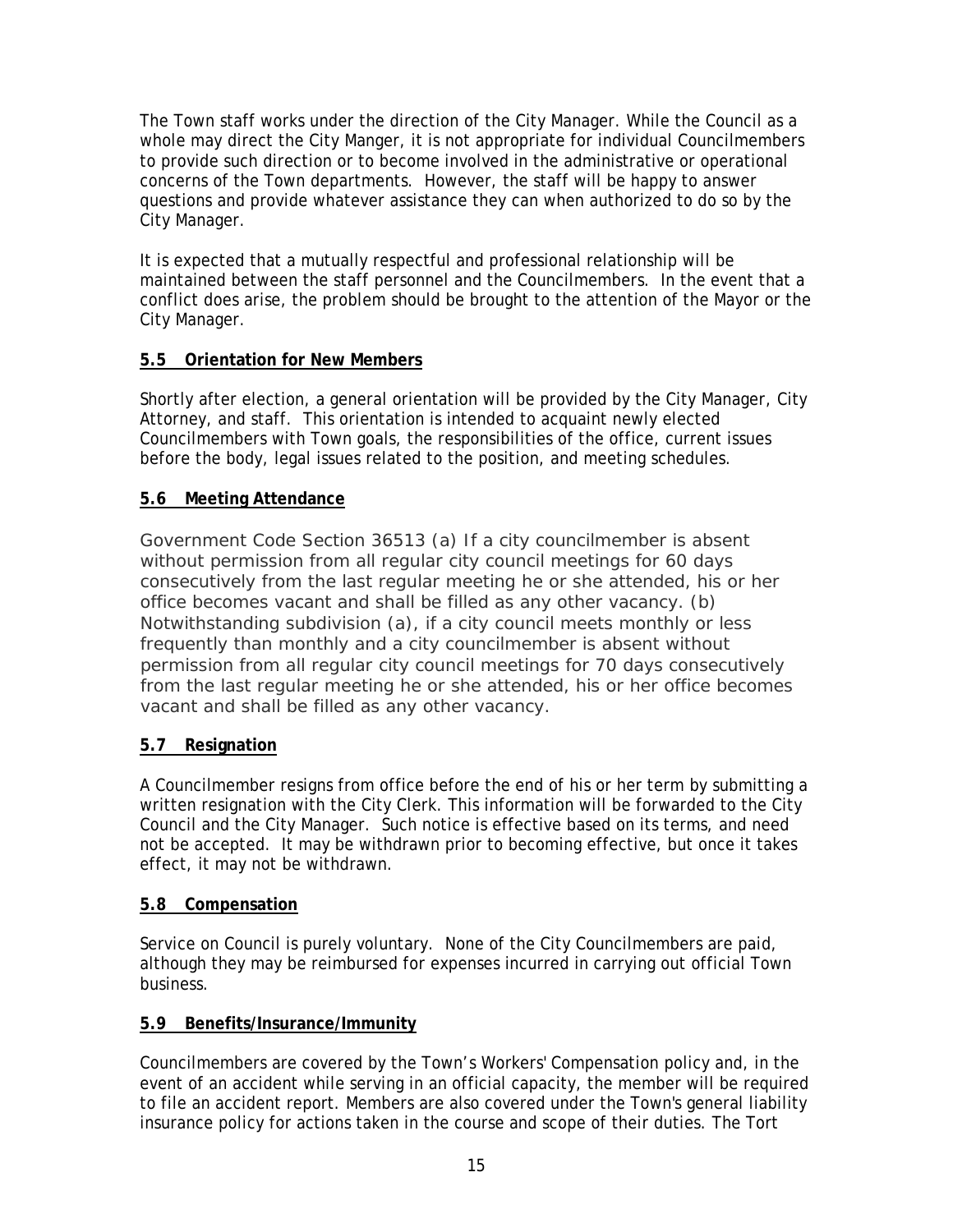Claims Act limits municipal liability and Councilmembers are granted immunity by the applicable sections of the California Government Code for good faith actions taken.

# **5.10 Travel Expenses**

Councilmembers are entitled to reimbursement for their own personal reasonable expenses incurred in the performance of his or her duties as a Councilmember. If the reimbursement involves the costs of travel, such as hotels and/or airfare, a request for reimbursement shall be made to the City Manager prior to the occurrence of the travel, in order to ensure that budgetary authority exists. Councilmembers are required by State law to provide a brief report on their paid Town travel at the next available City Council meeting following their return.

# **5.11 Authority of Councilmembers**

Individual members of the Council are not authorized to expend public funds, enter into agreements or contracts, employ staff, sign documents on behalf of the Town, or bind the Town in any way. This authority can only be granted by action of the City Council.

# **5.12 Use of E-mail**

Each member of the City Council will be provided with an e-mail account on the Town's server. The Town's website provides the public with a link to these e-mail accounts and the business cards of each Councilmember includes the Town e-mail account/address. Members of the City Council may request set up of automatic forwards from their Town email account directly to their personal email account.

The Town will retain all incoming and outgoing e-mail messages from the City Council e-mail accounts on the Town's server for two years. These e-mail messages are public records and are subject to disclosure through the provisions of the Public Records Act, with rare exception.

# **5.13 Assignment to Outside Committees, Agencies, and Organizations and as Committee Liaisons**

The Town is represented by individual Councilmembers on a wide variety of outside committees and organization, such as the City/County Association of Governments (C/CAG) and the Association of Bay Area Governments (ABAG). Additionally, each of the Town's standing committees is assigned one or two Councilmembers to serve as its Liaison to the City Council and the staff (see Section 4.3 "City Council Liaisons"). In January of each year, the Mayor makes Councilmember assignments as he or she deems appropriate. Coordination is provided by the City Manager and City Clerk to ensure that there are no schedule conflicts that would preclude a Councilmember from attending the meetings of the bodies to which he or she may be assigned.

# **6. OPERATING PROCEDURES**

The City Council does most of its work in meetings which are open to the public. A detailed set of Rules of Procedure has been established for the conduct of such meetings. Formal rules may occasionally appear arcane or inconvenient, but they are necessary to guarantee a fair and democratic process. The rules are designed to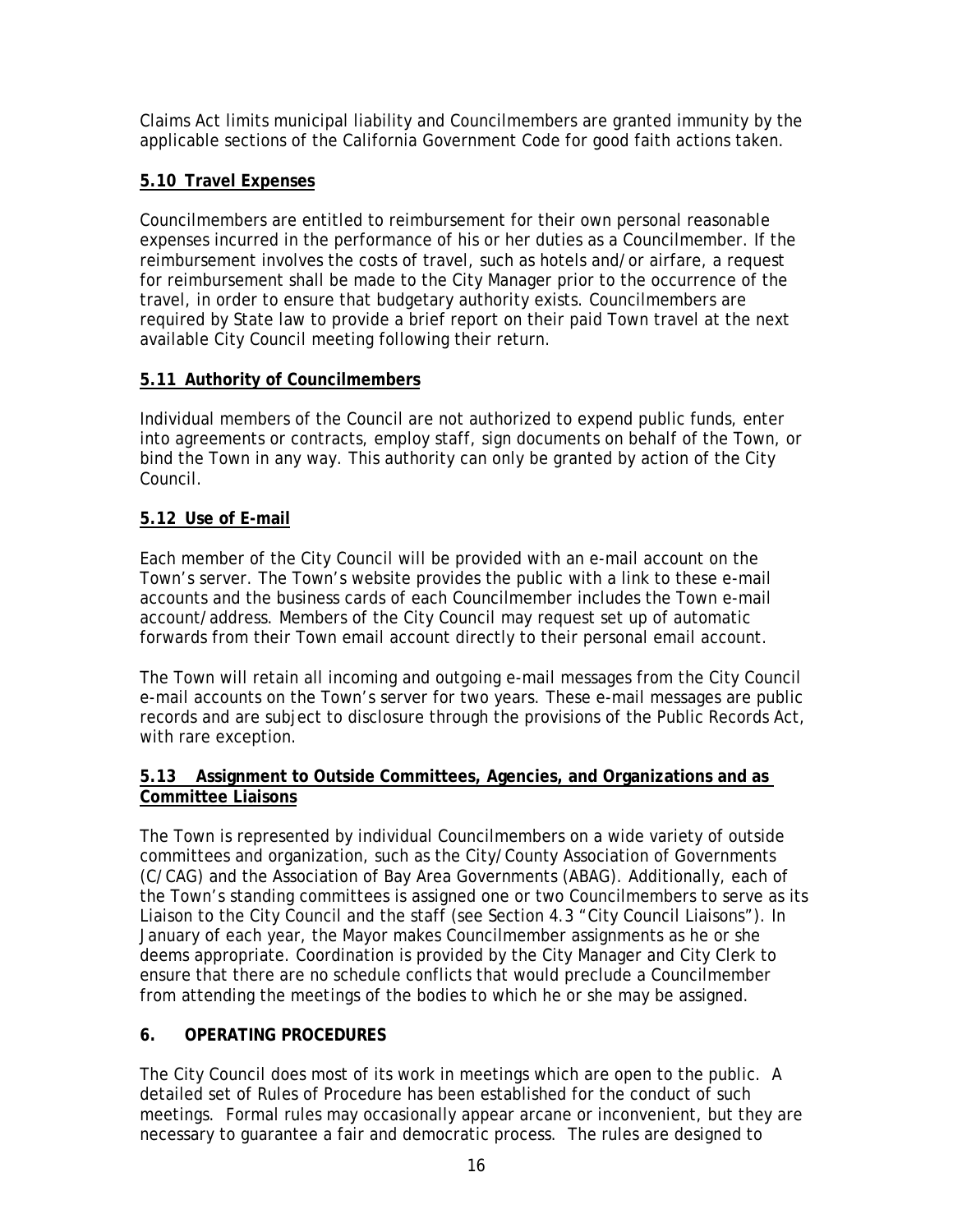ensure Atherton's compliance with state law, to guarantee fair and equal treatment of citizens, to encourage citizen participation in civic affairs, and to foster a productive climate which encourages the communication of constructive ideas. Such rules may be temporarily set aside upon a vote of the Council where it is agreed that application of the normal rules may be inappropriate or unfair.

# **6.1 Ralph M. Brown Act**

The Brown Act (Government Code §54950, et seq.) is a state law requiring that almost all local government business be conducted in open and public meetings. This requirement is based upon the belief that the people must remain informed about the activities of government in order that they may retain control over it. The Brown Act applies to the City Council, as well as all Town commissions and committees. Any time a majority of the members of one of these bodies meets face-to-face or through intermediaries or technological devices (such as phone, fax, e-mail, or letters) to hear, discuss, or deliberate upon any public business, a "meeting" is taking place as defined by the Brown Act. Social events are exceptions to this, so long as public business is not discussed**.**

With very few exceptions, such meetings must be open to the public and must be announced at least 72 hours ahead of time for a regular meeting and 24 hours ahead of time for a special meeting, with a posted agenda indicating the time and place of the meeting and describing each item of business which is to be discussed with enough clarity to inform the public of what action may be taken. No action may be taken at any meeting unless a quorum is present. Action may be taken by the body only on items which properly and clearly appear on the meeting agenda unless a matter is added by a 4/5 vote where action is required to be taken and the item arose after the agenda was posted. In addition, minutes of the proceedings must be taken for entry into the public record.

The City Council may from time-to-time convene properly agendized Closed Sessions pursuant to Government Code §54954.5 where the public is excluded. Such sessions are allowed for a few limited purposes, including Personnel Sessions, to discuss pending or anticipated litigation, and real property negotiations.

A copy of the Brown Act is distributed to all new Councilmembers and additional copies are available for examination at Town Hall. All members should be sure to understand this law. Staff will be happy to assist in interpreting its requirements.

# **6.2 Limitations on Official Action of the City Council**

While the City Council is the supreme legislative body of the Town, State and Federal law impose certain limitations and restrictions on the powers of the Council. These limitations include:

**A. Preemption:** As a general law town, the Town of Atherton must comply with state and federal laws and therefore cannot make any rule or regulation which conflicts with or duplicates state or federal law, or conflicts with policies or regulations of the state or federal governments.

**B. Public Purpose:** All public funds must be expended for a public or municipal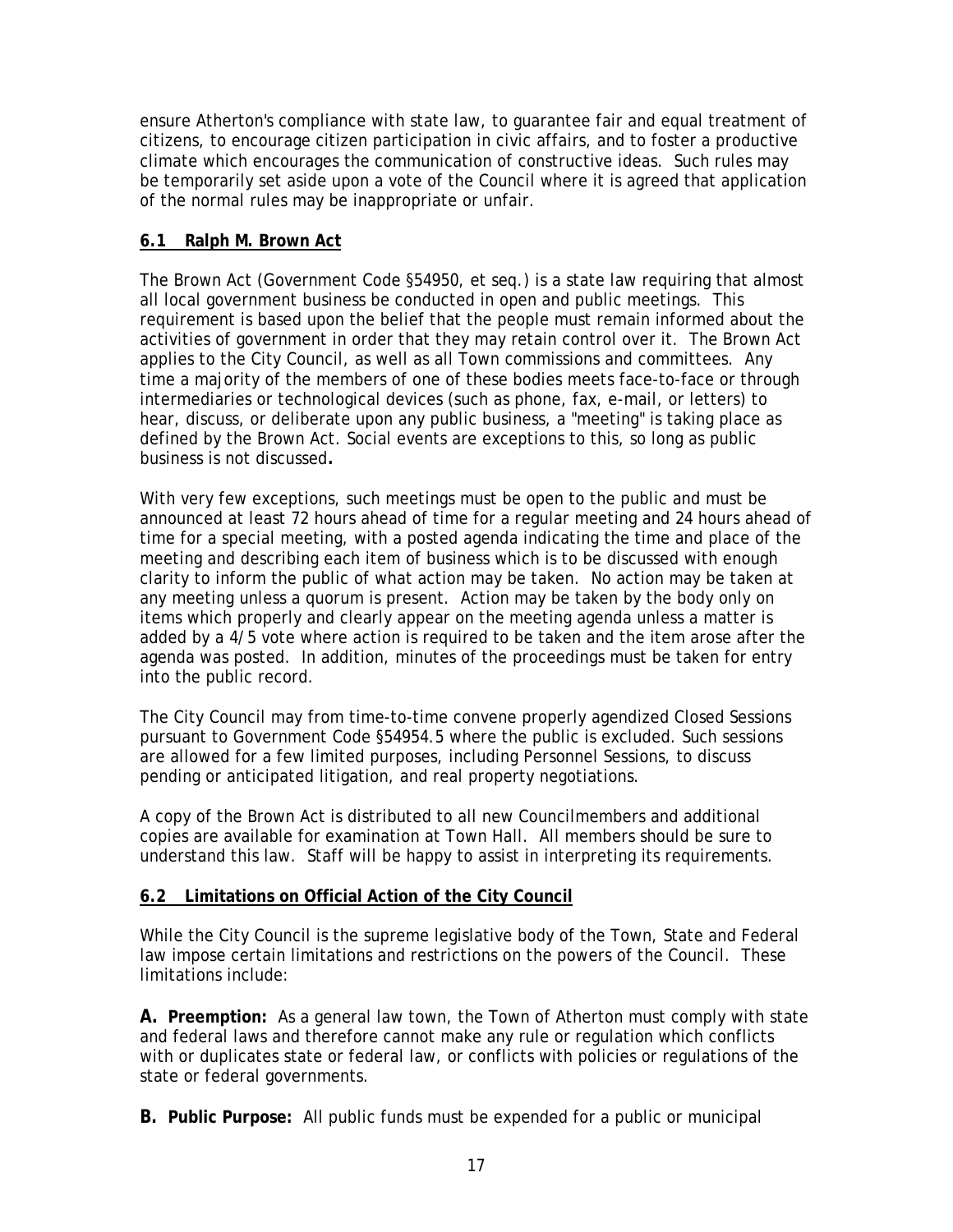purpose of the Town. An improper expenditure (not authorized by law) may result in personal liability of the individual Councilmember.

**C. Expenditure Limitations:** At present, a State-imposed spending limitation (Gann Appropriations Limit) restricts the expenditure of most revenues to the 1978-79 fiscal year level plus or minus cost of living and population changes. This limitation may be relaxed by vote of the electorate or through the use of funds not subject to the limitation.

**D. Discrimination:** The Town may not enforce its rules, regulations, or ordinances on a discriminatory basis based on any protected status of any person or group of people. All facilities, rules, regulations and ordinances must be applicable to everyone on an equal basis.

**E. Civil Liberties:** The state and federal constitutions guarantee certain civil liberties and civil rights, such as the right of peaceful protest, assembly, worship, speech, etc. Municipal regulations which unreasonably impinge on the lawful exercise of these rights, whether by prior restraint, prohibition, arbitrary regulation or arrest, are invalid.

**F. Reasonableness:** No municipal action can be arbitrary or excessive in scope.

# **6.3 Tort and Constitutional Rights Liability**

A town enjoys a variety of immunities from liability based on negligence claims. The State Tort Claims Act determines under what circumstances government will be liable for injuries to property and persons not involving constitutional violations, and requires that timely claims be filed ahead of any lawsuit in such matters.

# **6.4 Environmental Impact**

The State Public Resources Code requires the Town to conduct an environmental review before undertaking any public project or approving discretionary private projects. If the environmental review discloses a reasonable probability that the project will have potentially significant environmental impacts, an Environmental Impact Report (EIR) must be prepared in accordance with the California Environmental Quality Act (CEQA). If mitigations can be made ahead of approval, it may be possible to permit a Negative Declaration to be filed indicating that the mitigation measure have reduced potential impacts to less than significant levels. The Planning Staff is generally charged with determining what level of compliance under CEQA is required.

# **6.5 Regular Meeting Procedures**

Meetings of the City Council are conducted according to the procedures set forth in the Town of Atherton City Council Rules of Procedure. Parliamentary procedures generally follow *Rosenberg's Rules of Order: Simple Parliamentary Rules for the 21st Century,* and are intended to help meetings run in a smooth and orderly fashion to facilitate the conduct of business. The City Attorney is assigned as the Council's parliamentarian pursuant to the Rules of Procedure.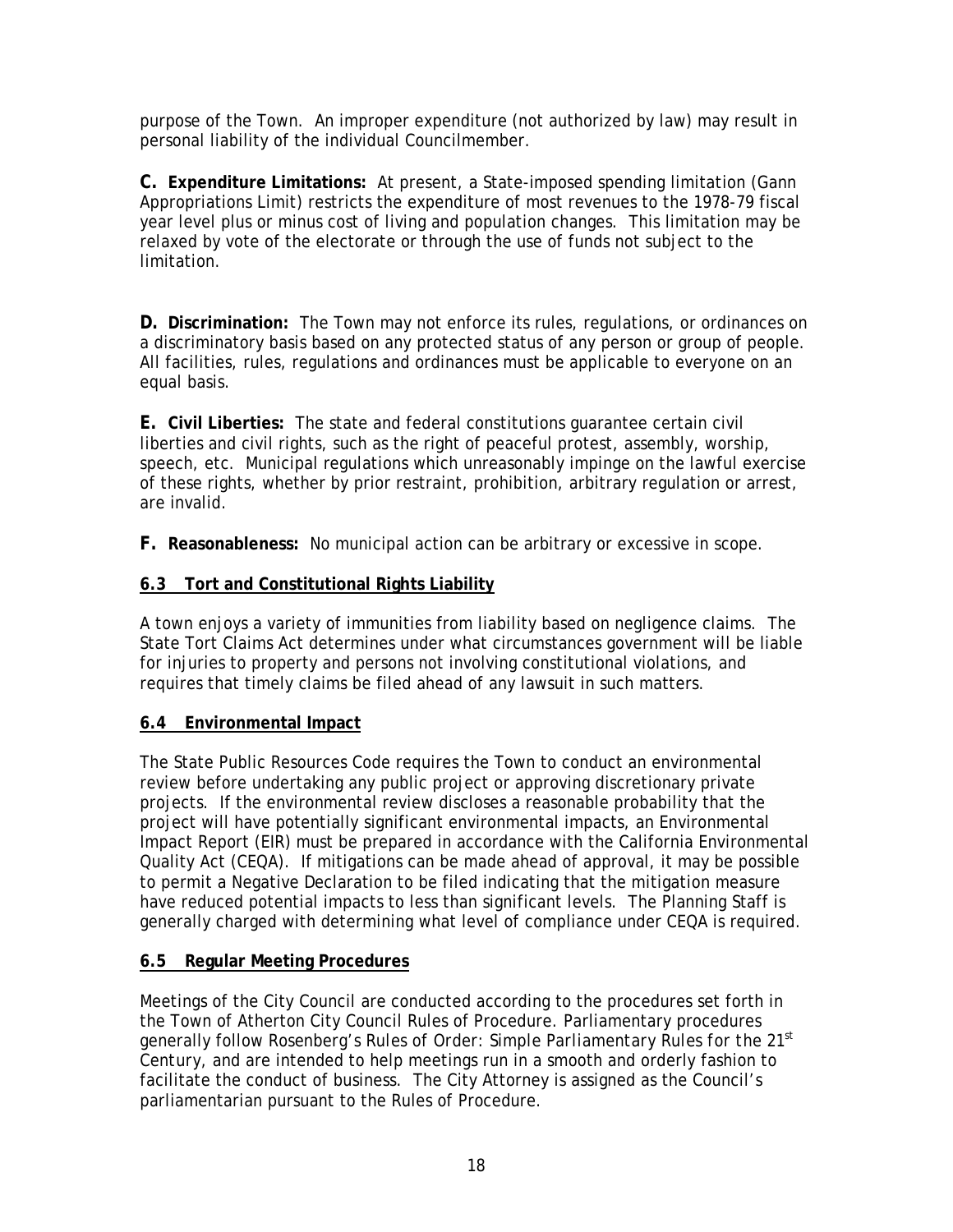The Mayor presides over all meetings unless absent, in which case the Vice Mayor presides. The Mayor begins by calling the meeting to order and then guides the meeting though the items on the agenda in the standard order of business. While meetings generally follow the format of the agenda, the Mayor may at any time, by majority consent of the members and with good cause present, permit an item to be heard out of order.

If it is known in advance that there is a lack of business for the Council to address, a scheduled meeting may be canceled. A notice shall be posted by the City Clerk within 24 hours of the decision to cancel the meeting. The City Clerk shall post the notice on the door to the meeting room informing the public that the next scheduled meeting has been canceled due to a lack of business.

# **6.6 Adjourned Regular Meetings**

If for any reason the business to be considered at a regular meeting cannot be completed, the body may then adjourn to consider the matter to a specified time and location. A notice announcing the adjournment must be posted by the City Clerk at the standard locations (Atherton Library, the Atherton's contracted U.S. Post Office station, and Town Hall lobby) within 24 hours of adjournment. This type of meeting is referred to as an Adjourned Regular Meeting. Pursuant to the Brown Act, if an adjourned meeting is held within five days of the regular meeting, no new agenda is needed. If the meeting is adjourned for more than five days, a new agenda must be prepared and noticed.

# **6.7 Special Meetings**

Special meetings are those called by the City Council in order to consider an important issue or issues that need to be addressed immediately. No other business shall be considered at a Special Meeting. In compliance with the Brown Act, Special Meetings, unless scheduled for purposes of conducting a Closed Session, must be open to the public. Written notice or an agenda calling the special meeting and describing the items to be discussed, shall be delivered to members and to the public media that has made a written request for such notice, posted at the Atherton Library, Atherton's contracted U.S. Post Office station, and Atherton Town Hall at least 24 hours in advance of the convening of the special meeting.

# **6.9 Study Session Meetings**

The Council may meet informally in Study Sessions called by the Mayor or the majority of the Councilmembers. Study sessions are open to the public and are considered "meetings" under the Brown Act (§54954.3 of the Government Code). The Council may not take any formal action at study session meetings unless also called as a special meeting.

### **6.10 Standard Order of Proceedings**

The general procedure for addressing agenda items is as follows:

- Staff Report
- Council Questions
- Public Comment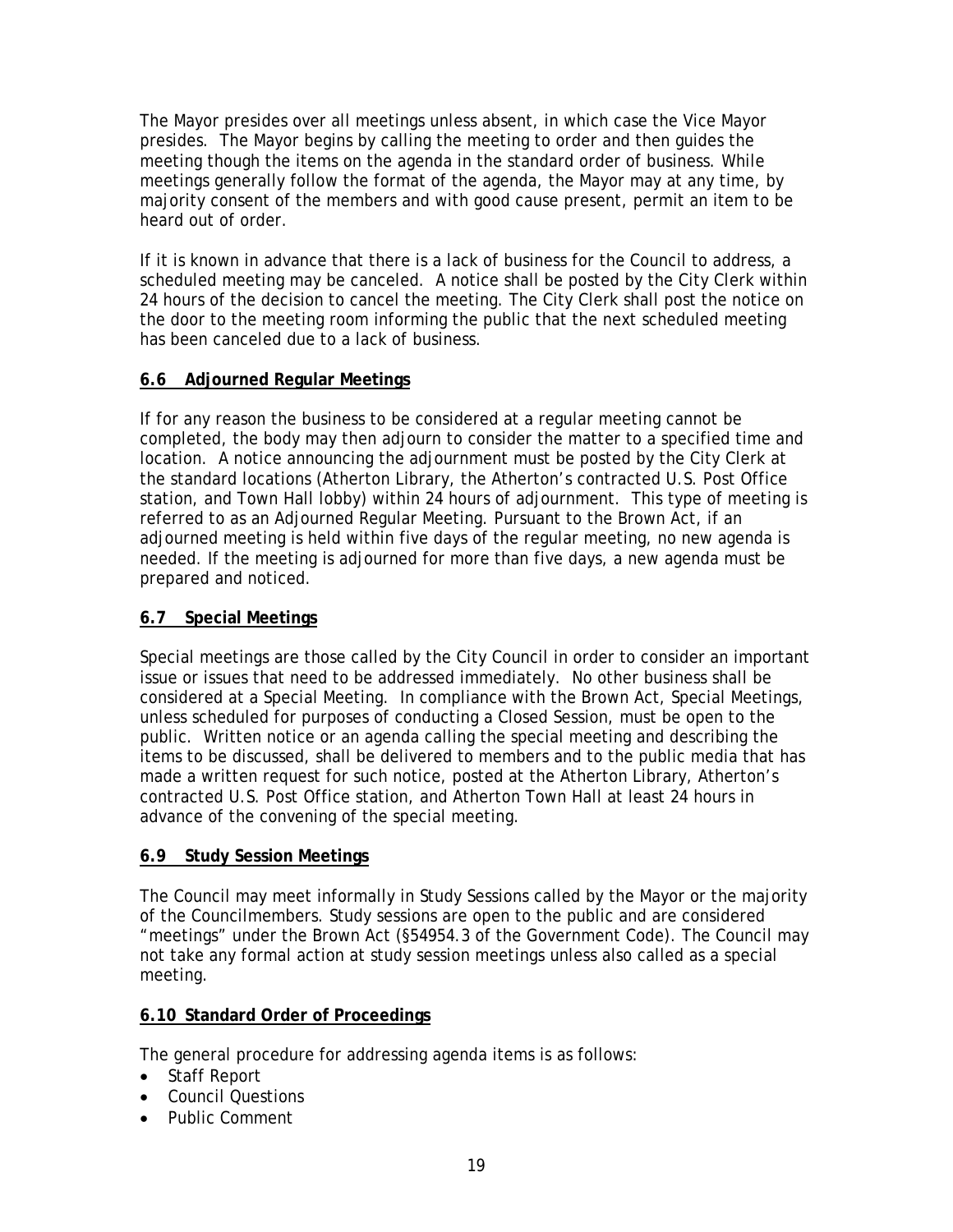- Council Deliberation
- Motion

*A complete copy of the Council Rules of Procedures is attached as Appendix A*

# **6.12 Resolutions**

Routine business and administrative matters are accomplished by motion and resolution. As with motions, resolutions are referenced in the minutes. Resolutions are also separately maintained, numbered in sequence, and preserved in a permanent collection by the City Clerk. Resolutions are usually prepared in advance by the City Manager or the City Attorney. Resolutions can be introduced and enacted at the same meeting. The standard procedure for introducing and adopting a resolution is as follows:

- 1. Motion
- 2. Second
- 3. Discussion
- 4. Roll Call Vote (required for Resolutions)
- 5. Result Declared

# **6.13 Ordinances**

Legislative acts of the City Council intended for long-term application or having to do with matters required by law to be created by ordinance, are enacted by ordinance. Pursuant to Government Code §41802, the City Attorney is responsible for the drafting of all ordinances. Ordinances must be adopted at a regular meeting or an adjourned regular meeting. The approval of an ordinance occurs in two stages: Introduction and Adoption. Please note that for both Introduction and Adoption, Section 6.10 "Standard Order of Proceedings" is followed prior to the Motion to introduce or adopt. The standard procedure for enacting an ordinance is as follows:

# **A. Introduction (first reading):**

- 1. Ordinance Introduced by Motion
- 2. Title Read (reading may be waived by motion on the Consent Calendar)
- 3. Discussion
- 4. Roll Call Vote (required)

**B. Adoption (second reading):** Adoption of an Ordinance must occur at a regular meeting and at least five days must have passed since the introduction of the ordinance.

- 1. Motion to Adopt
- 2. Title Read (reading may be waived by motion on the Consent Calendar)
- 3. Discussion (if necessary)
- 4. Roll Call Vote (required)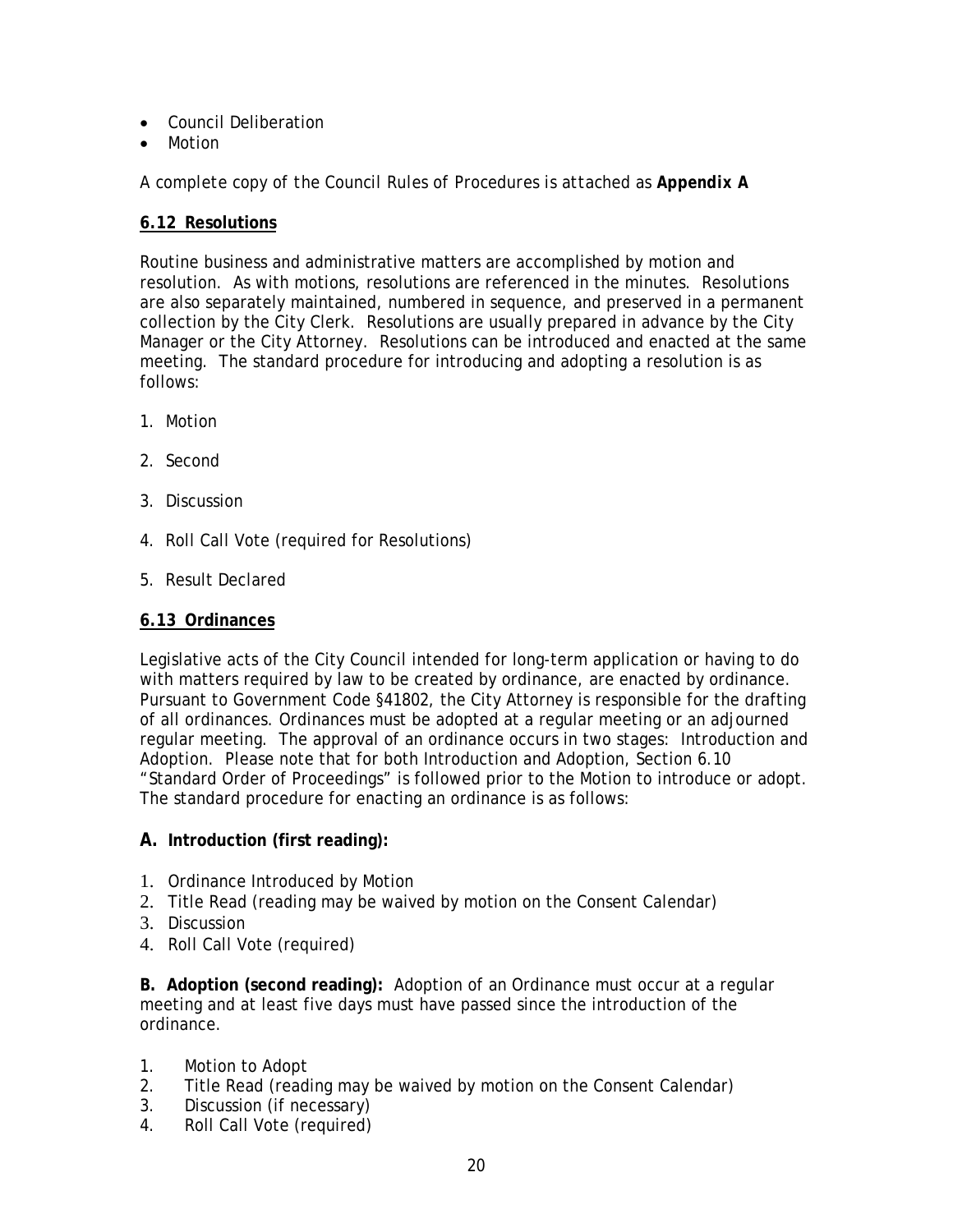# **6.14 Effective Date of Ordinances**

Ordinances take effect 30 days from the date of adoption unless otherwise specified in the Ordinance, of in the case of an urgency ordinance which takes effect immediately.

### **6.15 Publication of Ordinances**

The text and voting record of Ordinances are published or posted by the City Clerk within 15 days of adoption. Failure to do so may invalidate the Ordinance. Standard posting sites are the Atherton Library, Atherton's contracted US Post Office station, Atherton Town Hall lobby, and the Almanac newspaper. An alternative to publishing the full ordinance is to publish a summary of the ordinance. Summaries are prepared by the City Clerk. They are published at least five days prior to City Council adoption and a certified copy of the full text is posted in the City Clerk's office. Within five days following adoption, the summary, including the Council's vote and date of adoption, is republished.

### **6.16 Quorum Requirements**

A quorum must be present in order to conduct any business at a meeting. A quorum is present when a majority of the members of the Council are in attendance. The Mayor must determine that a quorum is present before business may be undertaken, and the quorum must be maintained throughout the meeting in order to continue to carry out business. If a Councilmember is recused from consideration of a certain matter, then he or she is generally not counted in order to achieve a quorum.

If it is known in advance that a quorum cannot be achieved, Councilmembers and interested parties should be notified. A notice must be posted by the City Clerk on the door of the meeting room within 24 hours of the cancellation, advising the public that the meeting has been canceled due to a lack of quorum.

# **6.17 Minutes**

Written minutes constitute the official record of the Council's activities. Minutes are approved by a formal motion of the Council. The minutes should record the minimum required information. They should provide a clear and concise statement of Council actions, including the motions made and the vote thereon. Reasons for making a motion, Council debate and audience reactions should not be included. Minutes include a list of who is present, the times of convening and adjournment, a record of motions made and votes taken, and a description of items discussed.

City Council minutes are to be kept for all meetings. In addition, all meetings are also videotaped and archived. The City Clerk produces the written minutes from these recordings.

# **6.18 Agendas and Agenda Packets**

The City Manager, in consultation with the Mayor and/or the City Attorney, schedules items for City Council agendas. Other Councilmembers, as well as members of the public, may also request that certain topics be placed on the agenda; however, the agenda is ultimately the responsibility of the City Manager, and he or she is not required to add items simply because a request has been made. Because of the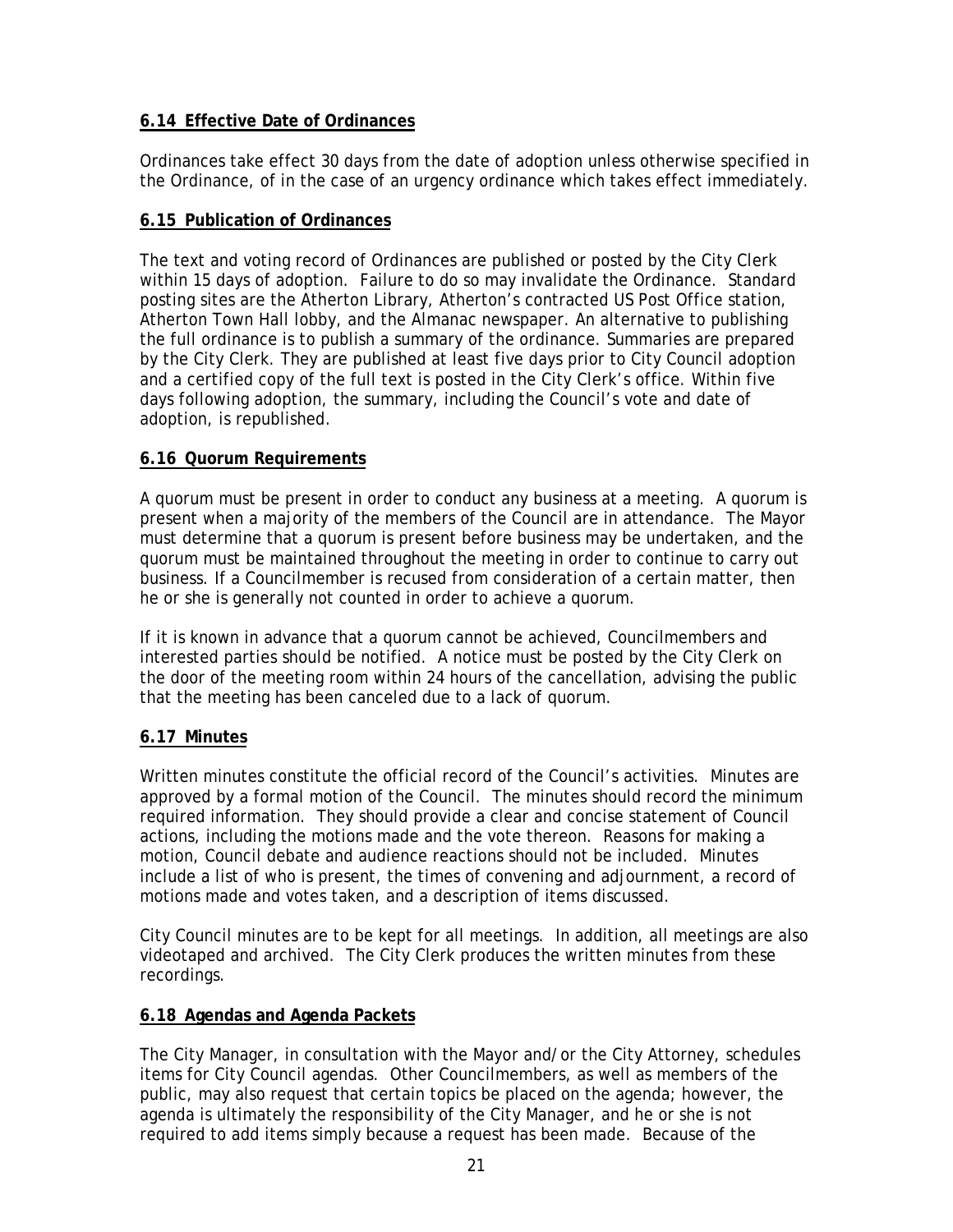posting requirements of the Brown Act, requests for additions to the agenda must be made at least 72 hours prior to a meeting.

Prior to each regular or special meeting, the City Clerk compiles an agenda packet which contains the agenda, all staff reports, communications, resolutions, ordinances, and other relevant supporting materials. Agenda packets for City Council meetings will be available at Town Hall at least five days before each scheduled meeting. In addition, the Brown Act requires that the City Clerk print and post the agendas at least 72 hours before regular meetings and 24 hours before special meetings.

In order to be prepared for the meetings, Councilmembers should read the agenda packet and contact the City Manage or City Attorney with any questions regarding the information presented.

### **6.19 Actions Limited to Posted Agenda**

In general, the City Council cannot take action on any item not appearing on the posted agenda except under rare exceptions permitted by the Brown Act, usually to add critical matters that arose after posting of the agenda.

### **6.20 Public Comments**

Persons wishing to address the Council on any matter within the jurisdiction of the Town and not on the posted agenda are invited to do so during the Public Comment portion of the meeting. This period is limited three minutes per person. The Council is not able to undertake extended discussion of or act on non-agendized items. Such items can be referred to staff for appropriate action, which may include placement on a future agenda.

# **6.21 Public Hearings**

Some actions must be preceded by a public hearing primarily for the purpose of soliciting testimony from the general public. The Municipal Code and state law require public hearings for the consideration of certain issues, such as zoning amendments, conditional use permits, and fee increases. Official notice of public hearings will be published in the "Almanac" at least ten days before the hearing. Members of the public who wish to submit written statements may do so. Members of the public may also speak during the hearing. However, if there are numerous people who would like to speak representing the same viewpoint, the Mayor may ask that a spokesperson be designated for the group and/or require that each speaker's comments be limited to a set amount of time. If a time limit is to be imposed the Mayor should announce it before any members of the public have begun speaking.

# **6.22 Consent Calendar**

Items listed under the Consent Calendar are those items staff believes may not require Council discussion and are considered to be routine in nature. Ordinances introduced at a previous meeting which are brought back for adoption may also be included on the Consent Calendar**.** Before taking a vote, the Mayor will allow time for the Councilmembers, staff, and the public to read the list to determine if it includes any matters on which they may have a question, or which they would like to discuss or oppose. Any Councilmember, staff, or member of the public has the right to remove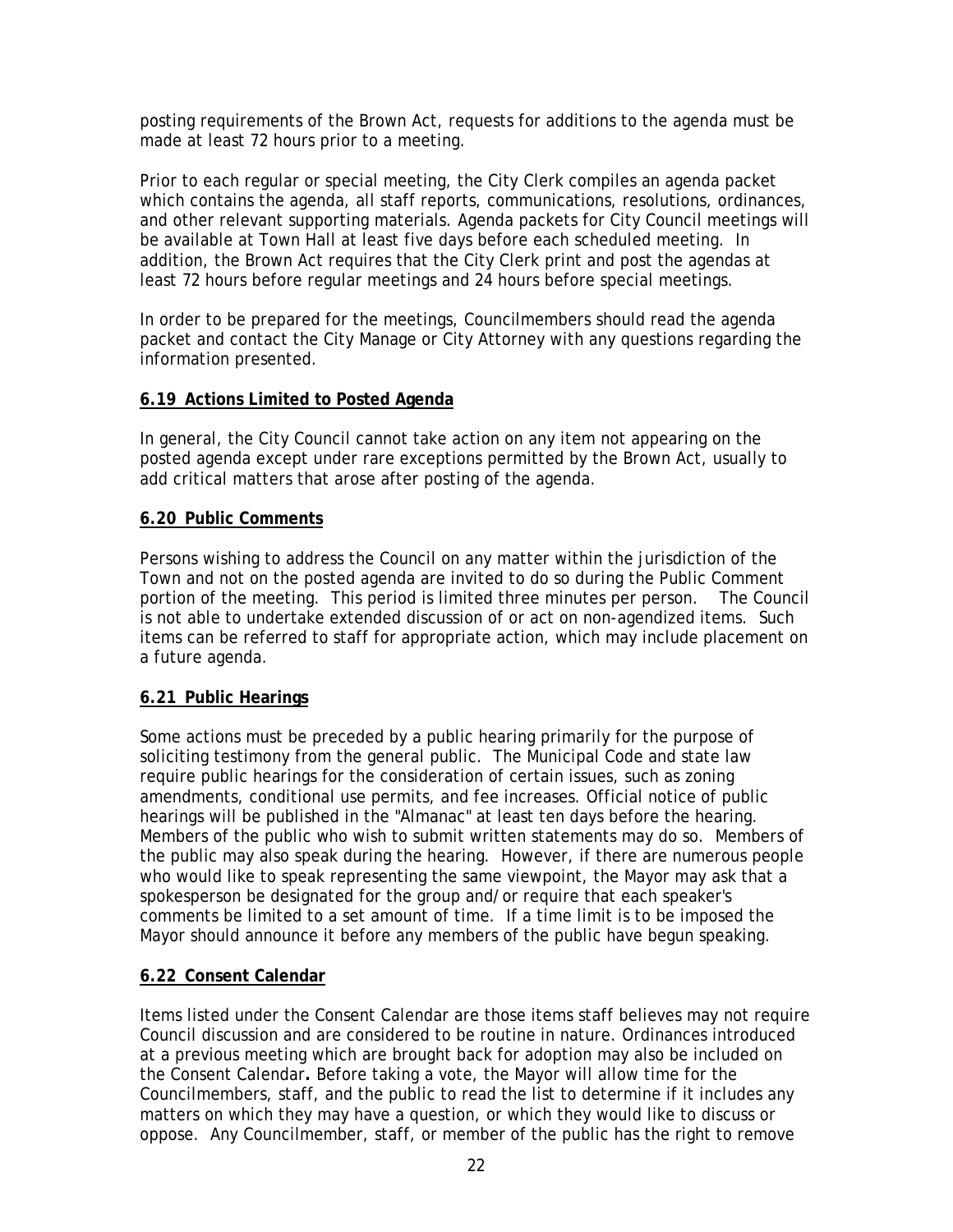any item from the Consent Calendar, in which case it is transferred to the regular agenda so that it may be considered, discussed, and voted on separately. All of the remaining items are then unanimously approved with one roll call vote.

### **1. CONCLUSION**

This handbook is designed to provide a basic overview of the Town of Atherton and the duties associated with the office of City Councilmember. It is intended to familiarize you with the workings of your government and to help you prepare to serve. It is not an exhaustive work, nor the final authority on matters of procedure or conduct. If you have further questions regarding the specific details of your office or other aspects of the Town government, please feel free to contact the City Manager, City Clerk, or City Attorney.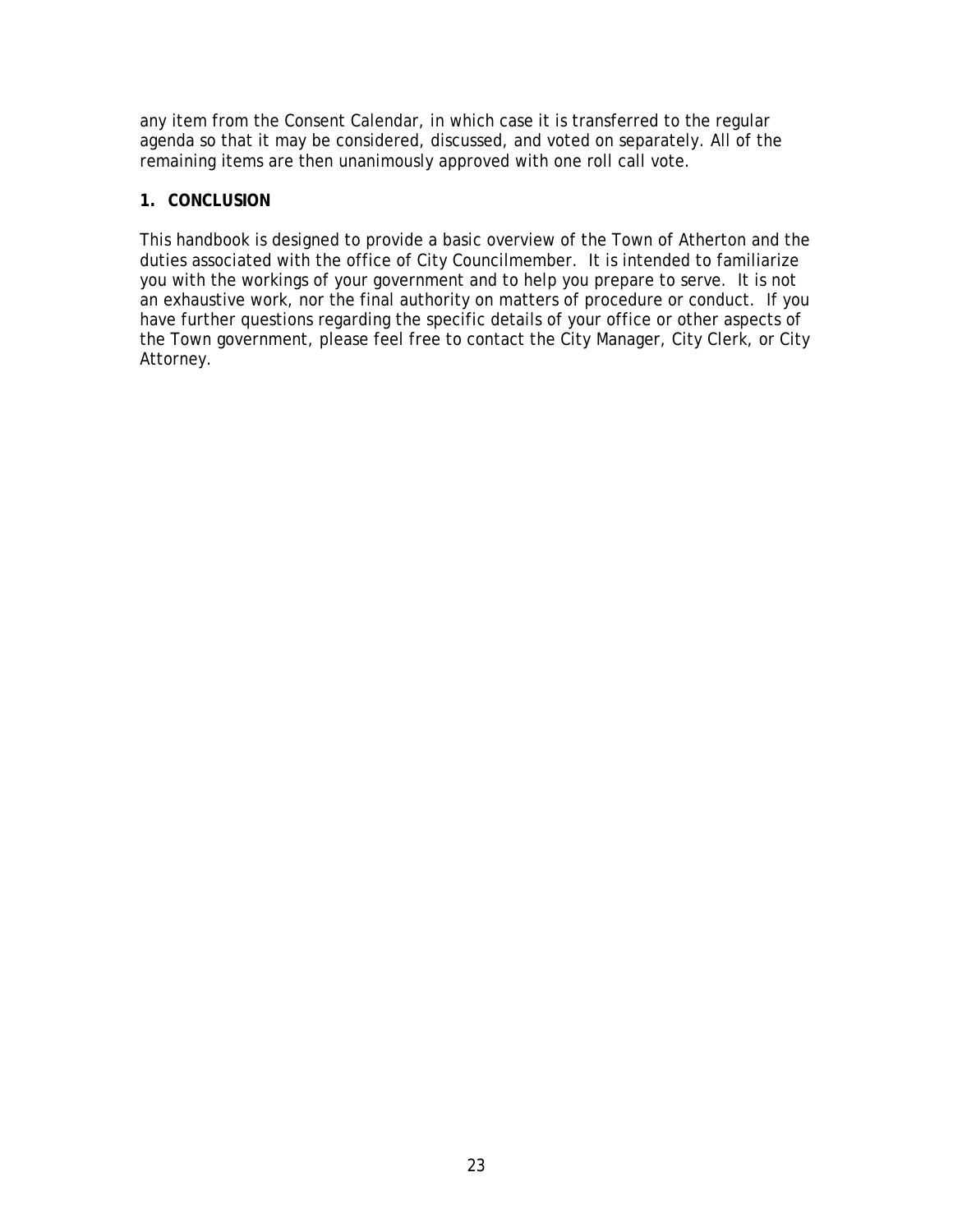# **Appendix A**

Council Rules of Procedures – Under reconstruction

To be reviewed at next Study Session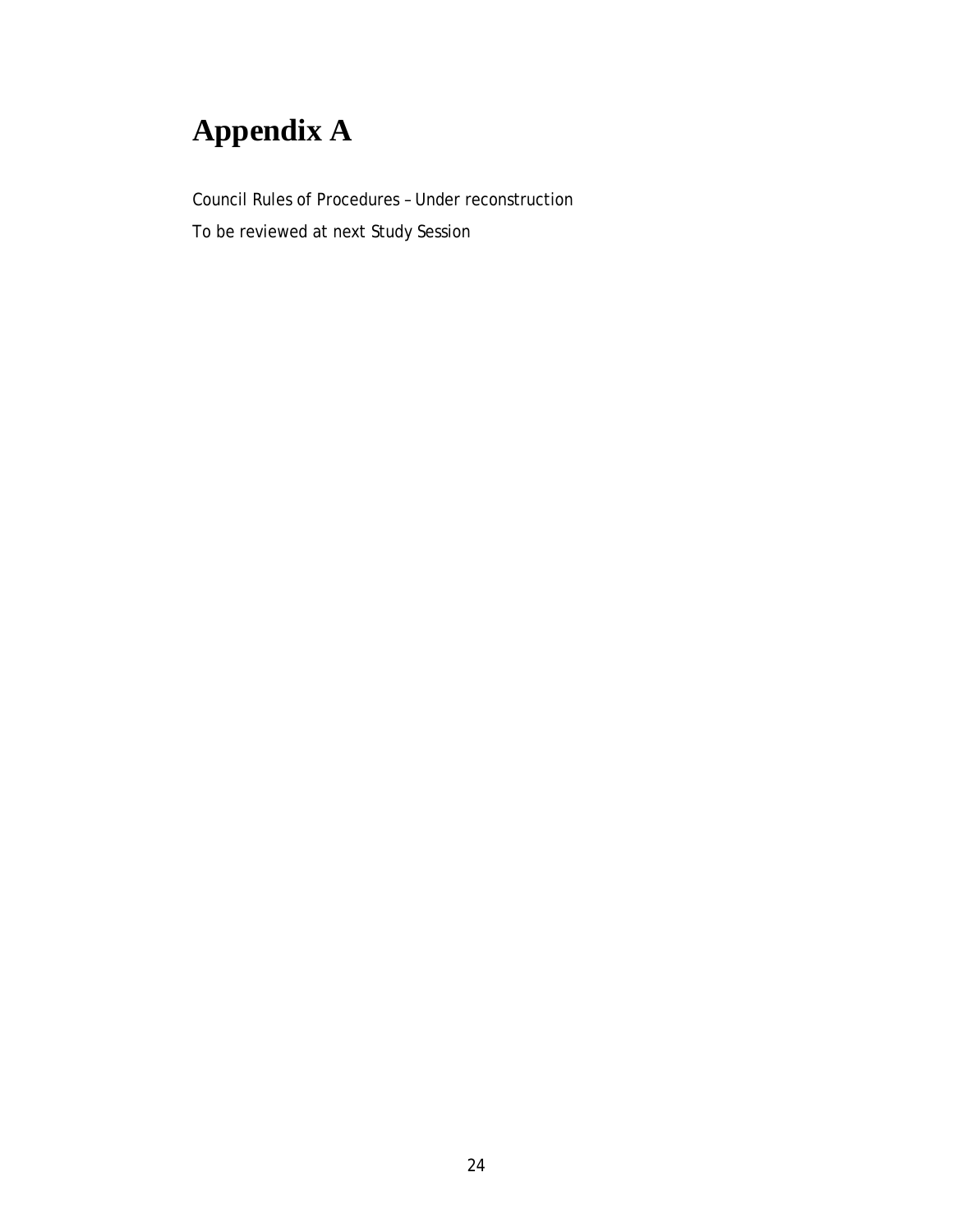# **Appendix B**

#### **Rosenburg's Rules of Order**

#### **Introduction**

The rules of procedure at meetings should be simple enough for most people to understand. Unfortunately, that has not always been the case. Virtually all clubs, associations, boards, councils and bodies follow a set of rules – "Robert's Rules of Order" – which are embodied in a small, but complex, book. Virtually no one I know has actually read this book cover to cover. Worse yet, the book was written for another time, and for another purpose. If one is chairing or running a Parliament, then "Robert's Rules of Order" is a dandy and quite useful handbook for procedure in that complex setting. On the other hand, if one is running a meeting of, say, a 5-member body with a few members of the public in attendance, a simplified version of the rules of parliamentary procedure is in order.

Hence, the birth of "Rosenberg's Rules of Order."

What follows is my version of the rules of parliamentary procedure, based on my 20 years of experience chairing meetings in state and local government. These rules have been simplified for the smaller bodies we chair or in which we participate, slimmed down for the 21st Century, yet retaining the basic tenets of order to which we have grown accustomed. Interestingly enough, Rosenberg's Rules has found a welcoming audience. Hundreds of cities, counties, special districts, committees, boards, commissions, neighborhood associations and private corporations and companies have adopted Rosenberg's Rules in lieu of Robert's Rules because they have found them practical, logical, simple, easy to learn, and user friendly.

This treatise on modern parliamentary procedure is built on a foundation supported by the following four pillars: (1) Rules should establish order. The first purpose of rules of parliamentary procedure is to establish a framework for the orderly conduct of meetings. (2) Rules should be clear. Simple rules lead to wider understanding and participation. Complex rules create two classes: those who understand and participate; and those who do not fully understand and do not fully participate. (3) Rules should be user friendly. That is, the rules must be simple enough that the public is invited into the body and feels that it has participated in the process. (4) Rules should enforce the will of the majority while protecting the rights of the minority. The ultimate purpose of rules of procedure is to encourage discussion and to facilitate decision-making by the body. In a democracy, majority rules. The rules must enable the majority to express itself and fashion a result, while permitting the minority to also express itself, but not dominate, and fully participate in the process.

#### **Establishing a Quorum**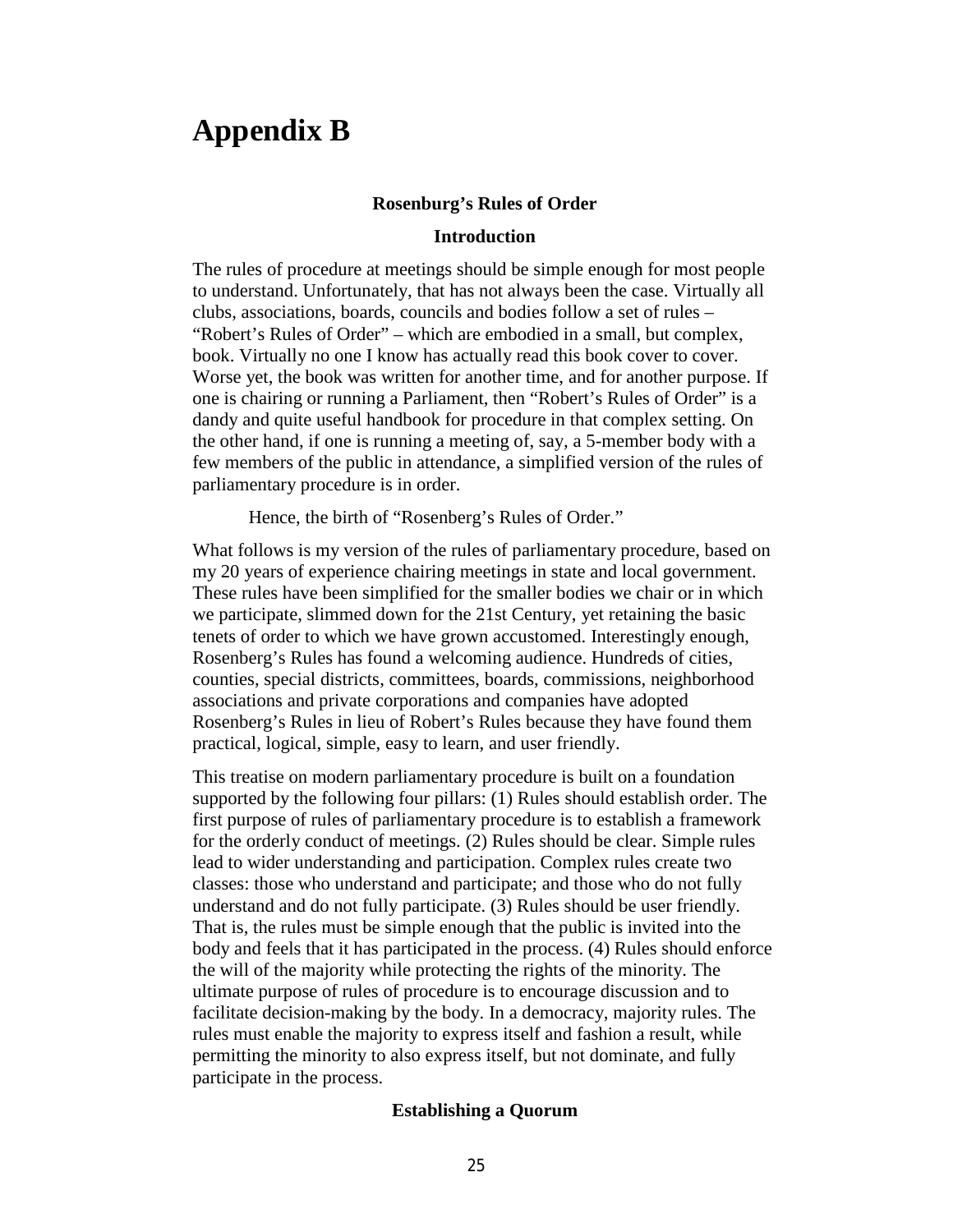The starting point for a meeting is the establishment of a quorum. A quorum is defined as the minimum number of members of the body who must be present at a meeting for business to be legally transacted. The default rule is that a quorum is one more than half the body. So, for example, in a fivemember body a quorum is three. When the body has three members present, it can legally transact business. If the body has less than a quorum of members present, it cannot legally transact business. And even if the body has a quorum to begin the meeting, the body can lose the quorum during the meeting when a member departs (or even when a member leaves the dais), and when that occurs the body loses its ability to transact business until and unless a quorum is reestablished.

The default rule, identified above, however, gives way to a specific rule of the body which establishes a quorum. So, for example, the rules of a particular five-member body may indicate that a quorum is four members for that particular body. The body must follow the rules it has established for its quorum. In the absence of such a specific rule, the quorum is one more than half the members of the body.

#### **The Role of the Chair**

While all members of the body should know and understand the rules of parliamentary procedure, it is the Chair of the body who is charged with applying the rules in the conduct of the meeting. The Chair should be well versed in those rules. The Chair, for all intents and purposes, makes the final ruling on the rules every time the Chair states an action. In fact, all decisions by the Chair are final unless overruled by the body itself.

Since the Chair runs the conduct of the meeting, it is usual courtesy for the Chair to play a less active role in the debate and discussion than other members of the body. This does not mean that the Chair should not participate in the debate or discussion. To the contrary, the Chair as a member of the body has the full right to participate in the debate, discussion and decision-making of the body. What the Chair should do, however, is strive to be the last to speak at the discussion and debate stage, and the Chair should not make or second a motion unless the Chair is convinced that no other member of the body will do so at that point in time.

#### **The Basic Format for an Agenda Item Discussion**

Formal meetings normally have a written, often published agenda. Informal meetings may have only an oral or understood agenda. In either case, the meeting is governed by the agenda and the agenda constitutes the body's agreed-upon roadmap for the meeting. And each agenda item can be handled by the Chair in the following basic format:

First, the Chair should clearly announce the agenda item number and should clearly state what the agenda item subject is. The Chair should then announce the format (which follows) that will be followed in considering the agenda item.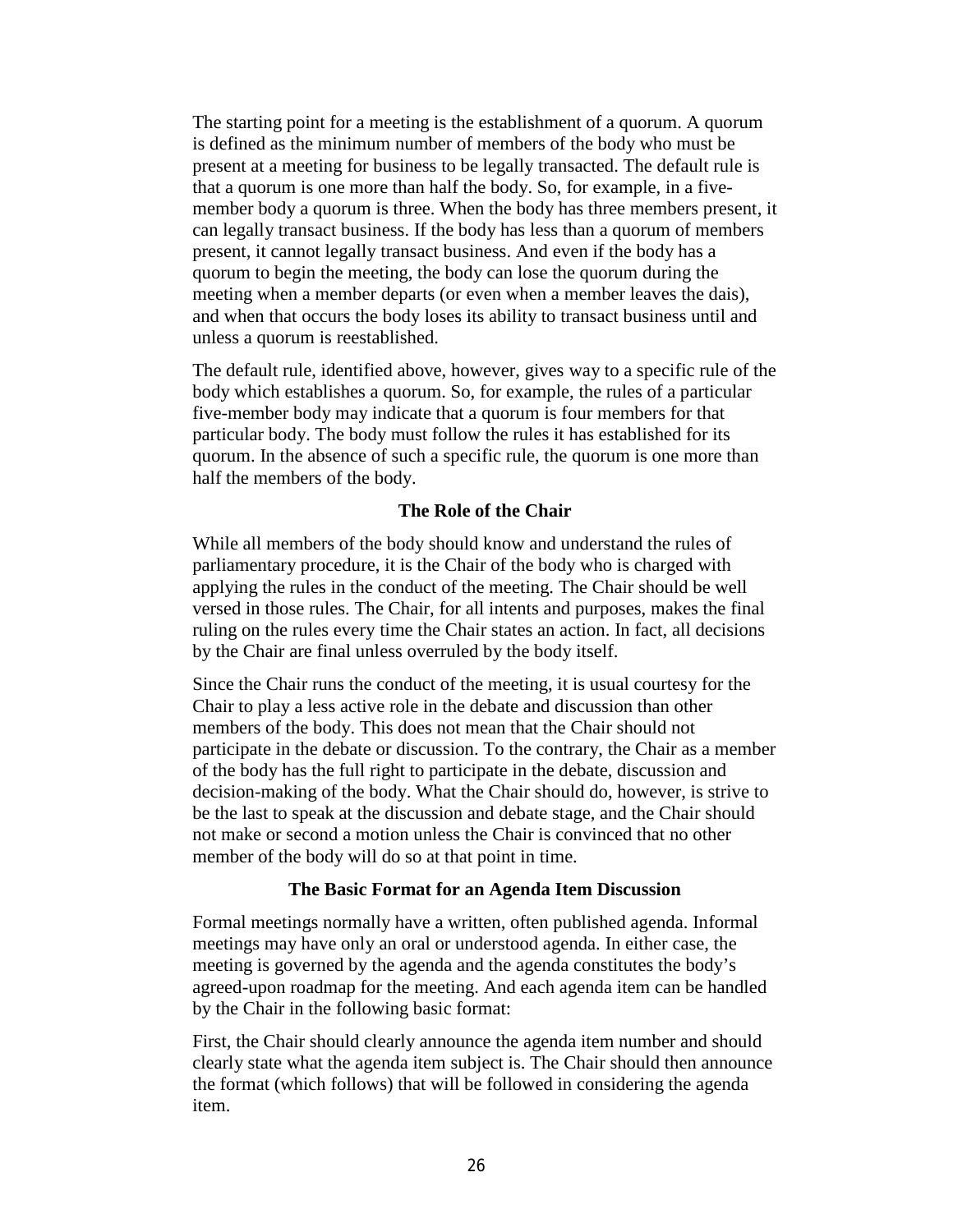Second, following that agenda format, the Chair should invite the appropriate person or persons to report on the item, including any recommendation that they might have. The appropriate person or persons may be the Chair, a member of the body, a staff person, or a committee chair charged with providing input on the agenda item.

Third, the Chair should ask members of the body if they have any technical questions of clarification. At this point, members of the body may ask clarifying questions to the person or persons who reported on the item, and that person or persons should be given time to respond.

Fourth, the Chair should invite public comments, or if appropriate at a formal meeting, should open the public meeting for public input. If numerous members of the public indicate a desire to speak to the subject, the Chair may limit the time of public speakers. At the conclusion of the public comments, the Chair should announce that public input has concluded (or the public hearing as the case may be is closed).

Fifth, the Chair should invite a motion. The Chair should announce the name of the member of the body who makes the motion.

Sixth, the Chair should determined if any member of the body wishes to second the motion. The Chair should announce the name of the member of the body who seconds the motion. (It is normally good practice for a motion to require a second before proceeding with it, to ensure that it is not just one member of the body who is interested in a particular approach. However, a second is not an absolute requirement, and the Chair can proceed with consideration and vote on a motion even when there is no second. This is a matter left to the discretion of the Chair.)

Seventh, if the motion is made and seconded, the Chair should make sure everyone understands the motion. This is done in one of three ways: (1) The Chair can ask the maker of the motion to repeat it. (2) The Chair can repeat the motion. (3) The Chair can ask the secretary or the clerk of the body to repeat the motion.

Eighth, the Chair should now invite discussion of the motion by the body. If there is no desired discussion, or after the discussion has ended, the Chair should announce that the body will vote on the motion. If there has been no discussion or very brief discussion, then the vote on the motion should proceed immediately and there is no need to repeat the motion. If there has been substantial discussion, then it is normally best to make sure everyone understands the motion by repeating it.

Ninth, the Chair takes a vote. Simply asking for the "ayes", and then asking for the "nays" normally does this. If members of the body do not vote, then they "abstain". Unless the rules of the body provide otherwise (or unless a super-majority is required as delineated later in these rules) then a simple majority (as defined in law or the rules of the body as delineated later in these rules) determines whether the motion passes or is defeated.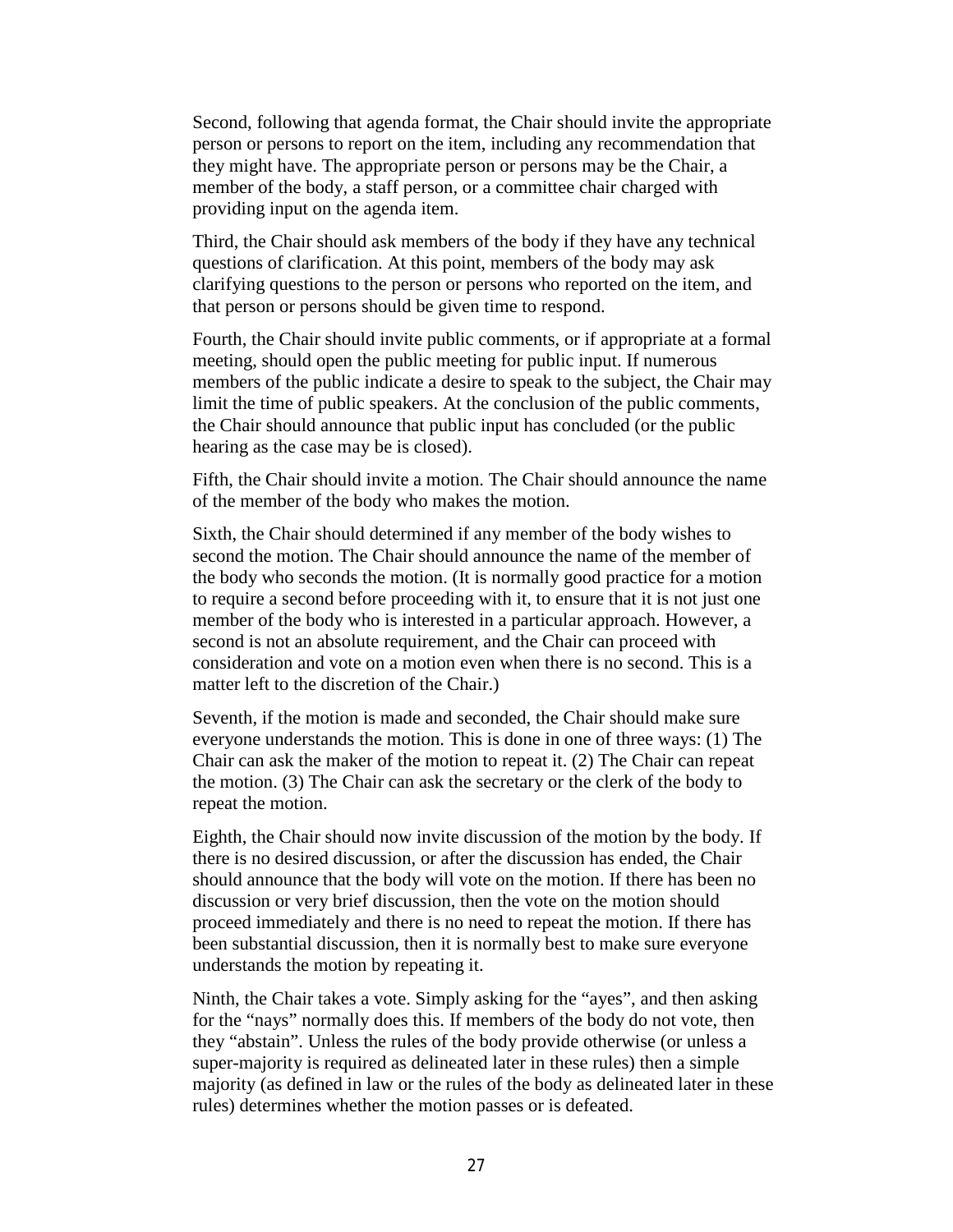Tenth, the Chair should announce the result of the vote and should announce what action (if any) the body has taken. In announcing the result, the Chair should indicate the names of the members of the body, if any, who voted in the minority on the motion. This announcement might take the following form: "The motion passes by a vote of 3-2, with Smith and Jones dissenting. We have passed the motion requiring 10 days notice for all future meetings of this body."

#### **Motions in General**

Motions are the vehicles for decision-making by a body. It is usually best to have a motion before the body prior to commencing discussion of an agenda item. This helps the body focus.

Motions are made in a simple two-step process. First, the Chair should recognize the member of the body. Second, the member of the body makes a motion by preceding the member's desired approach with the words: "I move . . . . " So, a typical motion might be: "I move that we give 10-day's notice in the future for all our meetings."

The Chair usually initiates the motion by either (1) Inviting the members of the body to make a motion. "A motion at this time would be in order." (2) Suggesting a motion to the members of the body. "A motion would be in order that we give 10-day's notice in the future for all our meetings." (3) Making the motion. As noted, the Chair has every right as a member of the body to make a motion, but should normally do so only if the Chair wishes to make a motion on an item but is convinced that no other member of the body is willing to step forward to do so at a particular time.

#### **The Three Basic Motions**

There are three motions that are the most common and recur often at meetings:

The basic motion. The basic motion is the one that puts forward a decision for the body's consideration. A basic motion might be: "I move that we create a 5-member committee to plan and put on our annual fundraiser."

The motion to amend. If a member wants to change a basic motion that is before the body, they would move to amend it. A motion to amend might be: "I move that we amend the motion to have a 10-member committee." A motion to amend takes the basic motion which is before the body and seeks to change it in some way.

The substitute motion. If a member wants to completely do away with the basic motion that is before the body, and put a new motion before the body, they would move a substitute motion. A substitute motion might be: "I move a substitute motion that we cancel the annual fundraiser this year."

"Motions to amend" and "substitute motions" are often confused. But they are quite different, and their effect (if passed) is quite different. A motion to amend seeks to retain the basic motion on the floor, but modify it in some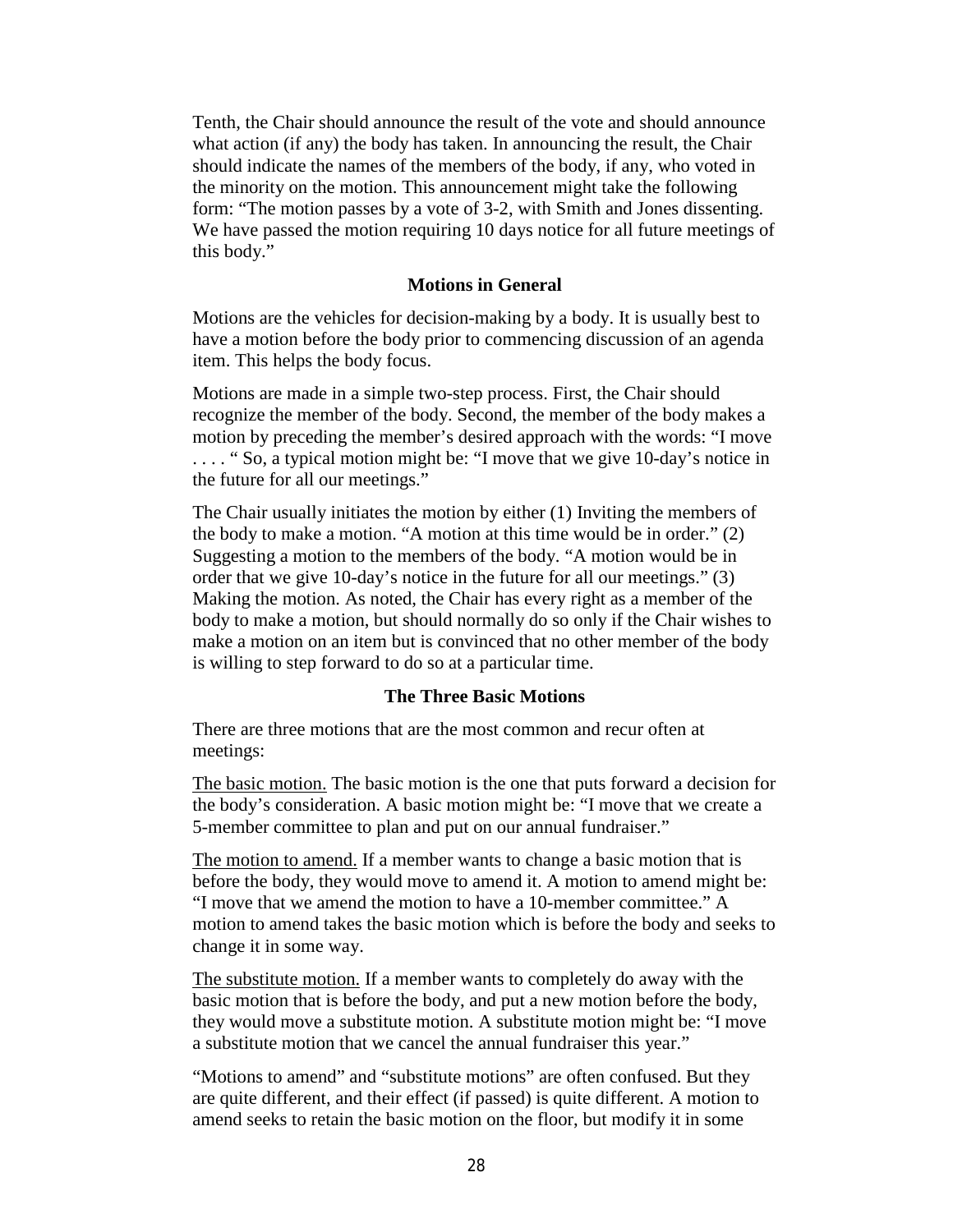way. A substitute motion seeks to throw out the basic motion on the floor, and substitute a new and different motion for it. The decision as to whether a motion is really a "motion to amend" or a "substitute motion" is left to the chair. So that if a member makes what that member calls a "motion to amend", but the Chair determines that it is really a "substitute motion", then the Chair's designation governs.

#### **Multiple Motions Before the Body**

There can be up to three motions on the floor at the same time. The Chair can reject a fourth motion until the Chair has dealt with the three that are on the floor and has resolved them. As a practical matter, more than three motions on the floor at one time tends to be too confusing and unwieldy for most everyone – so keep the maximum at three at three for the sake of clarity.

When there are two or three motions on the floor (after motions and seconds) at the same time, the vote should proceed first on the last motion that is made. So, for example, assume the first motion is a basic "motion to have a 5 member committee to plan and put on our annual fundraiser." During the discussion of this motion, a member might make a second motion to "amend the main motion to have a 10-member committee, not a 5-member committee to plan and put on our annual fundraiser." And perhaps, during that discussion, a member makes yet a third motion as a "substitute motion that we not have an annual fundraiser this year." The proper procedure would be as follows:

First, the Chair would deal with the third (the last) motion on the floor, the substitute motion. After discussion and debate, a vote would be taken first on the third motion. If the substitute motion passed, it would be a substitute for the basic motion and would eliminate it. The first motion would be moot, as would the second motion (which sought to amend the first motion), and the action on the agenda item would be completed on the passage by the body of the third motion (the substitute motion). No vote would be taken on the first or second motions.

Second, if the substitute motion failed, the Chair would now deal with the second (now, the last) motion on the floor, the motion to amend. The discussion and debate would focus strictly on the amendment (should the committee by 5 members or 10 members). If the motion to amend passed the Chair would now move to consider the main motion (the first motion) as amended. If the motion to amend failed the Chair would now move to consider the main motion (the first motion) in its original format, not amended.

Third, the Chair would now deal with the first motion that was placed on the floor. The original motion would either be in its original format (5-member committee), or, if amended, would be in its amended format (10-member committee). And the question on the floor for discussion and decision would be whether a committee should plan and put on the annual fundraiser.

#### **To Debate or Not to Debate**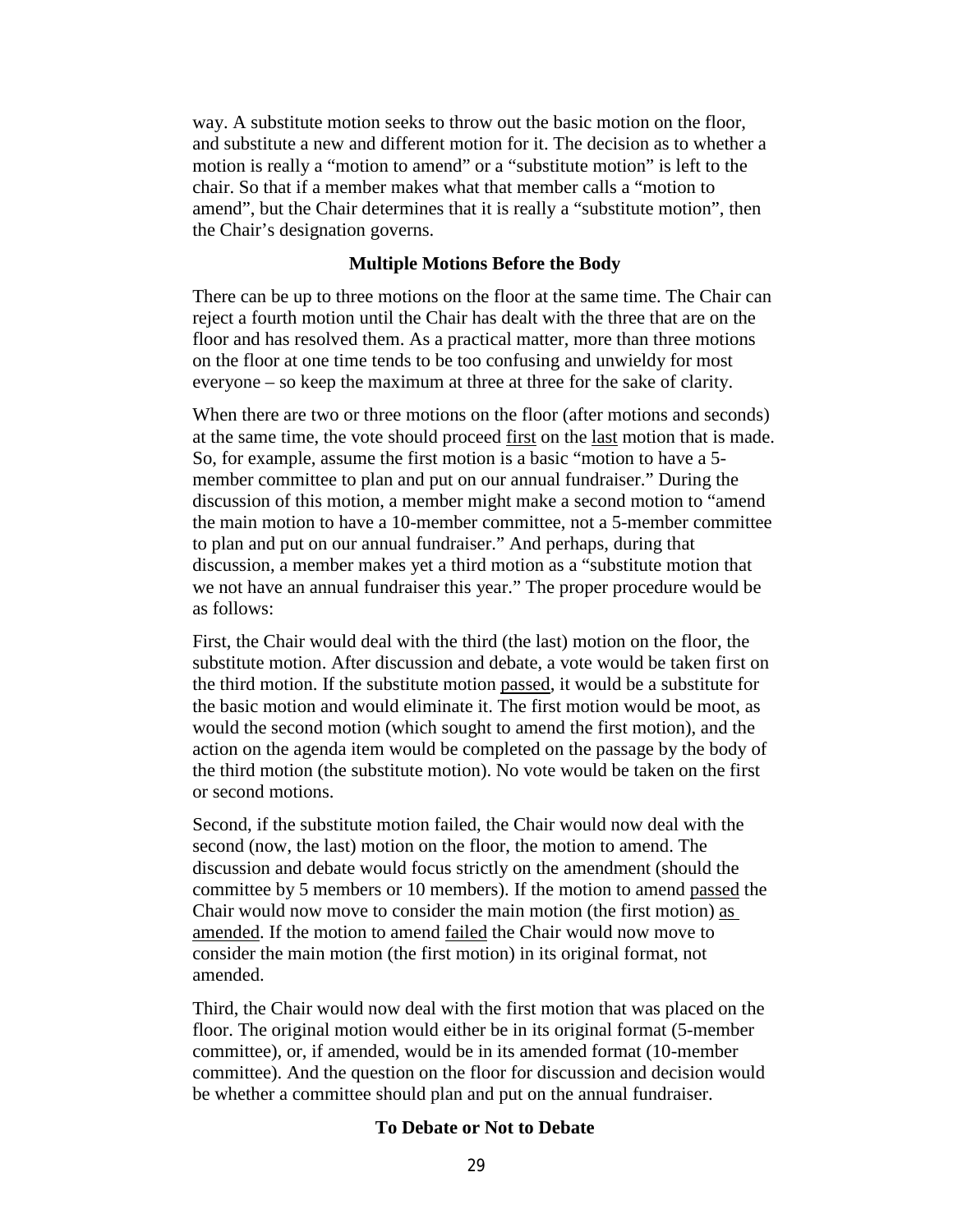The basic rule of motions is that they are subject to discussion and debate. Accordingly, basic motions, motions to amend, and substitute motions are all eligible, each in their turn, for full discussion before and by the body. The debate can continue as long as members of the body wish to discuss an item, subject to the decision of the Chair that it is time to move on and take action.

There are exceptions to the general rule of free and open debate on motions. The exceptions all apply when there is a desire of the body to move on. The following motions are not debatable (that is, when the following motions are made and seconded, the Chair must immediately call for a vote of the body without debate on the motion):

A motion to adjourn. This motion, if passed, requires the body to immediately adjourn to its next regularly scheduled meeting. It requires a simple majority vote.

A motion to recess. This motion, if passed, requires the body to immediately take a recess. Normally, the Chair determines the length of the recess which may be a few minutes or an hour. It requires a simple majority vote.

A motion to fix the time to adjourn. This motion, if passed, requires the body to adjourn the meeting at the specific time set in the motion. For example, the motion might be: "I move we adjourn this meeting at midnight." It requires a simple majority vote.

A motion to table. This motion, if passed, requires discussion of the agenda item to be halted and the agenda item to be placed on "hold". The motion can contain a specific time in which the item can come back to the body: "I move we table this item until our regular meeting in October." Or the motion can contain no specific time for the return of the item, in which case a motion to take the item off the table and bring it back to the body will have to be taken at a future meeting. A motion to table an item (or to bring it back to the body) requires a simple majority vote.

A motion to limit debate. The most common form of this motion is to say: "I move the previous question" or "I move the question" or "I call the question" or simply "question." (As a practical matter, when a member calls for the "question" the chair can expedite things by simply asking the body if anyone wishes to continue discussing the underlying matter. If no one wishes to discuss it further, the chair can proceed to a vote on the underlying matter – without having to vote on the "question". On the other hand, if even one member of the body wishes further discussion and debate on the underlying matter, then the chair has to treat the call for the "question" as a motion and proceed accordingly.) When a member of the body makes such a motion for the "question", the member is really saying: "I've had enough debate. Let's get on with the vote". When such a motion is made, the Chair should ask for a second, stop debate, and vote on the motion to limit debate. The motion to limit debate requires a 2/3 vote of the body. Note: that a motion to limit debate could include a time limit. For example: "I move we limit debate on this agenda item to 15 minutes." Even in this format, the motion to limit debate requires a 2/3 vote of the body. A similar motion is a motion to object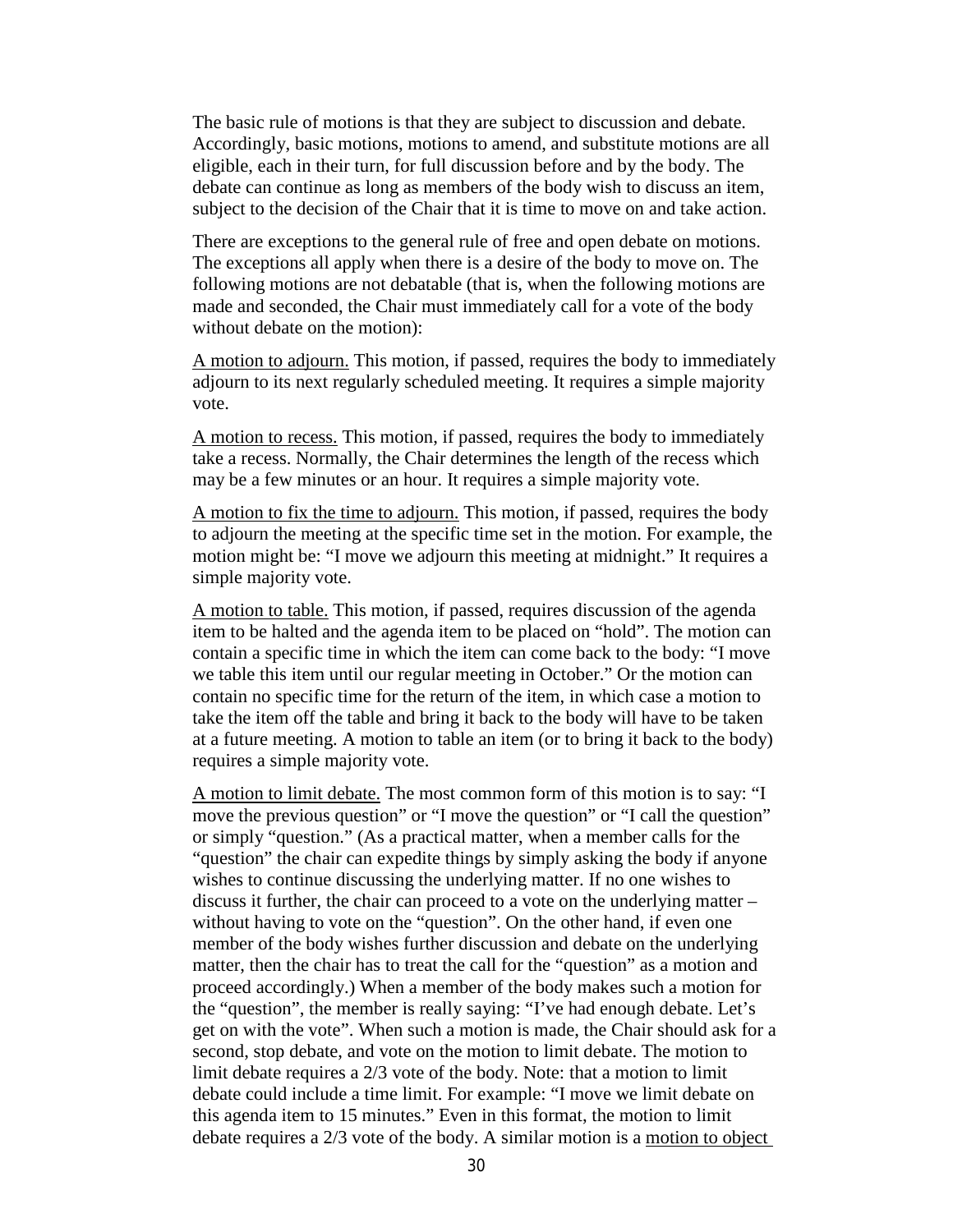to consideration of an item. This motion is not debatable, and if passed, precludes the body from even considering an item on the agenda. It also requires a 2/3 vote.

#### **Majority and Super-Majority Votes**

In a democracy, a simple majority vote determines a question. A tie vote means the motion fails. So in a 7-member body, a vote of 4-3 passes the motion. A vote of 3-3 with one abstention means the motion fails. If one member is absent and the vote is 3-3, the motion still fails.

All motions require a simple majority, but there are a few exceptions. The exceptions come up when the body is taking an action which, effectively, cuts off the ability of a minority of the body to take an action or discuss and item. These extraordinary motions require a 2/3 majority (a super-majority) to pass:

Motion to limit debate. Whether a member says "I move the previous question" or "I move the question" or "I call the question" or "I move to limit debate", it all amounts to an attempt to cut off the ability of the minority to discuss an item, and it requires a 2/3 vote to pass.

Motion to close nominations. When choosing officers of the body (like the Chair) nominations are in order either from a nominating committee or from the floor of the body. A motion to close nominations effectively cuts off the right of the minority to nominate officers, and it requires a 2/3 vote to pass.

Motion to object to the consideration of a question. Normally, such a motion is unnecessary since the objectionable item can be tabled, or defeated straight up. However, when members of a body do not even want an item on the agenda to be considered, then such a motion is in order. It is not debatable, and it requires a 2/3 vote to pass.

Motion to suspend the rules. This motion is debatable, but requires a 2/3 vote to pass. If the body has its own rules of order, conduct or procedure, this motion allows the body to suspend the rules for a particular purpose. For example, the body (a private club) might have a rule prohibiting the attendance at meetings by non-club members. A motion to suspend the rules would be in order to allow a non-club member to attend a meeting of the club on a particular date or on a particular agenda item.

#### **Counting Votes**

The matter of counting votes starts simple, but can become complicated.

Usually, it's pretty easy to determine whether a particular motion passed or whether it was defeated. If a simple majority vote is needed to pass a motion, then one vote more than 50% of the body is required. So, for example, in a five-member body, if the vote is 3 in favor and 2 opposed, the motion passes. If it is 2 in favor and 3 opposed, the motion is defeated.

If a two-thirds majority vote is needed to pass a motion, then how many affirmative votes are required? The simple rule of thumb is to count the "no" votes and double that count to determine how many "yes" votes are needed to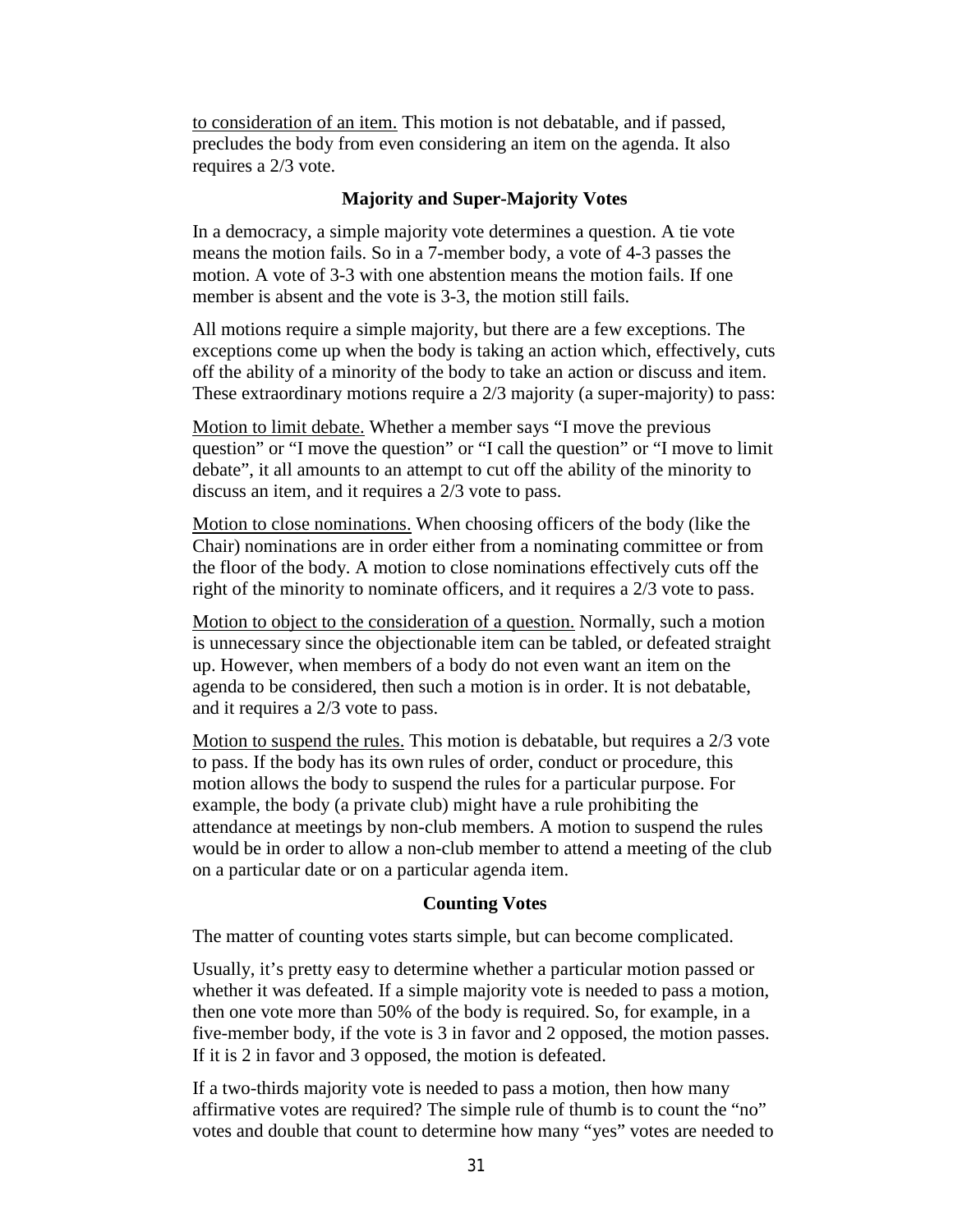pass a particular motion. So, for example, in a seven-member body, if 2 members vote "no" then the "yes" vote of at least 4 members is required to achieve a two-thirds majority vote to pass the motion.

What about tie votes? In the event of a tie vote, the motion always fails since an affirmative vote is required to pass any motion. So, for example, in a five member body, if the vote 2 in favor and 2 opposed, with 1 member absent, the motion is defeated.

Vote counting starts to become complicated when members vote "abstain" or in the case of a written ballot, cast a blank (or unreadable) ballot. Do these votes count, and if so, how does one count them? The starting point is always to check the statutes.

In California, for example, for an action of a board of supervisors to be valid and binding, the action must be approved by a majority of the board. California Government Code Section 25005. Typically, this means 3 of the 5 members of the board must vote affirmatively in favor of the action. A vote of 2 to 1 would not be sufficient. A vote of 3 to 0 with two abstentions would, be sufficient. In general law cities in California, as another example, resolutions or orders for the payment of money and all ordinances require a recorded vote of the total members of the city council. California Government Code Section 36936. Cities with charters may prescribe their own vote requirements. Local elected officials are always well-advised to consult with their local agency counsel on how state law may affect the vote count.

After consulting state statutes, step number two is to check the rules of the body. If the rules of the body say that you count votes of "those present" then you treat abstentions one way. However, if the rules of the body say that you count the votes of those "present and voting" then you treat abstentions a different way. And if the rules of the body are silent on the subject, then the general rule of thumb (and default rule) is that you count all votes that are "present and voting". Accordingly, under the "present and voting" system you would NOT count abstain votes on the motion. Members who abstain are counted for purposes of determining quorum (they are "present"), but you treat the abstention votes on the motion as if they did not exist (they are not "voting"). On the other hand, if the rules of the body specifically say that you count votes of those "present" then you DO count abstain votes both in establishing the quorum and on the motion. In this event, the abstention votes act just like "no" votes.

How does this work in practice? Let's look at a few examples.

Let's assume that we have a five-member city council voting on a motion that requires a simple majority vote to pass, and let's assume further that the body has no specific rule on counting votes. Accordingly, the default rule kicks in and we count all votes of members that are "present and voting". If the vote on the motion is 3-2, the motion passes. If the motion is 2-2 with 1 abstention, the motion fails.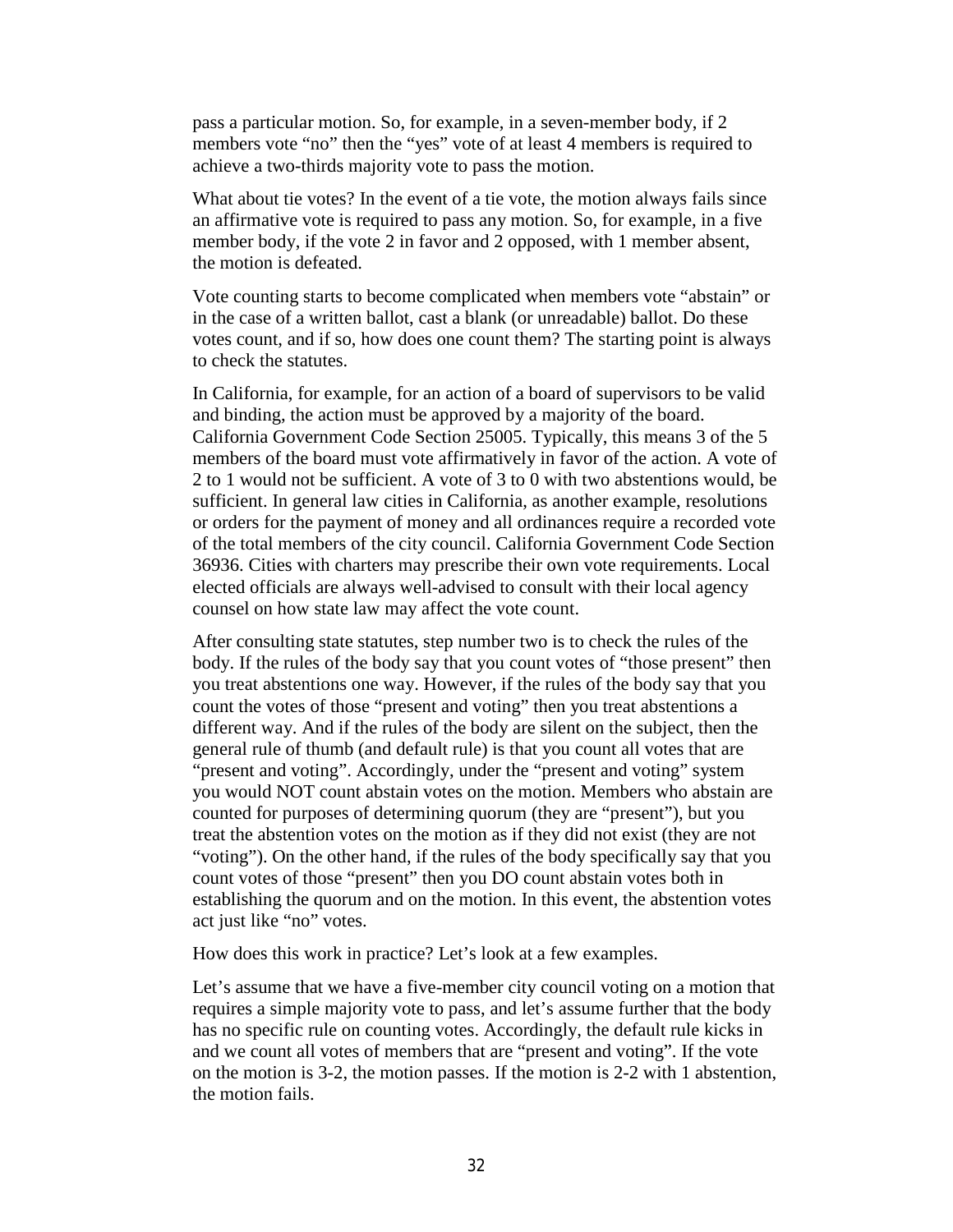Let's assume we have a five-member city council voting on a motion that requires a two-thirds majority vote to pass, and let's further assume that the body has no specific rule on counting votes. Again, the default rule apples. If the vote is 3-2, the motion fails for lack of a two-thirds majority. If the vote is 4-1, the motion passes with a clear two-thirds majority. A vote of 3 "yes", 1 "no" and 1 "abstain" also results in passage of the motion. Once again, the abstention is counted only for the purpose of determining quorum, but on the actual vote on the motion, it is as if the abstention vote never existed – so an effective 3-1 vote is clearly a two-thirds majority vote.

Now, let's change the scenario slightly. Let's assume the same five-members city council voting on a motion that requires a two-thirds majority vote to pass, but let's now assume that the body DOES have a specific rule requiring a two-thirds vote of members "present". Under this specific rule, we must count the members present not only for quorum but also for the motion. In this scenario, any abstention has the same force and effect as if it were a "no" vote. Accordingly, if the vote were 3 "yes", 1 "no" and 1 "abstain", then the motion fails. The abstention in this case is treated like a "no" vote and effective vote of 3-2 is not enough to pass two-thirds majority muster.

And, how, exactly, does a member cast an "abstention" vote? Any time a member votes "abstain" or says "I abstain", that is an abstention. However, if a member votes "present" that is also treated as an abstention (the member is, essentially, saying, "count me for purposes of a quorum, but my vote on the issue is abstain"). In fact, any manifestation of intention to vote neither "yes" nor "no" on the pending motion may be treated by the chair as an abstention. And if written ballots are cast, a blank or unreadable ballot is counted as an abstention as well.

Can a member vote "absent" or "count me as absent"? Interesting question. The ruling on this is up to the chair. The better approach is for the chair to count this as if the member had left his/her chair and is actually "absent". That, of course, affects the quorum. However, the chair may also treat this as a vote to abstain, particularly if the person does not actually leave the dais.

#### **The Motion to Reconsider**

There is a special and unique motion that requires a bit of explanation all by itself; the motion to reconsider. A tenet of parliamentary procedure is finality. After vigorous discussion, debate and a vote, there must be some closure to the issue. And so, after a vote is taken, the matter is deemed closed, subject only to reopening if a proper motion to consider is made and passed.

A motion to reconsider requires a majority vote to pass like other gardenvariety motions, but there are two special rules that apply only to the motion to reconsider.

First, is the matter of timing. A motion to reconsider must be made at the meeting where the item was first voted upon. A motion to reconsider made at a later time is untimely. (The body, however, can always vote to suspend the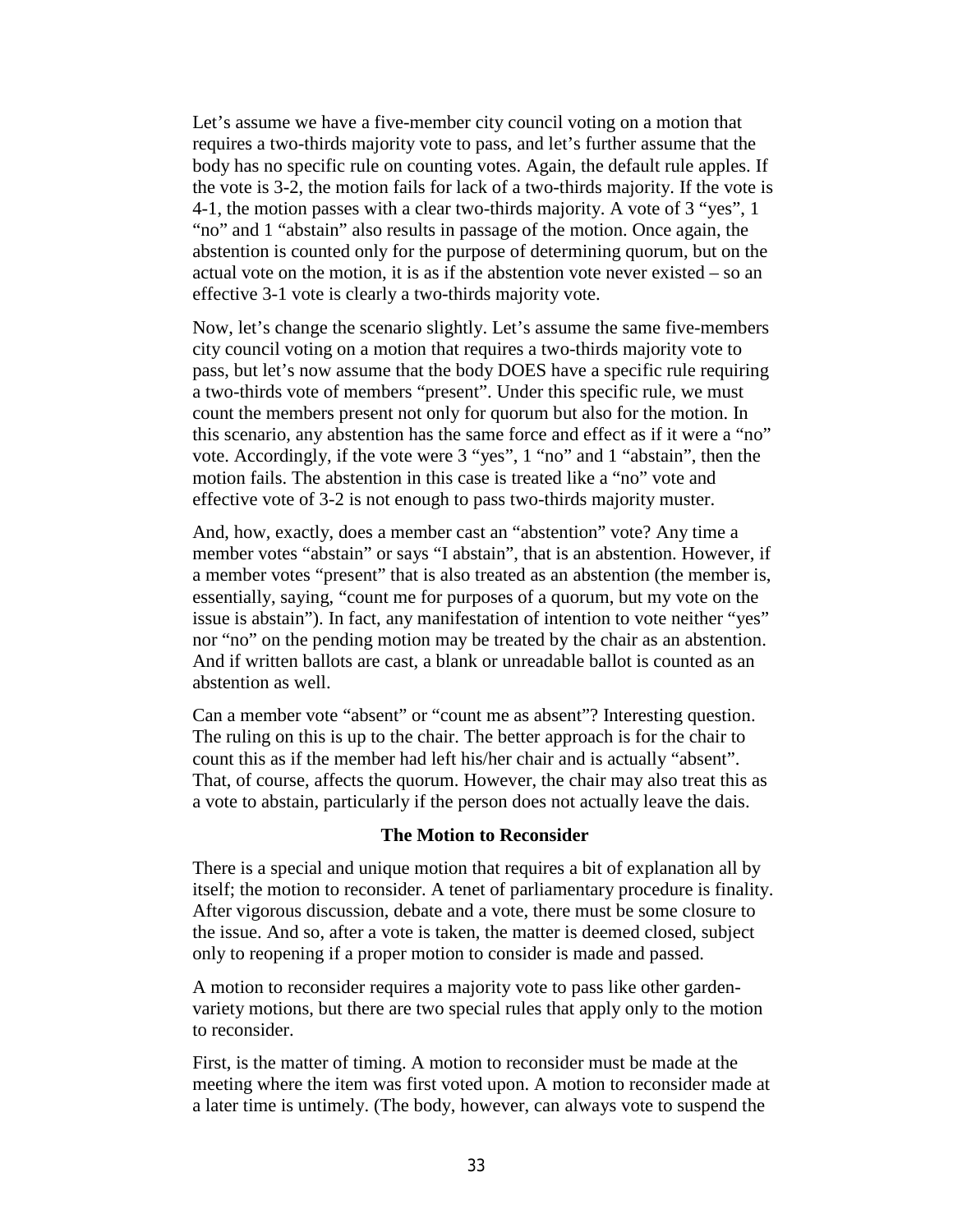rules and, by a two-thirds majority, allow a motion to reconsider to be made at another time.)

Second, a motion to reconsider may be made only be certain members of the body. Accordingly, a motion to reconsider may be made only by a member who voted in the majority on the original motion. If such a member has a change of heart, he or she may make the motion to reconsider (any other member of the body – including a member who voted in the minority on the original motion - may second the motion). If a member who voted in the minority seeks to make the motion to reconsider, it must be ruled out of order. The purpose of this rule is finality. If a member of minority could make a motion to reconsider, then the item could be brought back to the body again and again, which would defeat the purpose of finality.

If the motion to reconsider passes, then the original matter is back before the body, and a new original motion is in order. The matter may be discussed and debated as if it were on the floor for the first time.

### **Courtesy and Decorum**

The rules of order are meant to create an atmosphere where the members of the body and the members of the public can attend to business efficiently, fairly and with full participation. At the same time, it is up to the Chair and the members of the body to maintain common courtesy and decorum. Unless the setting is very informal, it is always best for only one person at a time to have the floor, and it is always best for every speaker to be first recognized by the Chair before proceeding to speak.

The Chair should always ensure that debate and discussion of an agenda item focuses on the item and the policy in question, not the personalities of the members of the body. Debate on policy is healthy, debate on personalities is not. The Chair has the right to cut off discussion that is too personal, is too loud, or is too crude.

Debate and discussion should be focused, but free and open. In the interest of time, the Chair may, however, limit the time allotted to speakers, including members of the body.

Can a member of the body interrupt the speaker? The general rule is "no." There are, however, exceptions. A speaker may be interrupted for the following reasons:

Privilege. The proper interruption would be: "point of privilege." The Chair would then ask the interrupter to "state your point." Appropriate points of privilege relate to anything that would interfere with the normal comfort of the meeting. For example, the room may be too hot or too cold, or a blowing fan might interfere with a person's ability to hear.

Order. The proper interruption would be: "point of order." Again, the Chair would ask the interrupter to "state your point." Appropriate points of order relate to anything that would not be considered appropriate conduct of the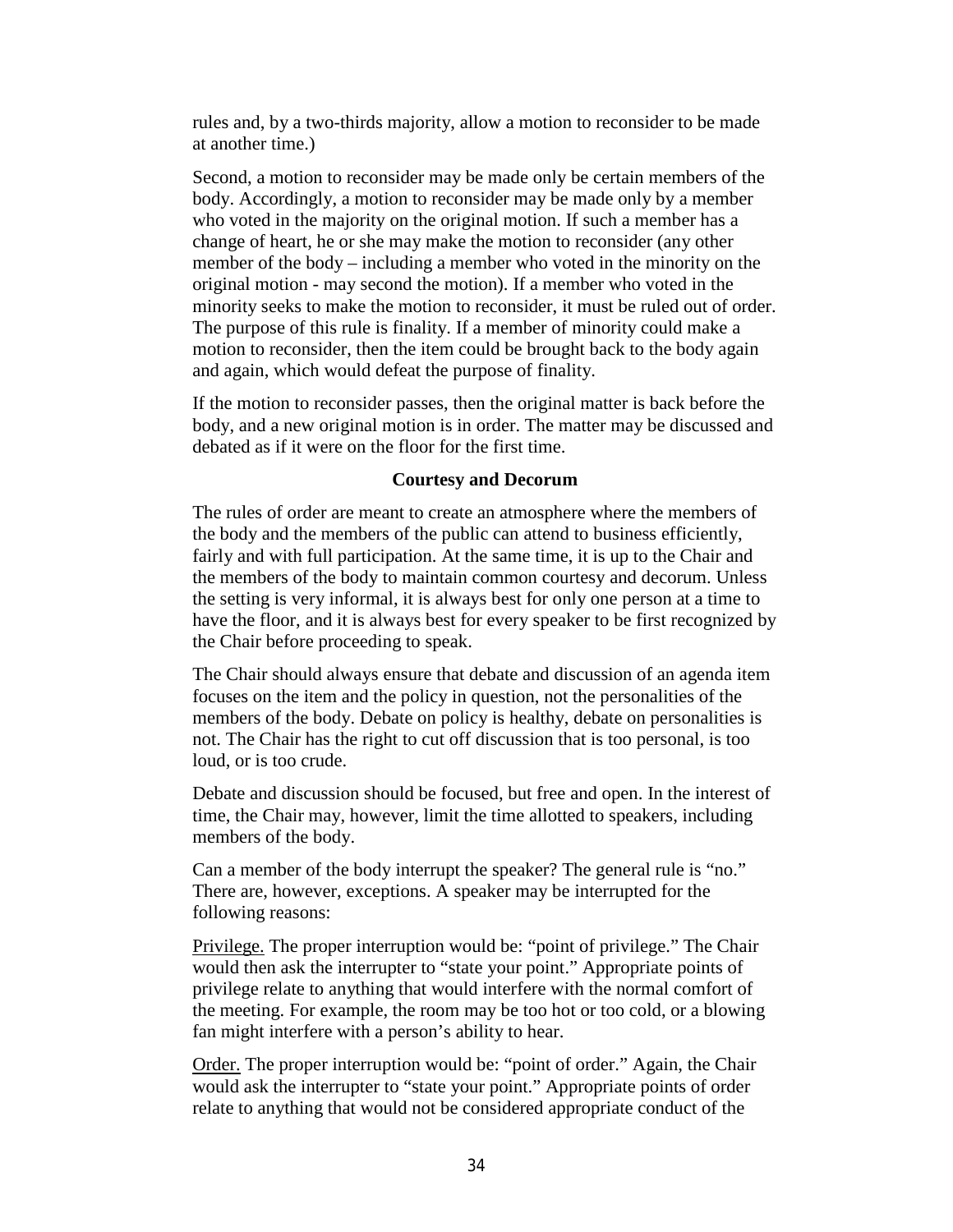meeting. For example, if the Chair moved on to a vote on a motion that permits debate without allowing that discussion or debate.

Appeal. If the Chair makes a ruling that a member of the body disagrees with, that member may appeal the ruling of the chair. If the motion is seconded, and after debate, if it passes by a simple majority vote, then the ruling of the Chair is deemed reversed.

Call for orders of the day. This is simply another way of saying, "Let's return to the agenda." If a member believes that the body has drifted from the agreed-upon agenda, such a call may be made. It does not require a vote, and when the Chair discovers that the agenda has not been followed, the Chair simply reminds the body to return to the agenda item properly before them. If the Chair fails to do so, the Chair's determination may be appealed.

Withdraw a motion. During debate and discussion of a motion, the maker of the motion on the floor, at any time, may interrupt a speaker to withdraw his or her motion from the floor. The motion is immediately deemed withdrawn, although the Chair may ask the person who seconded the motion if he or she wishes to make the motion, and any other member may make the motion if properly recognized.

#### **Special Notes About Public Input**

The rules outlined above will help make meetings very public-friendly. But in addition, and particularly for the Chair, it is wise to remember three special rules that apply to each agenda item:

Rule One: Tell the public what the body will be doing.

Rule Two: Keep the public informed while the body is doing it.

Rule Three: When the body has acted, tell the public what the body did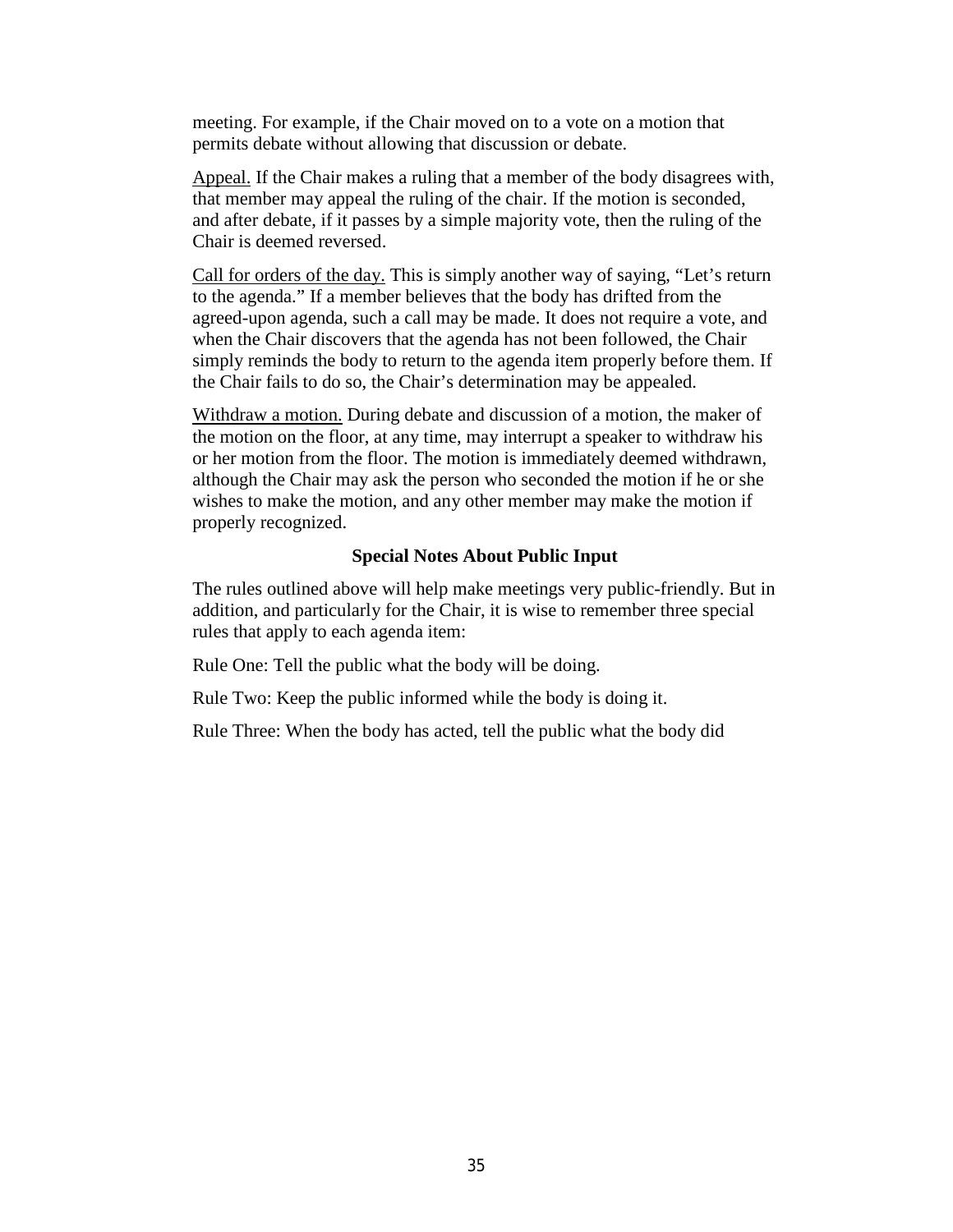# **Appendix C**

# **TOWN OF ATHERTON CITY COUNCIL USE OF COMPUTER HARDWARE AND SOFTWARE POLICY Policy Approved by 5-0 vote of City Council on February 20, 2013**

# **I. BACKGROUND**

Council approved a budget to purchase iPads for use to distribute agenda materials to the City Council. This action was put into effect to reduce the amount of paper used and number of copies made in preparing agenda materials for City Council meetings.

The policy covers the following areas:

- How computer hardware and software will be issued to members of the City Council
- Use of iPads and associated software
- Legal requirements, including Brown Act, Public Records Act, and prohibition on use for campaign purposes
- Personal use of iPad
- Disposal of iPad at end of term on the Council

# **II. POLICY**

This policy is intended to guide the use of computer hardware and software by the City Council. However, it does not cover every situation that may arise. All existing Council policies and parliamentary laws continue to apply to Council Member conduct while using iPads.

# **III.PURPOSE**

The use of iPads will assist members of the City Council in the efficient performance of their duties and will also help enhance environmental sustainability by reducing the amount of paper needed for the operations of the Council.

# **IV.PROCEDURE**

All Council Members are requested to use an iPad to access agendas, agenda packets, and other agenda materials. Paper copies will only be available on request.

All Council Members using iPads for Town business will sign the attached agreement acknowledging understanding of and compliance with this policy.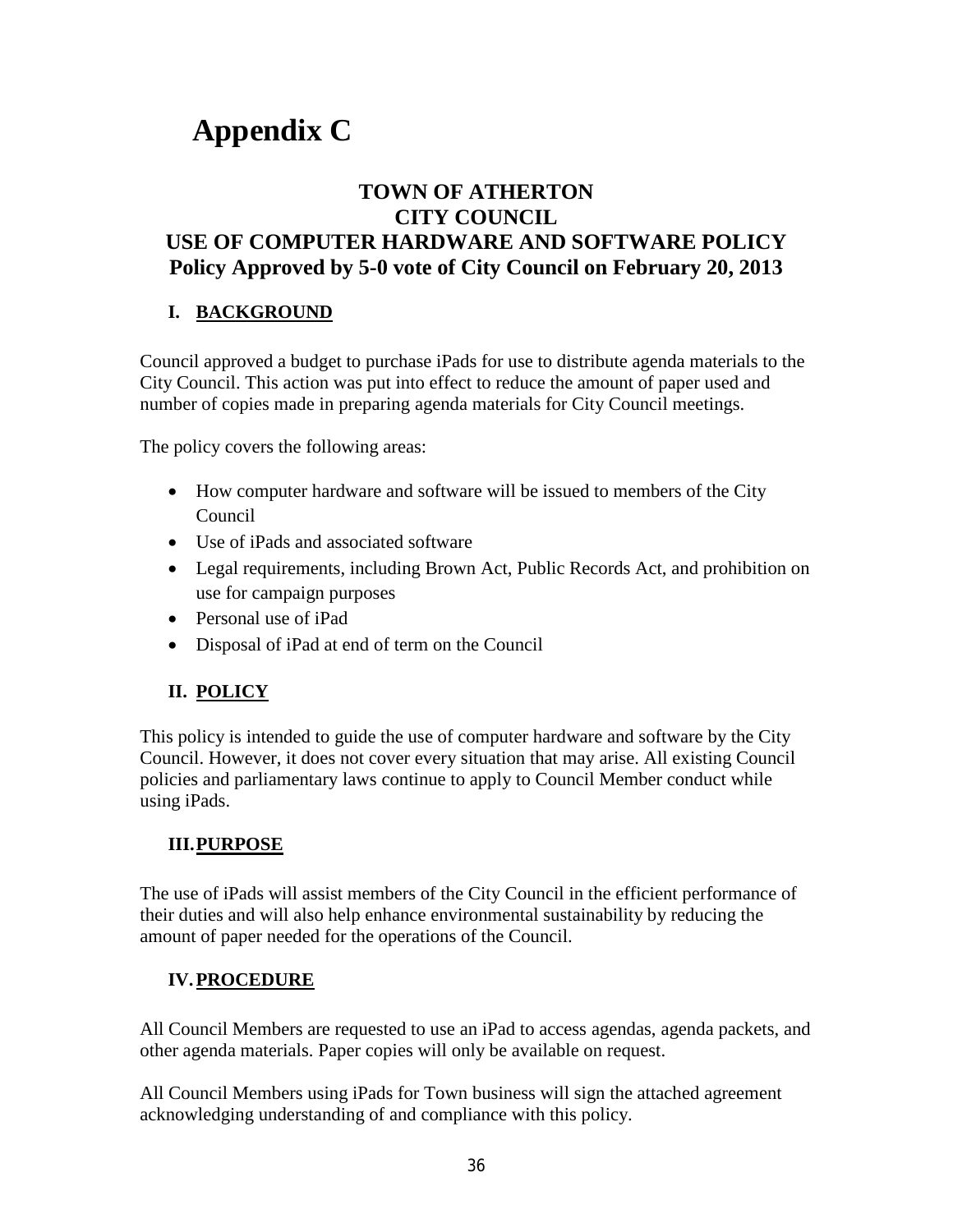All referenced to "iPad" include iPad2 and other iPad-series devices. The two options for obtaining an iPad are listed below:

# **Option A: Town-issued device(s)**

The Town will provide Council Members with a Town owned iPad, protective case, and necessary applications and accessories. Council Members are responsible for the general care of any Town-issued equipment. Any iPad or accessory that is broken, damaged, or fails to work properly must be taken to the City Clerk who will have IT evaluate it.

# **Option B: Council Member-owned device(s)**

Council Members may choose to purchase or utilize their own iPads. These devices must support the applications required by the Town. The Town will not provide any hardware support for Council Member purchased and/or owned devices.

# **A. Software and Use:**

# **1. The following apply to both Town-issued and Council Member-owned devices**

Council Members will be provided with the applications needed to conduct Town business. The Council Member is responsible for updating the applications and operating system(s) as updates are released. Training on the basic use of the device as well as the applications and software required by the Town for conducting Town businesses will be provided by the Town. All Town-provided data, applications, and services (such as email and calendars) will remain the property of the Town and may be accessed, altered, or removed by the Town at any time. Information on any iPad used for Town business may (with limited exceptions) be subject to the provisions of the Public Records Act.

If a Council Member believes the security of his or her device has been compromised, he or she shall immediately notify the City Manager or City Clerk. The device should be password protected and used only by the authorized Council Member. Internet use, email and other activities carried out on the iPad may be traceable to the Town of Atherton, and may impact the reputation of the Town.

Council Members shall not use the iPad in any way as to violate the public meeting requirements of the Brown Act. Council Members may not use the computer hardware and software in violation of Government Code § 54964, which prohibits the expenditure or authorization to expend public resources to "…support or oppose the approval or rejection of a ballot measure, or the election or defeat of a candidate, by the voters."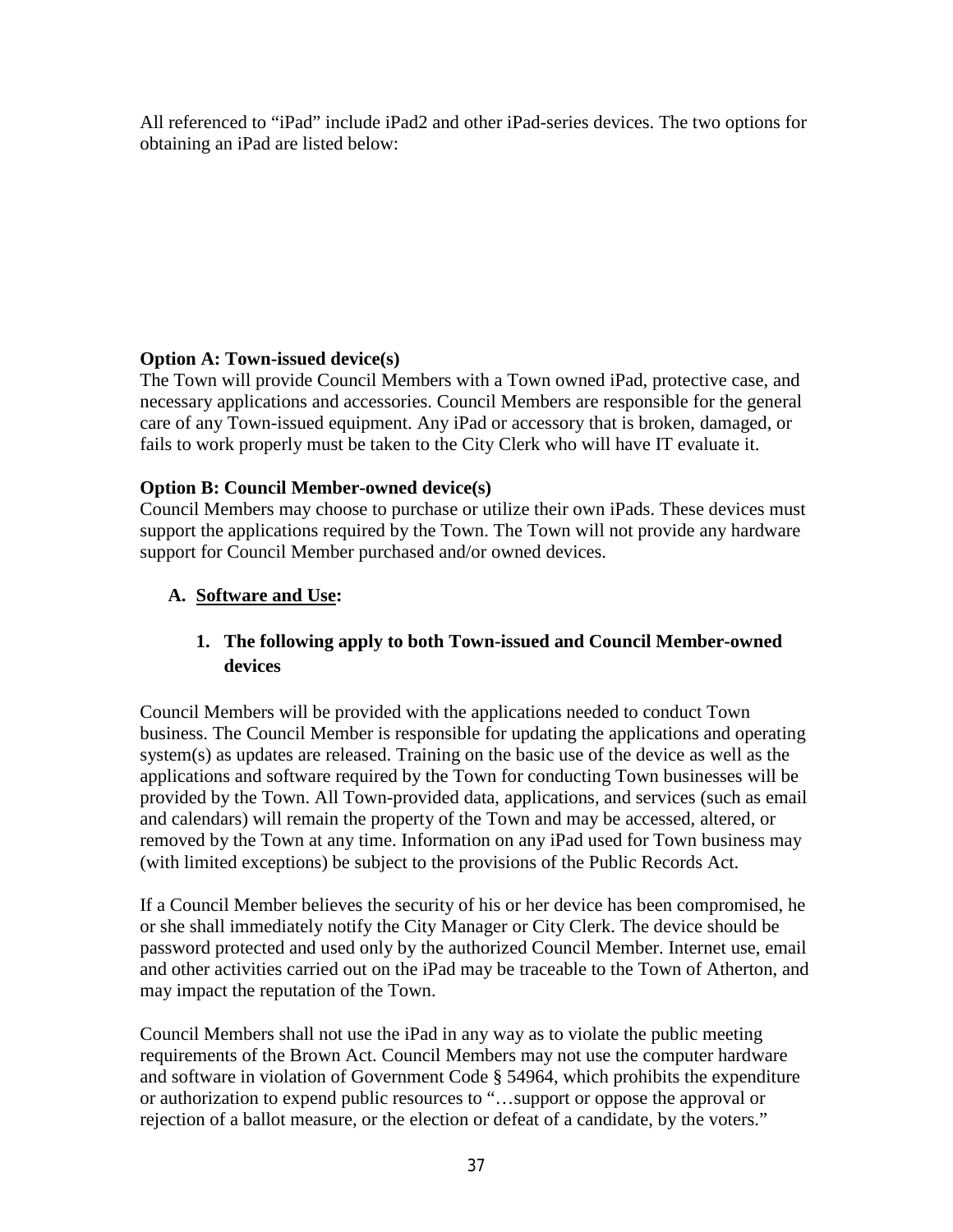Cellular data use (not Wi-Fi) outside of the continental USA is extremely expensive. Town-issued iPads may only be used outside of the continental USA in Wi-Fi mode.The Town will not pay data fees for Council Member purchased devices incurred when used outside of this area.

# **2. The following applies to Town-issued computer hardware and software**

Town-issued iPads and accessories are tools for Council Members to conduct Town business. Only personal use which is lawful, and which does not result in a gain or advantage to the user or a loss to the Town is permitted.

Town-issued iPads may be backed up, remotely wiped, restored from a backup, or restored to factory settings as necessary to maintain the technical viability of the device and/or the Town's network. The Town does not accept responsibility for loss of files or software lost due to a wipe and backup. The Town may add, upgrade or remove software/information on the device(s) as necessary to maintain the technical viability and/or the Town's network. In addition, the Town will retain access to and ownership of backups of the computer hardware and software's content. Any user ID's and cloud backup accounts used to manage the device will be maintained by the Town.

# **3. The following applies to Council Member-owned computer hardware and software**

Council Member-owned devices can be used without restriction, but Council Members are responsible for backing up their own devices. The Town takes no responsibility for maintaining backups of Council Member-owned devices. Town Staff will not provide any support for hardware, except for software that is required and provided for conducting Town business.

# **4. Data**

The Town may purchase a data plan for all Town-issued devices. Use of the data plan is subject to the same restrictions as use of the device itself.

Data plans for Council Member owned devices shall be provided by the Council Member at their sole expense.

# **5. Return of Device**

Town issued iPads shall be returned to the City Clerk when the individual Council Member's term and service on the City Council has ended. Upon return of the iPad to the Town and following the preparation of any appropriate backup files, the device will be wiped clean of any and all information at the end of a Council Members term and service.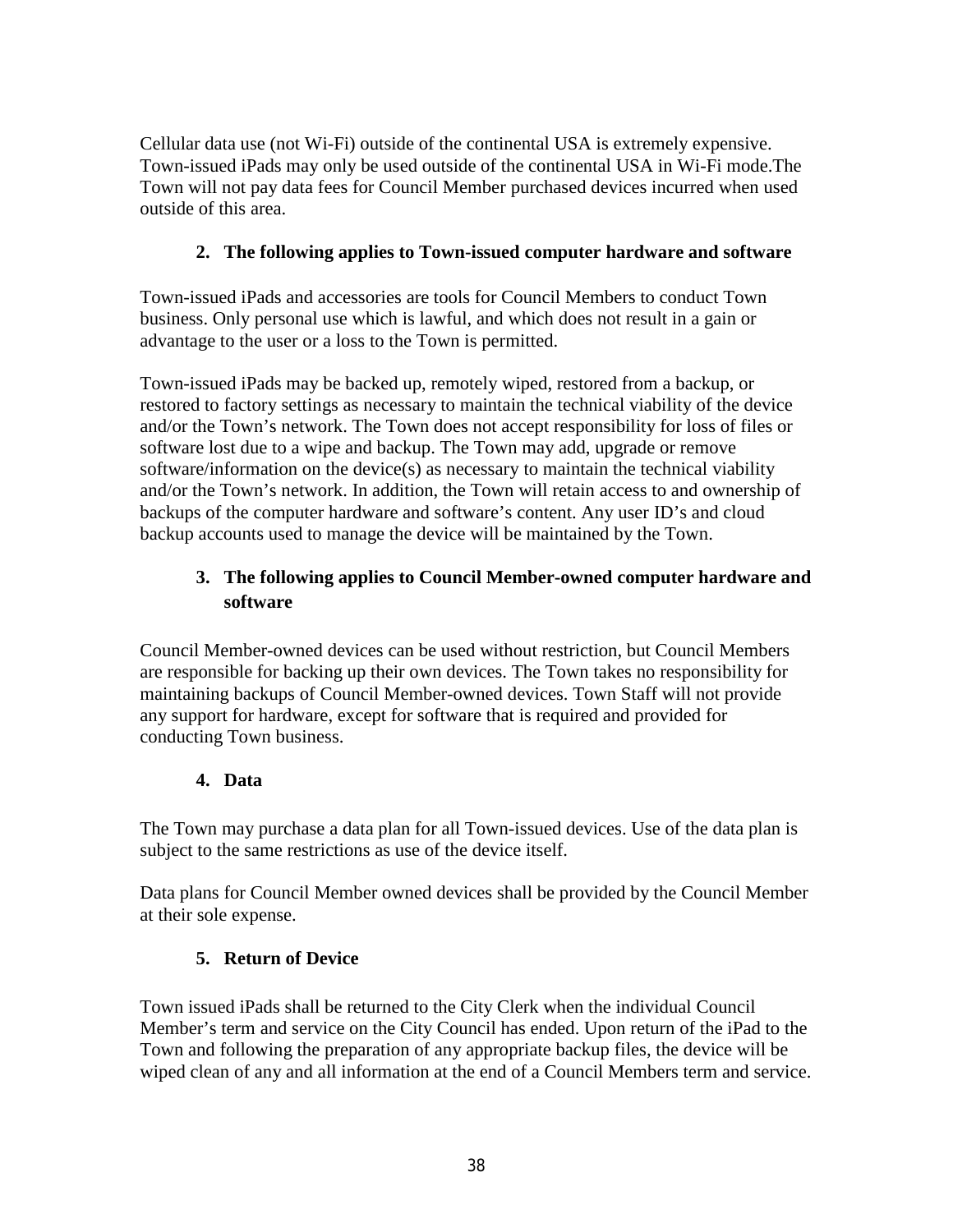### **Town of Atherton**

# **Computer Hardware and Software Policy Agreement for City Council Members**

I, the undersigned City Council Member of the Town of Atherton, have been provided a copy of City Council Computer Hardware and Software Policy and understand its contents fully. I accept and understand the terms of the policy and agree to abide by all terms contained in it.

Signature:

Title:

Print Name:

Date: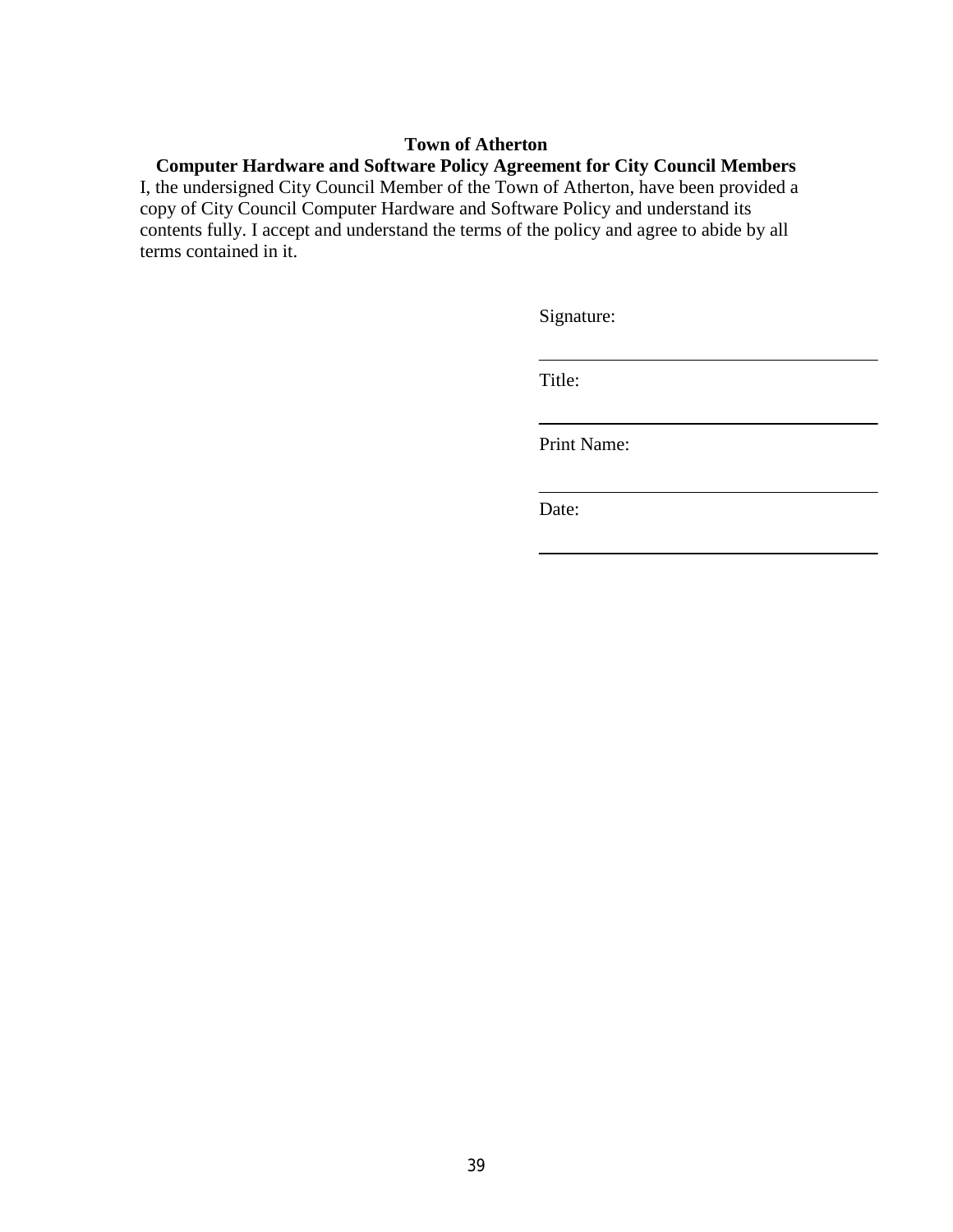# Permitted Apps for iPads

### **Must Have Free Apps**

**Dropbox** – Online cloud storage. Needed to access agendas and packet material

**A Adobe Acrobat Reader** – Open agenda and access items by bookmarks

**Dragon Dictator** – Converts spoken words to text

**Google Docs** – Cloud storage. Word processor, spreadsheets, presentation software; Records audio

### **Permitted Apps (not Free)**

**GoodReader** – For reading and annotating PDF documents

**QuickOffice or Apples Pages** – Comparable to Microsoft Office Suite

**Notability** – Records audio, creates timestamps and matches those to your typed notes; Useful for meetings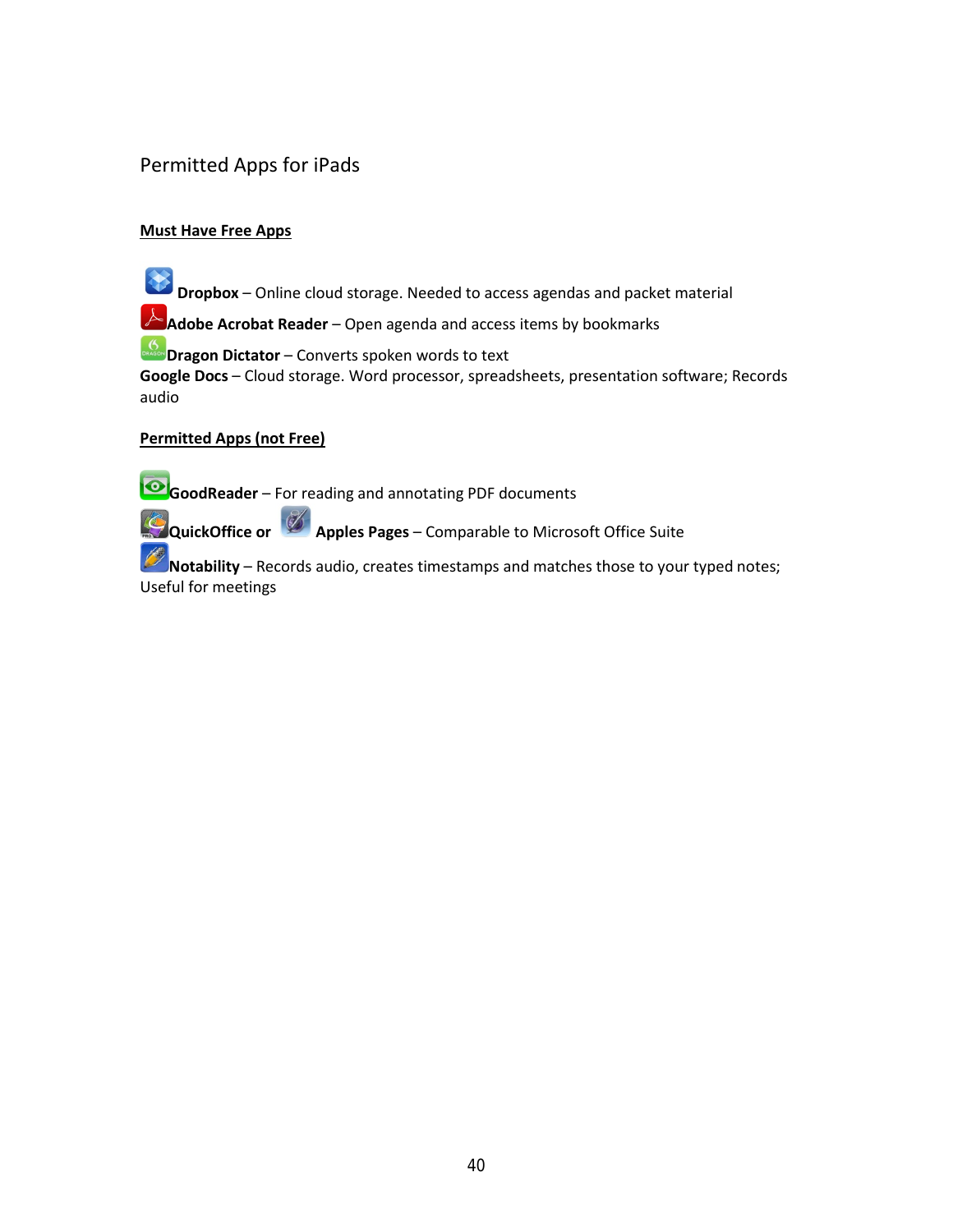# **Appendix D**

# **Chapter 3.16 PURCHASING POLICY**

### Sections:

- [3.16.010](http://www.codepublishing.com/CA/LagunaHills/HTML/LagunaHills03/LagunaHills0308.html#3-08.010) Adoption of purchasing system.
- [3.16.015](http://www.codepublishing.com/CA/LagunaHills/HTML/LagunaHills03/LagunaHills0308.html#3-08.020) Scope of purchasing policies and procedures.
- [3.16.020](http://www.codepublishing.com/CA/LagunaHills/HTML/LagunaHills03/LagunaHills0308.html#3-08.030) Definitions.
- [3.16.030](http://www.codepublishing.com/CA/LagunaHills/HTML/LagunaHills03/LagunaHills0308.html#3-08.040) Purchasing Officer.
- [3.16.040](http://www.codepublishing.com/CA/LagunaHills/HTML/LagunaHills03/LagunaHills0308.html#3-08.040) Centralized purchasing.
- [3.16.050](http://www.codepublishing.com/CA/LagunaHills/HTML/LagunaHills03/LagunaHills0308.html#3-08.050) Inspection and testing.
- [3.16.060](http://www.codepublishing.com/CA/LagunaHills/HTML/LagunaHills03/LagunaHills0308.html#3-08.060) Appropriation of purchasing funds.
- [3.16.070](http://www.codepublishing.com/CA/LagunaHills/HTML/LagunaHills03/LagunaHills0308.html#3-08.040) Purchase orders.
- [3.16.080](http://www.codepublishing.com/CA/LagunaHills/HTML/LagunaHills03/LagunaHills0308.html#3-08.040) Purchase/procurement cards.
- [3.16.100](http://www.codepublishing.com/CA/LagunaHills/HTML/LagunaHills03/LagunaHills0308.html#3-08.070) Procurement of goods and supplies, equipment, materials, and nonprofessional – Open market.
- [3.16.110](http://www.codepublishing.com/CA/LagunaHills/HTML/LagunaHills03/LagunaHills0308.html#3-08.080) Procurement of goods and supplies, equipment, materials, and nonprofessional services – Informal procedures.
- [3.16.120](http://www.codepublishing.com/CA/LagunaHills/HTML/LagunaHills03/LagunaHills0308.html#3-08.090) Procurement of goods and supplies, equipment, materials, and nonprofessional services – Formal procedures.
- [3.16.130](http://www.codepublishing.com/CA/LagunaHills/HTML/LagunaHills03/LagunaHills0308.html#3-08.100) Best qualified vendor.
- [3.16.140](http://www.codepublishing.com/CA/LagunaHills/HTML/LagunaHills03/LagunaHills0308.html#3-08.110) Exceptions to purchasing requirements.
- [3.16.150](http://www.codepublishing.com/CA/LagunaHills/HTML/LagunaHills03/LagunaHills0308.html#3-08.110) Staging prohibited.
- [3.16.160](http://www.codepublishing.com/CA/LagunaHills/HTML/LagunaHills03/LagunaHills0308.html#3-08.120) Amendments and change orders.
- [3.16.170](http://www.codepublishing.com/CA/LagunaHills/HTML/LagunaHills03/LagunaHills0308.html#3-08.110) Leases.
- [3.16.180](http://www.codepublishing.com/CA/LagunaHills/HTML/LagunaHills03/LagunaHills0308.html#3-08.140) Trade-ins.
- [3.16.200](http://www.codepublishing.com/CA/LagunaHills/HTML/LagunaHills03/LagunaHills0308.html#3-08.150) Professional services contracts.
- [3.16.210](http://www.codepublishing.com/CA/LagunaHills/HTML/LagunaHills03/LagunaHills0308.html#3-08.160) Amendments to professional services contracts.
- [3.16.220](http://www.codepublishing.com/CA/LagunaHills/HTML/LagunaHills03/LagunaHills0308.html#3-08.130) Donated goods and supplies, equipment, materials, professional and nonprofessional services.
- 3.16.230 Public works projects; Uniform Construction Cost Accounting.
- 3.16.240 Requirements for contracting public works projects.
- 3.16.250 Informal bidding procedures for public works projects.
- 3.16.260 Approval of public works contracts pursuant to informal bidding procedures.
- 3.16.270 Approval of change orders on public works contracts.
- 3.16.280 Public works project bids in excess of maximum authority.
- [3.16.300 Surplus supplies and equipment.](javascript:void(0))
- [3.16.310 Surplus supplies and equipment; trade-ins.](javascript:void(0))
- [3.16.320 Surplus supplies and equipment; sale.](javascript:void(0))
- [3.16.330 Surplus supplies and equipment; donation.](javascript:void(0))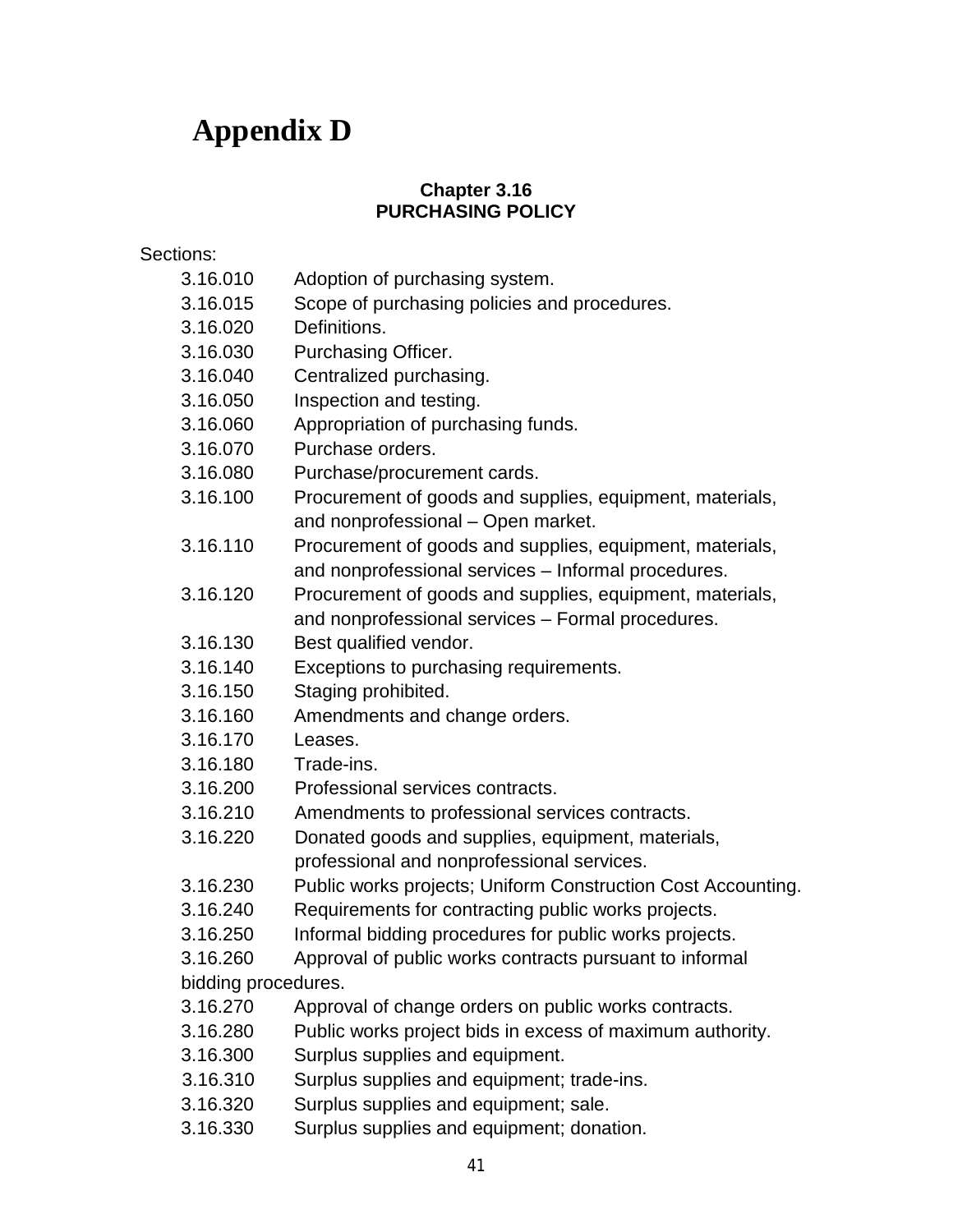- [3.16.340 Surplus supplies and equipment; scrap.](javascript:void(0))
- [3.16.350](http://www.codepublishing.com/CA/LagunaHills/HTML/LagunaHills03/LagunaHills0308.html#3-08.170) Exemptions to provisions of this chapter.

# **3.16.010 Adoption of purchasing system.**

This purchasing system is adopted in order to establish efficient regulations, policies, and procedures for the purchase of goods and supplies, equipment, materials, and services, to secure on behalf of the Town at the lowest possible cost commensurate with quality needed and in a manner that ensures a fair and competitive process, to exercise positive financial control over purchases, to clearly define authority for the purchasing function, to assure the quality, suitability, and fitness of purchases, and to ensure that the Town obtains the highest quality of supplies and equipment and level of service at a fair and reasonable cost.

# **3.16.015 Scope of purchasing policies and procedures.**

Except as otherwise provided herein, the procurement regulations, policies, and procedures set forth in this chapter shall apply only to the purchase of goods and supplies, equipment, materials, and professional and nonprofessional services, and shall apply to public works projects, as defined in Section 22002 of the California Public Contracts Code. This purchasing system implements the California Government Code: Sections 54201 to 54205.

# **3.16.020 Definitions.**

As used in this chapter, the following terms shall have the meanings indicated, which are applicable to both the singular and plural thereof:

"Approved bidders' list" means the list of approved qualified contractors or service providers for a specific good or service. The list may contain both locally qualified providers as well as suppliers of state and local agencies that have previously bid and established contracts for goods or services pursuant to Public Contract Code §§ 12100-12113. The list also provides the approved offerings of specific products provided by these contractors.

"Best value" means a value determined by objectives relative to price, features, functions, and life-cycle costs.

"Cost" means the amount charged, inclusive of sales tax, use tax, delivery charges, shipping and/or handling.

"Emergency" means a sudden, unexpected occurrence that poses a clear and eminent danger, requiring immediate action to prevent or mitigate the loss or impairment of life, health, property, or essential public services.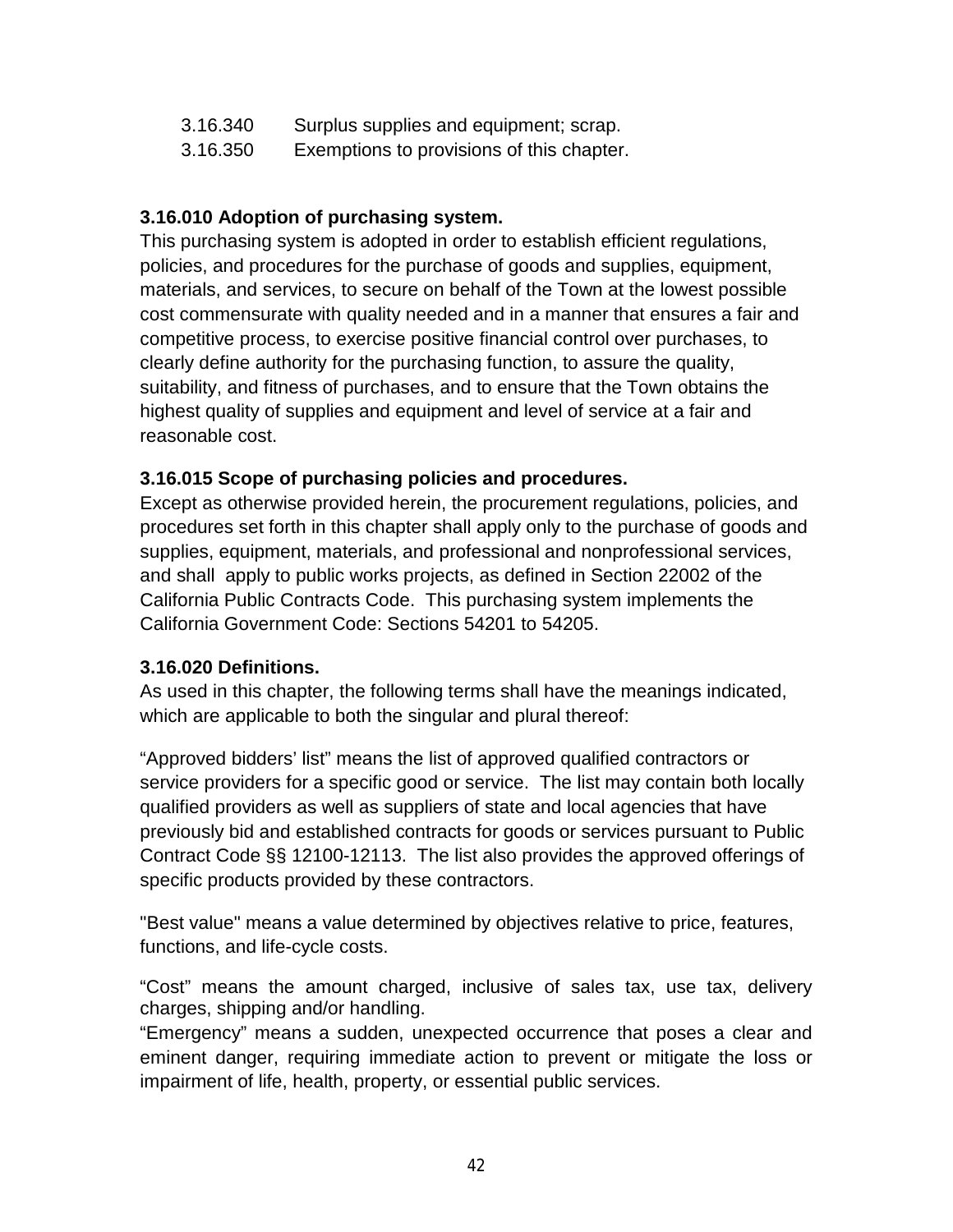"Estimated value" means the estimated total value as determined by the Purchasing Officer at the beginning of the procurement process for the proposed acquisition of goods and supplies, equipment, materials, and nonprofessional services. When making this initial threshold determination, the Purchasing Officer shall make reasonable use of all available market data and pricing information to estimate the total cost to the Town, inclusive of taxes, licenses, freight charges, installation charges, fees, and other consideration, for the proposed procurement. The Purchasing Officer shall not use the value of any anticipated exchange or trade-in amount to reduce the estimated value of the proposed procurement.

"Force account" means construction or maintenance activities performed by a municipality's own personnel and equipment, rather than by outside labor or contract.

"Goods and supplies, equipment, and materials" means fixed, movable, disposable, and/or reusable products, commodities, or items used by the Town, including but not limited to office supplies, program supplies, subscriptions, vehicles, fuel and vehicle supplies, tools, computers, computer hardware and software, computer-related equipment and copiers, office furniture, and fixtures.

"Maintenance" work means:

- A. Routine, recurring, and usual work for the preservation or protection of any publicly owned or publicly operated facility for its intended purposes.
- B. Minor repainting.
- C. Resurfacing of streets and highways at less than one inch.
- D. Landscape maintenance, including mowing, watering, trimming, pruning, planting, replacement of plants, and servicing of irrigation and sprinkler systems.
- E. Work performed to keep, operate, and maintain publicly owned water or waste disposal systems.

"Nonprofessional services" means construction services for public works projects or those services not constituting professional services.

"Professional services" means any service which is generally characterized as a "profession" rather than a "business," "industry," "occupation" or "trade" under California State law. Without limiting the foregoing, the following types of services shall be included within the definition of "professional services" under this chapter: accounting; architecture; auditing; business appraisal or valuation; construction project management; construction management and inspection; engineering; environmental; financial planning; insurance; land surveying; landscape architecture; landscape engineering; legal; medical; municipal planning; public housing; real estate appraisal; and real estate brokerage or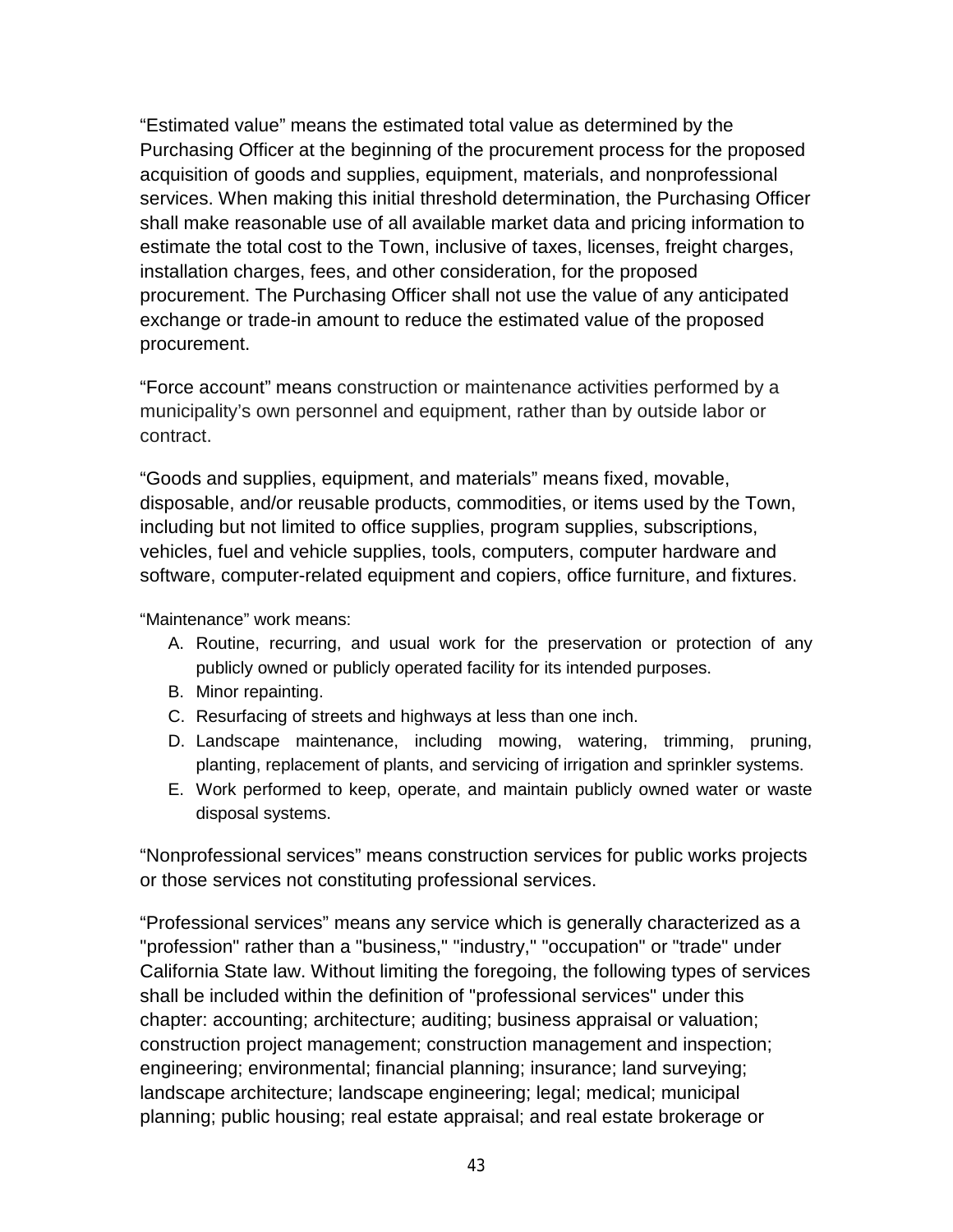sales. Moreover, the provision of consulting services with respect to, rather than the actual performance of, any of the foregoing services shall also be deemed "professional services" for purposes of this chapter.

"Purchase" means the renting, leasing, purchasing, licensing, or a trade of equipment or supplies. (Ord. 2012)

# **3.16.030 Purchasing Officer.**

There is hereby created the position of Purchasing Officer. The Purchasing Officer shall be responsible for, and have general supervision of, the following purchasing functions as implemented by various departments throughout the Town pursuant to this chapter and any implementing administrative orders established by the Purchasing Officer. The Purchasing Officer shall be the City Manager or his or her designee, unless a formal Purchasing Officer position is created, whereby the role cannot be further delegated, except back to the City Manager. Pursuant to the regulations, policies, and procedures established in this chapter, the Purchasing Officer shall have the authority to:

A. Purchase or contract for goods and supplies, equipment, materials, and professional and nonprofessional services, including preparation and circulation of Requests for Proposals, Requests for Qualifications, and other similar requests for submission of bids or proposals;

B. Negotiate, approve, and execute, as well as recommend approval and execution of, orders and contracts for the purchase of goods and supplies, equipment, materials, and professional and nonprofessional services;

C. Act to procure on behalf of the Town the needed quality in goods and supplies, equipment, materials, and services at the least expense to the Town;

D. Discourage uniform bidding and endeavor to obtain as full and open competition as possible on all purchases;

E. Prepare administrative rules, procedures, and orders necessary to implement the policies and procedures established by this chapter with regard to the purchase of goods and supplies, equipment, materials, and services on behalf of the Town;

F. Keep informed of current developments in the field of municipal purchasing, pricing, market conditions, new technologies, and new products and services;

G. Develop, amend and monitor the Town's standard purchasing terms and conditions;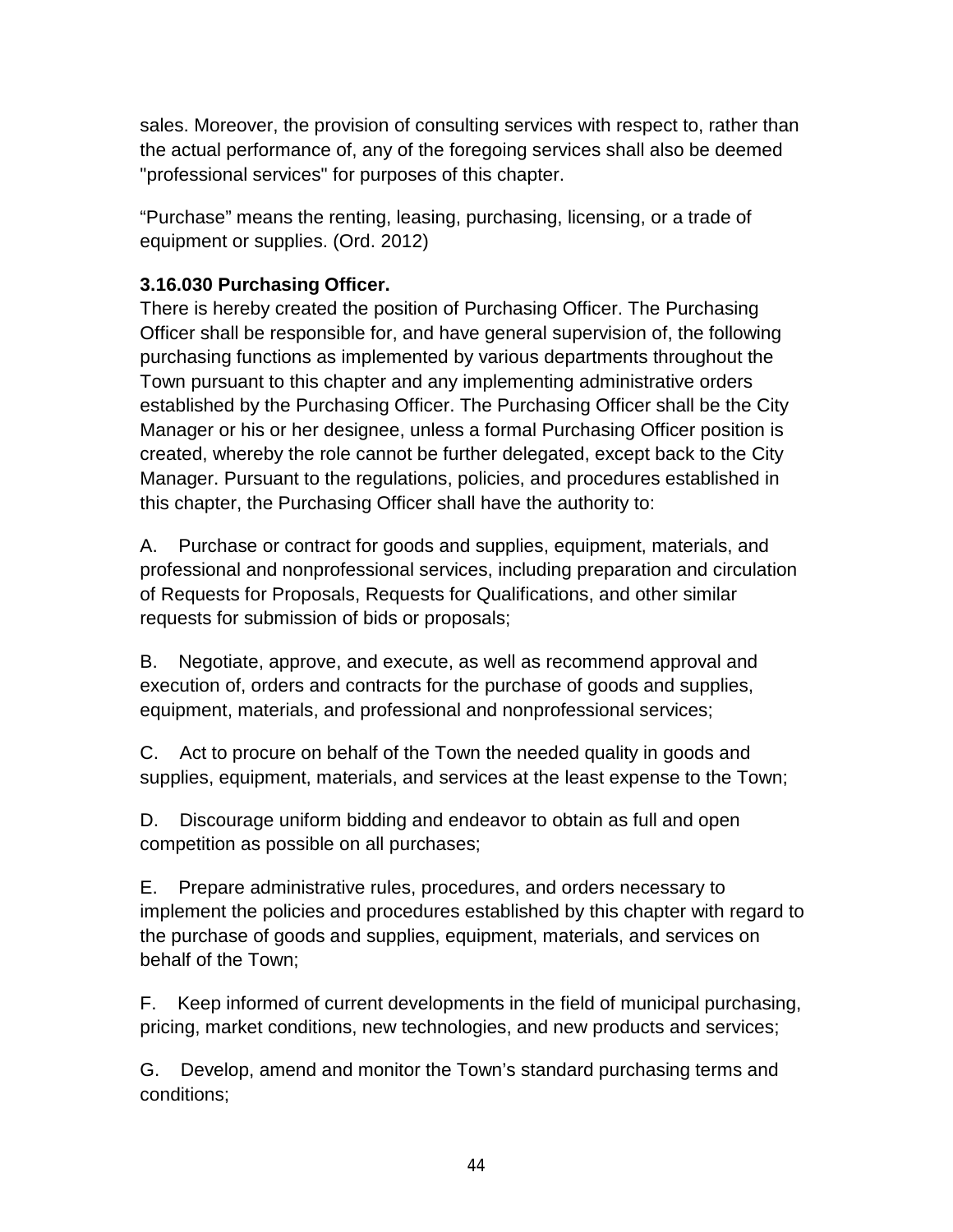H. Prescribe and maintain such forms and other rules and regulations as reasonably necessary for the proper implementation of the policies and procedures established in this chapter;

I. Coordinate or supervise the inspection of all goods and supplies, equipment, materials, and services purchased on behalf of the Town to ensure conformance with bid specifications;

J. Exercise general supervision and control over all inventories of supplies belonging to the Town and use such inventories in making procurement decisions to avoid excessive inventories and inventory spoilage;

K. Recommend the transfer of underutilized, surplus, or unused goods and supplies, equipment, and materials between departments as needed and the sale of such goods and supplies, equipment, and materials which cannot reasonably be used by any department or which become unsuitable or obsolete for Town use;

L. Maintain and update periodically a vendor master file or list necessary for the efficient operation of purchasing functions, such as approved bidders list or standard contracts;

M. Conduct (or ensure the conducting of) annual audits of the process to ensure compliance of purchasing, receiving and payment authorization procedures;

N. Consider and encourage the purchase of recycled and recyclable materials and environmentally friendly products, whenever practicable; and

O. Where other factors are equal, procure goods and supplies, equipment, materials, and services from local business enterprises.

P. Confirm periodic physical inventories are conducted and monitor asset tagging procedures and audit trails.

# **3.16.040 Centralized purchasing.**

The Purchasing Officer may implement centralized purchasing for the purchase of goods and supplies, equipment, materials, and professional and nonprofessional services if it is deemed applicable for cost savings and efficiency purposes.

# **3.16.050 Inspection and testing.**

The Purchasing Officer or requesting department shall inspect goods and supplies, equipment, and materials delivered, as well as contract services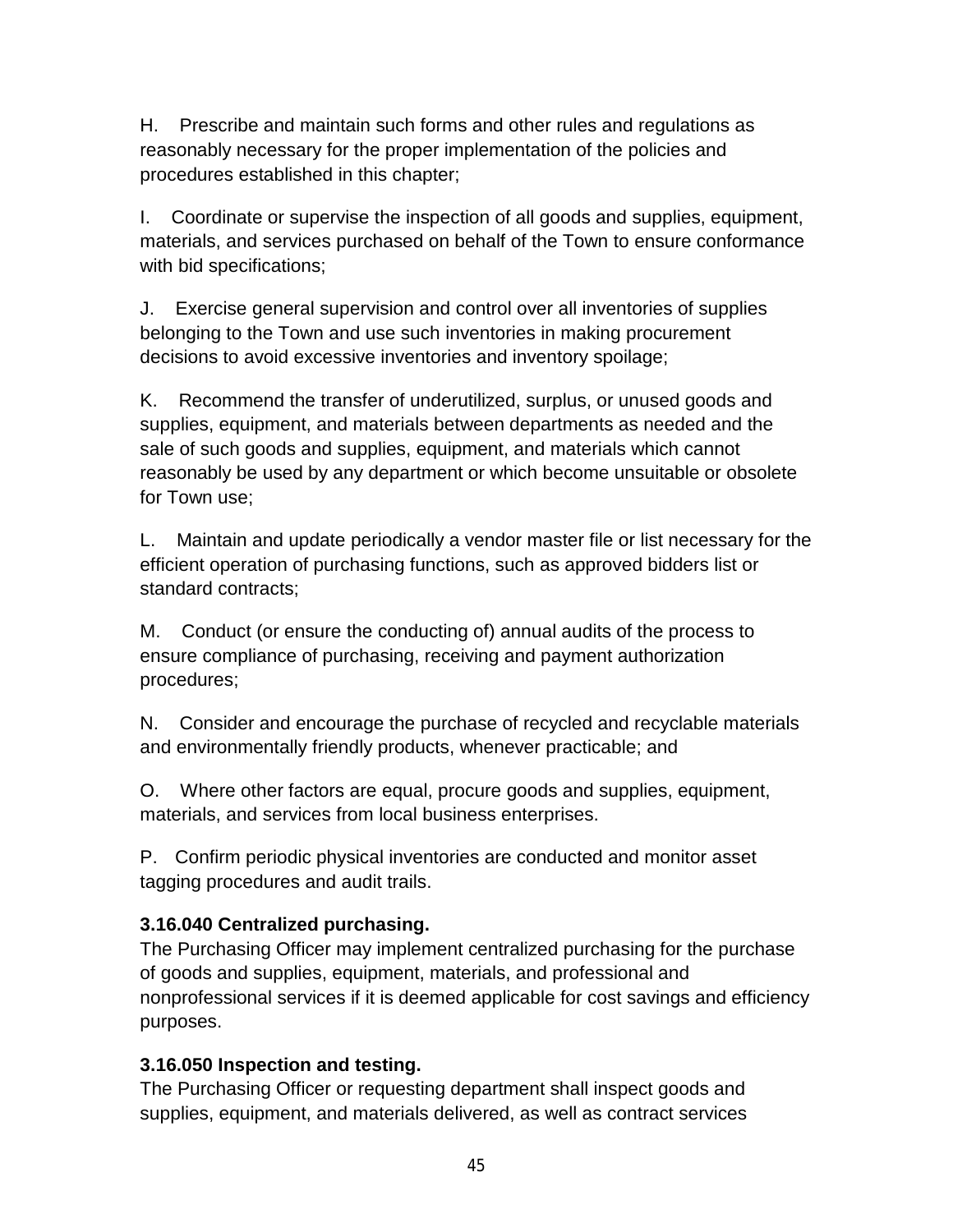performed, to determine their conformance with the specifications set forth in the order or contract. The Purchasing Officer or requesting department shall have the right to waive any defect, irregularity, or informality that does not result in a competitive advantage to any bidder or proposer. The Purchasing Officer or requesting department shall have the authority to require demonstrative testing of samples submitted with bids and samples of deliverables which are necessary to determine their quality, fitness for a particular use, and conformance with specifications.

# **3.16.060 Appropriation of purchasing funds.**

The City Council is responsible for and shall appropriate such funds as are necessary to carry out the provisions of this chapter. Unless otherwise provided in this chapter, the Purchasing Officer shall not issue any order or contract for goods and supplies, equipment, materials, or services unless there exists an unencumbered appropriation in the adopted budget against which such purchase may be charged.

All outstanding encumbrances, with the exception of capital improvement project funds, shall lapse at fiscal year-end. There shall be no non-capital fund balance reserve for encumbrances.

# **3.16.070 Purchase orders.**

Procurement of goods and supplies, equipment, materials, and professional and nonprofessional services over one thousand dollars (\$1,000) not covered within a construction contract or public work specification shall be made only by purchase order issued by the City Manager (Purchasing Officer) and approved by the Finance Director. Contract purchase orders shall be issued for goods and supplies, equipment, materials, and professional and nonprofessional services when the vendor has submitted a price quotation to hold pricing for a specified length of time (thirty (30) days minimum required), the item being procured is on the approved bidders list, or a contract has been approved by the City Council through formal bid procedures.

To request a purchase order, a purchase requisition must be submitted to the Finance Department to confirm available funding, and approved by the Finance Director.

# **3.16.080 Purchase/procurement cards.**

Department heads are authorized to make purchases of goods and supplies, equipment, materials, and nonprofessional services up to one thousand dollars (\$1,000) (lower limits may be established) using Town authorized procurement cards. Each such purchase shall be immediately documented with a receiving report and procurement card authorization slip submitted to the Finance Director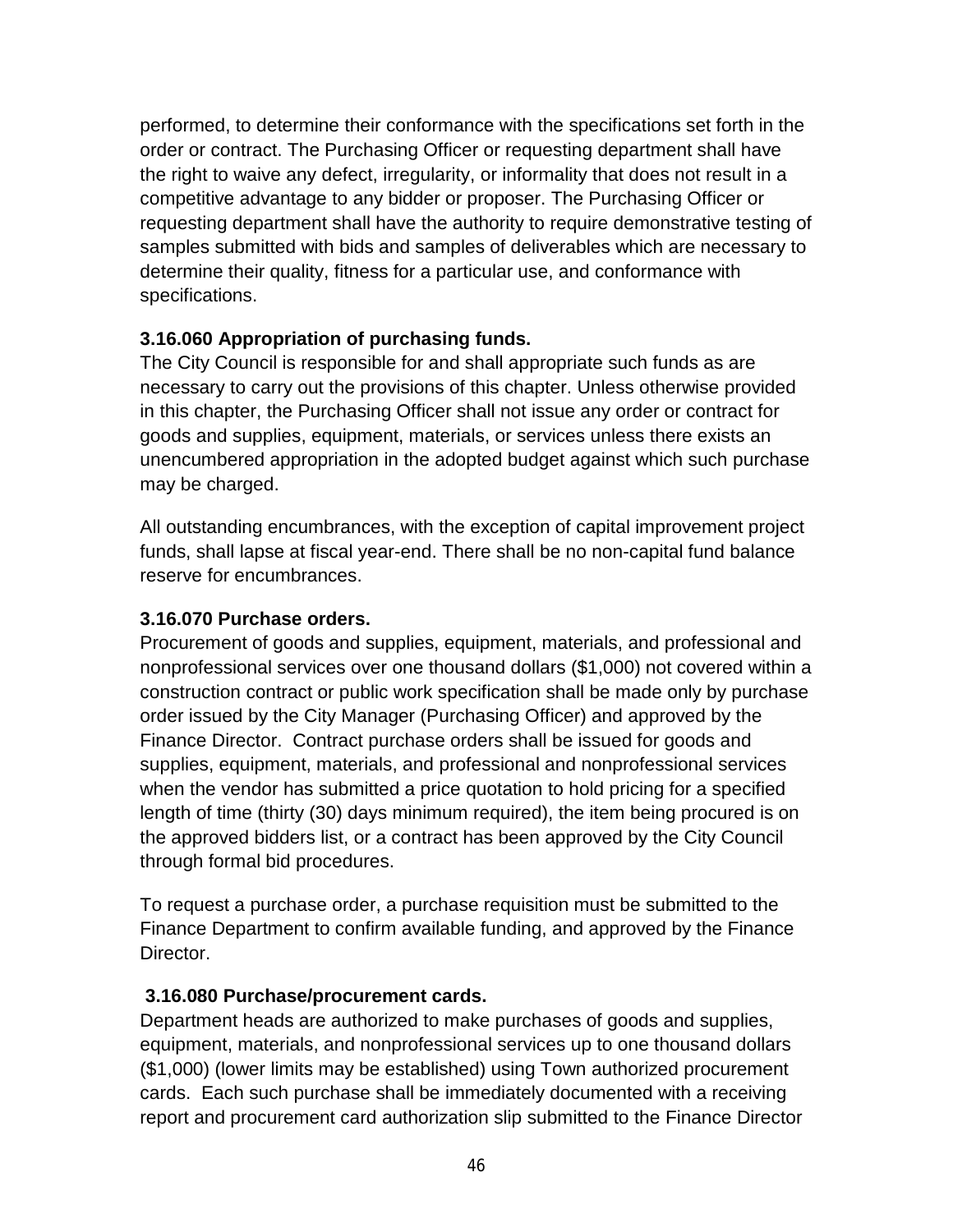for approval and payment. Combined monthly procurement card purchases shall be limited to no more than three thousand dollars (\$3,000) for any department.

# **3.16.100 Procurement of goods and supplies, equipment, materials, and nonprofessional services – Open market.**

The procurement of goods and supplies, equipment, materials, and nonprofessional services with an estimated value as established by resolution of the City Council on a periodic basis, inclusive of taxes, licenses, freight charges, installation charges, fees, and other considerations, may be made by the Purchasing Officer in the open market. These purchases may be placed using approved bidders lists or by obtaining at least three recorded informal quotes, when practicable.

# **3.16.110 Procurement of goods and supplies, equipment, materials, and nonprofessional services – Informal procedure.**

The procurement of goods and supplies, equipment, materials, and nonprofessional services with an estimated value as established by resolution of the City Council on a periodic basis, inclusive of taxes, licenses, freight charges, installation charges, fees, and other considerations, shall be made by the informal procedures set forth in this section.

A. The requesting department shall solicit informal proposals by telephone or written request to prospective vendors.

B. Except as otherwise provided in this chapter, purchases shall be based on at least three informal written proposals or bids; or purchase shall be placed using approved bidders list, if available.

C. Informal proposals shall be submitted by prospective vendors to the requesting department. The City Clerk shall retain a record of all informal proposals for a period of two years following completion of the informal procedures established in this section, which shall be made available for public review and inspection upon request.

D. The order or contract shall be awarded by the Purchasing Officer to the lowest proposer consistent with the best qualified vendor selection criteria set forth in Section [3.16.130.](http://www.codepublishing.com/CA/LagunaHills/HTML/LagunaHills03/LagunaHills0308.html#3-08.100)

# **3.16.120 Procurement of goods and supplies, equipment, materials, and nonprofessional services –– Formal procedure.**

The procurement of goods and supplies, equipment, materials, and nonprofessional services with an estimated value as established by resolution of the City Council on a periodic basis, inclusive of taxes, licenses, freight charges,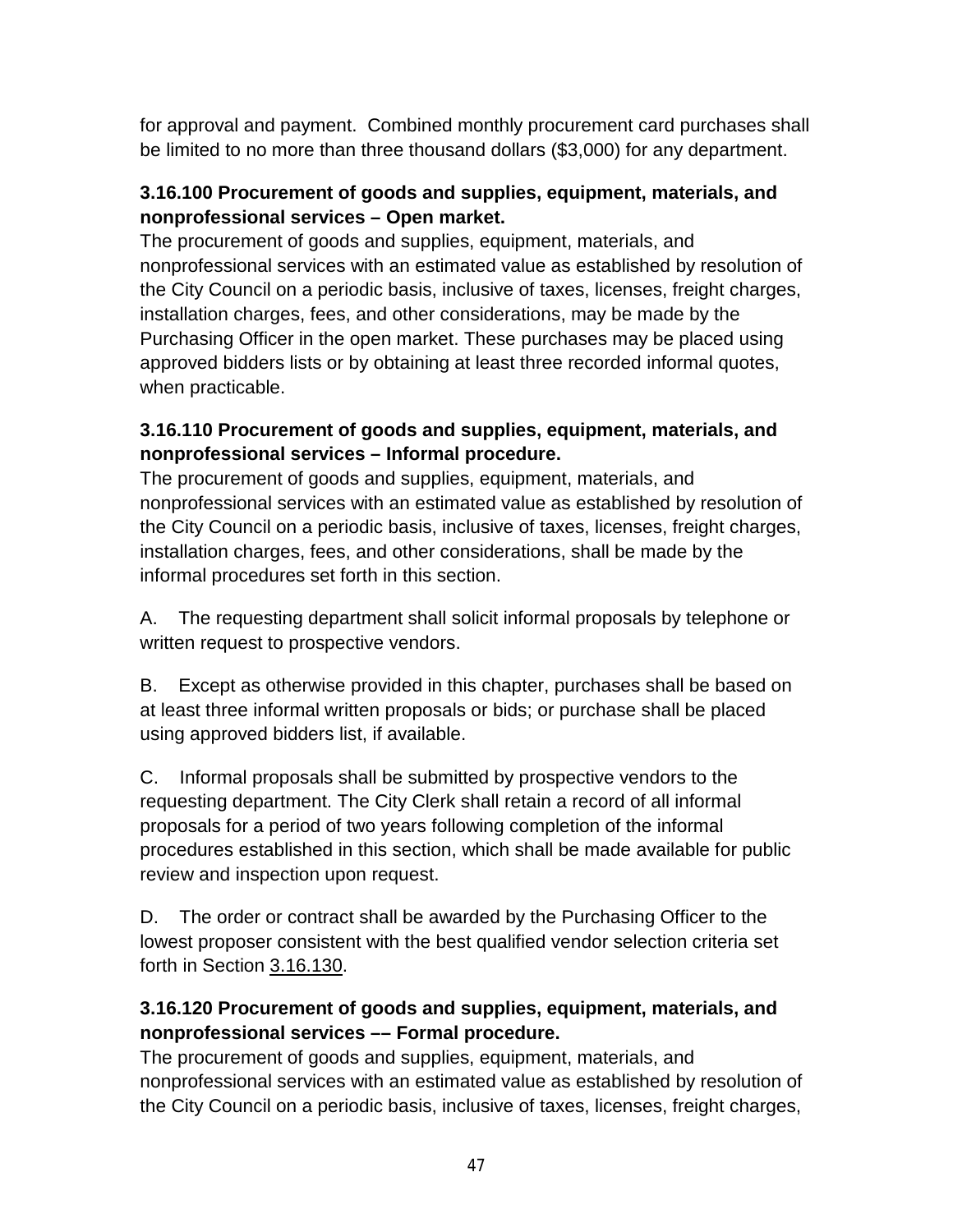installation charges, fees, and other considerations, shall be made by the formal procedures set forth in this section.

A. Notice Inviting Bids. Notices inviting formal bids or proposals from prospective vendors shall be published and posted no later than ten (10) calendar days before the submission date for formal bids in accordance with *Government Code 20162-Bids Requiring Notice*. The notices shall describe the requested goods or supplies, equipment, materials, or nonprofessional services in general terms, how to obtain more detailed information concerning the procurement, and state the time, place, and deadline for submission of sealed bids or proposals. The notice inviting bids shall also include specifications, and all contractual terms and conditions applicable to the procurement.

B. Published Notice. The notice inviting formal bids or proposals shall be published and posted in at least two public places in the Town that have been duly designated by the City Clerk as the official places for the posting of public notices and on the Town's official website. In addition, such notice may also include trade publications when practicable. The public notice shall state the place, date and time of the bid opening.

C. Bidders' List. The Town may require that a bidders list be developed listing and approving qualified vendors before the vendor is eligible to submit a bid or proposal. If a bidders' list is used it must be stated in the notice inviting bids.

D. Bidders' Security. When deemed necessary, the Town shall require bidders' security. Bidders' security shall be in accordance with the provisions of the California Public Contracts Code.

E. Bid Opening Procedure. Sealed bids or proposals shall be submitted to the office of the City Clerk and shall be identified as formal competitive bids or proposals on the outside of the sealed envelope. The City Clerk shall store all sealed bids in a secure location until opening. The City Clerk shall open all bids or proposals in public at the time and place stated in the notice inviting bids, with a witness present. A tabulation of all bids or proposals received shall be open for public review and inspection in the office of the City Clerk during regular business hours for a period of not less than thirty (30) calendar days after the bid opening.

F. Rejection of Bids. In its sole discretion, the City Council may reject any and all bids or proposals for any reason or for no reason, and may suspend, delay, or otherwise cancel the procurement, or may order the re-advertisement of the request for bids. If all formal bids or proposals are rejected and the City Council resolves by a recorded majority vote of Council that is present that the procurement can be performed more economically by force account, by informal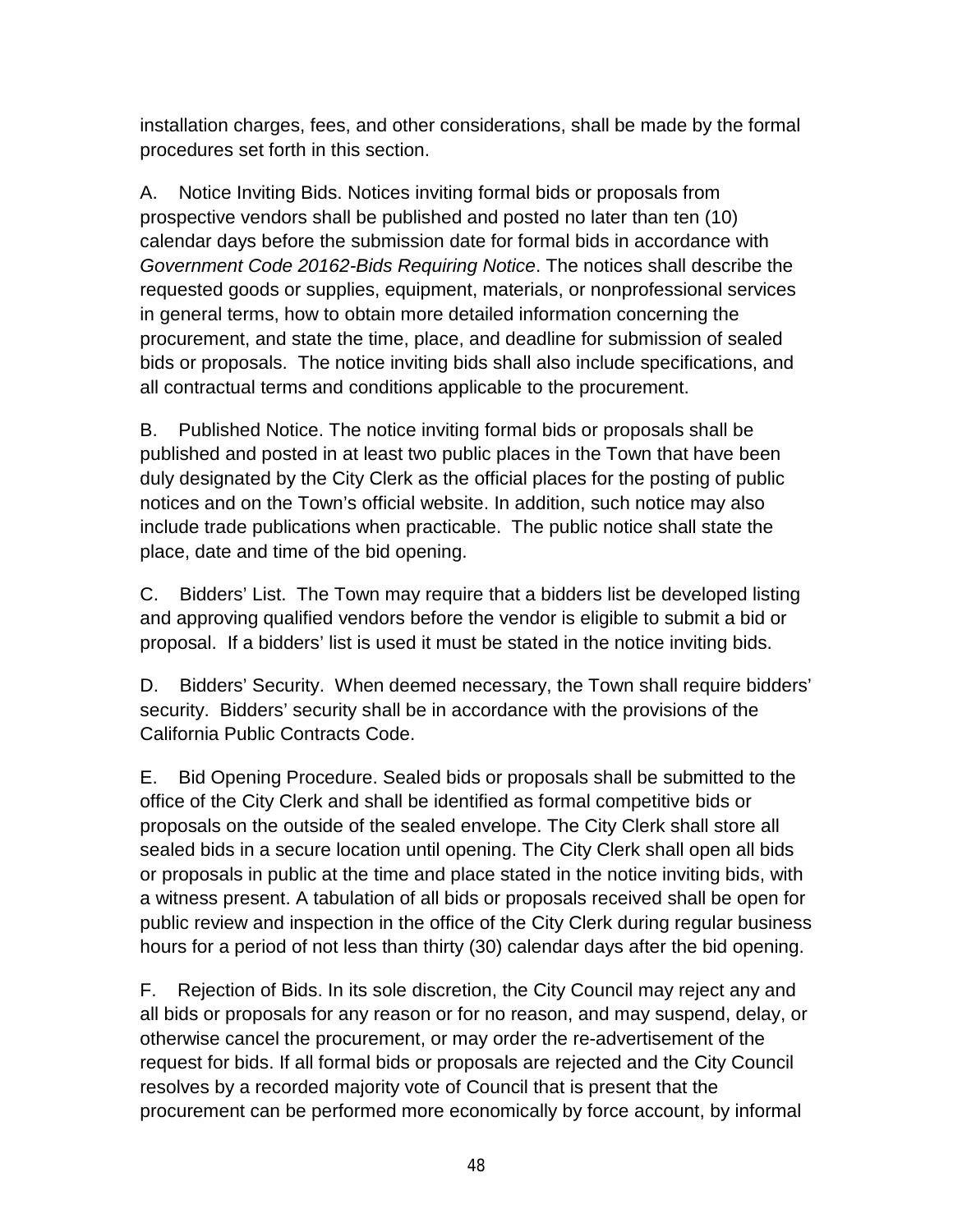procedures, or through open market purchases, then it may dispense with further formal competitive public bidding.

G. Tie Bids. If two or more formal bids or proposals received are the same and are the lowest, the City Council may accept the one it chooses, and the City Council may allow for a local vendor preference or accept the lowest bid made after negotiation with the tie bidders.

H. Award of Contracts. Contracts subject to formal procedures shall be awarded by the City Council to the lowest responsive and responsible bidder consistent with the best qualified vendor selection criteria set forth in Section [3.16.130,](http://www.codepublishing.com/CA/LagunaHills/HTML/LagunaHills03/LagunaHills0308.html#3-08.100) except as otherwise provided herein. The decision of the City Council shall be final. Contracts shall be finalized and executed with reasonable promptness.

I. Contract Execution. Only the Mayor or City Manager is authorized to sign and enter into contracts on behalf of the Town. The City Manager may sign contracts and agreements when the total value of the contract is less than the amount set by resolution for formal procedures. No other employee is authorized to sign a contract binding the Town, and any contract inappropriately signed is voidable. Before a contract is signed by the City Manager or placed on a City Council agenda for approval, the contract must: include appropriate insurance and indemnification provisions reviewed by the Town's risk manager or City Attorney; be approved as to form by the City Attorney; be approved as to budget availability and purchasing procedural compliance by the Finance Director; and executed by the other party (except in the instance of a public entity)

J. No Bids Received. If no bids are received, the purchase may be let by the informal procedures set forth in Section [3.16.110,](http://www.codepublishing.com/CA/LagunaHills/HTML/LagunaHills03/LagunaHills0308.html#3-08.080)

K. Performance Bonds. The Town shall have authority to require that a performance bond be posted before entering into a contract in such amount as may be reasonably necessary to protect the best interests of the Town. If a performance bond is required, the form and amount of the bond shall be described, whenever possible, in the notice inviting bids, and shall be in a form approved by the City Attorney. Release of performance bonds shall be made only upon successful completion of the work and approval and acceptance by the Purchasing Officer or City Council.

L. Defects, Irregularities, and Informalities. The City Council may, in its sole discretion, waive any defect, irregularity, or informality in the formal bids or proposals or in the competitive procedures established in this section as long as no unfair advantage results, and no such defect, irregularity, or informality shall void any contract entered into by the Town once executed.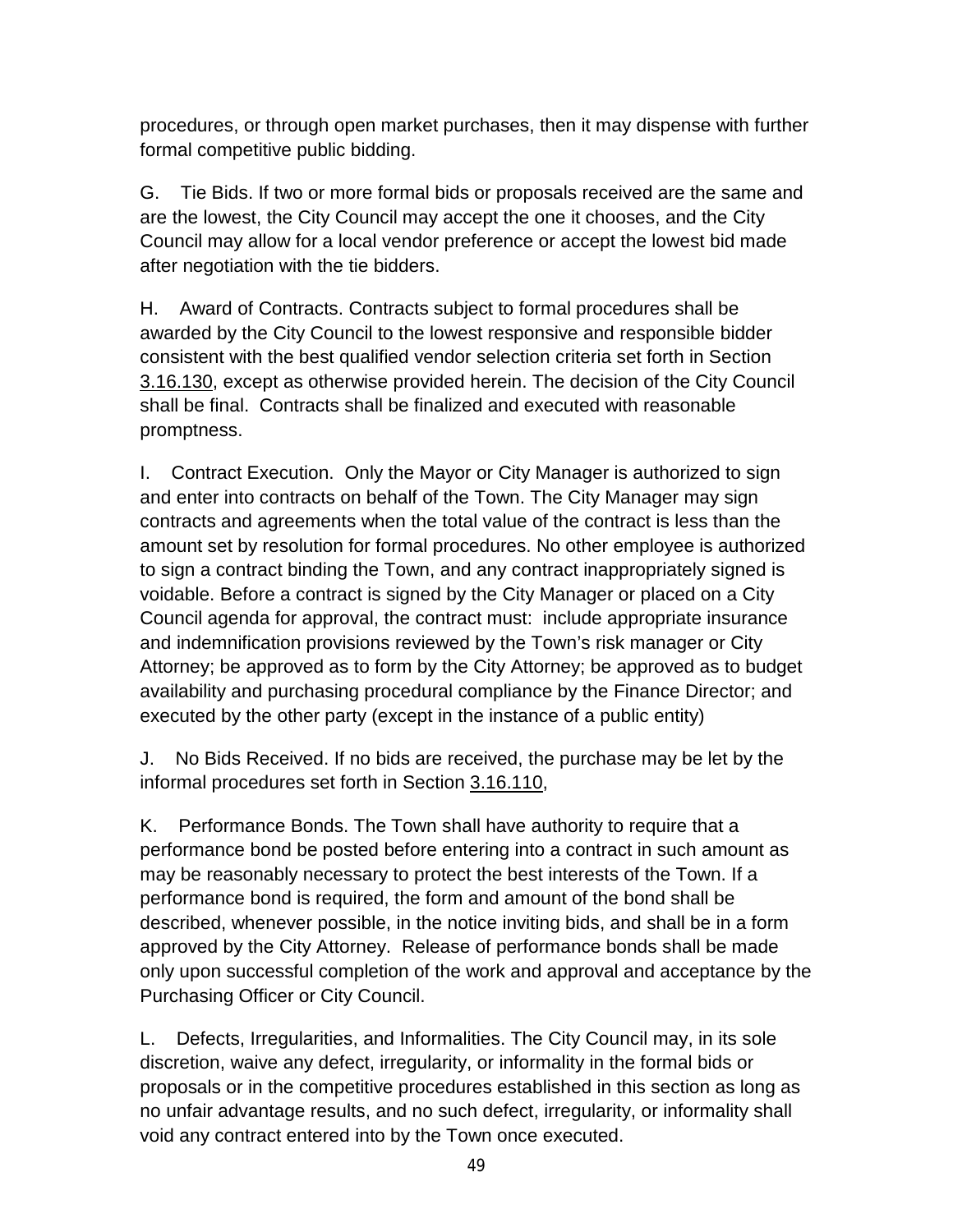M. Storage of Sealed Bids. All opened bid materials, after award, are to remain in the possession of the City Clerk for the time prescribed by law.

#### **3.16.130 Best qualified vendor.**

In determining the best qualified vendor, consideration is to be given to quality and performance of the goods and supplies, equipment, or materials to be purchased or nonprofessional services to be provided by the vendor. Criteria for determining the best qualified vendor shall include but not be limited to the following:

A. The cost or best value of the goods and supplies, equipment, materials, or nonprofessional services;

B. The ability, capacity, and skill of the vendor to perform the contract and to provide the goods and supplies, equipment, materials, or nonprofessional services requested;

C. The ability of the vendor to provide the goods and supplies, equipment, materials, or nonprofessional services requested promptly or within the time specified, without delay or interference;

D. The ability of the vendor to demonstrate the attributes of trustworthiness, quality, fitness, capacity, and experience to satisfactorily perform the contract;

E. The character, integrity, reputation, judgment, experience, and efficiency of the vendor;

F. The quality of vendor's performance on previous purchases or contracts with the Town;

G. The ability of the vendor to provide future maintenance, repair parts, and services for the use of the goods and supplies, equipment, or materials purchased;

H. The ability of the vendor to demonstrate its prior, current, and continued compliance during the contract term with all applicable federal, state, and local laws, statutes, ordinances and all lawful orders, rules, and regulations promulgated thereunder;

I. The ability of the vendor to timely produce a complete and accurate IRS Form W9; and

J. A local business enterprise preference may be given when practicable and when called out in the plan bid specifications.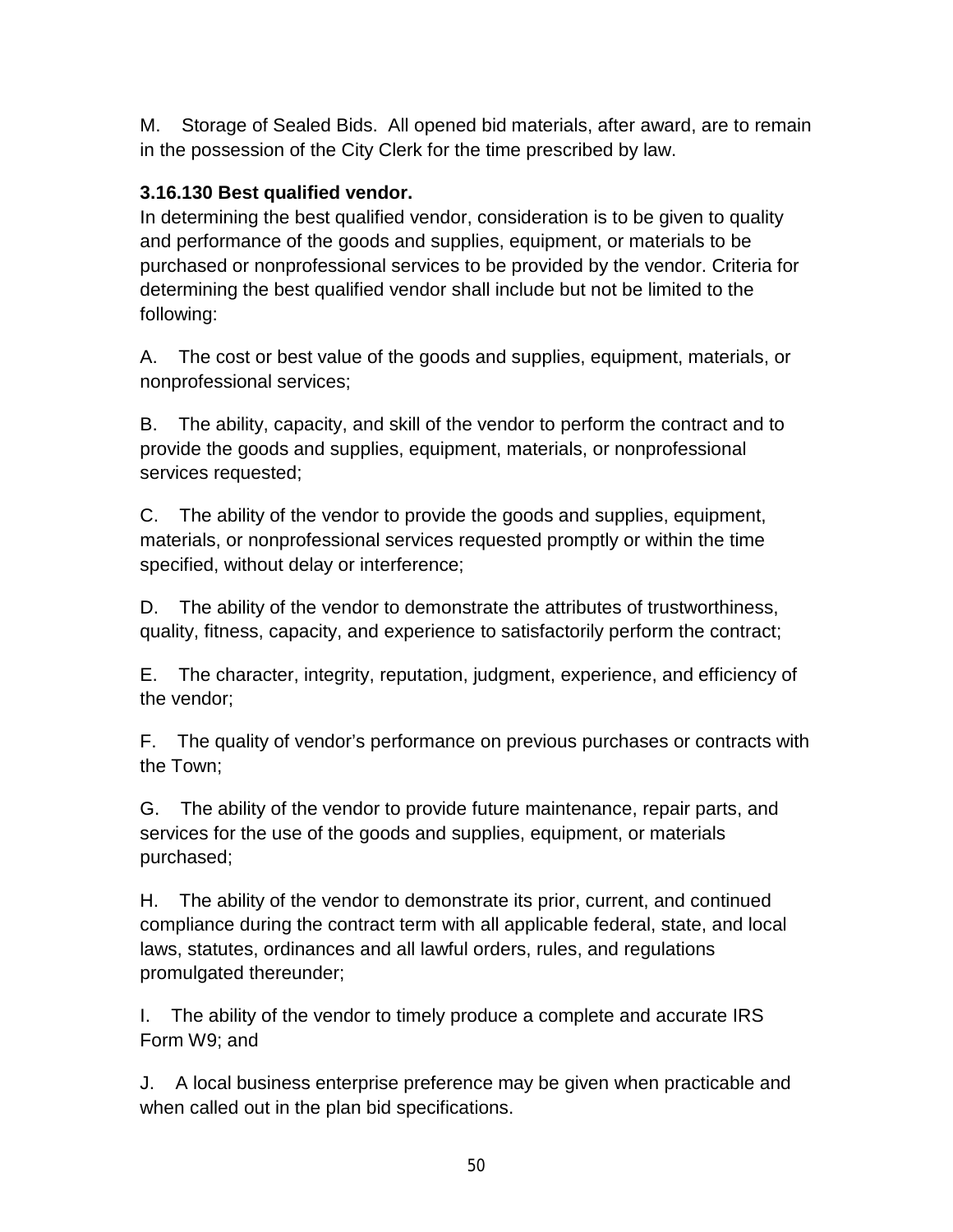#### **3.16.140 Exceptions to purchasing requirements.**

The procurement policies and procedures set forth above need not be followed, may be dispensed with, and/or are not applicable to the following situations, purchases, or contracts:

A. Sole Source. When in the opinion of the Purchasing Officer goods and supplies, equipment, materials, or proprietary services are unique, available only from one source, or is sought to match existing goods already in use, then a sole source procurement may be used;

B. No Bids Received. When after a reasonable attempt has been made to obtain informal bids or proposals, and it has been determined by the Purchasing Officer that three bids or proposals cannot be obtained;

C. Emergency Purchases. When the Purchasing Officer finds that emergency conditions require the immediate purchase of goods and supplies, equipment, materials, or services; the Purchasing Officer shall file promptly with the City Council a certificate showing that emergency conditions existed and created the necessity for such action, together with an itemized account of all expenditures;

D. Obtaining Lowest Price. When in the opinion of the Purchasing Officer formal bidding is not likely to result in the lowest price and that no competitive advantage can be gained by soliciting bids. However, under such circumstances compliance with the informal procedures set forth in Section [3.16.110](http://www.codepublishing.com/CA/LagunaHills/HTML/LagunaHills03/LagunaHills0308.html#3-08.080) shall be required;

E. Piggyback or Awarded Competitive Bid. When in the opinion of the Purchasing Officer the goods and supplies, equipment, materials, or nonprofessional services are available from a vendor who has been selected as the lowest bidder within the prior six months by another public agency using competitive bidding procedures substantially the same as or similar to those normally utilized by the Town for the acquisition of such supplies or services, and when the price offered to the Town is substantially equivalent to that offered to the other public agency;

F. Cooperative-type (State contract) Bids. When in the opinion of the Purchasing Officer the goods and supplies, equipment, materials, or nonprofessional services are available from a vendor who has been selected as the lowest bidder through a cooperative-type agreement with another government entity using competitive bidding procedures substantially the same as or similar to those normally utilized by the Town for the acquisition of such supplies or services, and when the price offered to the Town is substantially equivalent to that offered to the other public agency; or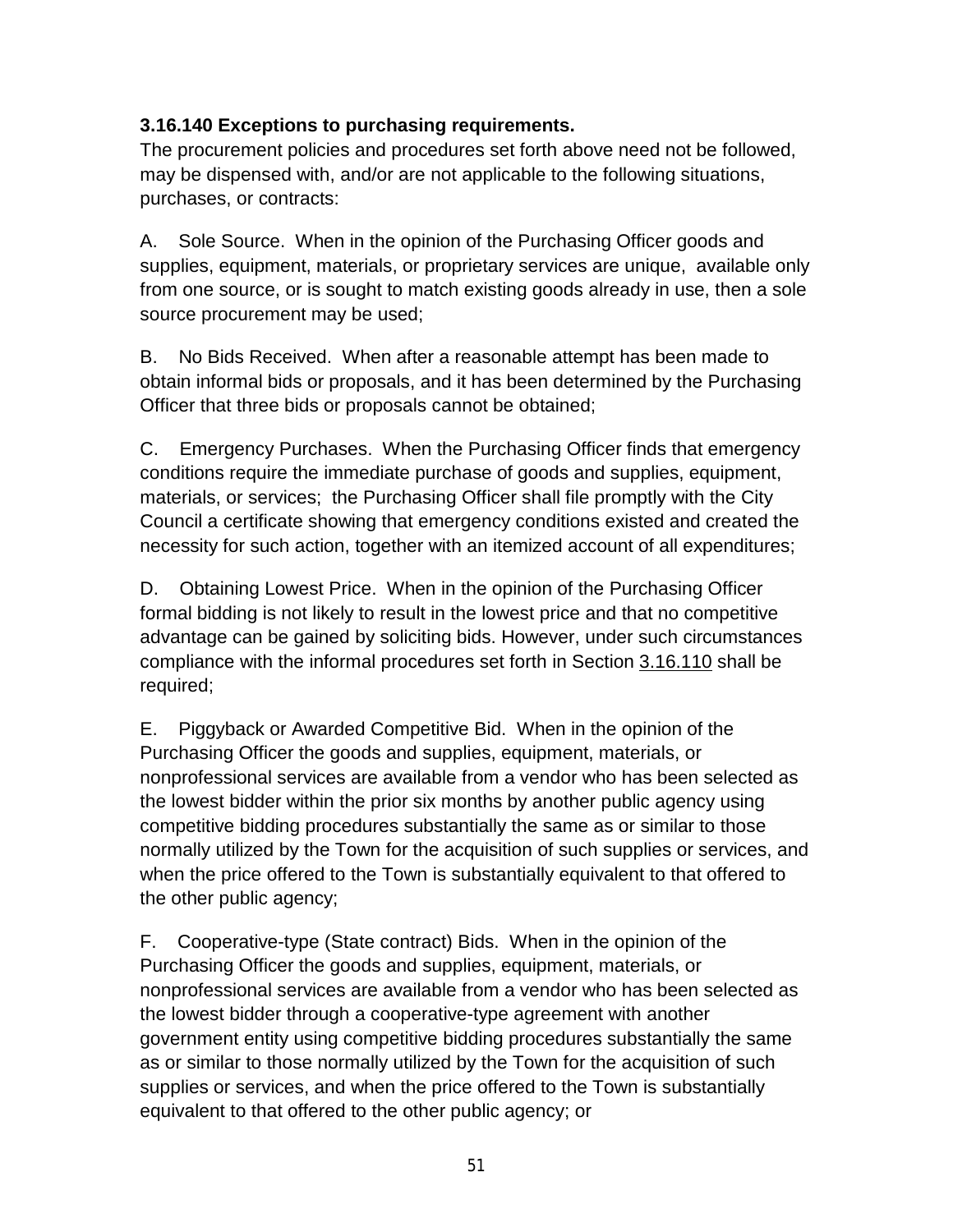#### **3.16.150 Staging prohibited.**

Purchases shall not be knowingly staged, or bids be split or separated into smaller units or segments solely for the purpose of evading the competitive formal or informal procurement procedures of this chapter.

#### **3.16.160 Amendments and change orders.**

Following the award of a procurement contract for goods and supplies, equipment, materials, or nonprofessional services pursuant to Sections [3.16.100,](http://www.codepublishing.com/CA/LagunaHills/HTML/LagunaHills03/LagunaHills0308.html#3-08.070) [3.16.110,](http://www.codepublishing.com/CA/LagunaHills/HTML/LagunaHills03/LagunaHills0308.html#3-08.080) and [3.16.120,](http://www.codepublishing.com/CA/LagunaHills/HTML/LagunaHills03/LagunaHills0308.html#3-08.090) the contract may be amended by the issuance of a change order or amendment, provided the change which is the subject of the change order or amendment is reasonably related to the scope of the original contract and based on post-award information that requires modification of the agreement based on unforeseen conditions or by mutual agreement of the parties. The requesting department will maintain control relative to the scoping, estimating, and negotiating of the proposed change(s) and the Finance Director will confirm the availability of funds for the proposed change in the event that the change order increases the contract cost. Any change order or amendment which results in a total amended contract amount less than the Purchasing Officer's authority level may be approved by the Purchasing Officer. Any change order or amendment which results in a total amended contract amount of greater than the Purchasing Officer's authority level shall be approved by the City Council.

#### **3.16.170 Leases.**

All leases or lease purchases of goods shall be subject to the requirements of this chapter. The requirements applicable to each lease shall be determined in accordance with the aggregate amount of contracted or projected lease payments, which shall be deemed equivalent to a purchase price.

#### **3.16.180 Trade-ins.**

The Purchasing Officer is authorized to exchange for or trade in goods and supplies, equipment, and materials for the purpose of exchanging or trading in such supplies and equipment for like-kind replacement, for other commodities, products, equipment, or property, or for rebate, down payment, or credit toward the purchase of other similar goods and supplies, equipment, or materials. The Purchasing Officer shall not consider the trade-in value amount in calculating the procurement authority dollar thresholds established in Sections [3.16.100,](http://www.codepublishing.com/CA/LagunaHills/HTML/LagunaHills03/LagunaHills0308.html#3-08.070) [3.16.110,](http://www.codepublishing.com/CA/LagunaHills/HTML/LagunaHills03/LagunaHills0308.html#3-08.080) and [3.16.120.](http://www.codepublishing.com/CA/LagunaHills/HTML/LagunaHills03/LagunaHills0308.html#3-08.090) (Ord. 2012)

#### **3.16.200 Professional services contracts.**

A. Professional services are defined as those provided by a person or firm engaged in a profession based on a generally recognized special knowledge or skill, including, but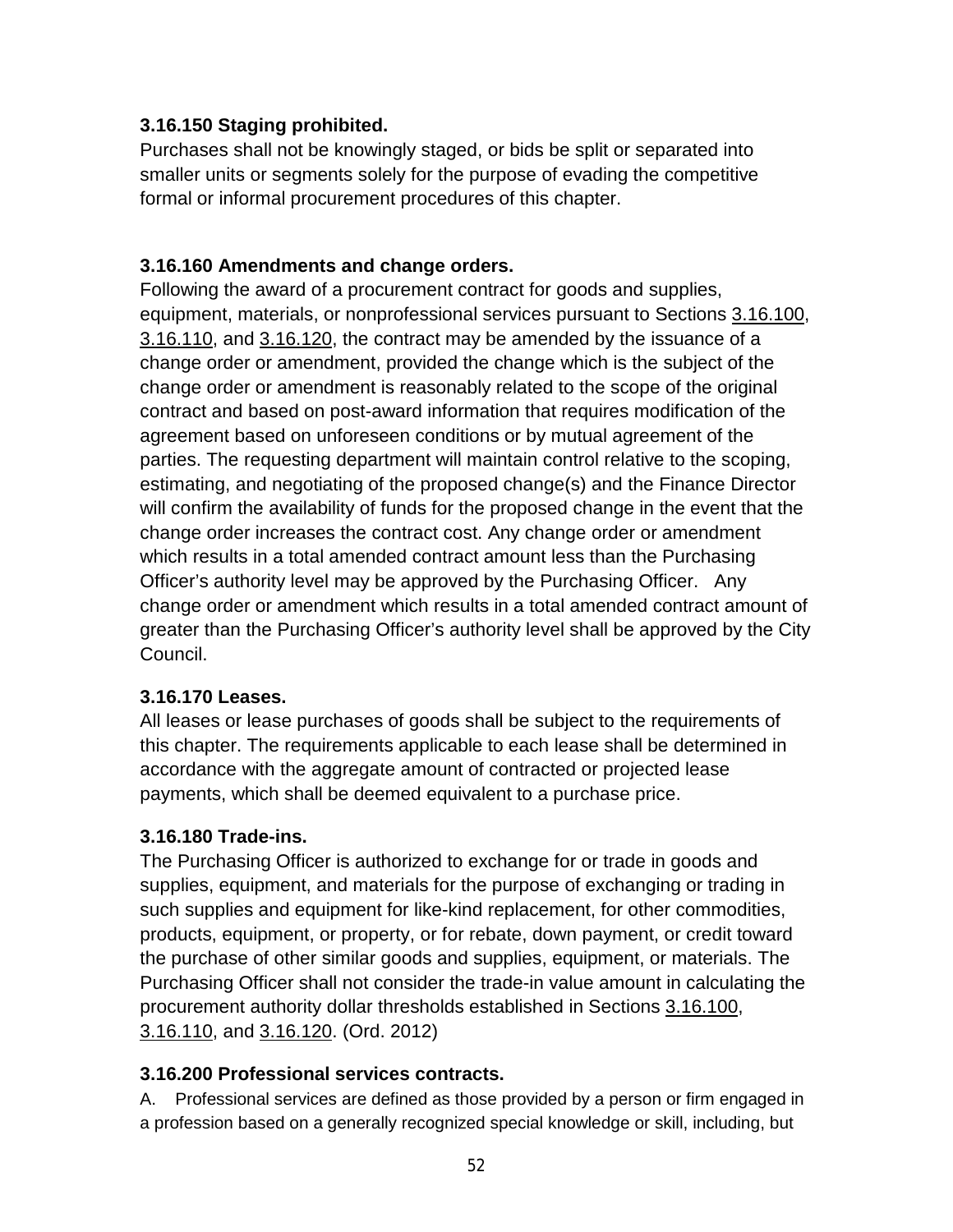not limited to, the professions of accountant, attorney, artist, architect, engineer, environmental consultant, dentist, physician, training or educational consultant, or surveyor, and whose services are considered distinct and unique to such a degree that bidding of such services would not be feasible.

- (a) Procurement of professional services contracts Open Market Proposals Contracts estimated to be less than the amount established by resolution of the City Council on a periodic basis may be let by the City Manager without formal or informal proposals subject however, to fair, just and equitable contract terms and conditions. (Ord. 2012)
- (b) Procurement of professional services contracts –– Informal Proposals Contracts for professional services in excess of the amount allowed for Open Market Proposals but not exceeding an amount established by resolution of the City Council on a periodic basis may be made by the City Manager informally without observing the procedures prescribed in Section 3.16.200 A.(c). Such contracts shall, unless infeasible, be based on at least three (3) informal proposals and shall be awarded based on firm qualifications, experience and responsiveness, in addition to other appropriate criteria. (Ord. 2012)
- (c) Procurement of professional services contracts –– Formal Proposals Award of contracts for services of a professional nature valued at an amount established by resolution of the City Council on a periodic basis or more shall be subject to City Council approval pursuant to the procedure prescribed herein. (Ord. 2012)

Request for Proposal. When selecting providers of professional services with an estimated cost greater than an amount established by resolution of the City Council on a periodic basis, Requests for Proposal shall be used. Requests for Proposal shall specify the deadline and place for submission, the nature of the services required, and the selection criteria to be used for awarding the contract. City Council will approve all Requests for Proposal for formal professional services contracts prior to issuance unless waived or excepted. Award of Contract. Except as otherwise provided herein, the City Council shall award a contract based on firm qualifications, experience and responsiveness, in addition to any other criteria set forth in the Request for Proposal. Before a contract is signed by the City Manager or placed on a City Council agenda for approval, the contract must: include appropriate insurance and indemnification provisions reviewed by the Town's risk manager or City Attorney; be approved as to form by the City Attorney; be approved as to budget availability and purchasing procedural compliance by the Finance Director; and executed by the other party (except in the instance of a public entity Rejection of Proposals. The City Council may reject any and all proposals submitted and may, in its discretion, re-advertise for other proposals.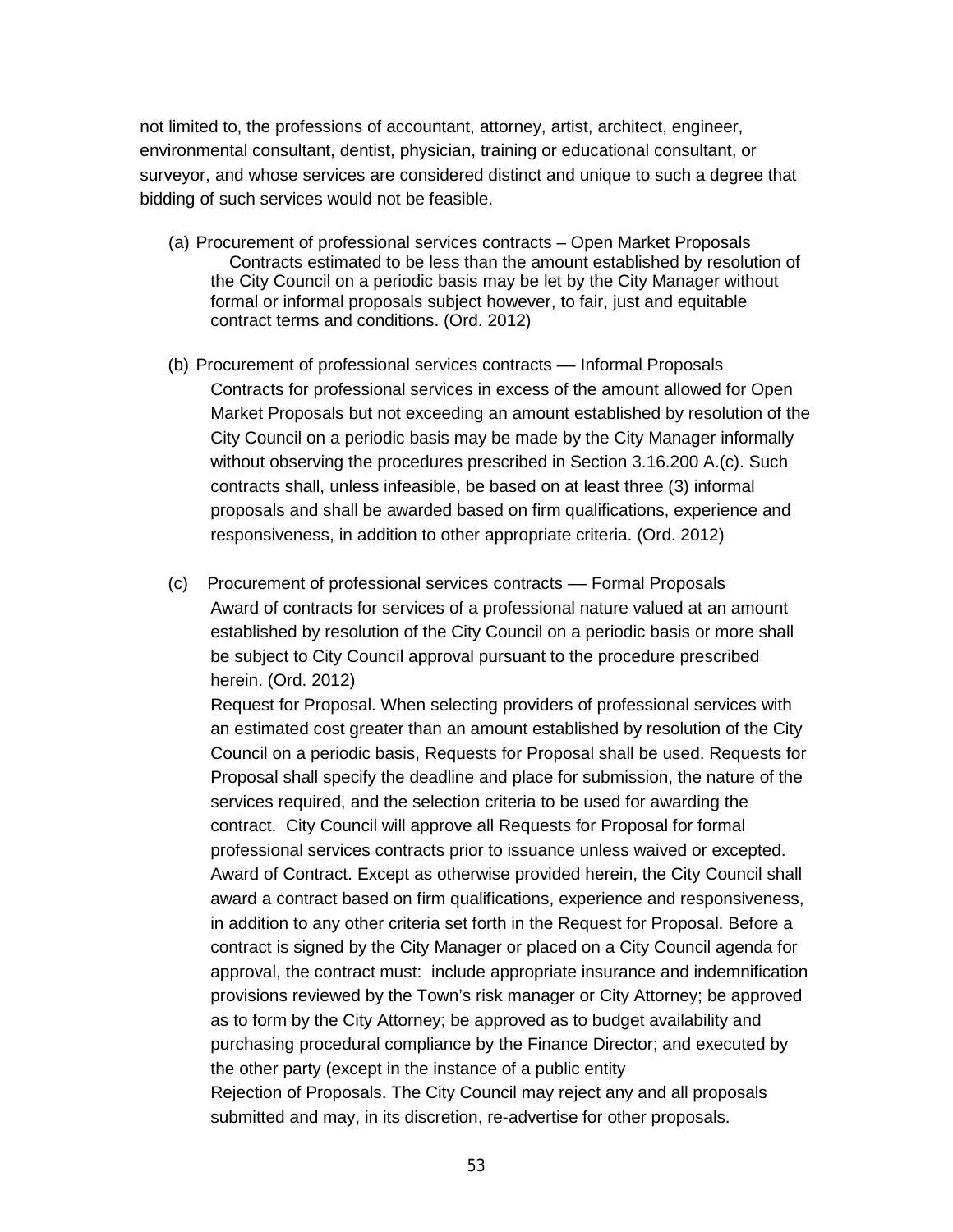B. The open market, informal and formal bidding procedures contained in this chapter (Section 3.16.100, 3.16.110 and 3.16.120 shall not apply to contracts for professional services.

C. The City Manager may award any contract for professional services when the total not to exceed contract amount of such services is less than the formal contract amount established by resolution of the City Council on a periodic basis. Any contract for professional services having a total contract amount of greater than the formal contract amount established by resolution of the City Council on a periodic basis shall be awarded by the City Council.

D. Notwithstanding any provision in this chapter to the contrary, selection by the Town for professional services shall be on the basis of demonstrated competence and on the professional qualifications necessary for the satisfactory performance of the services required, and shall not be awarded solely on the basis of cost. In accordance with state law, the Town shall consider price after the Town is satisfied that the would-be person, company, corporation, contractor, consultant, or firm has demonstrated the competence and professional qualifications necessary for the satisfactory performance of the services required and is the best qualified or suited professional to perform the services required.

#### **3.16.210 Amendments to professional services contracts.**

Contracts for professional services pursuant to Section [3-16.200](http://www.codepublishing.com/CA/LagunaHills/HTML/LagunaHills03/LagunaHills0308.html#3-08.150) may be amended by the issuance of a written amendment provided the change which is the subject of the amendment is reasonably related to the scope of the original contract. The requesting department will maintain control relative to the scoping, estimating, and negotiating of the proposed change(s), and the Finance Director will confirm the availability of funds for the proposed change in the event that the amendment increases the contract cost. Any amendment which results in a total contract amount that would qualify for an informal proposal may be approved by the City Manager and the Finance Director. Any amendment which results in a total contract amount that would qualify for a formal proposal shall be approved by the City Council, or resubmitted to Council for approval of the amendment.

#### **3.16.220 Donated goods and supplies, equipment, materials, professional and nonprofessional services.**

All procurement of goods and supplies, equipment, materials, professional and nonprofessional services with funds donated will follow the procedures of this chapter.

#### **3.16.230 Public works projects; Uniform Construction Cost Accounting.**

The City Council has adopted a resolution electing to make the Town subject to the Uniform Construction Cost Accounting Procedures of the Cal. Public Contract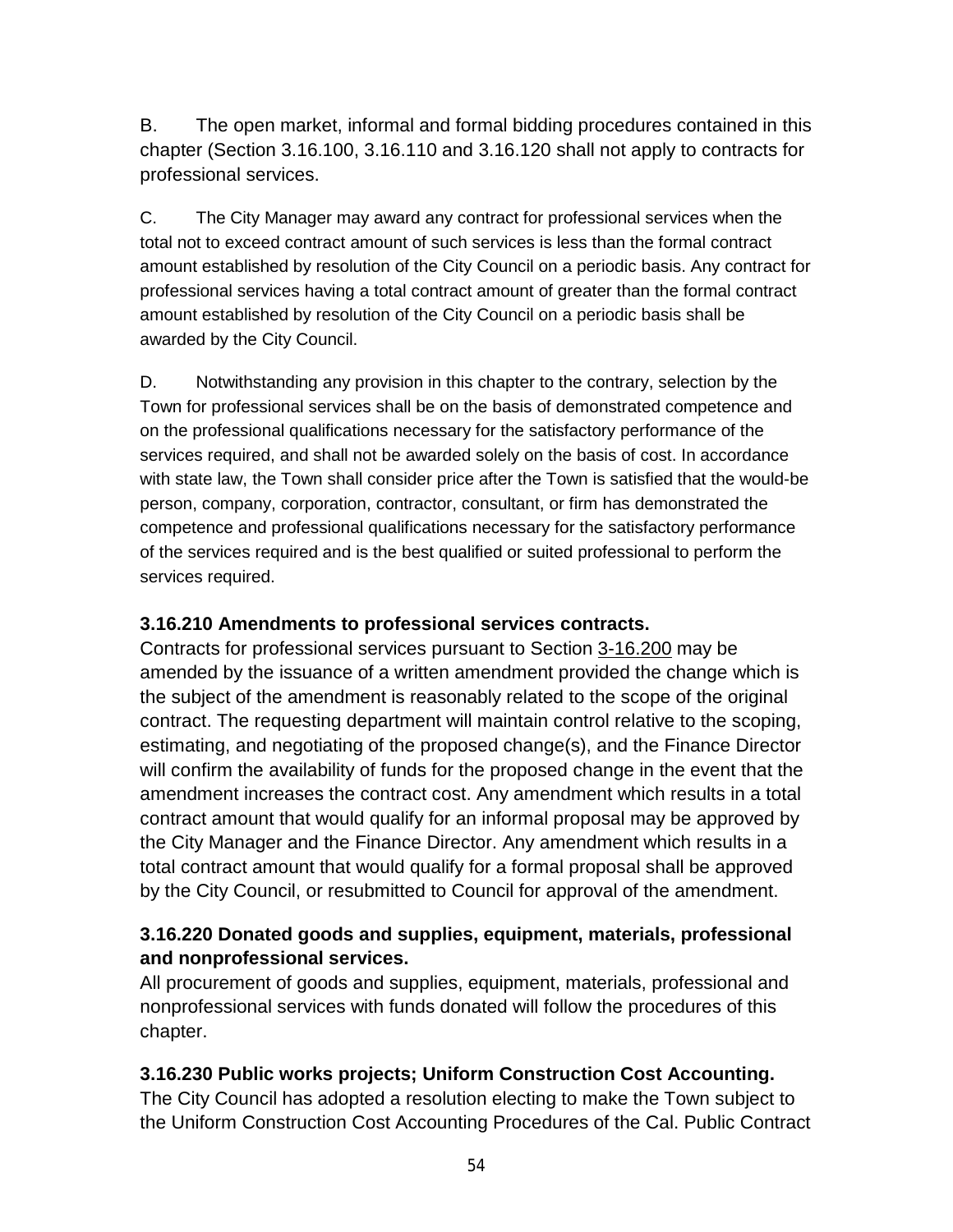Code (commencing with § 22010) and has notified the State Controller of the election. Therefore, the City Council may utilize the alternative procedures for the award of public works project bids authorized by the Cal. Public Contract Code (commencing with § 22030). (Ord. 2012)

#### **3.16.240 Requirements for contracting public works projects.**

A. A public works project means any of the following: (1) construction, reconstruction, erection, alteration, renovation, improvement, demolition, and repair work involving any publicly owned, leased, or operated facility; or (2) painting or repainting of any publicly owned, leased, or operated facility. A public works project does not include maintenance work, which includes the following: (1) routine, recurring, and usual work for the preservation or

protection of any publicly owned or publicly operated facility for its intended purposes; or (2) minor repainting; or (3) resurfacing of streets and highways at less than one inch; or (4) landscape maintenance, including mowing, watering, trimming, pruning, planting, replacement of plants, and servicing of irrigation and sprinkler systems; or (5) work performed to keep, operate, and maintain publicly owned water, power, or waste disposal systems, including, but not limited to, dams, reservoirs, power plants, and electrical transmission lines of 230,000 volts and higher.

(a) Procurement of public works projects - Force Account/Open Market Procedures Public works projects of up to an amount established by resolution of the City Council on a periodic basis, appropriations for which have been approved by the City Council, may be performed by the employees of the Town or its agencies by force account, or by negotiated contract or purchase order approved by the City Manager.(Ord. 2012)

(b) Procurement of public works projects –– Informal Bidding Procedures Public works projects greater than the amount qualifying for a Force Account/Open Market procedure up to and including an amount established by resolution of the City Council on a periodic basis may be let to contract by the informal bidding procedures (alternative procedure) set forth in this chapter as prescribed in Section 3.16.250. (Ord. 2012)

(c ) Procurement of public works projects –– Formal Bidding Procedures

Public works projects greater than an amount established by resolution of the City Council on a periodic basis shall be let to contract by the formal bidding procedure set forth in of the Uniform Construction Cost Accounting Act. (Ord. 2012)

#### **3.16.250 Informal bidding procedures for public works projects.**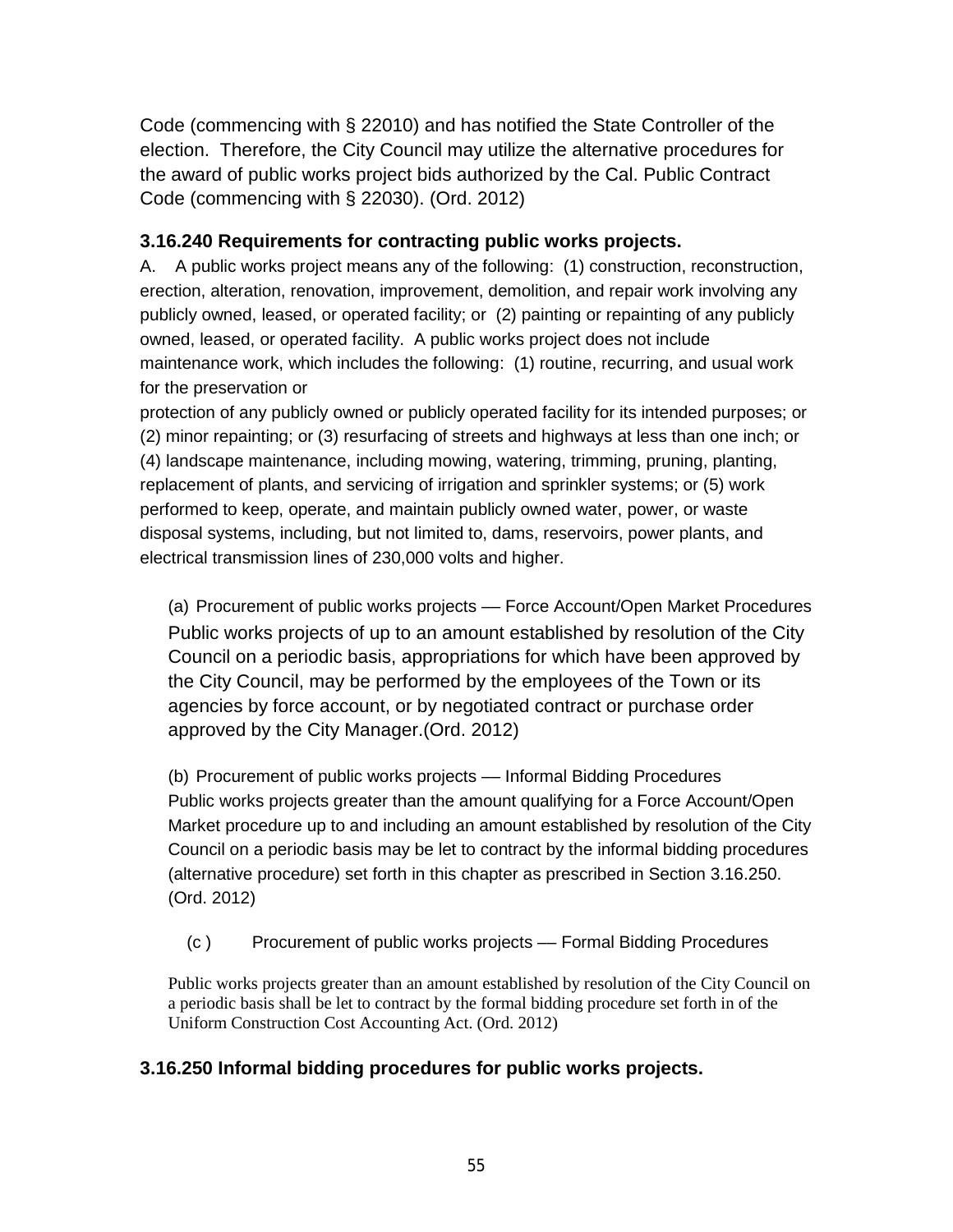Pursuant to Cal. Public Contract Code § 22034, when utilizing the alternative procedures authorized by Section 3.16.240, the following provisions shall apply to public works projects for which formal bidding procedures are not required:

A. The Public Works Department shall maintain a list of qualified contractors, identified according to categories or work. The list shall be developed and maintained in accordance with criteria established for such lists by the California Uniform Construction Cost Accounting Commission and in accordance with the provisions of Cal. Public Contract Code § 22034;

B. Each contractor on the list for the category of work being bid, and/or the current California construction trade journals for this area specified by the Commission to receive mailed notices of all informal construction contracts being bid for work in San Mateo County, as determined by the Department of Public Works, shall be mailed a notice inviting informal bids unless the product or services is proprietary;

C. All mailings of notices to contractors and construction trade journals, as determined above, shall be completed not less than ten (10) calendar days before bids would be due pursuant to the notice;

D. Each notice inviting informal bids shall describe the project in general terms, state how to obtain more detailed information about the project, and specify the time and place for submission of bids; and

E. Each informal bid shall be reviewed and approved by the Director of Public Works.

#### **3.16.260 Approval of public works contracts pursuant to informal bidding procedures.**

Unless otherwise determined by the City Council for any individual contract to be awarded, the award of a public works contract by informal bidding process may be approved by the City Manager, upon the recommendation of the Director of Public Works, and subject to approval as to the form of the contract by the City Attorney. The determination of the City Manager to award a contract by informal bidding procedure shall be final. In awarding the contracts, the City Manager shall exercise prudent judgment in determining the lowest responsible bidder, taking into account the public's interest in efficiency and economy in the award of the contracts and giving due consideration to fairness and equity to competing bidders.

#### **3.16.270 Approval of change orders on public works contracts.**

A. No change in agreement or contract shall be made without the issuance of a written change order or amendment and no payment for any change shall be made unless a written change order or amendment has first been approved and executed in accordance with this section designating in advance the work to be done and the amount of additional compensation to be paid.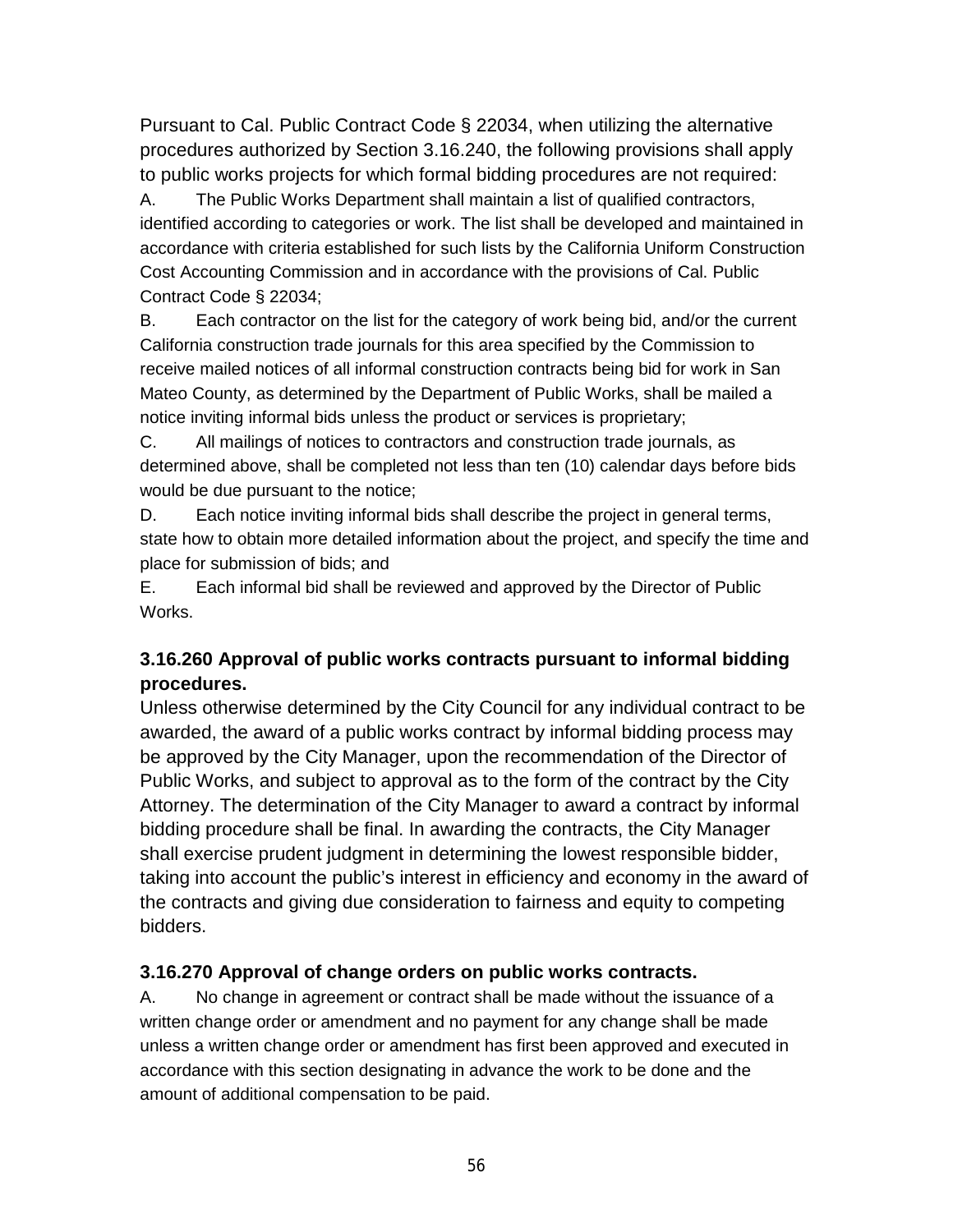B. Provided the funding for a public project contract has been previously approved and the expenditure of funds authorized by the City Council, the City Manager shall have the authority to execute change orders or amendments for any contract in an amount not to exceed 15% of the original price, subject to approval as to the form of the amendment by the City Attorney.

C. In the event of an emergency and provided the funding for a public project contract has been previously approved and the expenditure of funds authorized by the City Council, the Director of Public Works shall have the authority to execute a change order or amendment for any contract in an amount not to exceed \$5,000. For the purposes of this section, the term *EMERGENCY* shall mean either a condition that causes an immediate danger to life or property or a condition that if left unabated will cause unreasonable delay or costs to the project. The Director of Public Works shall notify the City Manager in writing of the basis for approving the change order or amendment, including all facts and circumstances leading to the determination that an emergency was present. The written notice shall be delivered to the City Manager within 24 hours of approving of the change order.

D. All other change orders or amendments shall be approved by the City Council. **3.16.280 Public works project bids in excess of maximum authority.** Pursuant to Cal Public Contract Code § 22034, if all bids received are in excess of \$100,000, the City Council may by adoption of a resolution by a four- fifths (4/5) vote, award the contract, at \$110,000 or less, to the lowest responsible bidder, if the City Council determines the cost estimate of the Town was reasonable.

#### **[3.16.300 Surplus supplies and equipment.](javascript:void(0))**

All departments shall submit to the Finance Director, at such times and in such forms as prescribed, reports showing all supplies and equipment which are no longer used or which have become obsolete and worn out. Annually the Finance Director shall account for all additions and deletions to capital assets, and shall require a physical inventory of all capital assets every five years, at a minimum.

#### **[3.16.310 Surplus supplies and equipment; trade-ins.](javascript:void(0))**

The Finance Director shall have the authority to exchange for or trade in supplies and equipment which cannot be used by any department or which have become unsuitable for Town use.

#### **[3.16.320 Surplus supplies and equipment; sale.](javascript:void(0))**

The Finance Director shall have authority to dispose of surplus supplies or equipment by auction or by sale, including by sale to Town employees or residents, after receiving bids or proposals which, in his judgment, provide the maximum return to the Town. Sales to Town employees shall only be utilized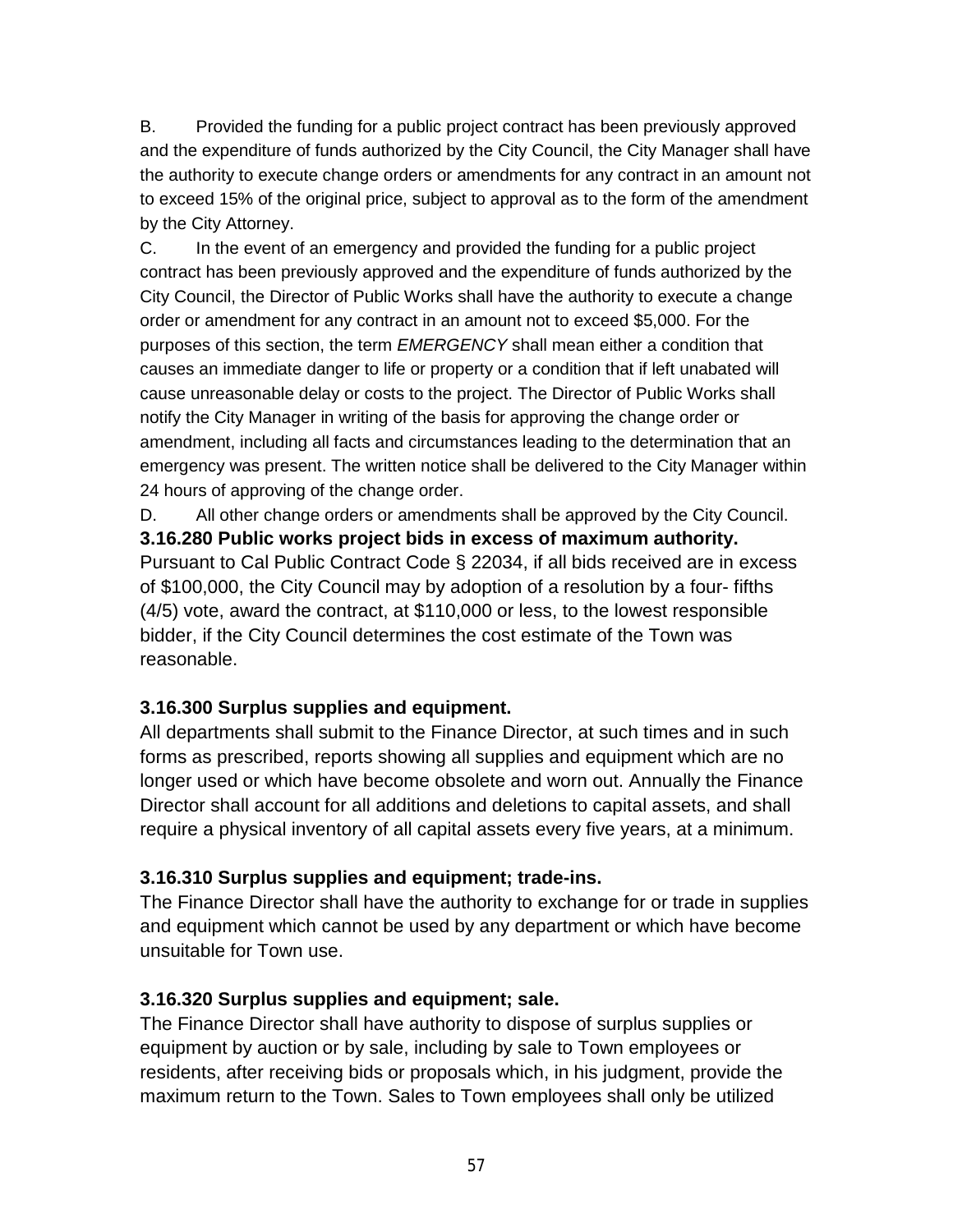when, in the opinion of the Finance Director, all other alternative means of disposal would provide less return to the Town.

#### **[3.16.330 Surplus supplies and equipment; donation.](javascript:void(0))**

A. The Finance Director shall have authority to donate surplus supplies and equipment subject to the following:

B. Surplus supplies and equipment may be donated to nonprofit organizations or school districts located or operating within the Town, or if these organizations express no interest, then to any other nonprofit organization or private organization that provides assistance to nonprofit organizations that has expressed interest in receiving donated surplus Town property.

C. Donations made to eligible entities shall be on a first come, first-serve basis.

D. Prior to transfer of the donated supplies or equipment, the recipient entity shall provide a statement executed by a person duly authorized to legally bind the recipient entity that the donated property will:

(a) Be accepted "as is," with no express or implied warranties; and

(b) That an immediate need exists for the property and that it will be put into immediate use; and

(c) That the property not ever be sold or otherwise transferred for profit; and

(d) That the recipient entity shall assume all costs and liability associated

with the removal and transportation of the surplus property from the Town. E. Town shall provide notice of the surplus property to be donated to solicit interest from potential donors.

F. If in the opinion of the Finance Director, the total amount of property to be donated pursuant to this section has a historical value of \$1,000.00 or more, the Finance Director shall prepare a report of the property to be donated, the estimated current value of the property to be donated, and the recipient(s) of the property proposed to be donated, for approval by the City Council.

#### **[3.16.340 Surplus supplies and equipment; scrap.](javascript:void(0))**

A. The Finance Director shall have authority to scrap surplus property if, regardless of value, it is broken or inoperable, cannot be repaired economically, and cannot otherwise be traded in, sold, auctioned, donated, or salvaged.

B. The Finance Director shall have authority to scrap surplus property in the following instances:

(a) If the surplus property, in the opinion of the Finance Director, has a historical value of less than \$500.00 per unit, and for multiple items, has a combined total historical value of less than \$1,000.00, is not broken and cannot otherwise be traded in, sold, auctioned, donated, or salvaged.

(b) If the surplus property, regardless of value, is obsolete or nonfunctional and cannot otherwise be traded in, sold, auctioned, donated, or salvaged.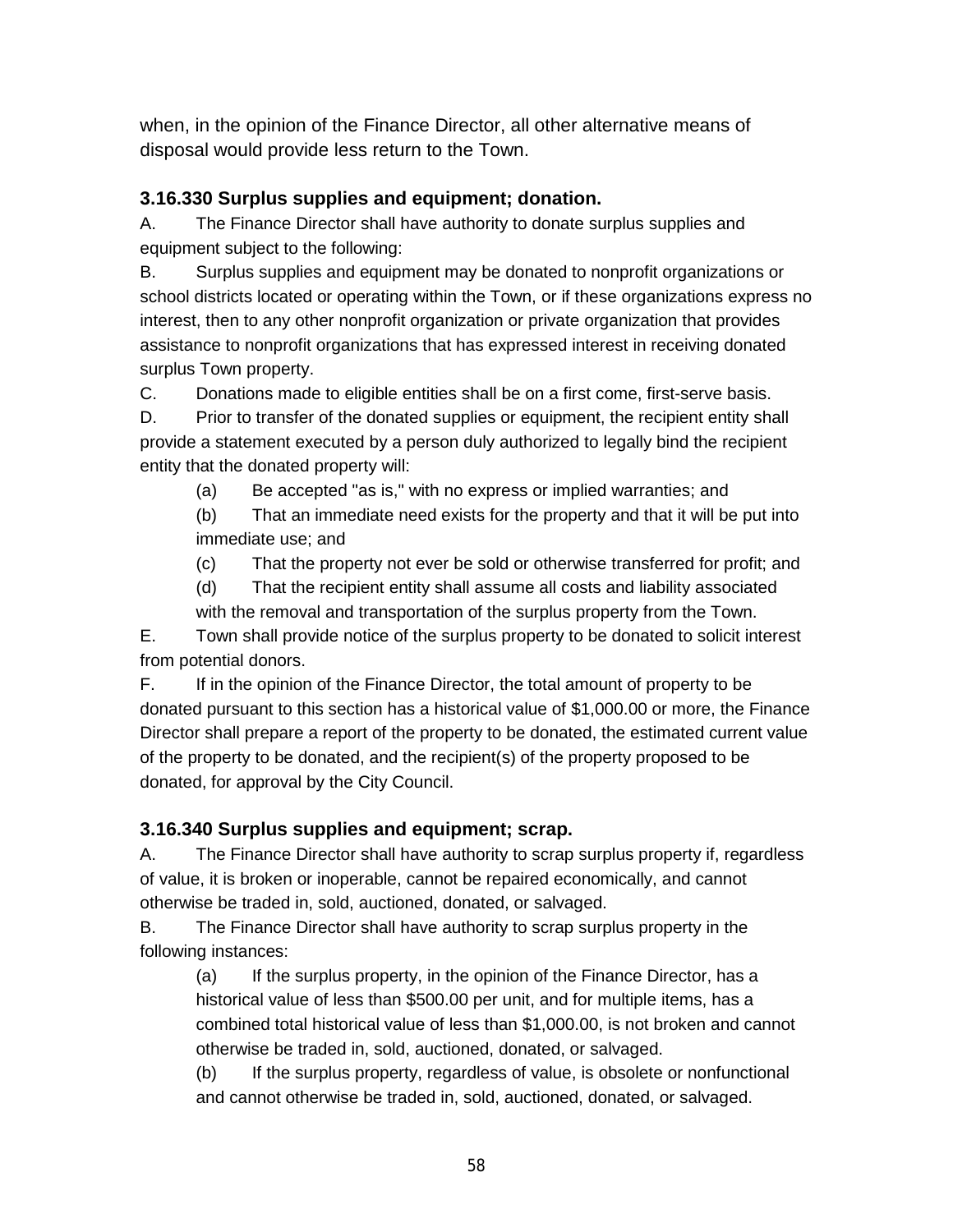C. All other surplus property may be scrapped by the Finance Director subject to the additional approval of the City Council.

#### **3.16.350 Exemptions to provisions of this chapter.**

The provisions of this chapter are not applicable to:

A. Contracts for professional witnesses if the purpose of such contracts is to provide for professional services or testimony relating to an existing or probable judicial proceeding in which the Town is or may become a party, including contracts for special investigative services for law enforcement purposes;

B. Agreements negotiated and/or prepared by the city attorney or special counsel in connection with the settlement of a dispute, claim, or matter of litigation or threatened litigation;

C. Contracts to commission original works of art, and for fine art or entertainment;

D. The award of financial participation agreements, owner participation agreements, disposition and development agreements, development agreements, real estate purchase or lease agreements, covenants, easements, encroachment agreements, memoranda of understanding, or other similar agreements or instruments. Such contracts shall be awarded in accordance with applicable legal requirements and/or administrative directives of the Town;

E. The purchase of miscellaneous books, magazines, newspapers, subscriptions, online library reference services, film, videos, and assorted materials for which contracts by competitive bid solicitation are not practicable;

F. Intergovernmental payments, purchases, and agreements;

- G. Specialized seminar, training, and educational classes;
- H. Contracts for election services;
- I. Contracts for legal services;
- J. Franchise agreements; and

K. Contracts for procuring and maintaining insurance policies for the benefit of the Town, which are approved by the City Council. (Ord. 2012)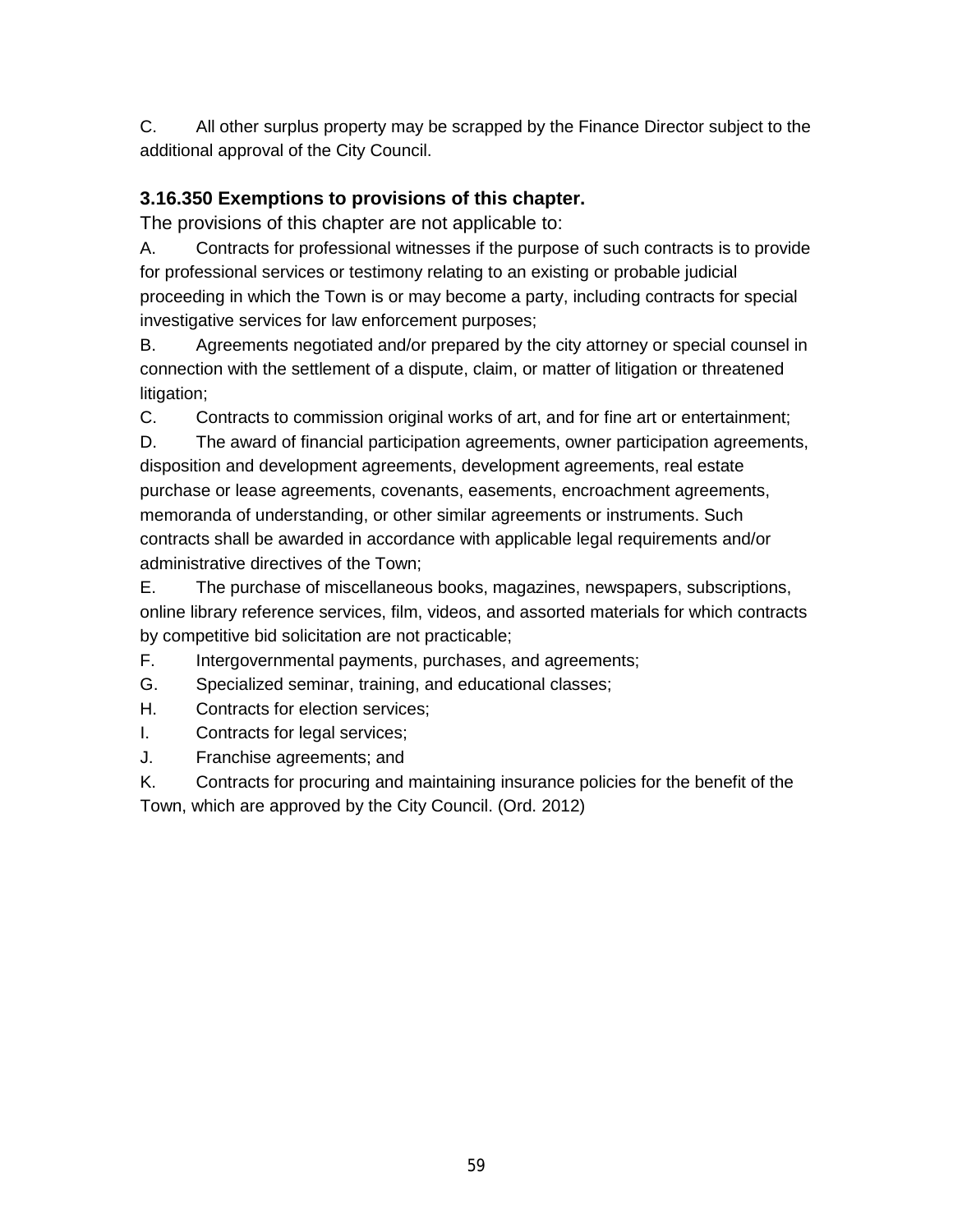## **Appendix E**

### **TOWN OF ATHERTON**

### **Fee Waiver Policy**

#### **1. Purpose**

The purpose of this policy is to establish guidelines to be used to evaluate requests for fee waivers and to implement a structure and process through which consistent information for fee waiver requests will be collected and evaluated.

This policy is only applicable to fees related to events at Holbrook Palmer Park and the display of banners in Town-authorized locations.

#### **2. Background**

Fee waivers are an expense to the Town's General Fund. Fees are established to pay for the cost of a service provided by a Town department. When a fee waiver is granted, the Town General Fund pays the department in an amount equal to the fee waived. Only the City Council may grant a fee waiver request.

#### **3. Policy**

The City Council, may, at their sole discretion, approve or disapprove fee waiver requests. Effective July 1, 2013, the following general guidelines will be used to assist in the determination of whether a requested fee waiver is eligible or ineligible.

Fee waiver requests will be reviewed in the context of the overall Park budget.

Direct Town costs associated with any service or event may not be waived.

The City Council may establish a cap on the amount of fee waivers that may be granted during any fiscal year.

#### **Eligible for fee waivers**

• Atherton Standing Committees, Council, and Community Designated Groups. These groups are providing a direct service that is similar to or complementary to a Town policy goal or direct service that the Town is typically responsible for providing.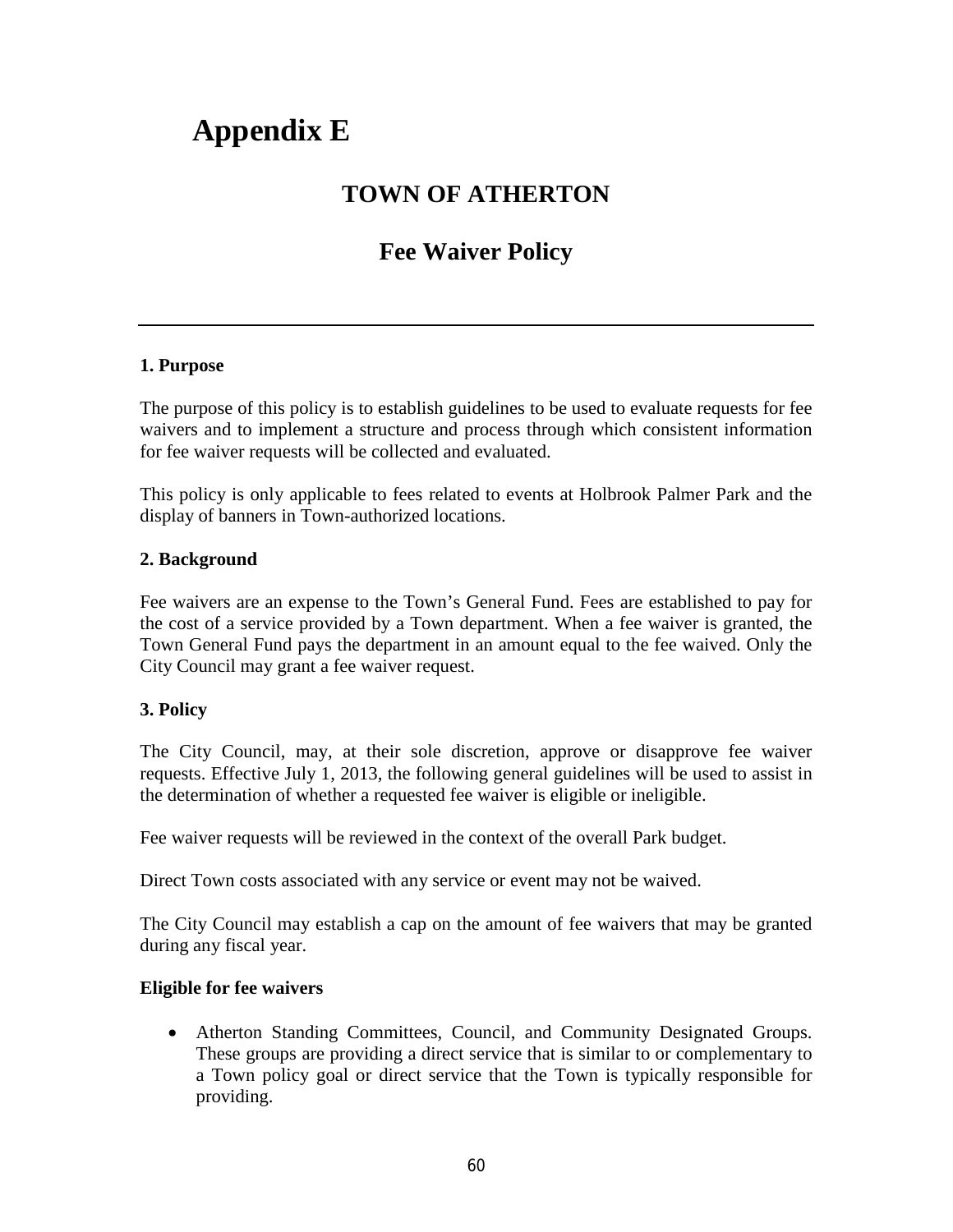• Governmental agencies that do not receive tax funding and can demonstrate an inability to pay a Town fee.

#### **Ineligible for fee waivers**

- For-profit organizations.
- Vendors.
- Fund raising events -where attendees pay a fee for admission to the event or in the case of festivals where vendors pay to participate in the event.
- Other governmental agencies unless they can demonstrate an inability to pay the Town fee.

#### **5. Fee Waiver Request Form**

All fee waiver requests must include a Fee Waiver Request form. The form may be obtained via the Town website and/or the City Clerk's Office. Fee Waiver Request Forms must be complete, signed, and accompanied by supporting documentation to demonstrate eligibility for the requested fee waiver. Demonstrated eligibility does not assure approval of a fee waiver request.

Fee Waiver Requests will be presented to the City Council for consideration at a Council meeting.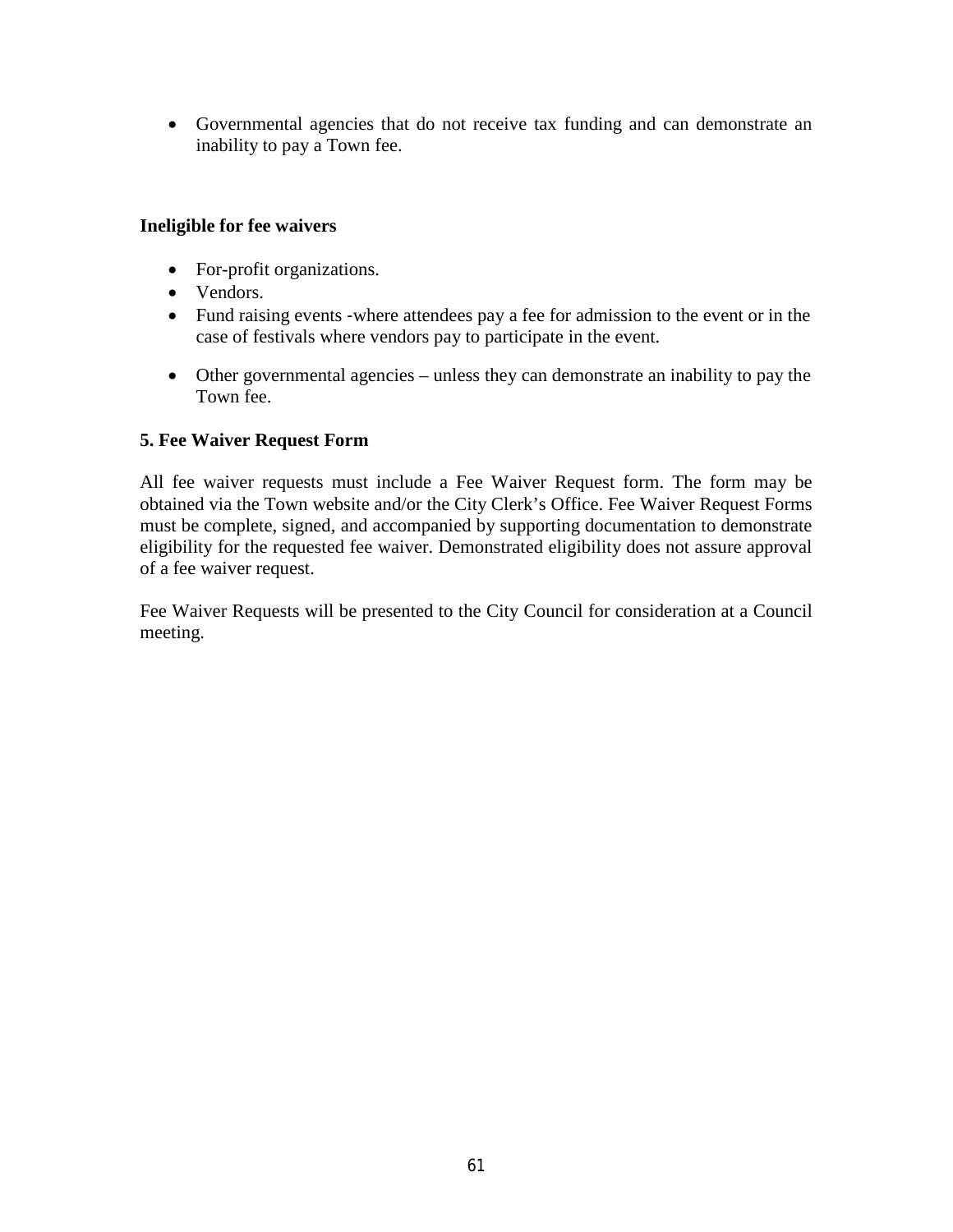## **Appendix F**

#### **RESOLUTION 13-08 RESCINDS RESOLUTION 12-16 A Resolution of the City Council of the Town of Atherton Establishing and Governing Town Committees and Commissions**

Revised: August 15, 2012 February 12, 2013 April 17, 2013 July 3, 2013

The City Council of the Town of Atherton hereby resolves as follows:

**Section 1.** Establishment of Committees.

The following committees and commissions are established for the Town of Atherton:

- 1. Audit/Finance Committee
- 2. Community Center Advisory Committee
- 3. Environmental Programs Committee
- 4. Park and Recreation Commission
- 5. Rail Committee
- 6. Transportation Committee

#### **Section 2.** Committee and Commission Principles and Rules of Procedure

Principles: All committees and commissions shall follow the City Council Rules of Procedure, the Atherton Municipal Code and the provisions of the California Open Public Meeting Law (Brown Act).

The responsibility and accountability for all work necessary to efficiently and cost effectively carry out the advisory functions of each committee/commission shall rest exclusively with the Chairman or Council Member assigned to the committee.

A Town Department is assigned to each Committee. Each Department Manager is responsible for providing the necessary staff (in the most cost effective manner) to prepare for, and attend committee/commission meetings. This includes but is not limited to creating an agenda and agenda packet, taking minutes and conducting follow up from meetings.

Commission/Committee Agenda Preparation: The agenda shall be prepared in accordance with the following guidelines. One of the following methods may be applied for placing an item on a Committee/Commission agenda: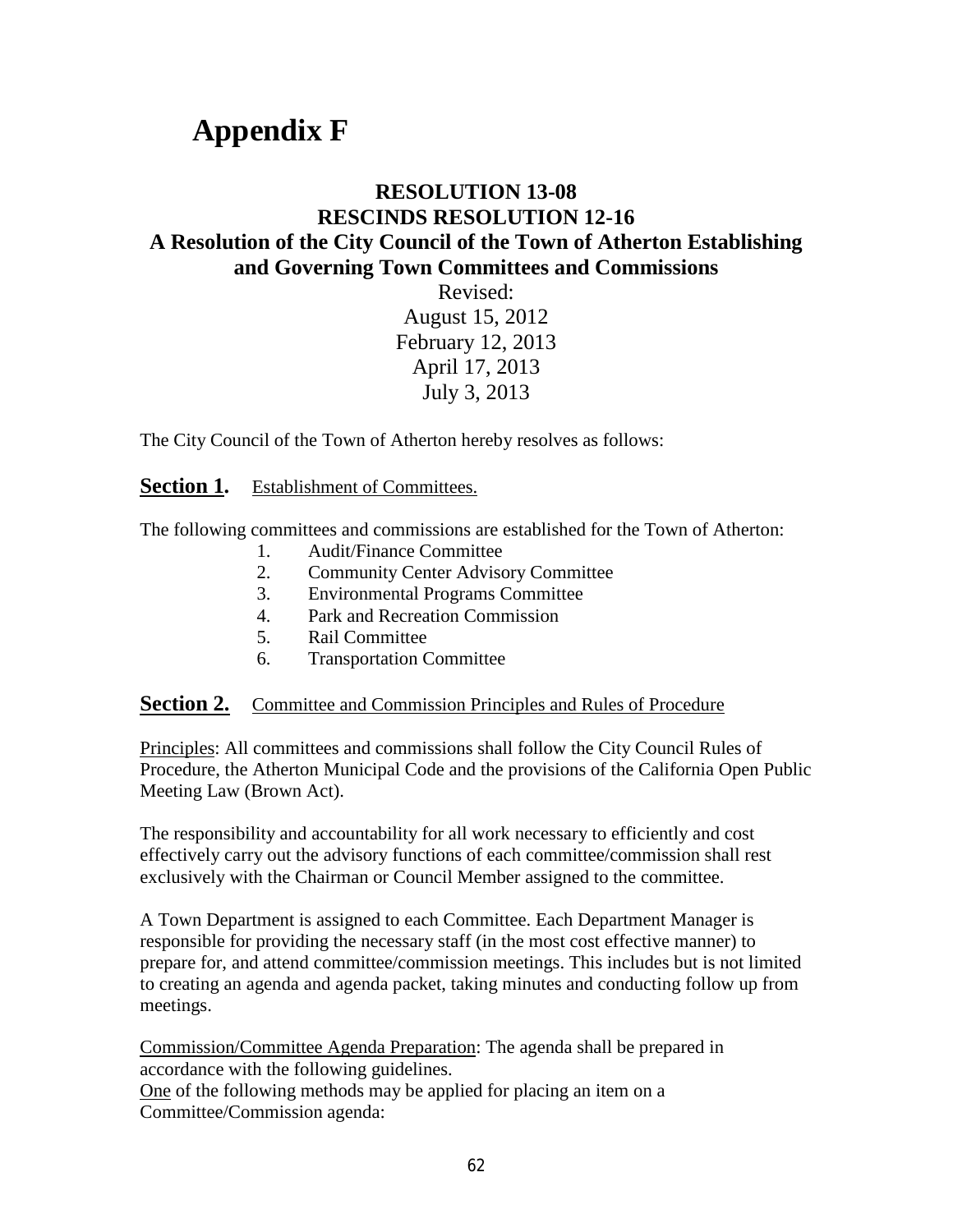- 1. Council: A majority vote of the Council may direct staff to add an item to a Committee or Commission agenda.
- 2. City Manager: The City Manager may receive requests for agenda items from the public, staff, a committee member or a Council Member. The City Manager will review the request with the Committee Chair. The City Manager shall have sole discretion to refer the request to the City Council at the next available meeting, or schedule the item for the Committee agenda.
- 3. Staff and Committees: There may be a need for routine agenda items which may arise out of committee meeting discussions; and are requested and agreed on by a majority of the Committee; or items created from staff follow up of previous Committee and/or staff meetings. These items may be added to the agenda following an agenda preparation meeting between the Committee/Commission Chair and staff liaison.Colleagues' Memorandum: If at least two committee members prepare a colleagues' memo, the staff liaison shall place the item on the Committee's agenda under a Future Agenda Items Section. A colleague's memo is a written request, no more than two pages in length, presenting an item to be added to the following Agenda. The item can be added to the next Agenda by a majority vote of the Committee.

Committee/Commission Procedures for placing items on Council agenda:

1. Committee/Commission Action: Any formal recommendation to Council taken by a Committee/Commission shall be placed on a City Council agenda within the next two regular meetings.

The City Clerk has overall responsibility for posting committee/commission agendas.

Advocate: Members of committees and commissions are encouraged to advocate positions to the

City Council on matters under the purview of their committee or commission. Otherwise, no committee or commission or any of its members shall represent itself or themselves as speaking on behalf of the Town, City Council, and/or committee or commission without prior approval of the City Council. Statements of previously approved City Council policy may be made without additional City Council approval. When there is a question a committee/commission member shall consult the City Attorney for advice. Members of committees or commissions may attend meetings of other committees or commissions and the City Council; however, members shall not present opinions of their own committee or commission at such meeting unless the position is previously approved by their committee. A quorum of a committee or commission may attend such a meeting, but they may not discuss among themselves Town business, including making comments that would amount to a discussion of the matter under consideration by a quorum of their own committee or commission.

Educational Materials: Committees and commissions may provide approved educational materials to the public regarding the functions and actions of the committee or commission, but shall not engage in advocating to the public any particular position which is contrary to City Council policy. Any educational materials sent to the public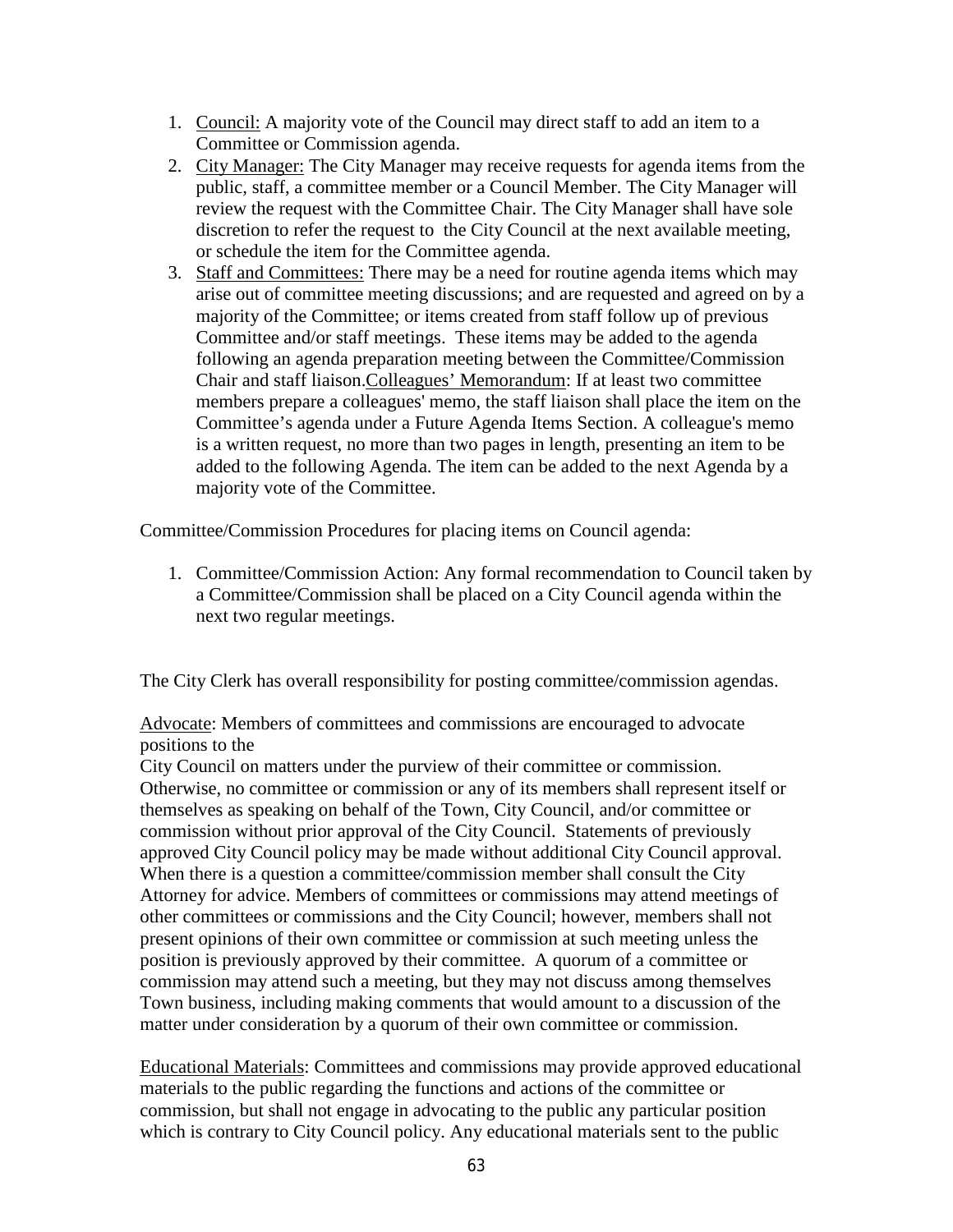shall be approved by the City Manager, and shall follow the Towns procurement process. It shall be the City Manager's discretion on whether or not the educational materials need Council approval beforehand.

Meetings: Changes in the dates or time of meetings from the established schedule may be made by majority vote of the committee or commission

Minutes: All committees and commissions shall prepare action minutes. *Action* minutes shall be presented to the City Clerk within 7 days following the meeting or as soon as feasible if there is a reason not to produce them within that timeframe. Finalized minutes should be sent electronically to the City Clerk for posting, *after* the Committee has approved them. The City Clerk will share appropriate information received from the minutes with the City Manager and City Council.

Reports: An annual report shall be created and approved by the Committee and provided to the City Manager, City Clerk and City Council of committee and commission activities for the preceding year.

Special Meetings: The Chair or a majority of the Committee may call a special meeting at any time in accordance with the Brown Act.

Website: Any website created for a Committee by the Town should be incorporated in the Town's website. Websites need to be developed in accordance with the "advocate" section of this resolution.

#### **Section 3:** Appointment of Voting Members to Committees and Commissions.

Appointment: Members other than City Council Members shall be appointed following recruitment process set forth by the City Clerk and approved by the City Council. All appointed members shall be registered voters in the Town. Members shall serve at the pleasure of the City Council, or until the expiration of their terms set out below. Vacancies in any committee or commission arising from any reason, including expiration of term, shall be filled by temporary appointment of the City Council, or by annual recruitment. The Committee Chairperson or staff assigned shall notify the City Clerk of resignations and vacancies. Each Committee which cannot fill at least 50% of its seats shall be postponed until the Town can recruit at least a quorum  $(50\% + 1)$ . During that time, Council shall continually recruit qualified individuals and town staff shall continue to advertise periodically.

Term expiration dates shall end on June  $30<sup>th</sup>$ . Appointed committee/commission members shall serve no more than two full consecutive terms on the committee or commission to which they are appointed. A member may be reappointed to the committee or commission following a minimum two (2) year hiatus. However, if a seat is vacant and no one applies, City Council may grant an exemption.

City Council representatives and any alternates on committees are selected by the Mayor and approved by the City Council to serve a one (1) year term. Appointed City Council Members and City Council Member Alternates shall serve as liaisons to Committees and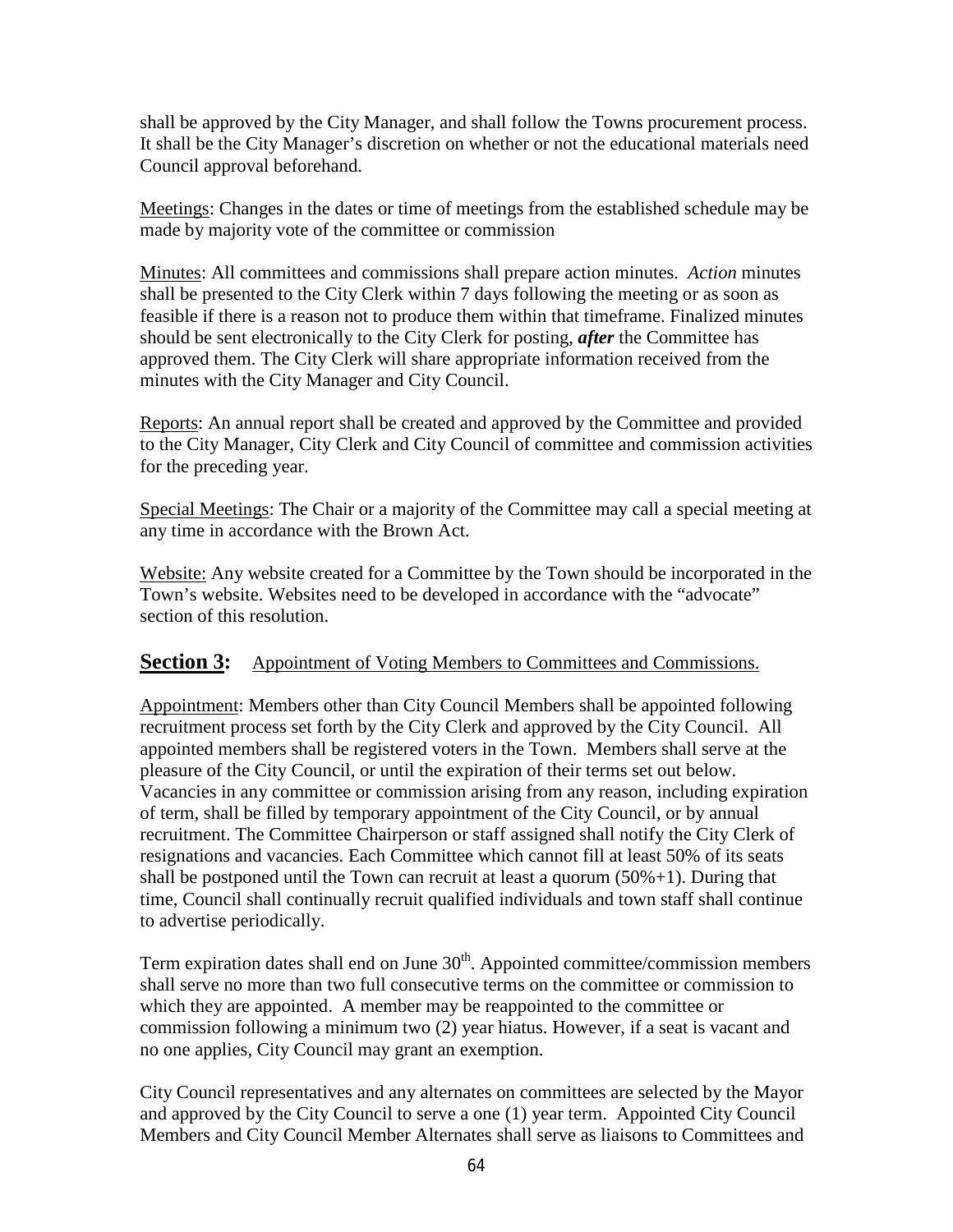Commissions; but shall not serve as voting members to Committees and Commissions. Alternates participate on committees in the absence of the appointed Council Members.

Members who intend to be absent from a meeting shall alert the chairperson and/or staff person assigned. The Chairperson shall state during the meeting, under roll call whether the member is excused (notification was given) or absent (no notification was given). Unexcused absences of members, other than City Council Members, from two or more consecutively scheduled meetings shall result in the automatic vacation of the member's office. The staff person assigned to the Committee shall work with the Chairperson to alert the City Clerk of consecutive absences. The City Clerk shall alert the City Manager who shall decide how to inform City Council. City Council has the authority to override this rule based on the information received.

Chairperson and Staff: Each committee or commission shall have a Chairperson. The Committee shall select its Chair on an annual basis in July. Council Members shall not serve as Chair or Vice Chair of Committees. The Department assigned to the committee shall have the authority to appoint staff member(s) to serve Town committees and commissions. Any requests by a committee or commission for staff work, information, or assistance from Town staff shall be made to the City Manager.

#### **Section 4:** Funding for Committees and Commissions.

In the event funding for committees or commissions is desired, a budget shall be prepared and presented to the City Council for review and approval as part of the Town's regular budget process. The committee/commission shall follow the guidelines set forth by the purchasing policy approved by City Council through Ordinance 595 and any expenditure policies developed and approved by the City Council. No Committee member shall use his or her own personal credit card. For items under \$150 a committee member may request a cash advance and then come back to the Town with itemized receipts. For items over \$150, a committee member shall complete a check request from the Town or have the Town purchase the goods/services.

#### **Section 5:** Committees and Commissions Composition, Powers and Duties.

#### **1. Audit/Finance Committee**

The Audit/Finance Committee shall have the following powers and duties:

- a. Act in an advisory capacity and make recommendations to the City Council upon request in all matters pertaining to Town finances;
- b. Consult with the City Manager on matters pertaining to the budget, capital spending plan and the long range financial plan for the Town;
- c. Act in an advisory capacity and make recommendations to the City Council upon request in all matters pertaining to the Town's annual audit;
- d. Provide oversight of the annual audit and present and explain the audit to the City Council with recommendations as to acceptance;
- e. Advise City Council regarding appointment of outside auditors for annual audit;
- f. Review proposed audit scope with outside auditors prior to commencement of annual audit.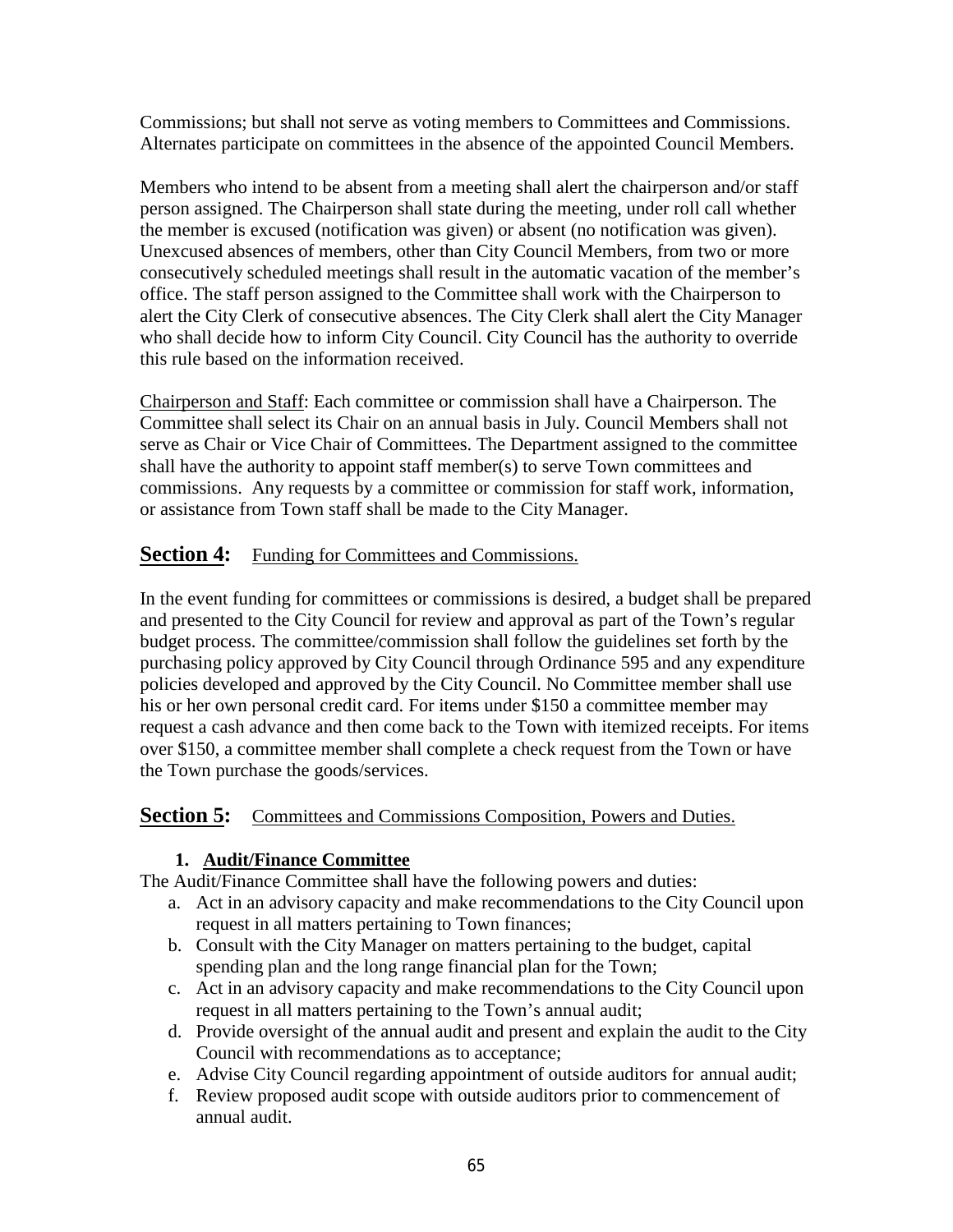The Audit/Finance Committee shall have the following composition and terms:

Consists of two (2) Council Members and five (5) appointed, qualified resident members. Two terms shall be for one year and three terms shall be for two (2) years. Thereafter terms shall be for two (2) years ending on June 30th. The committee meets on an as needed basis typically in the Council Chambers or the Town Administrative Conference room. Pursuant to Council action on June 20, 2012 the Committee shall establish a regular schedule of meetings.

The Finance Department is assigned overall responsibility of the Audit/Finance Committee.

#### **2. Civic Center Advisory Committee (CCAC)**

The Civic Center Advisory Committee (CCAC) shall have the following powers and duties:

- a. Assist staff in the development of a master planning process to determine the key issues that need to be addressed by the community as well as a process for keeping the community at large informed and involved.
- b. Work with staff to solicit feedback through tools such as surveys, community gatherings, and workshops to disseminate information regarding the key issues and questions involved in the development of a Master Plan for the proposed new Civic Center.
- c. Engage in public outreach to solicit substantive feedback and opinions on the Master Plan and the Civic Center project and provide Council with a summary of findings for consideration. Support staff with updates for the Town website and periodic updates for residents.
- d. The CCAC may form Ad Hoc Subcommittees and/or host community workshops to involve a broader base of residents for the purposes of information gathering on specific issues, thus creating more community involvement and more in-depth visioning.
- e. Once the Council adopts a Master Plan, the CCAC will continue to work with staff to coordinate public outreach and collect resident input during the design phase of the Community Center project.
- f. Assist in discussion about the short-term improvements needed for the Library and Town Center facilities.

The Civic Center Advisory Committee consists of up to seven (7) members including two Council members. The Committee is setup for specific purposes listed above and when the purposes are accomplished the Committee will disband. The Civic Center Project consists of the Town's Administrative Offices, Police Department, Public Works, Building and Planning Departments, Council Chambers, Library, community meeting rooms and associated outdoor facilities. The Committee meets on the second Monday of each month at 4:30 p.m. in the Council Chambers or the Town Administrative Conference Room.

#### **3. Environmental Programs Committee.**

The Environmental Programs Committee shall have the following powers and duties: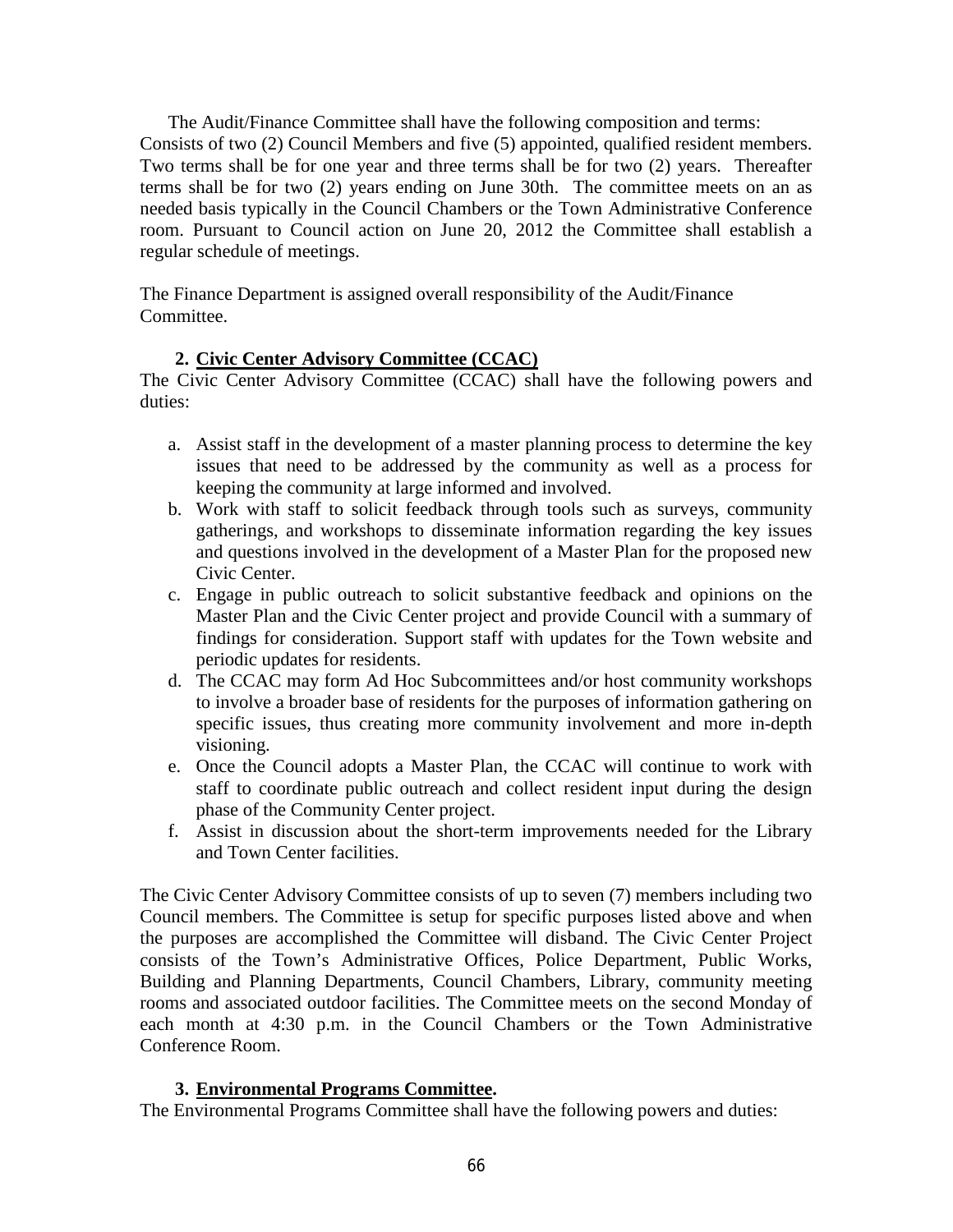- a. Act in an advisory capacity and make recommendations (programmatic and legislative) to the City Council upon request on all matters pertaining to the Town's natural and built environment and the Town's regional role and responsibilities as one of the communities on the San Francisco Bay Peninsula.
- b. Create pro-active community engagement programs for residents, commercial and public enterprises active within the Town's jurisdiction for presentation to and consideration and approval by, the City Council.

The Environmental Programs Committee consists of up to twelve (12) members including two (2) Council Members and ten (10) residents of the Town. The term of office shall be as follows: Appointed members shall be appointed to four-year terms. Thereafter, each term of office shall be four (4) years. The committee meets quarterly on the first Wednesday of the month at 10:00 a.m. in the Conference Room of the Town Administrative Offices unless a special meeting in compliance with the provisions of the Brown Act is called by the committee chair.

The Planning Department is assigned overall responsibility of the Environmental Programs Committee.

#### **4. Park and Recreation Commission.**

The Park and Recreation Commission shall have the following powers and duties:

- a. Act in an advisory capacity and make recommendations to the City Council upon request in all matters pertaining to parks and public recreation and to cooperate with other governmental agencies and public and private groups in the advancement of park and recreation planning and programming;
- b. Develop and maintain a master plan for park**s** within the Town and, annually, in the month of April, present a report to the City Council.
- c. Review the annual budget for parks and recreation during the process of its preparation and make recommendations with respect thereto to the City Council. This includes recommendations regarding the setting of fees.The budget should contain estimates and recommendations for such long-term capital outlay projects as may be necessary to provide for orderly development of park and recreation areas, buildings and facilities;
- d. Study and make recommendations on the acquisition and development of recreation areas, activities and facilities such as playgrounds, buildings, parks, open space and other centers of recreation;
- e. Assist Town staff in the planning of recreation programs for the community.

The Park and Recreation Commission consists of seven (7) appointed members. One member shall be a representative of the Holbrook-Palmer Park Foundation. One member shall be a representative of the Atherton Dames. Each of the foregoing representatives shall serve a term of two (2) years. Terms shall be staggered so that the term of office for two (2) members shall be four (4) years, and the term of office for the remaining members shall be four (4) years. Thereafter, each term of office shall be four (4) years. The Park and Recreation Commission meets on the first Wednesday of each month at 6:30 p.m. in Holbrook-Palmer Park unless a special meeting in compliance with the provisions of the Brown Act is called by the committee chair.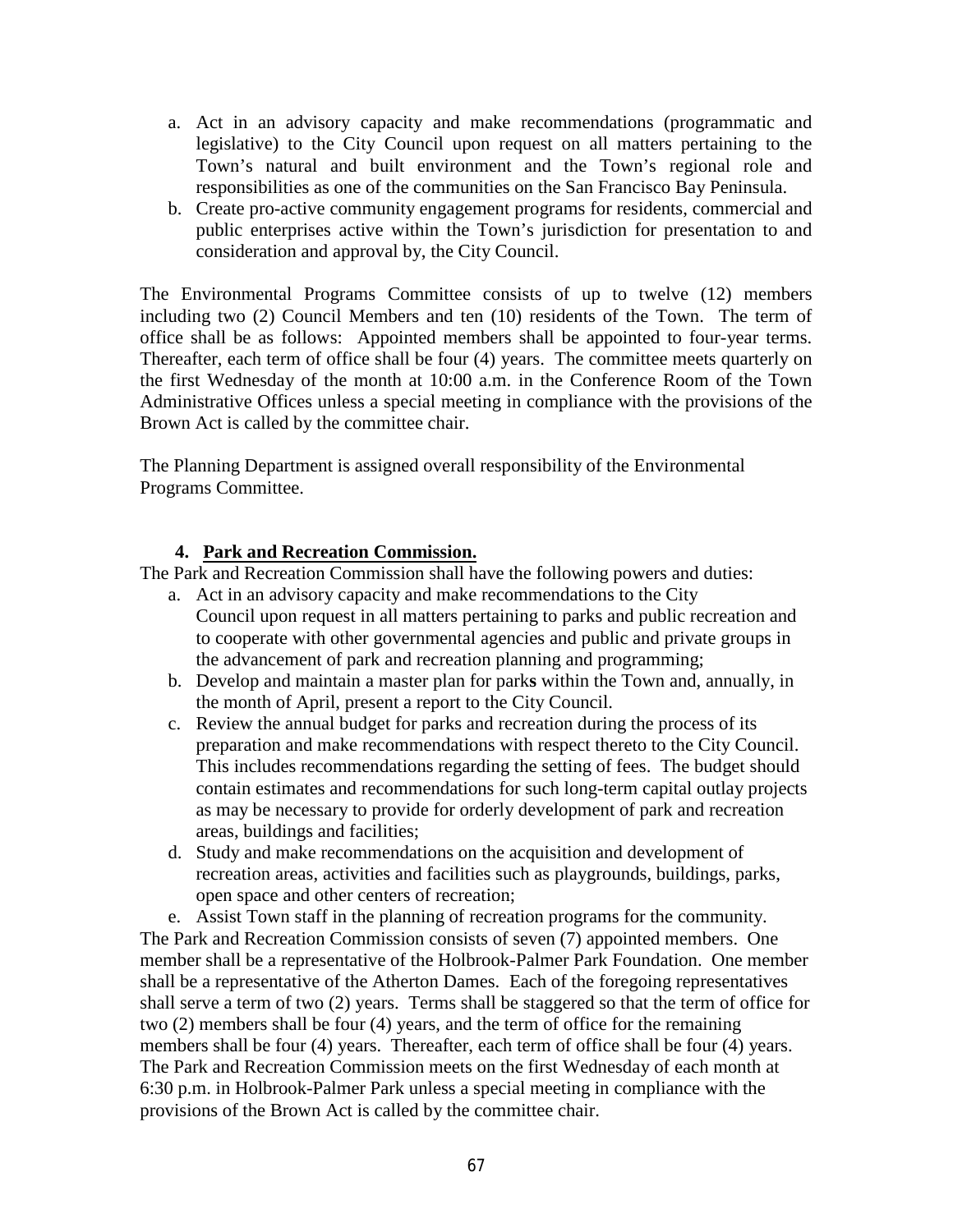The Public Works Department is assigned overall responsibility of the Park & Recreation Commission.

#### **5. Rail Committee.**

The Atherton Rail Committee shall have the following powers and duties:

- a. Act in an advisory capacity to the City Council on all matters pertaining to High Speed Rail (HSR), the Rail Corridor and Caltrain.
- b. With the assistance of appropriate Town staff, research and address specific impacts HSR and other rail infrastructure and services may have on the Rail Corridor and the Town.
- c. Perform active outreach and cooperative efforts with groups and organizations opposing HSR.
- d. Rail Committee members are authorized to act as spokespersons to articulate and advocate the Town's Rail Related Policy Positions as they pertain to rail committee matters to legislatures, HSR and Caltrain board of directors, regional

organizations, press and other interested parties.

The Atherton Rail Committee shall have the following composition and terms: Consists of twelve (12) members including two (2) Council Members and up to ten (10) appointed members. There are no term expirations for Rail Committee members. The committee meets on the first Tuesday of every other month at 6:00 p.m. in the Council Chambers. There are no term expirations.

Additionally, by action of approval of this Resolution the City Council approves Exhibit A titled, "Rail Related Policy Positions."

The Public Works Department is assigned overall authority of the Rail Committee.

#### **6. Transportation Committee.**

The Transportation Committee shall have the following powers and duties:

a. Act in an advisory capacity and make recommendations to the City Council upon request in all matters pertaining to transportation within the Town.

The Transportation Committee consists of seven (7) members including two (2) Council Members and five (5) appointed members. The term of office shall be four (4) years. The committee meets on the second Tuesday of every other month at 6:00 p.m. in the Council Chambers unless a special meeting in compliance with the provisions of the Brown Act is called by the committee chair.

The Police Department shall have overall responsibility of the Transportation Committee. The Chief of Police will coordinate with the Public Works Department when public works staff is needed.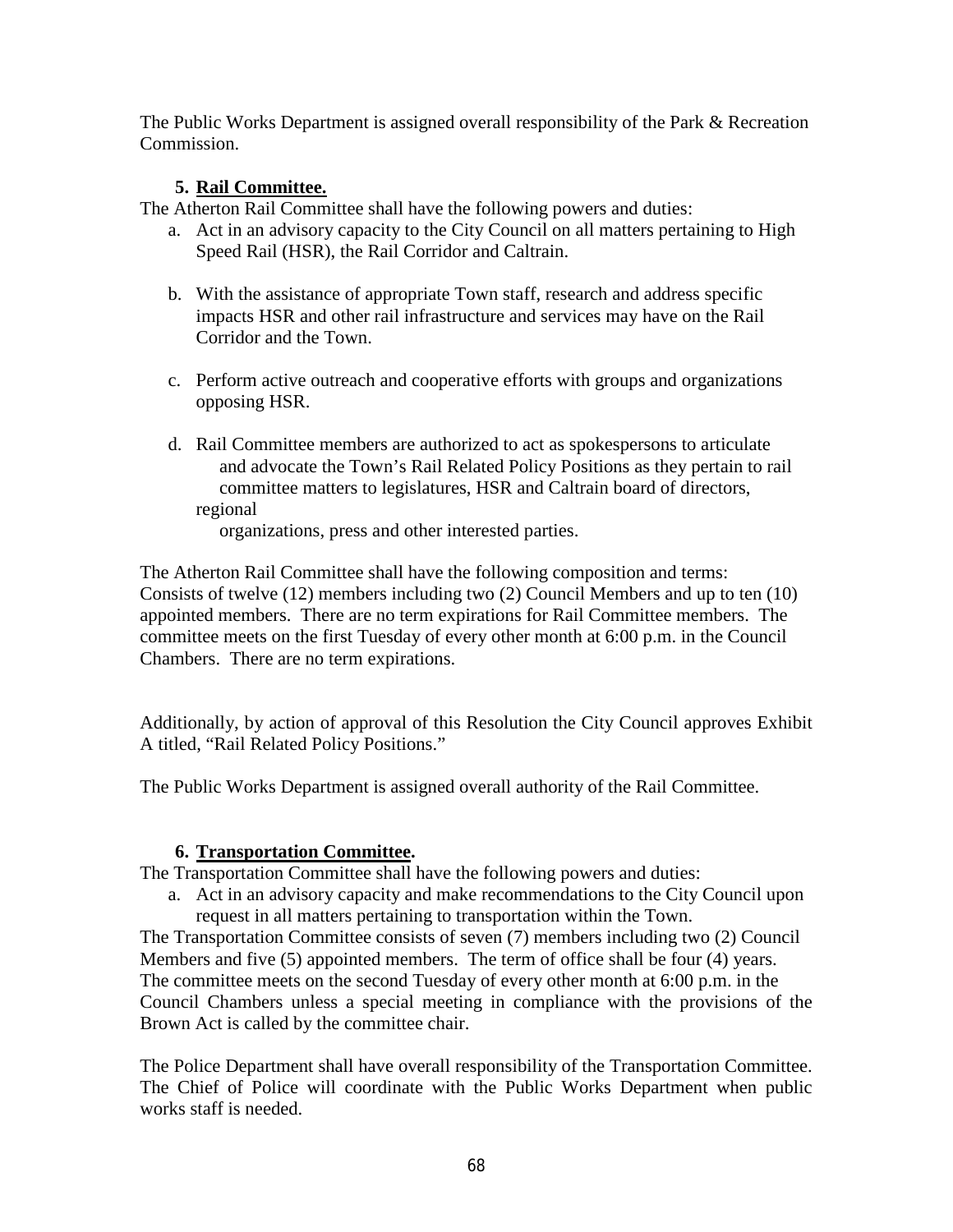#### **Section 6.** Advice.

Appointed members of committees and commissions are encouraged to seek advice from Town staff when they are uncertain of the foregoing rules.

This Resolution shall be effective immediately upon adoption. All previous resolutions governing Town committees and commissions including Resolution No. 10-13 and 12-16 are hereby superseded and rescinded on July 17, 2013.

*I hereby certify that the foregoing Resolution was duly and regularly passed and adopted by the City Council of the Town of Atherton at a regular meeting thereof held on the 17th day of July, 2013, by the following vote.*

| Council Members: |
|------------------|
| Council Members: |
| Council Members: |
| Council Members: |
|                  |

Elizabeth Lewis, Mayor Town of Atherton

\_\_\_\_\_\_\_\_\_\_\_\_\_\_\_\_\_\_\_\_\_\_\_\_\_\_\_\_\_\_\_\_\_

ATTEST:

\_\_\_\_\_\_\_\_\_\_\_\_\_\_\_\_\_\_\_\_\_\_\_\_\_\_\_\_ Theresa DellaSanta, City Clerk

APPROVED AS TO FORM:

\_\_\_\_\_\_\_\_\_\_\_\_\_\_\_\_\_\_\_\_\_\_\_\_\_\_\_ William B. Conners, City Attorney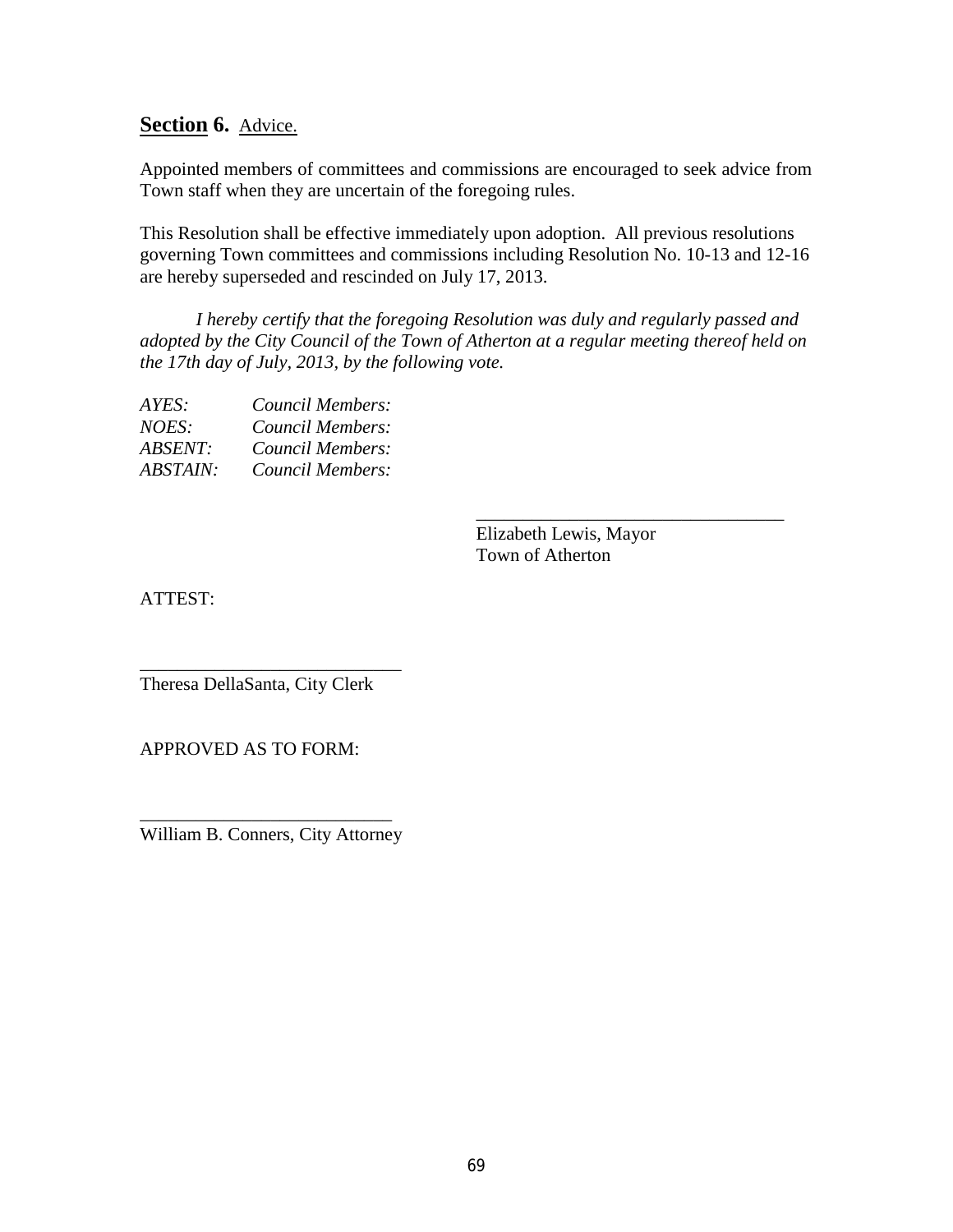# The City Council Rules of Procedures will be incorporated as *Appendix A* once updated by the City Attorney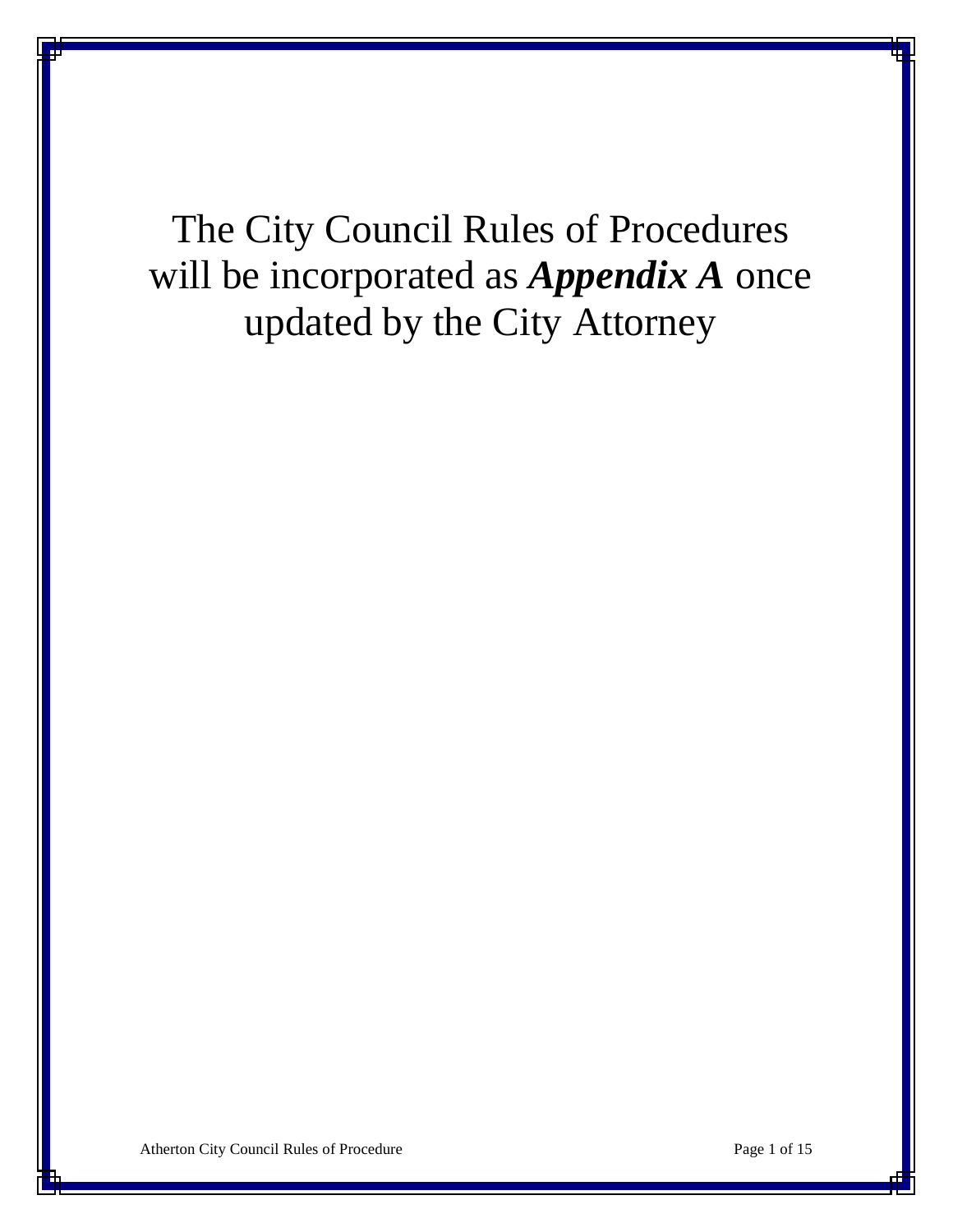

# **TOWN OF ATHERTON**

# **CITY COUNCIL**

# **RULES OF PROCEDURE**

 **AS AMENDED: June 17, 2009**

**April 15, 2009 March 26, 2009 June 18, 2008 October 19, 2005 April 16, 2003 First Adopted June 19, 2002**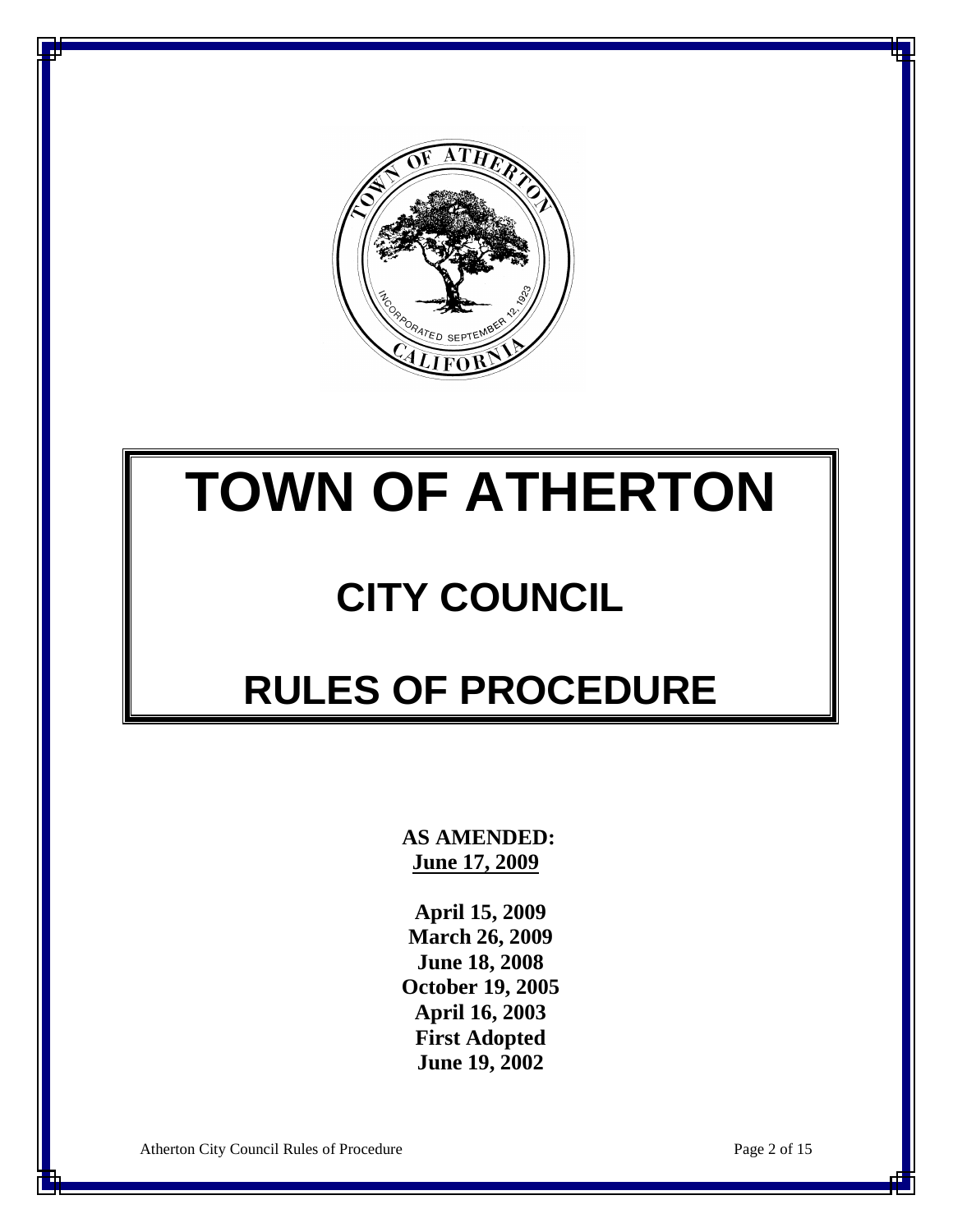#### **RULES OF PROCEDURE**

#### **1. Authority**

As provided by California Government Code Section 36813, the City Council establishes these Rules of Procedure for the conduct of meetings. The following Rules shall be in effect upon their adoption by the City Council and until such time as they are amended or new rules adopted in the manner provided by these Rules.

#### **2. General Rules**

2.1 Public Meetings All meetings (except closed sessions as provided by State law) of the Council shall be open to the public.

2.2 Meeting Dates/Times Regular meetings will be held on the third Wednesday of each month. Adjourned regular or special meetings may be called by the Mayor or a majority of the Council. All regular meetings will convene at 7:00 p.m. unless noticed at a different time by publishing a notice and/or posting a notice as required by Section 5.3.

2.3 Quorum Three members of the Council shall constitute a quorum necessary to transact business. In the event a quorum is not in attendance, those attending will be named in the minutes, and they shall adjourn the meeting to a later set time. If no one is present, the Clerk shall adjourn the meeting to a later date and post notice of that fact pursuant to Government Code Section 36811.

2.4 Compelling Attendance Members must notify the Presiding Officer for the issuance of an "excused absence" when they are unable to attend, which shall be granted. The member may notify the City Manager or City Clerk if the Presiding Officer is not available and the City Manager or City Clerk will notify the Presiding Officer of the request; or it will be noted in the minutes as an unexcused absence. In the event of perpetual absence by members, the Council may adjourn from day to day to compel attendance under the penalties prescribed by law. The seat of a member with two or more consecutive unexcused absences from regular council meetings shall be vacated pursuant to Government Code Section 36513(b).

2.5 Minutes of Proceedings An account of all public proceedings of the City Council shall be recorded by the City Clerk and entered into official minute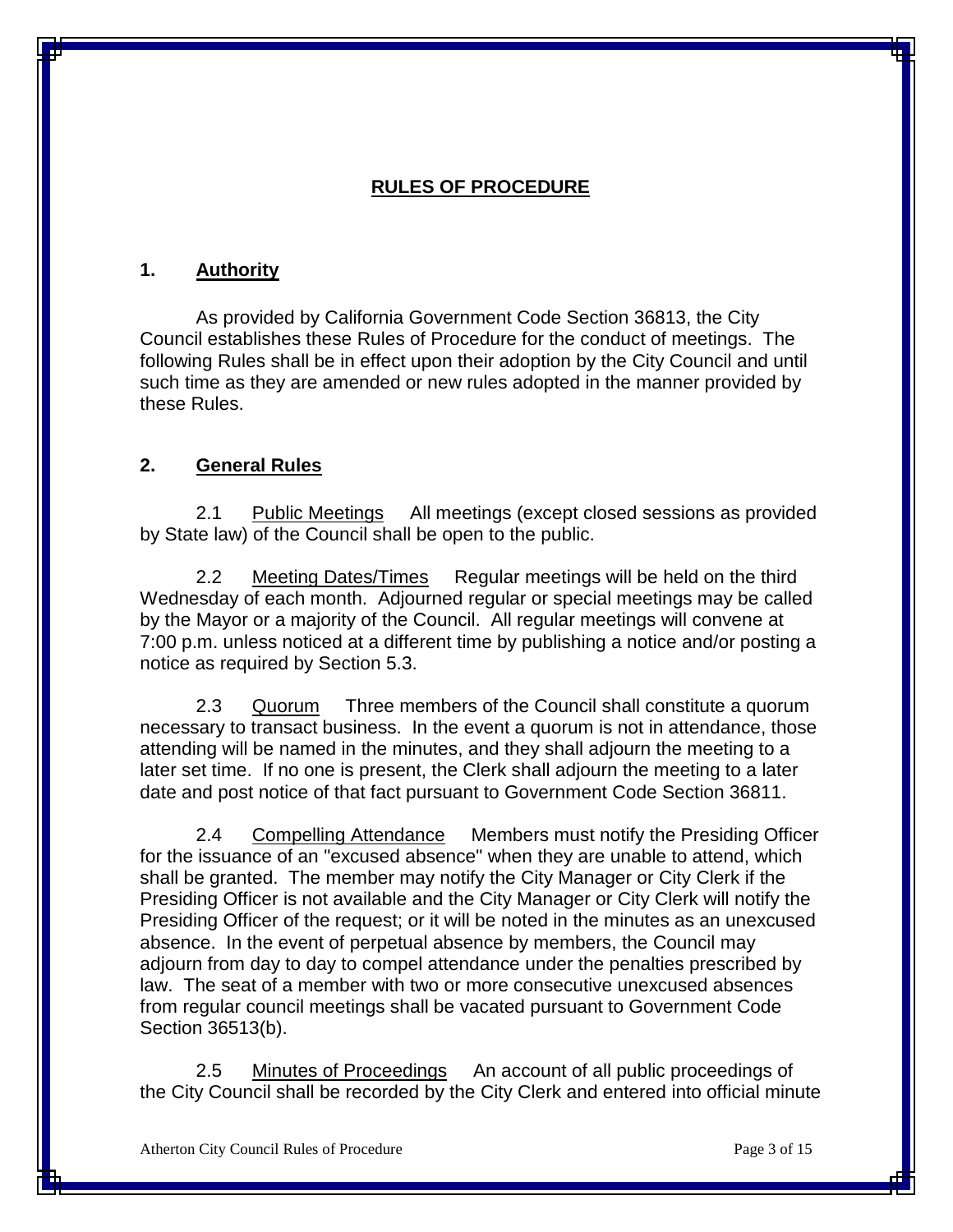books of the Council. These minutes shall be available to the public following approval by the Council.

2.6 Right of Floor Any member desiring to speak shall first be recognized by the Mayor and shall, with the exception of Public Comments, confine any remarks to the subject under consideration.

2.7 Rules of Order Except in cases of conflict with these Rules, Robert's Rules of Order shall be used as a non-binding guide to govern the proceedings of this Council.

2.8 City Manager The City Manager shall attend all meetings of the Council unless excused, and in the City Manager's absence, a designee shall substitute. The City Manager may make recommendations and shall have the right to take part in all discussions of the Council, but shall have no vote.

2.9 City Attorney The City Attorney shall attend all meetings of the Council unless excused, and in the City Attorney's absence, a designee shall substitute. The City Attorney, upon request of the City Council or authorized representatives, shall give opinions, either written or oral, on questions of law and shall act as the Council's parliamentarian.

2.10 City Clerk The City Clerk shall attend all meetings of the Council unless excused, and in the City Clerk's absence, the Deputy City Clerk shall substitute. The City Clerk shall record, prepare and maintain the official record of the Council and perform other related duties as prescribed by the Council and/or City Manager.

2.11 Department Heads/Employees Department Heads/Employees, as described by the City Manager or requested by the Council, shall attend Council meetings.

#### **3. Types of Meetings**

3.1. Regular Meetings Unless otherwise designated by the Council, the Council shall meet in the City Council Chambers for all regular meetings. The regular meetings shall begin at 7:00 p.m. on the third Wednesday of each month, unless otherwise specified by posted notice. If the meeting date should fall on a legal holiday, the Council shall meet at a time and date so designated by the Council.

3.2 Adjourned Meetings Any meeting of the City Council may be adjourned to a later date, place, and time provided no adjournment is for a longer period than the next regularly scheduled meeting.

3.3 Special Meetings Special meetings may be called by the Mayor or by a majority of the Councilmembers. The call for a special meeting must specify the day, hour, and place and shall specify the subject(s) to be considered.

Atherton City Council Rules of Procedure **Page 4 of 15** Page 4 of 15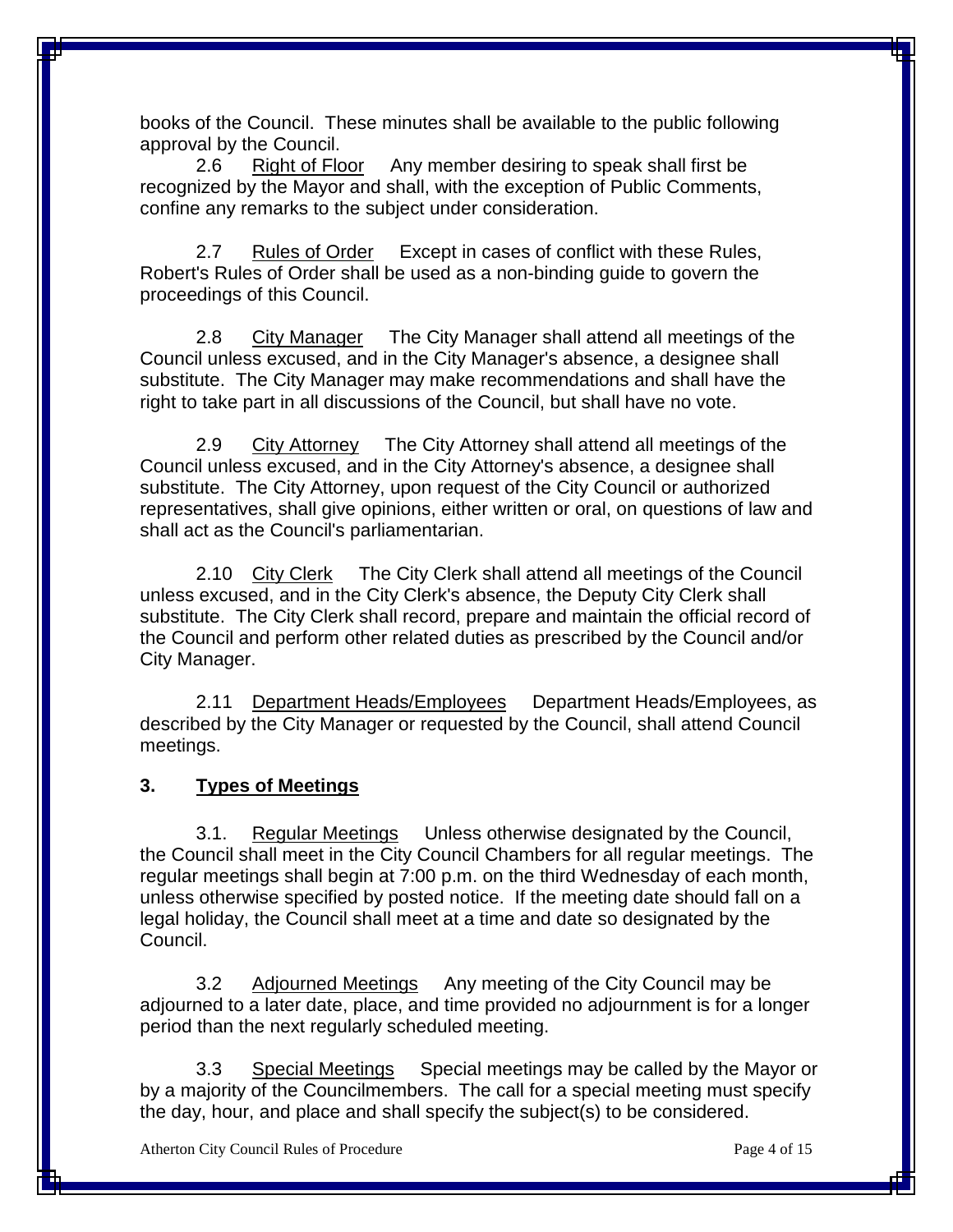Twenty-four hours notice must be given prior to the meetings. Only matters specified in the notice may be discussed at special meetings. Notice shall be posted as required by law.

3.4 Closed Session Meetings Closed sessions, formerly referred to as Executive Sessions, may be held in accordance with the provisions of the Brown Act (Government Code Section 54954.5).

3.5 Study Session Meetings The Council may meet informally in Study Sessions called by the Mayor or the majority of Councilmembers. Study Sessions are open to the public and are meetings for purposes of the Brown Act. Council may not take any formal action at study session meetings. Meeting notice requirements are contained in Section 2.2.

3.6 Media Attendance All meetings (except Closed Sessions) of the City Council and Commissions shall be open to the media, and may be recorded by tape, radio, television, and photography, provided such recordings do not interfere with orderly conduct of the meetings.

#### **4. Mayor - Duties**

4.1 Mayor The Mayor is elected by members of the Council for a oneyear period. No member shall serve as Mayor for consecutive terms. The City Council shall meet at least annually to choose one of its members as Mayor.

4.2 Vice Mayor The Vice Mayor shall be selected annually by a Council majority vote. No member shall serve as Vice-Mayor for consecutive terms.

4.3 Presiding Officer The Mayor, if present, shall preside. In the Mayor's absence, the Vice Mayor shall preside. In the absence of both, the Councilmembers present shall elect a temporary Presiding Officer.

4.4 Call to Order The Mayor or Vice Mayor shall call the meeting to order at the hour appointed. In the absence of both, the meeting shall be called to order by the City Clerk and those Councilmembers present shall proceed to elect a temporary Presiding Officer.

4.5 Preservation of Order The Presiding Officer shall preserve strict order and decorum, shall prevent verbal attacks on Councilmembers, staff, and/or citizens, and confine debate to the item under discussion.

4.6 Point of Order The Presiding Officer shall determine all points of order, subject to the right of any member to appeal to the entire Council. If an appeal is taken, the question shall be, "Shall the decision of the Presiding Officer be sustained?"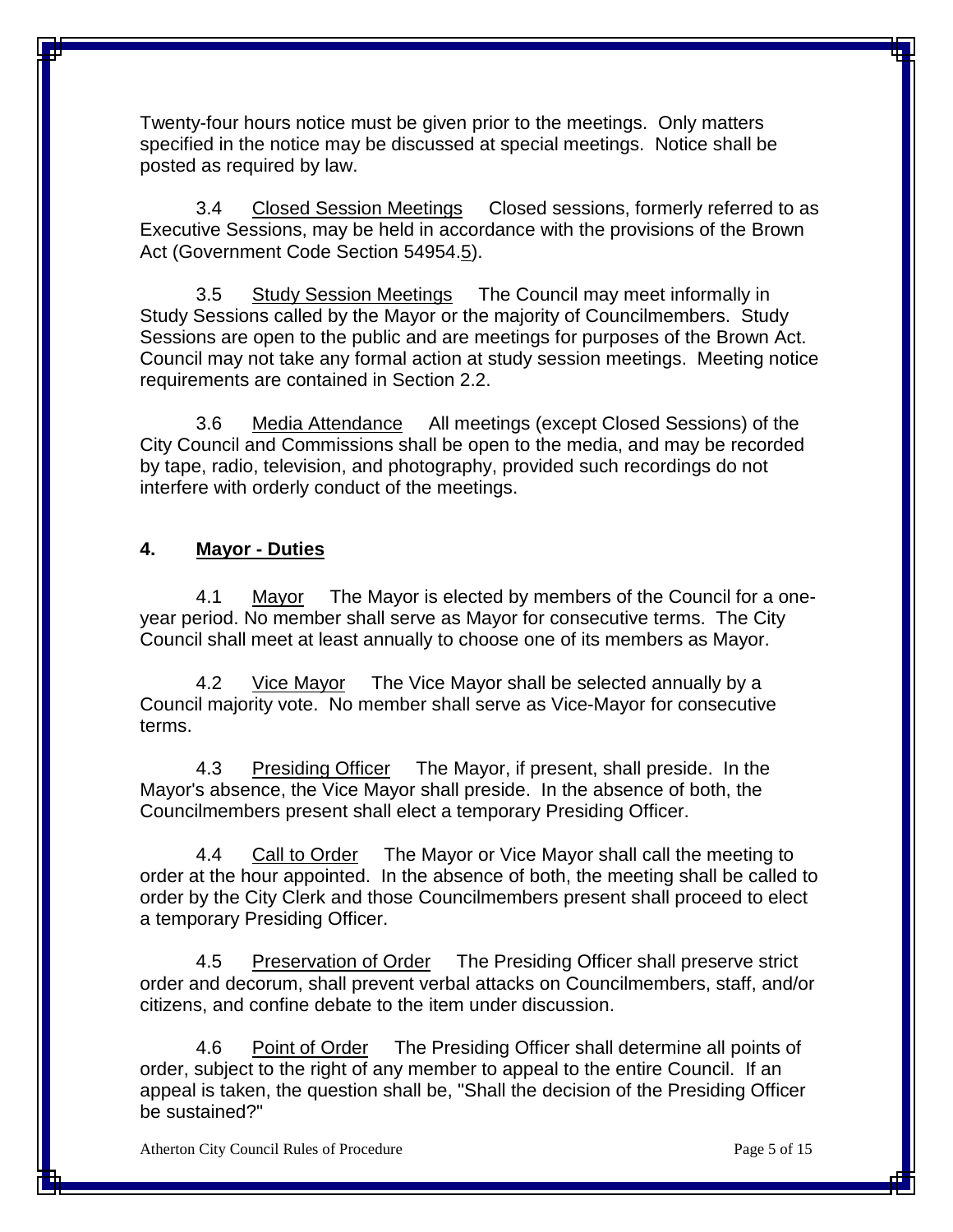4.7 Motion to be Stated The Presiding Officer shall state all motions submitted for a vote and announce the result. A roll call vote shall be taken upon ordinance, resolution, and at the request of any member.

4.8 Mayor Proclamations Mayor Proclamations will be issued at the discretion of the Mayor for various purposes including:

- A. Recognizing individuals and organizations whose contributions and achievements have community-wide significance;
- B. Calling public attention to a significant community event, service or program;
- C. Highlighting a special period of observance, celebration, or recognition for community, regional, state, or national occasions.

Mayor Proclamations do not need formal Council action or approval and individual Councilmembers can request through the Mayor that proclamations be issued. All public requests for proclamations should be directed to the City Manager or Mayor for review.

It will be at the discretion of the Mayor to determine whether it is appropriate to present the proclamation at a Council meeting.

Proclamations will be issued to recognize legitimate and significant community achievements, contributions, and occasions. These forms of recognition are not intended for partisan, commercial or narrow individual purposes which are inconsistent with the overall policies of the City Council.

#### **5. Order/Preparation of Agenda**

#### 5.1 Order of Business

- 1. Call to Order, Pledge of Allegiance, Roll Call
- 2. Presentations
- 3. Public Comments
- 4. Staff Reports
- 5. Community Organization Roundtable Report
- 6. Consent Agenda
- 7. Regular Agenda/Public Hearings
- 8. Council Reports
- 9. Future Agenda Items (as Added March 26, 2009)
- 10. Public comments
- 11. Adjournment

Atherton City Council Rules of Procedure **Page 6 of 15** Page 6 of 15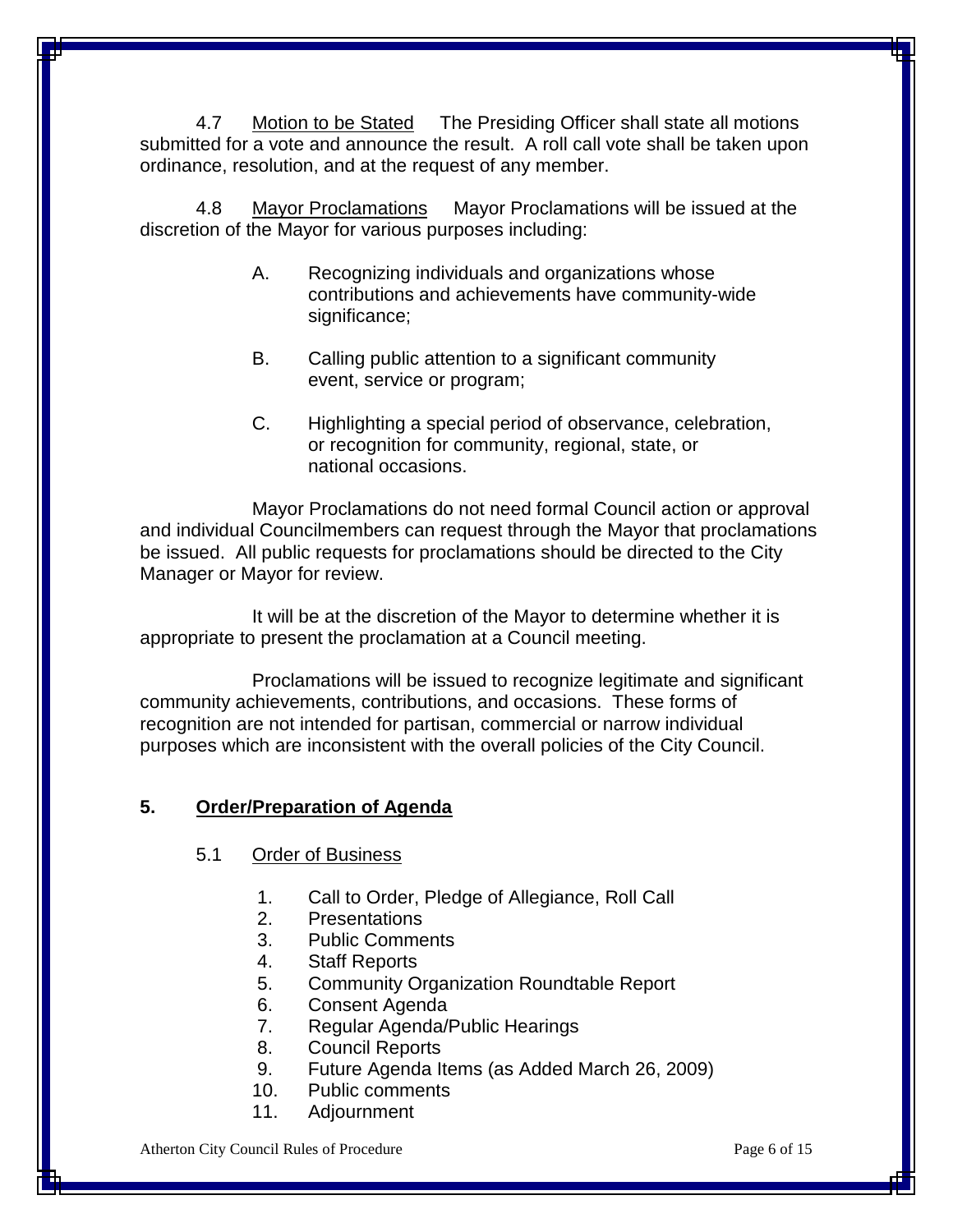5.2 Agenda Preparation The agenda shall be prepared in accordance with the preparation procedure as directed by the City Manager. The agenda shall be delivered to the Mayor, Councilmembers, and Library after 5:00 p.m. on the Friday preceding the Wednesday meeting. Council materials are available for public review at the Library the Saturday, and at the City Administrative Office beginning on the Monday, before the regular Wednesday Council meeting.

If two or more Council Members prepare a colleagues' memo, the City Manager shall place the item on the Council's agenda under the Future Agenda Items Section. A colleague's memo is a written request, no more than two pages in length, presenting an item to be added to the following Agenda. The item can be added to the next Agenda by a majority vote of the Council. (As amended at the Regular City Council Meeting on June 17, 2009)

When a Town Committee or Commission passes a motion at its meeting requesting Council consideration of an item that is within that Committee or Commission's powers and duties, the City Manager shall place the item on a Council agenda no later than two regular meetings following the date of the request. (As amended at the Special City Council meeting on March 26, 2009)

5.3 Agenda Posting The City Clerk shall post an agenda at least 72 hours before a regular meeting at the following locations: (a) Atherton Town Offices, 91 Ashfield Road (lobby); (b) Atherton Branch Library, 2 Dinkelspiel Lane; (c) Atherton Train Station Bulletin Board; (d) Rosewood @ Green Oaks Bulletin Board; (e) Atherton @ Selby Lane Bulletin Board, (f) Town Council Chambers, 94 Ashfield Road. The agenda shall specify the time, date, and location of the meeting and contain a brief description and proposed action of each item of business to be transacted or discussed at the meeting.

5.4 Minutes Unless requested by Council, minutes may be approved without reading if the City Clerk previously furnished a copy to each member and the Library.

5.5 Public Comments (See also Citizens' Rights, Section 6) During Public Comments, any person may address the Council, provided that the item (1) is of interest to the public and is within the subject matter jurisdiction of the Council and (2) is not otherwise on the agenda.

5.6 Consent Agenda Items listed under the Consent Agenda are those items staff believes will not require Council discussion and are routine in content. Also listed under the Consent Agenda are resolutions confirming action from a previous meeting which are brought back for approval of form rather than approval of action. Items may be removed by any Councilmember for separate discussion for clarification and/or upon request by any member of the public who wishes to speak on that item.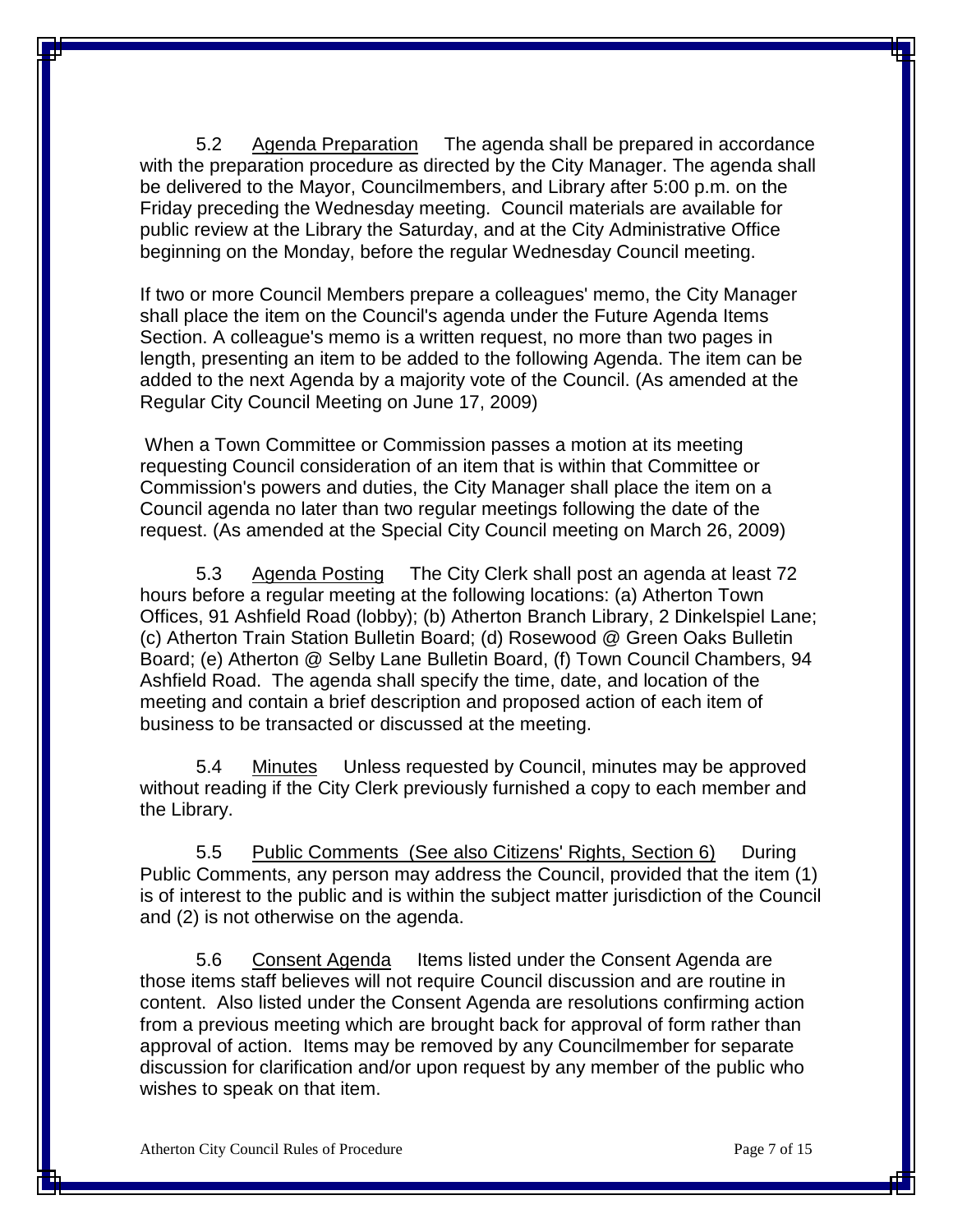5.7 Regular Agenda/Public Hearings Items requiring a public hearing will be noticed as required by law.

5.8 Actions Limited to Posted Agenda The City Council shall not take action on any item not appearing on the posted agenda except under the conditions permitted by Government Code Section 54954.2 (Brown Act).

#### **6. Citizens' Rights**

#### 6.1 Addressing the Council

(1) Any person may address the Council on the following portions of the agenda:

- (a) Public Comments, as provided in Section 5.5.
- (b) Public hearings, as provided in Sections 8.1 and following.
- (c) When invited by the Mayor, all other portions of the agenda prior to the vote, it any, being taken.
- (2) The following shall apply:
	- (a) Each person addressing the Council shall step to the podium and give their name and address (optional) for the record.
	- (b) A time limit may be imposed by the Council on each speaker depending on the subject matter. (Exception: See "Public Hearing Procedures" under Section 8.1 and following.)
	- (c) All remarks shall be directed to the Mayor and Council as a body and not to any particular member.
	- (d) No person, other than members of the Council and the person having the floor, shall be permitted to enter into the discussion.
	- (e) No question shall be asked of Councilmembers except through the Mayor.

6.2 Personal and Slanderous Remarks The Mayor shall discourage demonstrations before the Council, such as applauding or "booing". Upon instructions by the Mayor, a Sergeant-at-Arms may be called for the purpose of removing any person who, in the Mayor's judgment, has violated the rules of conduct and has disrupted the meeting. The Mayor appoints a person to fulfill the responsibilities of the Sergeant-at-Arms at the beginning of each meeting if he/she deems it to be necessary.

6.3 Reading of Protests Interested persons, or their representatives, may address the Council for the reading of protests, petitions or communications

Atherton City Council Rules of Procedure **Page 8 of 15** Page 8 of 15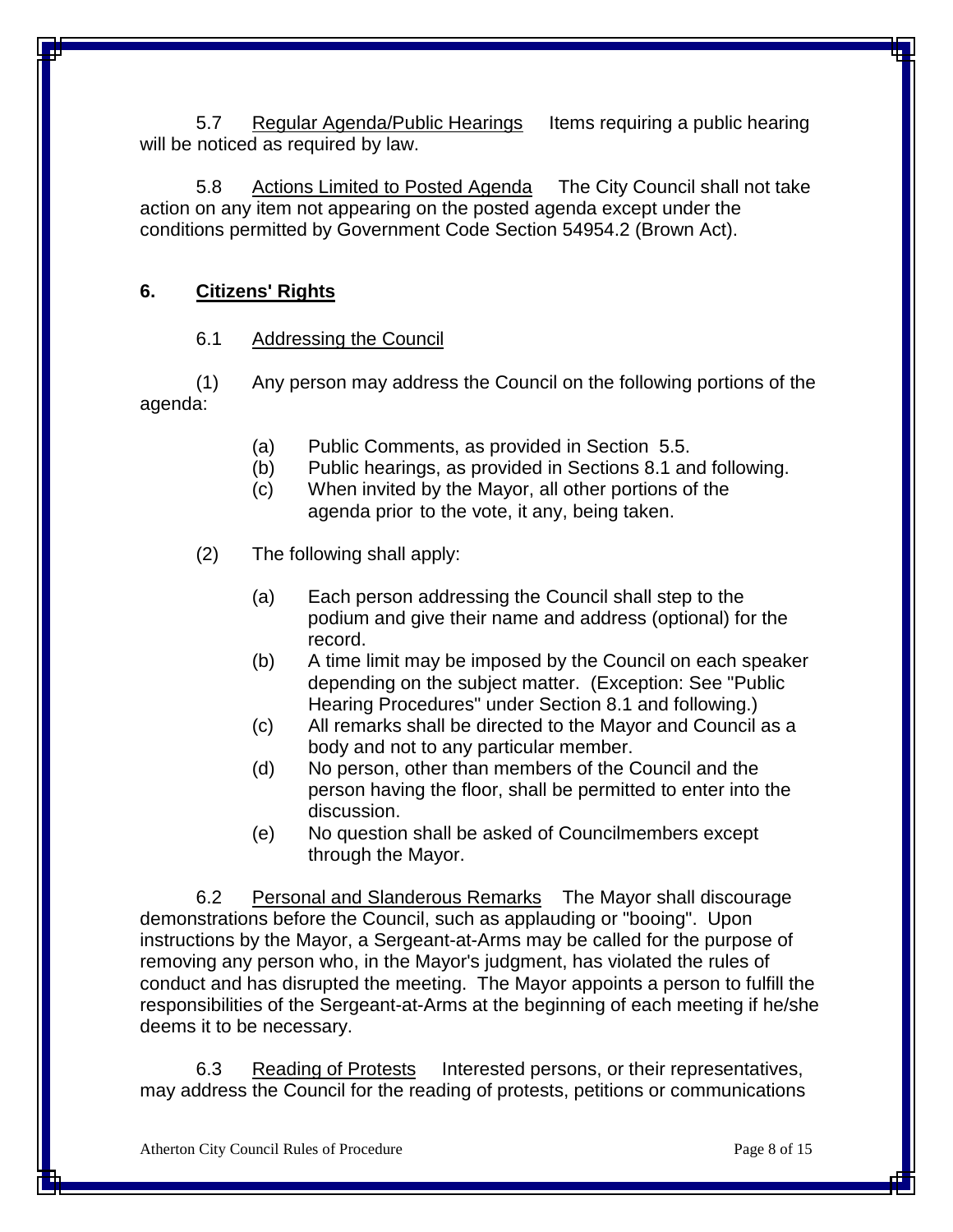relating to the matter under consideration if a majority of the Council agree that the person should be heard.

6.4 Written Communications Any citizen may submit written comments to the Council through the City Clerk or City Manager's office and request that Council receive copies in the agenda packet provided such written comments are received four business days before the scheduled Council meeting. Written comments can be filed with the City Clerk or City Manager's office up to the time of the meeting and distributed to the Council at the meeting.

6.5 Printed Materials Printed materials contained in the agenda packet will be available upon request after the meeting is adjourned. There may be a copy charge, based on the Town's current copy fee, if printing is necessary. If the action taken requires retyping, the document will be available in Town Hall the next business day, as soon as the retyping is complete.

#### **7. Ordinances, Resolutions and Contracts**

7.1 Document Preparation All ordinances and resolutions shall be approved by the City Attorney. No ordinance shall be prepared for presentation to the Council unless ordered by a majority vote of the Council or prepared by the City Attorney on the City Attorney's own initiative.

7.2 Document Approval All ordinances, resolutions, and contracts shall, before being placed on the agenda, be approved as to form and legality by the City Attorney. Additionally, all these documents shall be reviewed by the City Manager.

7.3 Ordinance Introduction/Adoption Except as to urgency ordinances, unless a member requests a full reading, a proposed ordinance will be introduced by the reading of the title only. Ordinances introduced by first reading shall not be adopted within five days of the introduction or at other than regular Council meetings. If the ordinance carries an emergency clause, introduction and adoption may occur at the same meeting.

7.4 Majority Vote Required An affirmative vote of at least a majority of a quorum of the Council shall be necessary to adopt an ordinance. Urgency (emergency) ordinances must be adopted by the affirmative vote of at least four members of the Council. Resolutions, motions, and any other matters may be adopted by the majority present.

7.5 Ordinance Preservation Following adoption of an ordinance, the City Clerk will assign a number to the ordinance, and post according to law. The ordinance shall be filed and preserved in the City Clerk's office.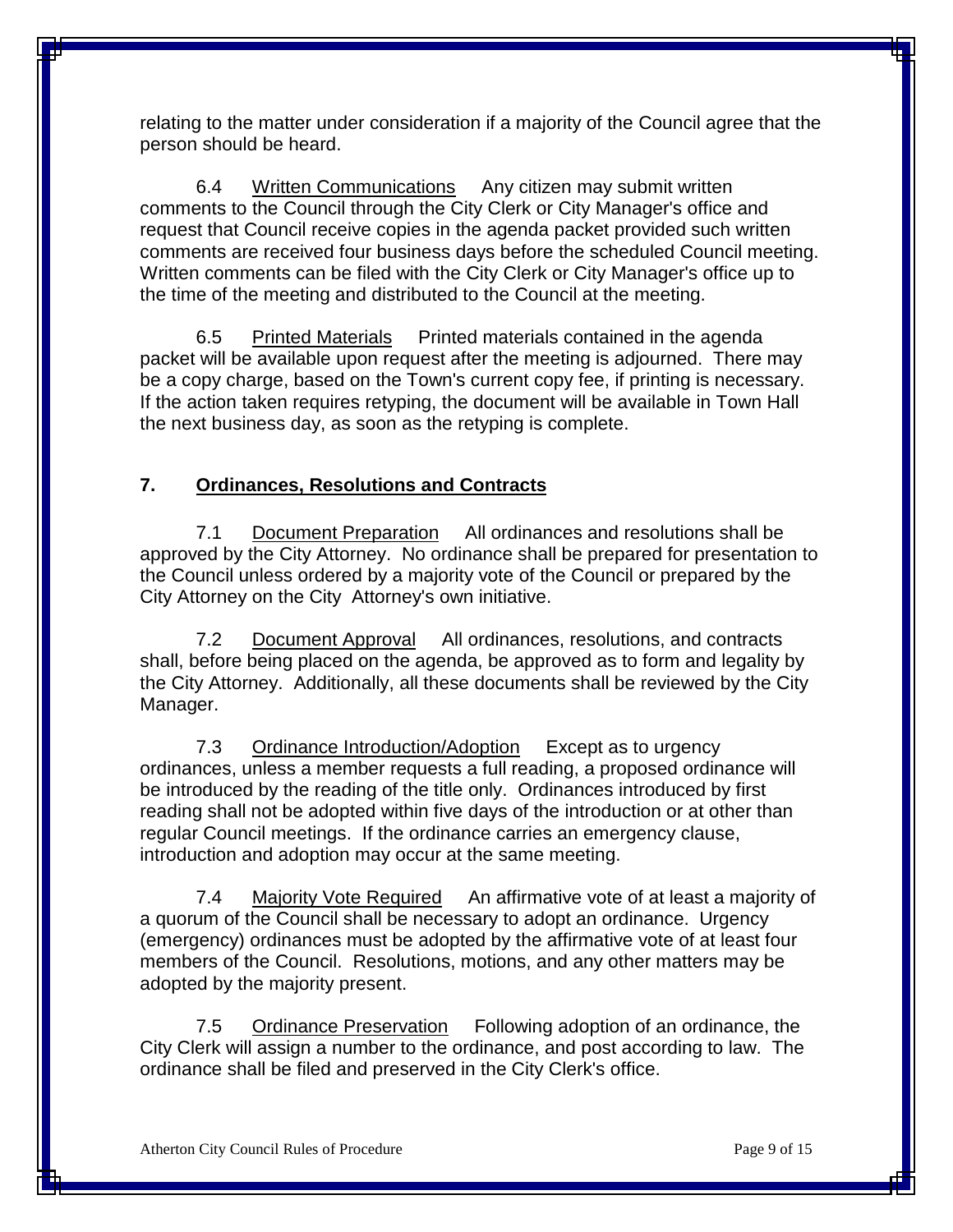#### **8. Procedures Regarding Public Hearings**

8.1 Introduction Mayor announces subject of the public hearing.

#### 8.2 Staff and Written Material Presentation

- 1. Staff summary report and other written material included in the agenda packed is received and filed. Written comments not in the agenda packet (e.g. protests, etc.) are noted for the record.
- 2. Written material not in the agenda packet, if any, is received and filed.
- 3. Staff report, if any, is presented by staff member.
- 4. Staff responds to Councilmember questions.
- 5. Mayor declares the public hearing open.
- 8.3 Public Comment
- 1. Purpose is to provide opportunity to concerned members in the audience who wish to testify in support or opposition to the matter being heard.
- 2. Mayor instructs members of the audience: (a) speak from the podium; (b) to give their name and address (optional) before speaking; (c) a time limit for each speaker may be designated; and (d) that repetition should be avoided.
- 3. The applicant/representative will normally speak first.
- 4. Questions by speakers will be noted prior to Council deliberation.
- 5. Mayor declares the public hearing closed.
- 8.4 Council Deliberations
- 1. After the Mayor has determined that no other member of the audience wishes to speak, the matter is returned to the City Council for deliberation.
- 2. The Council may ask questions of speakers for clarification.
- 3. The Council makes a motion and debates.

8.5 Council Action

- 1. Council at this time may re-open and continue the public hearing.
	- (a) This should be done if any additional information is requested (e.g. a staff report).
	- (b) Continuing a public hearing to a specific date does not require additional notice.
- 2. Council may: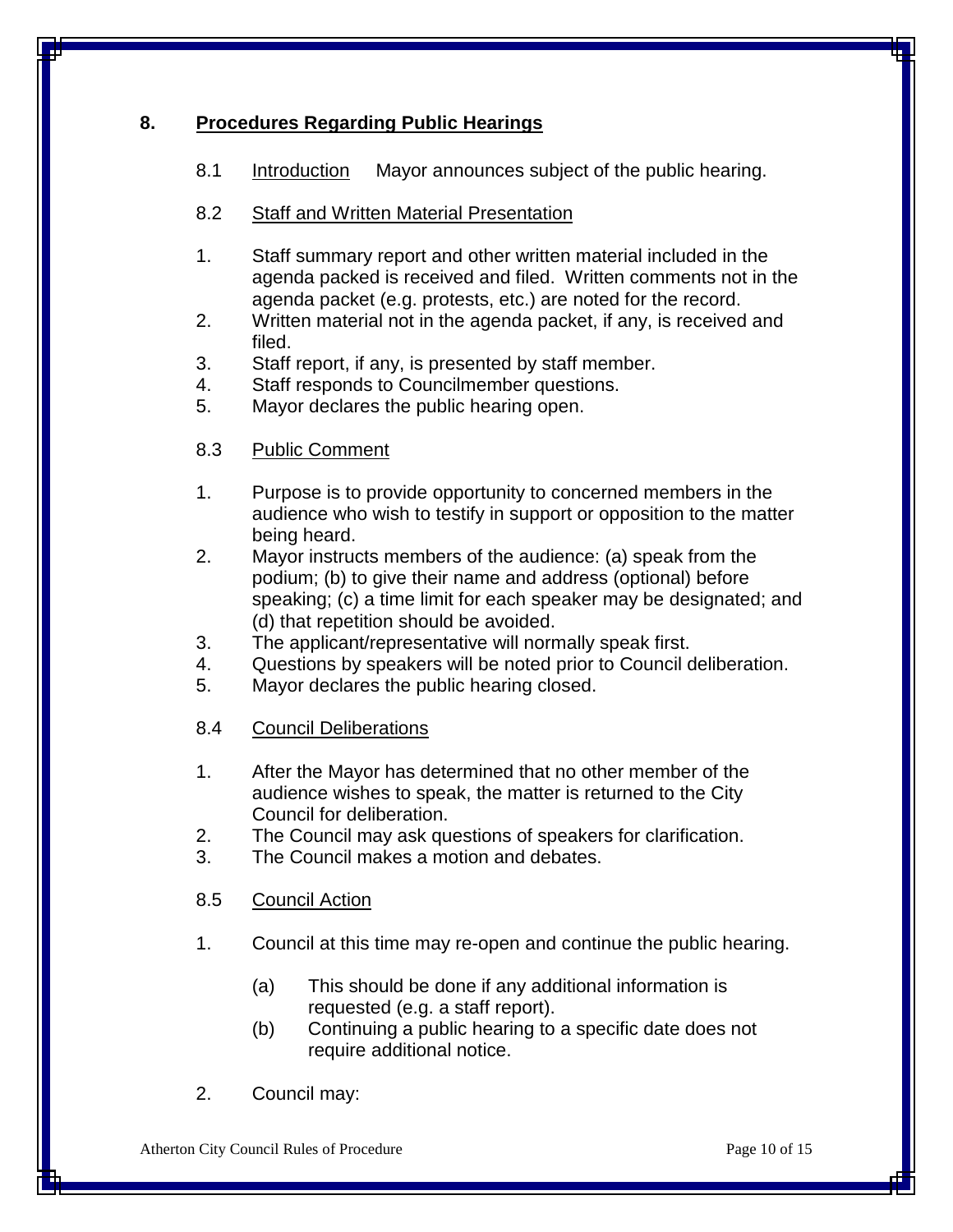- (a) Vote on the item;
- (b) Offer amendments or substitute motions and re-open the hearing allowing additional public comment;
- (c) Continue the matter to a later date for a decision. (Note: no additional reports or testimony may be received after the hearing has been closed).

#### **9. City Council Committees**

- 9.1 Establishment **Appointment of Council Members Thereto**. At the regular meeting in January, the Mayor shall appoint Council members to serve on various committees for a one year term. Committees shall be created and members appointed thereto in accordance with rules and regulations set out by the City Council by Resolution No.09-09 and as amended.
- 9.2 Appointment of Voting Members to City Council Committees. Appointment of voting members to City Council Committees shall proceed as provided by the terms and provisions of separate resolution and as amended. Committees shall be created and members appointed thereto in accordance with rules and regulations set out by the City Council by Resolution No.09-09 and as amended.
- 9.3 City Council Review of Town Committee Decisions. City Council Members on Town committees may bring any decision of the committee to the full City Council for final determination. Pending such action by the full City Council, any such decision shall be suspended.

#### 9.4 Committees of City Council.

a. Standing Committees: Any standing committee of the Council shall be subject to the same rules of procedure as the City Council. Each standing committee is comprised of two Council Members appointed by the Mayor, and is staffed by the appropriate staff members. The standing committees are:

1. Atherton Channel Drainage District Committee. Consisting of three members including two Council Members, and one resident of the Town. The committee meets on an as needed basis in the City Council Chambers.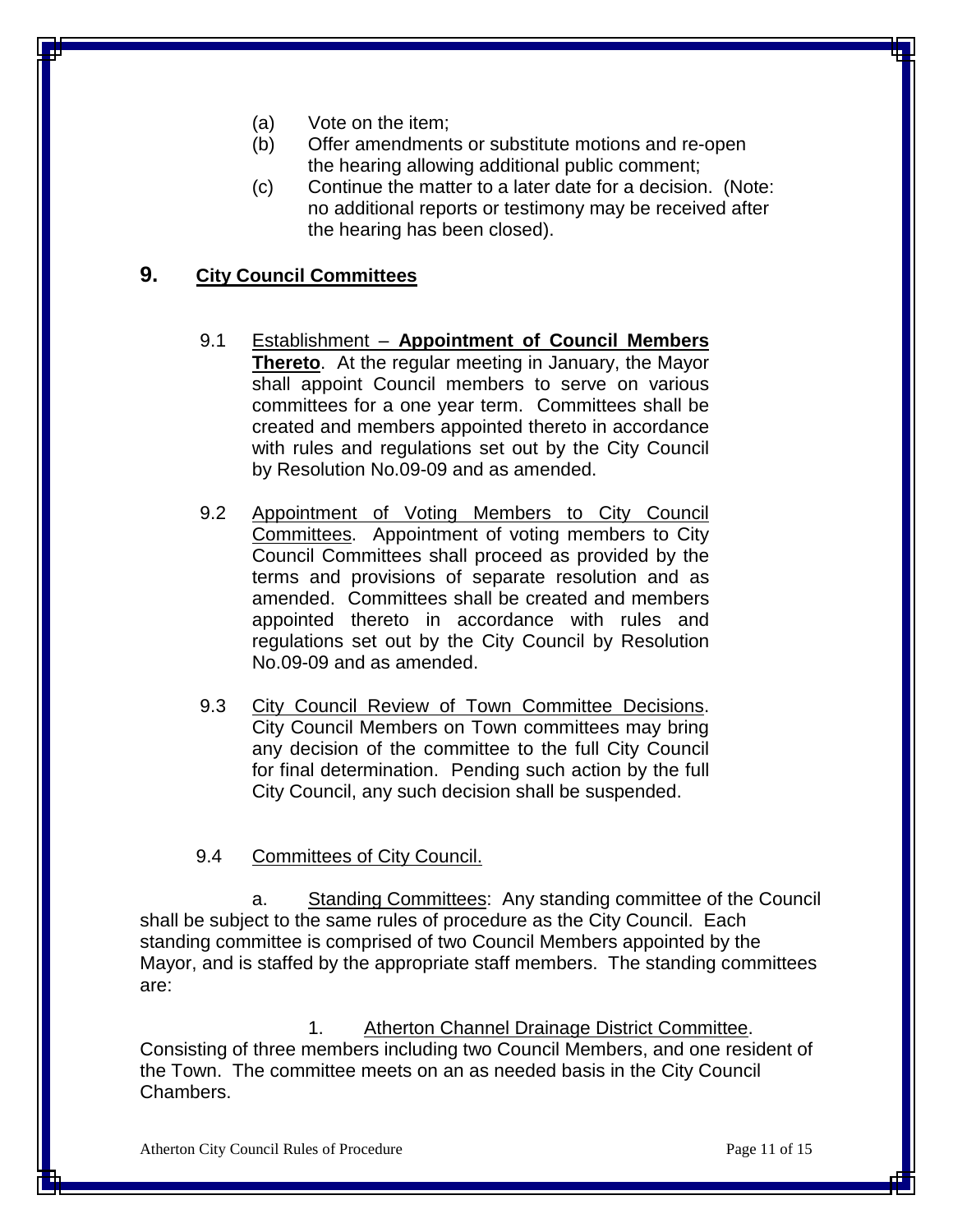2. Audit Committee. Consisting of seven members, including two Council Members of the Finance Committee, and five residents of the Town. The committee meets quarterly in the Conference Room of the Town Administrative Offices.

3. Budget and Finance Committee. Consisting of two Council Members. The Members also serve on the Audit Committee. committee meets on an as needed basis in the Conference Room of the Town Administrative Offices.

4. Buildings and Facilities Committee. Consisting of two Council Members. The committee meets on an as needed basis in the Conference Room of the Town Administrative Offices.

5. Transportation Committee. Consisting of five members including two Council Members and three residents of the Town. The committee meets quarterly on the second Tuesday of the month at 6:00 p.m. in the City Council Chambers.

6. Screening Committee. Consisting of two Council Members. The committee meets on an as needed basis in the Conference Room of the Town Administrative Offices.

7. Waste Reduction and Recycling Committee. Consisting of five members including two Council Members and three residents of the Town. The committee also includes the City Manager, Town Arborist, a SBWMA representative, and a representative of the franchise waste hauler. The committee meets quarterly on the first Wednesday of the month at 10:00 a.m. in the Conference Room of the Town Administrative Offices.

b. Ad Hoc Committees. Any ad hoc committee of the Council shall be subject to the same rules of procedure as the City Council. Each ad hoc committee is comprised of two Council Members appointed by the Mayor, and is staffed by the appropriate staff members. The ad hoc committees are:

1. Cal Train Corridor Committee. Consisting of thirteen members including two Council Members and up to eleven residents of the Town. The committee meets on the first Tuesday of each month at 7:00 p.m. in the City Council Chambers.

9.5 City Council Review of City Council Committee Decisions. City Council Members on City Council-appointed committees may bring any decision of the committee to the full City Council for final determination. Pending such action by the full City Council, any such decision shall be suspended.

#### **10. Suspension and Amendment of These Rules**

Atherton City Council Rules of Procedure **Page 12 of 15** Page 12 of 15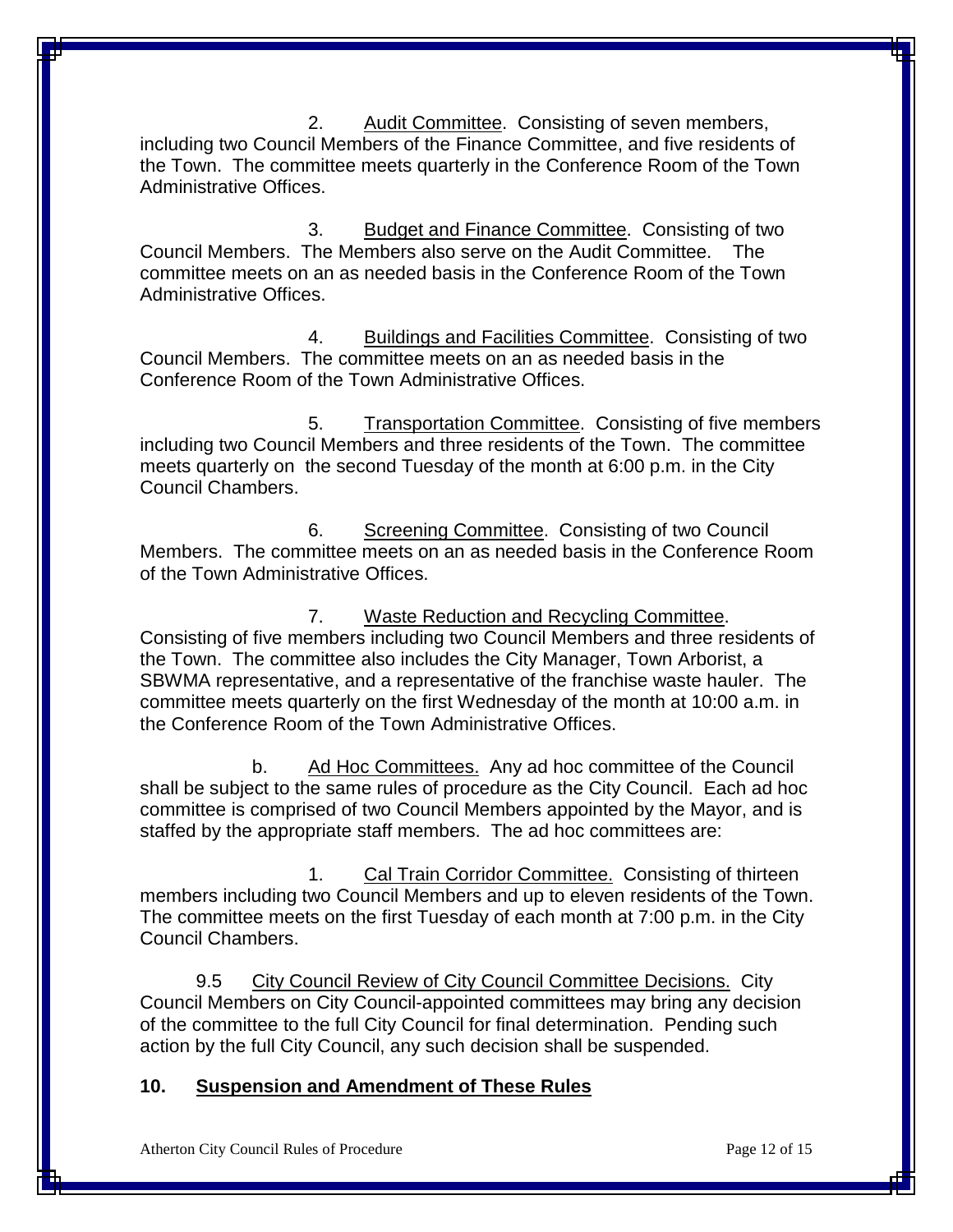10.1 Suspension Any provision of these rules not already governed by the Atherton Municipal Code may be temporarily suspended by a majority vote by the Council.

10.2 Amendment These rules may be amended by additions or deletions or new rules adopted by a majority vote of the Council provided the proposed amendment or new rules are introduced into the record at a prior Council meeting.

#### **11. Miscellaneous Rules**

11.1 Roll Call Votes Upon demand by any Councilmember, made before the "Nays" are called for, a roll call vote shall be taken on the motion before the Council. The Mayor's name shall be called last with other members' names called at random by the City Clerk. Members shall not give explanations for their vote during roll call.

11.2 Silence During a collective vote ("Ayes", "Nays" or "Abstain"), silence by any member denotes an affirmative vote.

- 11.3 Continuance of an Item
- 1. Continuance by a Councilmember: Any Councilmember may, with the consent of the Council, continue an item (not subject to a deadline) to the next agreed upon meeting. If the Councilmember will not be in attendance at the meeting, the Councilmember's request to continue an item should be personally conveyed to the Mayor or City Manager prior to the meeting.
- 2. Continuances Requested by Someone Not a Councilmember: Anyone may request a continuance of an item by the Council. A request for a continuance may be granted by vote of the Council only if it finds that (1) the need for the continuance was beyond the control of the person requesting it, and (2) the need for the continuance arose after (a) the date of the notice of public hearing was published if the item is subject to a public hearing, or (b) the time the Council agenda was posted for items not subject to a public hearing.

11.4 Personal Privilege The right of a Councilmember to address the Council on a question of personal privilege shall be limited to cases in which the integrity, character, or motives of the Councilmember is in question, or where the welfare of the Council is concerned. The Councilmember may not interrupt the speaker, however, until recognized by the Mayor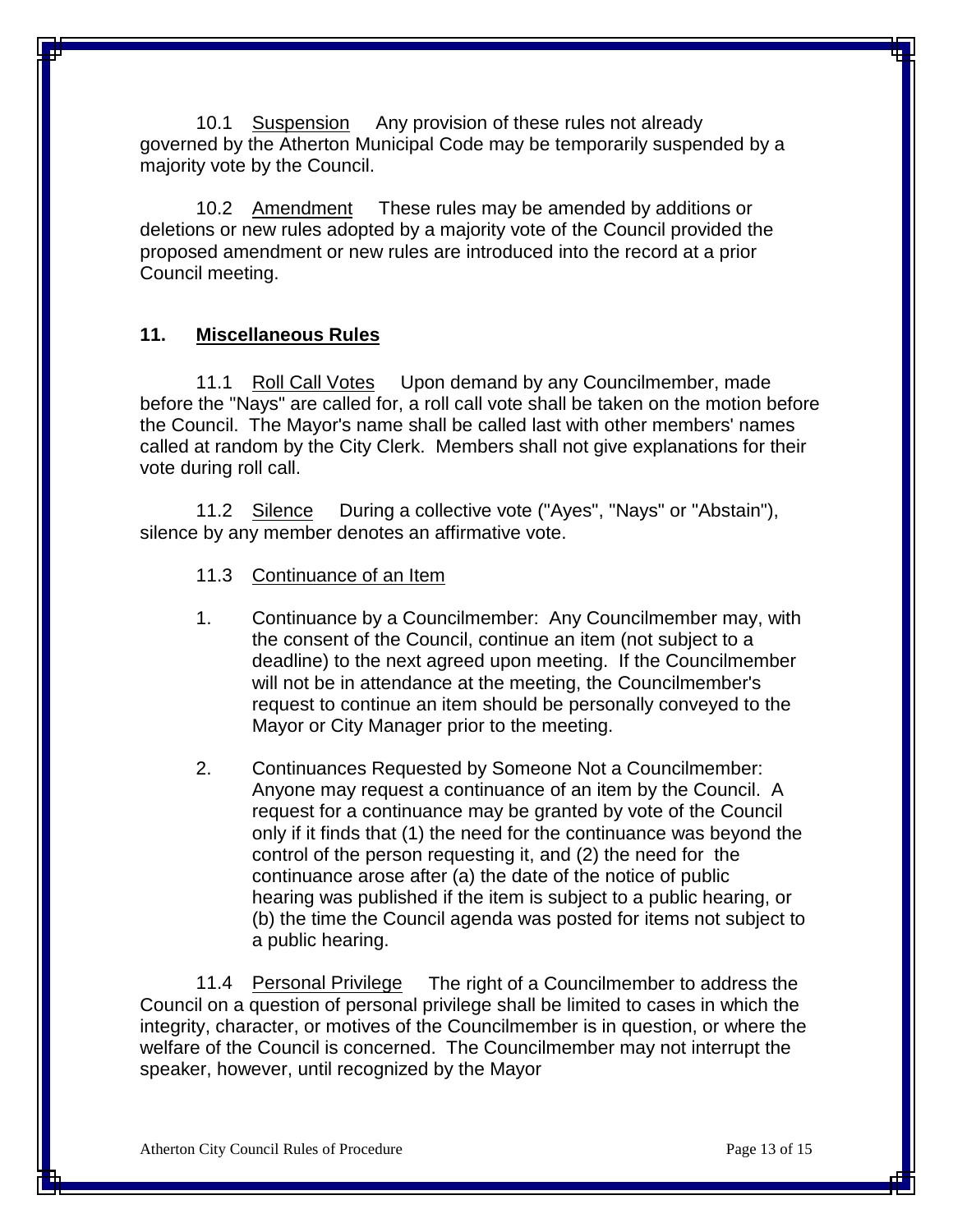11.5 Protests Any member shall have the right to enter into public record reasons for dissent or protest against any action carried by the majority.

11.6 Motion to Reconsider A motion to reconsider any action taken by the Council may be made in accordance with the following:

- 1. The motion must be made by a member of the prevailing side, although it may be seconded by any Councilmember.
- 2. The motion must be made prior to the adjournment of the meeting at which the original action was taken.
- 3. The motion is debatable and has precedence over a pending motion.

11.7 Representations of Town and/or City Council policy

Council members shall not represent themselves as speaking on behalf of the Town and/or the City Council without prior approval of the City Council. The statements of previously approved City Council policy may be made without additional City Council approval.

#### **12. Rules of Debate**

12.1 Mayor as Presiding Officer The Mayor may move, second, and debate from the Chair, and shall not be deprived of any rights and privileges of a Councilmember.

12.2 Appeals Any ruling of the Mayor may be appealed at the request of a Councilmember. The Mayor shall call for a roll call vote to determine if the ruling is upheld.

12.3 Precedence of Motions When a motion is before the Council, no motion shall be addressed except for the following:

- -- Motion to Amend
- -- Motion to Postpone
- -- Motion to Table
- 1. A Motion to Amend may be debated on the subject of the amendment. An amendment which modifies the motion before the Council is proper. If the intent of the Motion before the Council is changed by the amendment, a substitute Motion should be made. Amendments are voted on first. Upon the completion of these votes, the original motion as amended is voted upon. A motion may be amended more than once. Each amendment to a motion is voted on separately. There shall be only one motion to amend on the floor at any one time.
- 2. A Motion to Postpone. Adoption of a Motion to Postpone ends